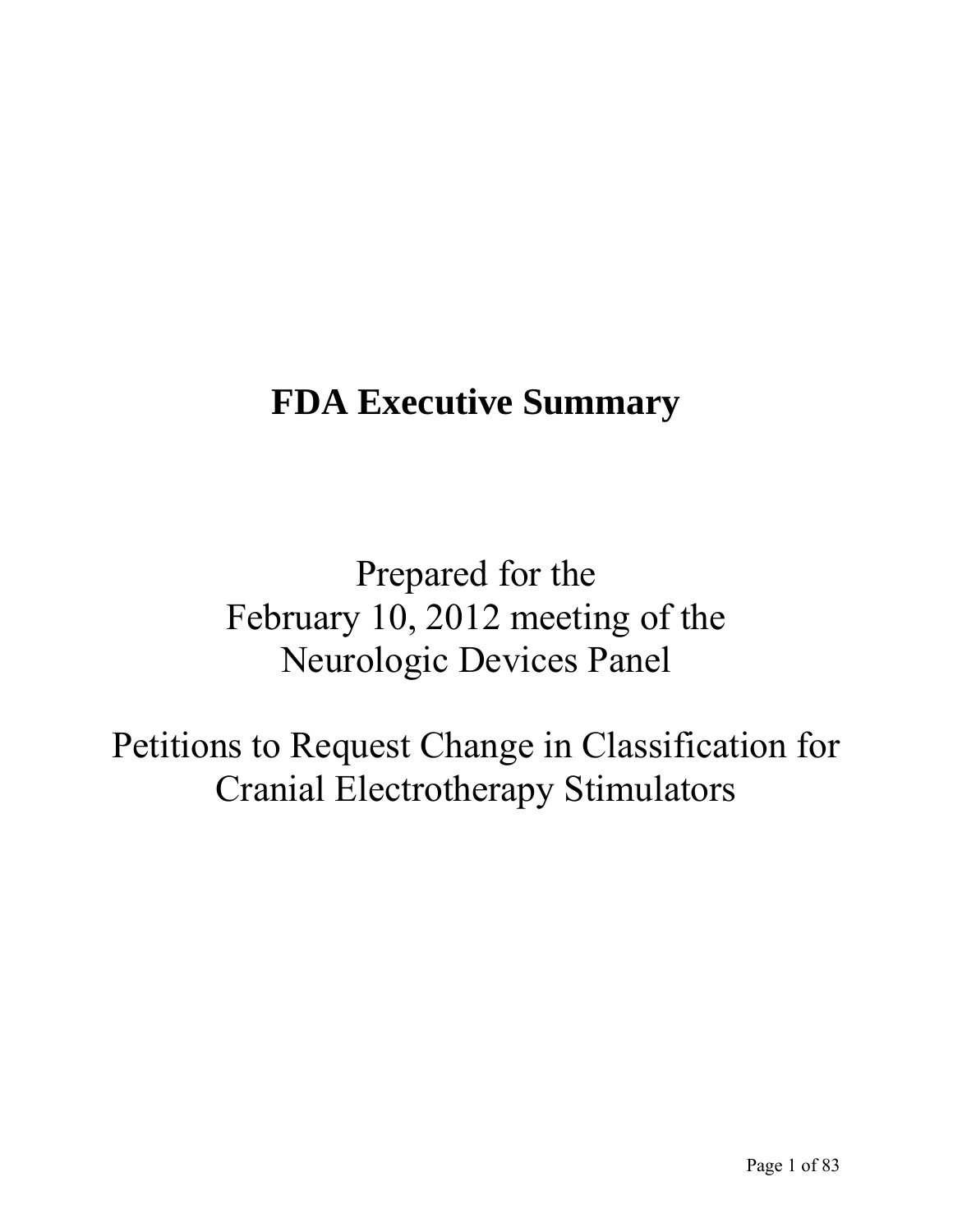### **Table of Contents**

| 1.               |                                                                                         |    |
|------------------|-----------------------------------------------------------------------------------------|----|
| 1.1.             |                                                                                         |    |
| 1.2.             |                                                                                         |    |
| 1.2.1.           |                                                                                         |    |
| 1.2.2.           |                                                                                         |    |
| 1.2.3.           |                                                                                         |    |
| 1.2.4.           |                                                                                         |    |
| 2.               |                                                                                         |    |
| 2.1.             |                                                                                         |    |
| 2.2.             |                                                                                         |    |
| 2.3.             |                                                                                         |    |
| 2.4.             | 1993 Proposed Rule to Require Premarket Approval for CES Devices and 1995 Final Rule 10 |    |
| 2.5.             |                                                                                         |    |
| 2.6.             |                                                                                         |    |
| 2.7.             |                                                                                         |    |
| 3.               |                                                                                         |    |
| 3.1.             |                                                                                         |    |
| 3.2.             |                                                                                         |    |
|                  |                                                                                         |    |
| 4.               |                                                                                         |    |
| 4 1              |                                                                                         |    |
| 4.2.             |                                                                                         |    |
| 4.3.             |                                                                                         |    |
| 5.               |                                                                                         |    |
| 5.1.             |                                                                                         |    |
| 5.1.1.           |                                                                                         |    |
| 5.1.2.           |                                                                                         |    |
| 5.1.3.           |                                                                                         |    |
| 5.2.             |                                                                                         |    |
| 5.2.1.           |                                                                                         |    |
| 5.2.2.           |                                                                                         |    |
| 5.2.3.<br>5.2.4. |                                                                                         |    |
| 5.2.5.           |                                                                                         |    |
| 5.2.6.           | Insomnia, Depression and Anxiety Associated with Substance-Related Disorders22          |    |
| 53               | Prevalence                                                                              | 23 |
| 5.4.             |                                                                                         |    |
| 5.5.             |                                                                                         |    |
| 5.6.             | Co-morbidity of Anxiety, Depression and Insomnia in Substance-Related Disorders27       |    |
| 6.               |                                                                                         |    |
| 6.1.             |                                                                                         |    |
| 6.2.             |                                                                                         |    |
| 7.               | Literature Review Results for CES Used in the "Treatment of Depression, Anxiety,        |    |
|                  |                                                                                         |    |
| 7.1.             |                                                                                         |    |
| 7.2.             |                                                                                         |    |
| 7.3.             |                                                                                         |    |
| 7.3.1.           |                                                                                         |    |
| 7.3.2.           |                                                                                         |    |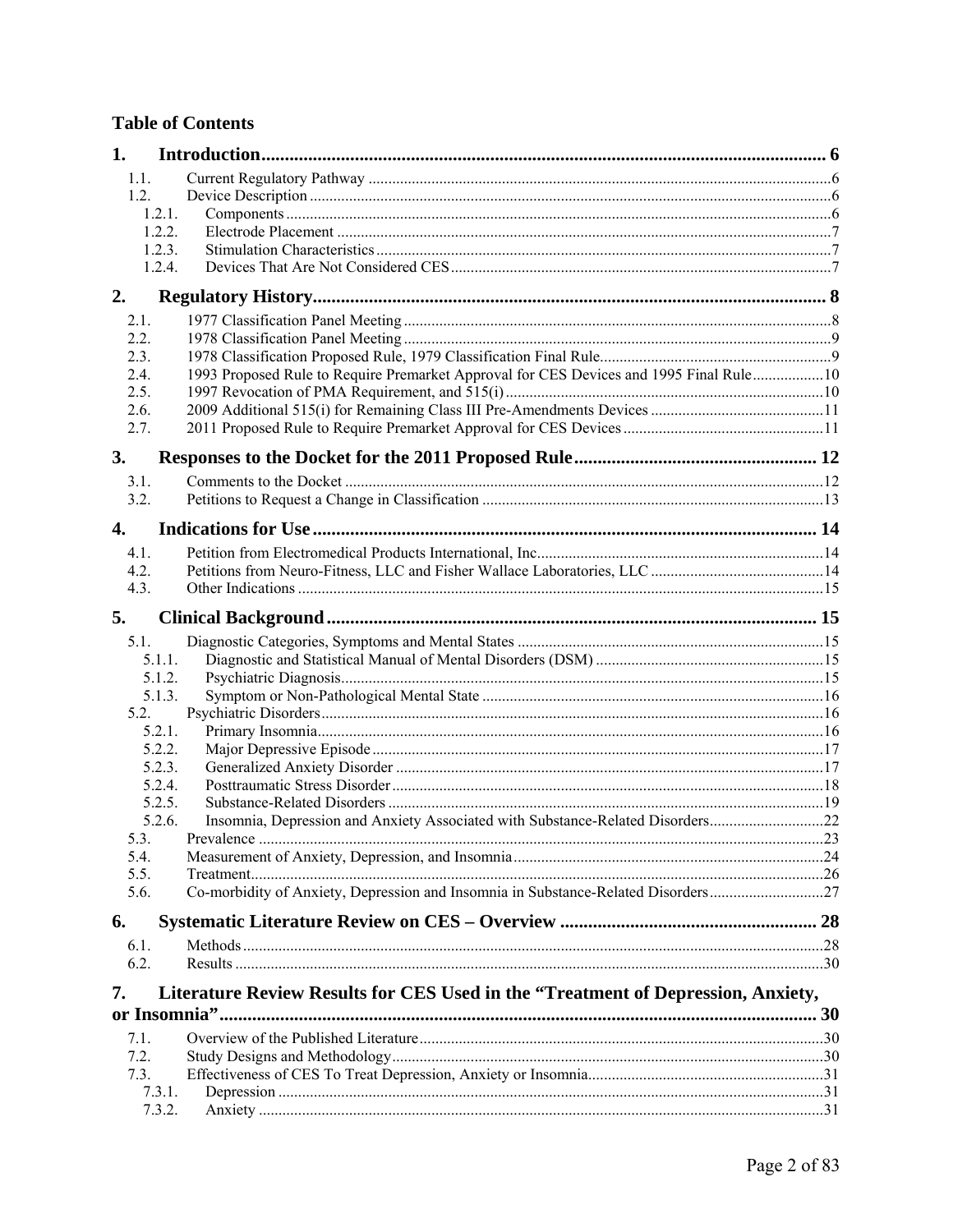|       | 7.3.3.                                                                                               |
|-------|------------------------------------------------------------------------------------------------------|
| 7.4.  | Adverse Events Associated with CES To Treat Depression, Anxiety or Insomnia32                        |
| 7.5.  | Discussion of Limitations – CES in the Treatment of Depression, Anxiety or Insomnia 33               |
| 8.    | Literature Review Results for CES Used in the Treatment of Depression, Anxiety or                    |
|       |                                                                                                      |
| 8.1   |                                                                                                      |
| 8.2.  |                                                                                                      |
| 8.3.  | Effectiveness of CES Used in the Treatment of Depression, Anxiety or Insomnia in a Substance Abuse   |
|       |                                                                                                      |
| 8.4.  | Adverse Events Associated with CES Use in the Treatment of Depression, Anxiety or Insomnia in a      |
| 8.5.  | Discussion of Limitations – CES in the Treatment of Depression, Anxiety or Insomnia in the Substance |
|       |                                                                                                      |
| 9.    |                                                                                                      |
| 10.   |                                                                                                      |
| 10.1. |                                                                                                      |
| 10.2. |                                                                                                      |
| 10.3. |                                                                                                      |
| 11.   |                                                                                                      |
| 12.   |                                                                                                      |
| 13.   |                                                                                                      |
| 14.   |                                                                                                      |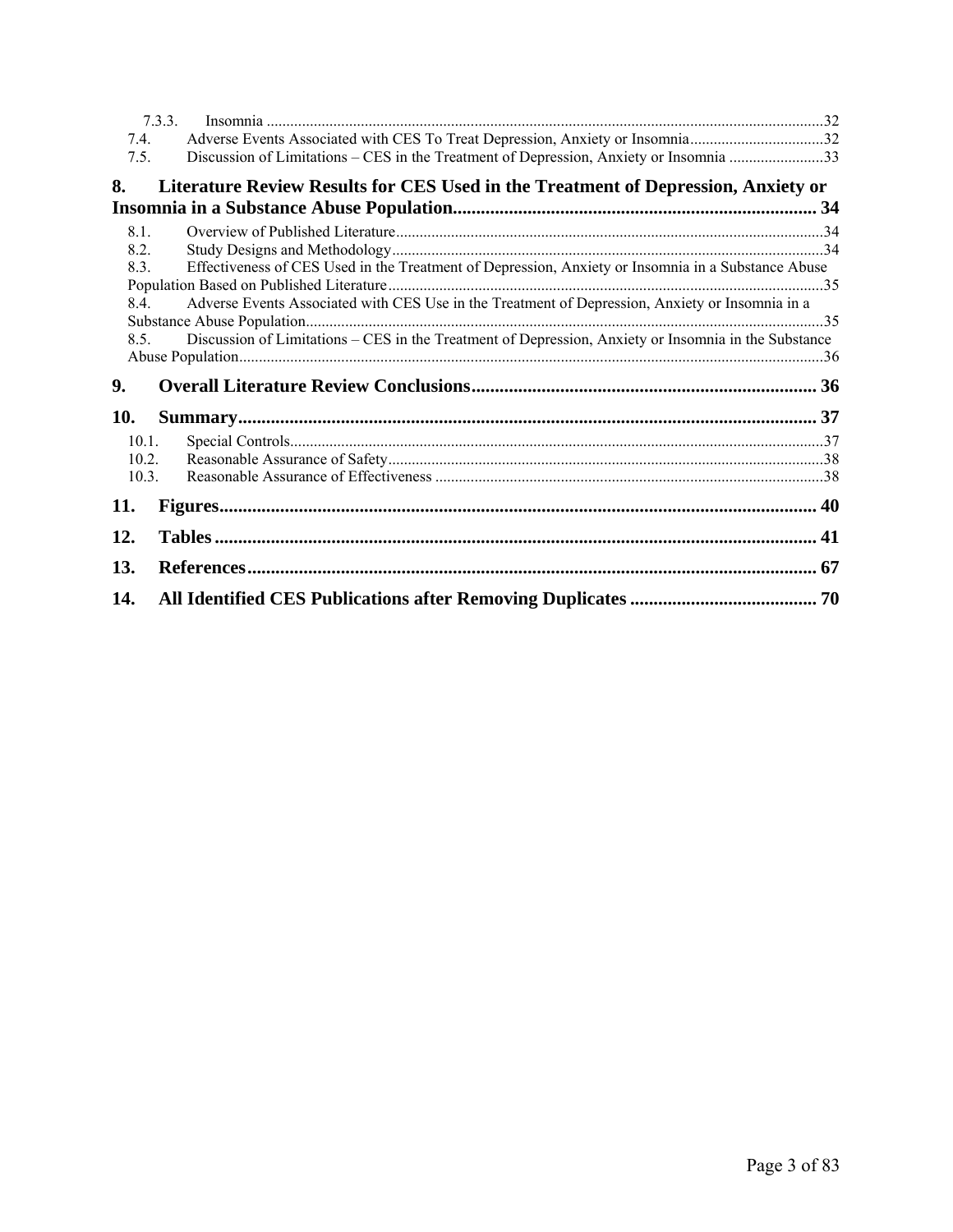# **Table of Figures**

|--|--|--|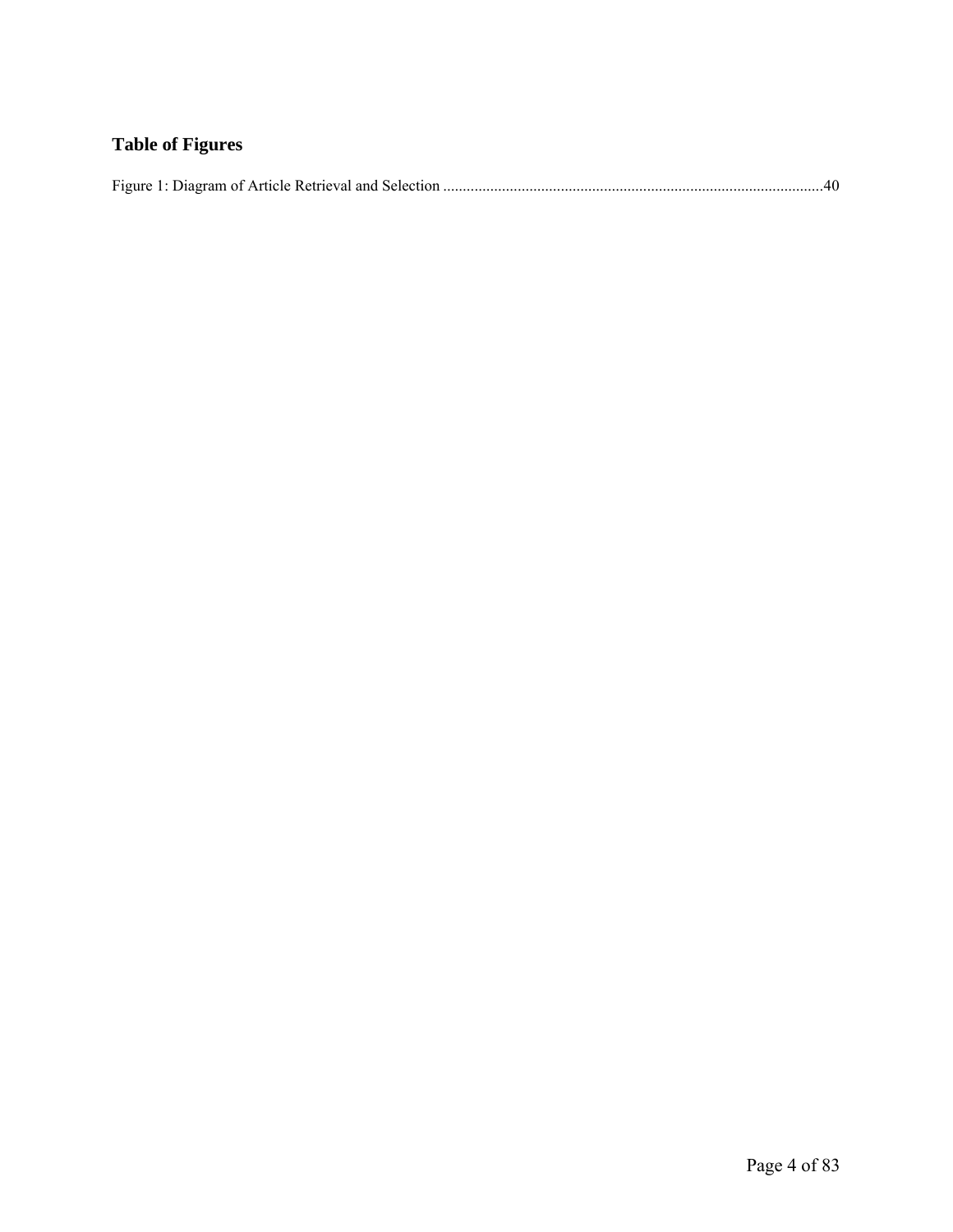### **Table of Tables**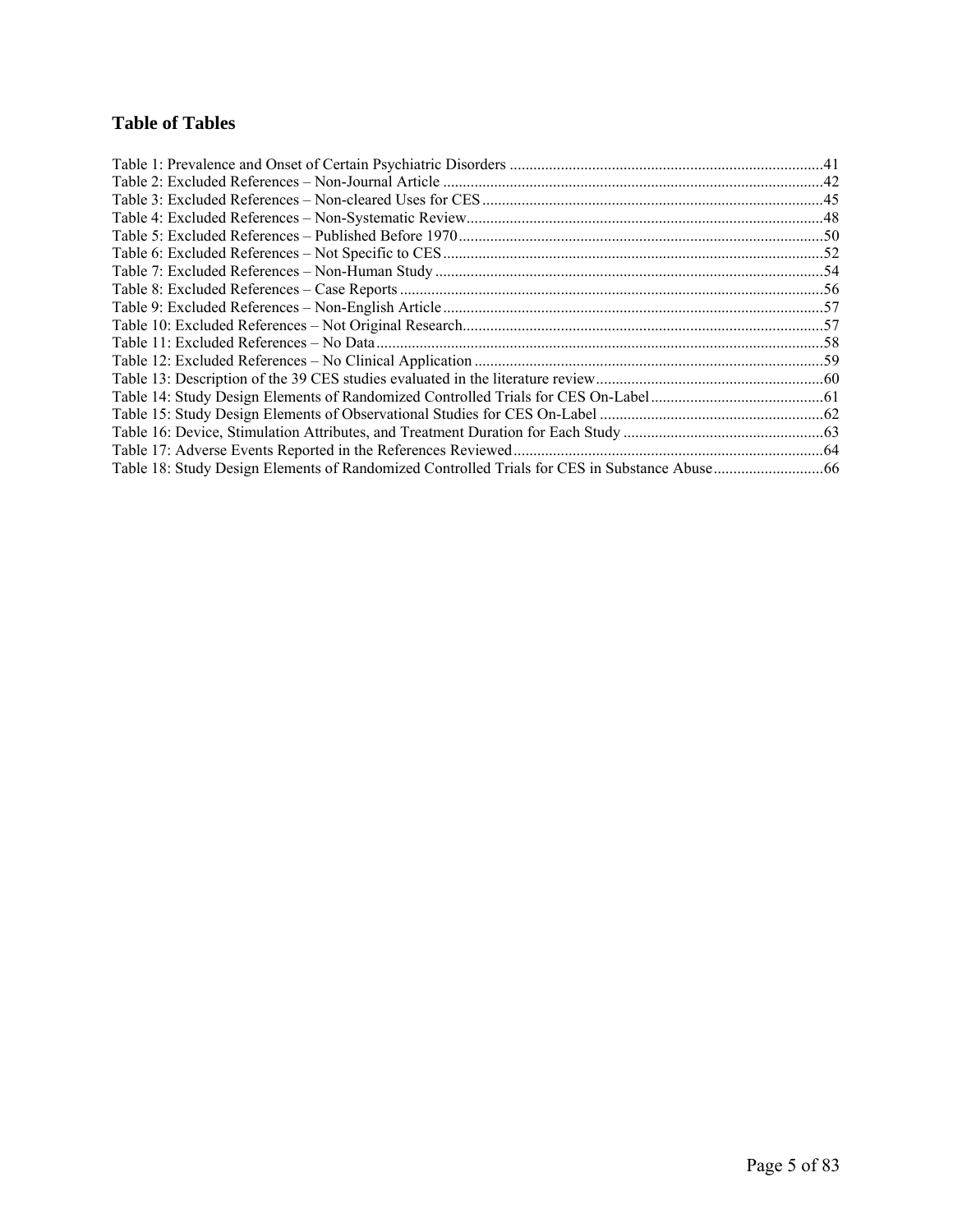# <span id="page-5-0"></span>**1. Introduction**

The purpose of this meeting is to discuss three petitions that request a change in classification for cranial electrotherapy stimulation (CES) devices. These petitions were received subsequent to a Proposed Rule published by FDA on August 8, 2011 to require the submission of a Pre-Market Approval (PMA) application or notice of completion of a Product Development Protocol (PDP). Please see the proposed rule in Appendix/Attachment #1.

# <span id="page-5-1"></span>**1.1. Current Regulatory Pathway**

These devices are currently reviewed through the 510(k) pathway, and are allowed onto the market if their indications for use and technological characteristics are determined to be "substantially equivalent" to a legally marketed predicate device. There are 15 total submissions for CES devices that FDA has found to be substantially equivalent (first in 1977).

The earliest CES devices relied on a comparison to "preamendments" devices (i.e., devices on the market prior to May 1976 when the Medical Device Amendments were enacted) in order to demonstrate substantial equivalence. Over time, this has given way to the use of predicate devices that FDA has evaluated and found substantially equivalent.

# <span id="page-5-2"></span>**1.2. Device Description**

Cranial electrotherapy stimulation is defined in its regulation (21 CFR 882.5800) as "a device that applies electrical current to a patient's head to treat insomnia, depression, or anxiety."

The current regulation does not provide additional guidelines about device attributes such as the characteristics of the stimulation or the placement of the electrodes. There is also no current guidance document or performance standard that is specific to CES. Therefore, the set of characteristics that have come to be associated with CES has been defined by the devices that FDA has evaluated and subsequently determined to be substantially equivalent, based on the pre-amendments devices.

Due to the nature of the 510(k) review process, the presence of a particular set of characteristics should only be interpreted to mean that they were determined to be substantially equivalent to the legally marketed predicate device, or at least as safe and effective as the predicate device (per the regulations).

# <span id="page-5-3"></span>**1.2.1. Components**

Currently marketed CES devices have two basic components. The first is the enclosure that houses the electronics. This is responsible for generating the electrical stimulation that is delivered to the patient. This usually contains the controls with which the patient or physician can modify the stimulation.

The second primary component is a set of cutaneous electrodes, which are placed on the head. These may be produced either by a third party or by the CES manufacturer.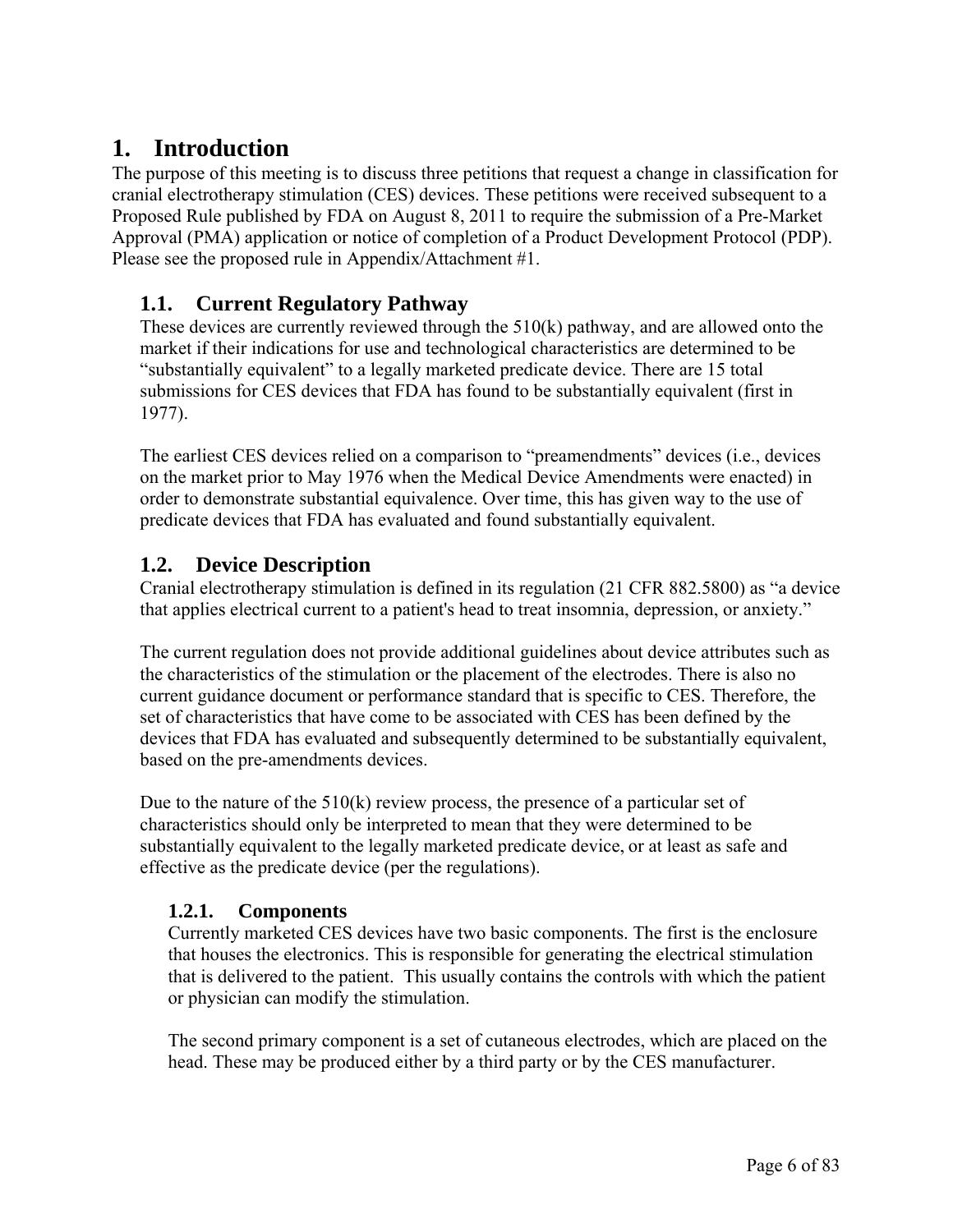#### **1.2.2. Electrode Placement**

<span id="page-6-0"></span>Electrode placement is variable, depending on the device. The placements that are cited by the FDA-cleared devices include the following:

- One electrode placed behind each ear on the mastoid process
- One electrode placed behind each ear on the mastoid process, with a third electrode placed on the forehead
- One electrode placed on the Frontalis midline and one contact at the Occiput midline, or with electrodes on each side of the head at the mastoid process
- One electrode clipped to each earlobe
- One electrode placed on each temple

#### <span id="page-6-1"></span>**1.2.3. Stimulation Characteristics**

Like the electrode placement, the stimulation characteristics are variable among devices. The parameters that may be adjustable are typically limited to amplitude and frequency.

- Amplitude: Typically adjustable over a continuous range up to 6 milliamps (mA), depending on the device.
- Frequency: May be adjustable, but only over a set of discrete values. These include values as low as 0.5 Hz up to 500 Hz, which can be over a carrier frequency of up to 100 kHz. Overall, there are approximately 10 frequencies that have been identified in previous submissions.
- Waveform: Can be square, or in some cases, sinusoidal. The signal may either be monophasic or biphasic.

A CES device utilizes the same basic waveform and stimulation settings (amplitude and frequency) for all three conditions (i.e., insomnia, depression, anxiety) identified in the indications for use.

#### <span id="page-6-2"></span>**1.2.4. Devices That Are Not Considered CES**

The following types of devices should not be confused with CES and are not the subject of these proceedings:

- Transcranial magnetic stimulation (TMS): these devices are defined in 21 CFR 882.5805, and are used to treat depression. TMS devices function by inducing a current through the use of an electromagnetic coil placed on the patient's head, which is a different technology. They are regulated separately from CES.
- Transcutaneous electrical nerve stimulation (TENS): these devices are defined in 21 CFR 882.5890, and are used for pain relief. Many TENS devices have a higher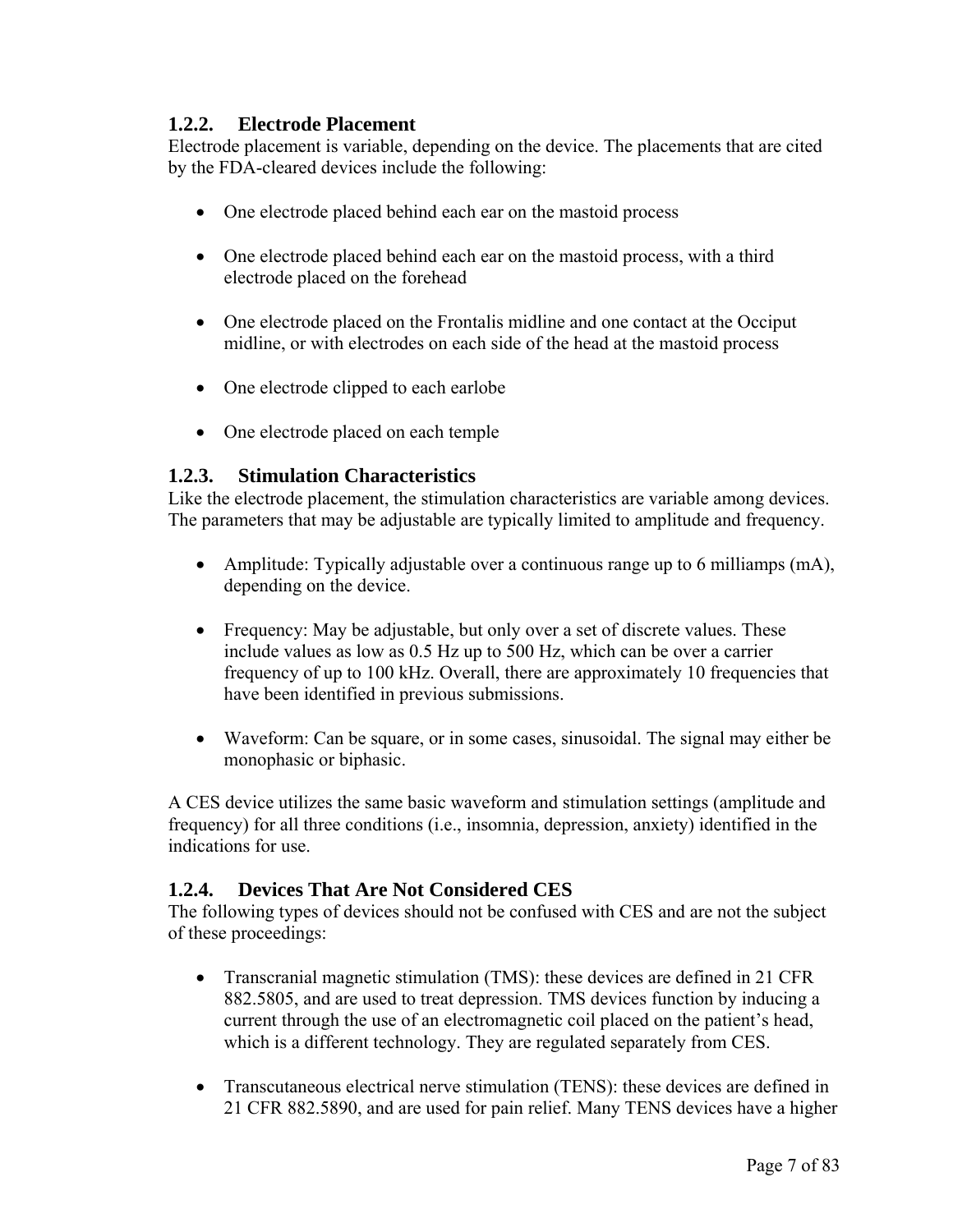output than CES devices. They also allow for greater control of the stimulation parameters, and generally include warnings against CES-style electrode placement that allows current to flow trans-cerebrally (through the head).

- Electroconvulsive therapy (ECT): these devices are used for treating "severe psychiatric disturbances (e.g., severe depression)," and are defined in 21 CFR 882.5940. They require much higher levels of current because they are intended to induce a "major motor seizure."
- Transcranial direct current stimulation (tDCS): This type of the rapeutic stimulation is characterized primarily by the intentional use of a direct current (DC) bias that may or may not have an associated alternating signal. Electrode placement may also be different from that of cleared CES devices. There is no regulation for therapeutic tDCS.

# <span id="page-7-0"></span>**2. Regulatory History**

CES devices have a lengthy regulatory history, including having been found subject to a PMA requirement once previously (though this requirement was later revoked). CES devices have been previously discussed at two separate meetings of the Neurological Device Classification Panel in 1977 and 1978. A brief summary of the regulatory history for CES is provided within this section.

# <span id="page-7-1"></span>**2.1. 1977 Classification Panel Meeting**

The summary minutes note that during the open committee discussion portion of the first meeting,

"There was a considerable amount of discussion about the efficacy of these devices. One of the panel members noted that the studies were contradictory and ambiguous and the efficacy of these devices remained unproven. However, it was also stated that data suggested that there may be efficacy in limited areas being claimed and that the device was felt to be basically safe. The panel, however, felt that there was enough evidence to show that the device was ineffective for some of its previous claims (e.g., electrosleep)."

This first panel subsequently recommended splitting the classification for CES devices. The first would include the treatment of "situational anxiety resulting from detoxification from drugs or alcohol," which was recommended to be class II by a 4-3 vote. CES for treating "sleep disorders," however, was recommended to be class III by unanimous vote. This was accompanied by a unanimous vote to "advise FDA that the reason for the split vote on the question of situational anxiety concerned a difference of opinion among the panel members as to the degree of efficacy of this device."

The first 510(k) for a CES device was found to be substantially equivalent (SE) in August 1977. The sponsor proposed "situational anxiety" as the indication for use, in keeping with the panel's recommendation at the time. Although the device was found SE, a letter to the firm subsequent to the SE letter noted that the classification panel "has reported that the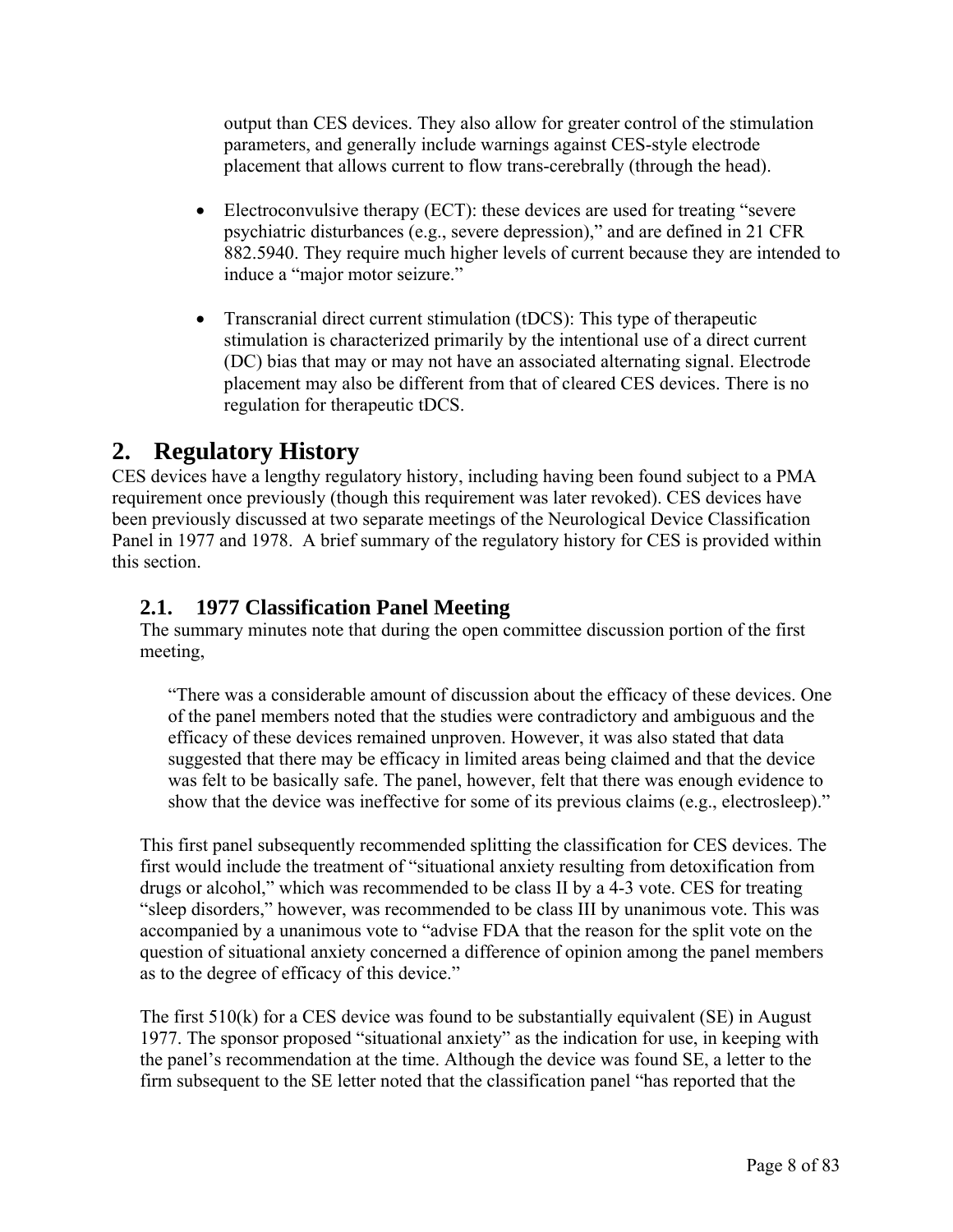efficacy of CES has not been established by well-controlled studies and that more investigation in this area is needed."

# <span id="page-8-0"></span>**2.2. 1978 Classification Panel Meeting**

The 1978 panel revisited the split-classification recommendation from the 1977 panel meeting. The panel members expressed numerous concerns about the quality of the data that had been presented, and ultimately changed the previous recommendation.

During the discussion, the panel was concerned about the split classification, and whether it was justified based on the existing data at the time. A panel member commented that, "Right now, if this goes into Class 2 from [a presentation at the previous meeting], we can be assured that no good study will ever be done to evaluate whether that's beneficial or not. And on the basis of this I would like to propose that the, I think because I did last time, that they all go into Class 3, until such study is available."

There was only a motion to place CES in class III, and no vote on an indication that could be Class II. The transcripts note that "[i]n summary, the meager consensus today holds that these devices be considered for both applications, namely, tension and anxiety, and for sleep induction, and that they be placed in Class 3."

# <span id="page-8-1"></span>**2.3. 1978 Classification Proposed Rule, 1979 Classification Final Rule**

Following the classification panel meetings, FDA published a proposed rule on November 28, 1978 that placed CES devices in Class III, to be identified as devices "that [apply] electrical current to a patient's head to treat insomnia, depression, or anxiety."

FDA wrote the following in the "Summary of reasons for recommendation":

- "Panel recommends that cranial electrotherapy stimulators be classified into class III (premarket approval) because satisfactory effectiveness has not been demonstrated."
- "In addition, the Panel believes that it is not possible to establish an adequate performance standard for this device because the characteristics of the electrical current necessary for effectiveness are not known. The Panel believes that general controls will not provide sufficient control over these characteristics."
- "The Panel believes that the device present [sic] a potential unreasonable risk of illness or injury to the patient if the practitioner relies on the device, and it is ineffective in treating the patient's illness."

The following were listed as the risks to health:

- Skin irritation: The electrodes or the conductive cream used with the electrodes may cause skin irritation.
- Worsening of the condition being treated: If the device is not effective and the patient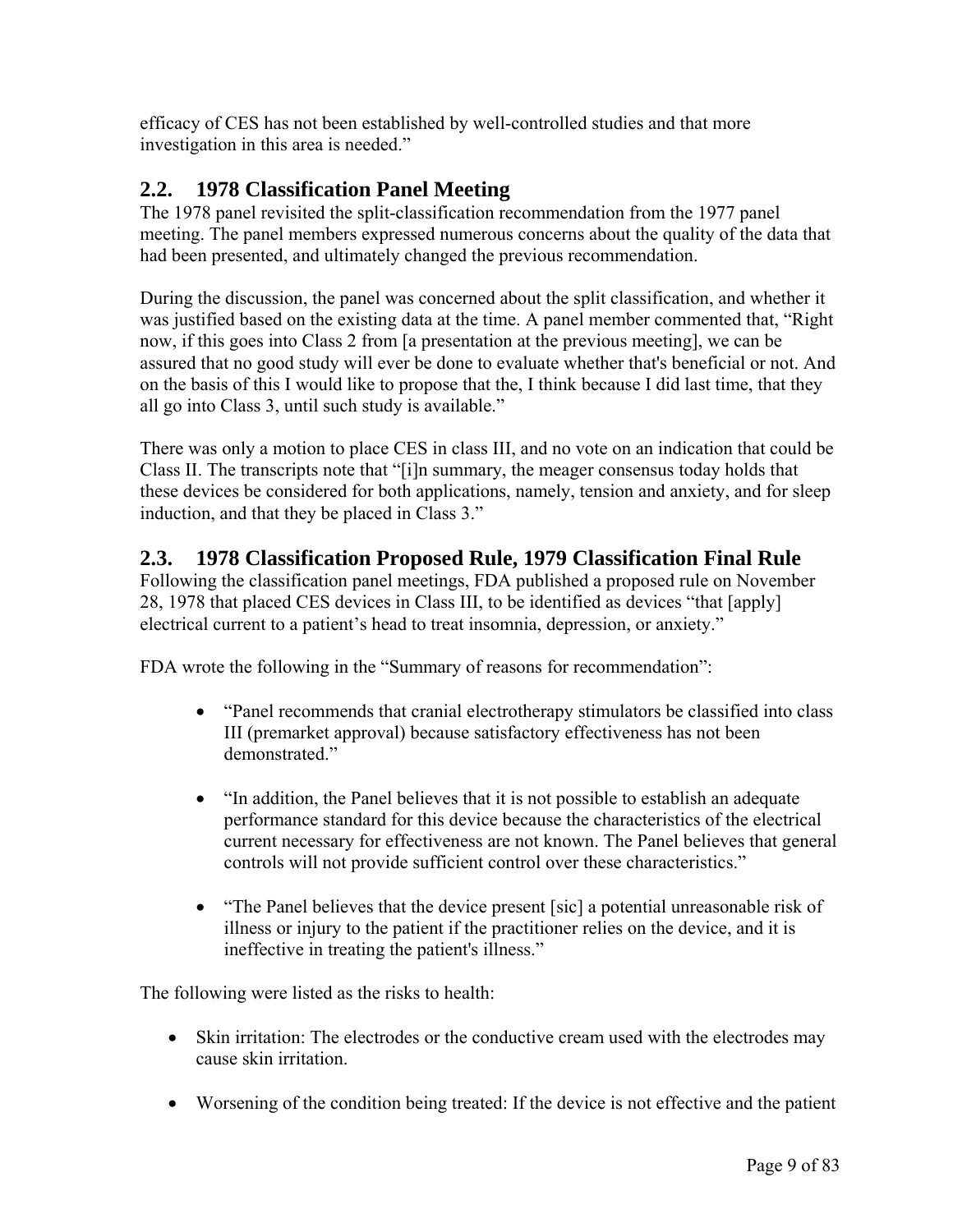is not treated in a conventional manner, the patient's psychological condition may worsen.

The final rule classifying CES devices into Class III was published on September 4, 1979. The rule did not revise any of the information that had been presented in the proposed rule.

# <span id="page-9-0"></span>**2.4. 1993 Proposed Rule to Require Premarket Approval for CES Devices and 1995 Final Rule**

This proposed rule reiterated the concerns of the classification panels, noting that the panel members believed "that there had been no clear demonstration of the effectiveness of CES's for treating any condition", and further that "it is not possible to establish an adequate performance standard for this device because the characteristics of the electrical current necessary for effectiveness are not known, and that general controls would not provide sufficient control over these characteristics."

The proposed rule included additional details on the description of the device and the available literature, since more had been published in the intervening years. Specifically, the rule noted that, "No systematic study was identified in the reviewed literature that attempted to determine the physiological effect of these various output waveform characteristics or the advantage of one combination over another." It was also noted that, "Most of the scientific studies reviewed by FDA contained insufficient information regarding their protocol and design."

The two risks identified in the 1979 classification final rule were repeated, but an additional four were also listed:

- Headaches
- Potential risk of seizure
- Blurred vision
- Potential adverse effects from electrical stimulation of the brain

Following the publication of the proposed rule, FDA received petitions requesting a change in classification from two different sources. Both petitions were determined to be incomplete, and each petitioner was given an opportunity to provide additional information so that a review could proceed. Neither petitioner responded to FDA within 60 days of being notified that the petition was deficient, and both were closed out without panel input.

FDA received several comments in response to the proposed rule that noted issues relating to valid scientific studies pertaining to behavioral science and risks associated with the use of the CES device. All of these comments were reviewed and addressed in the final rule, which was published in 1995 and required the submission of PMAs, rather than 510(k)s for CES devices.

# <span id="page-9-1"></span>**2.5. 1997 Revocation of PMA Requirement, and 515(i)**

In January 1997, FDA published a proposed rule to revoke the 1995 final rule that established the PMA requirement for CES devices. This publication noted the following: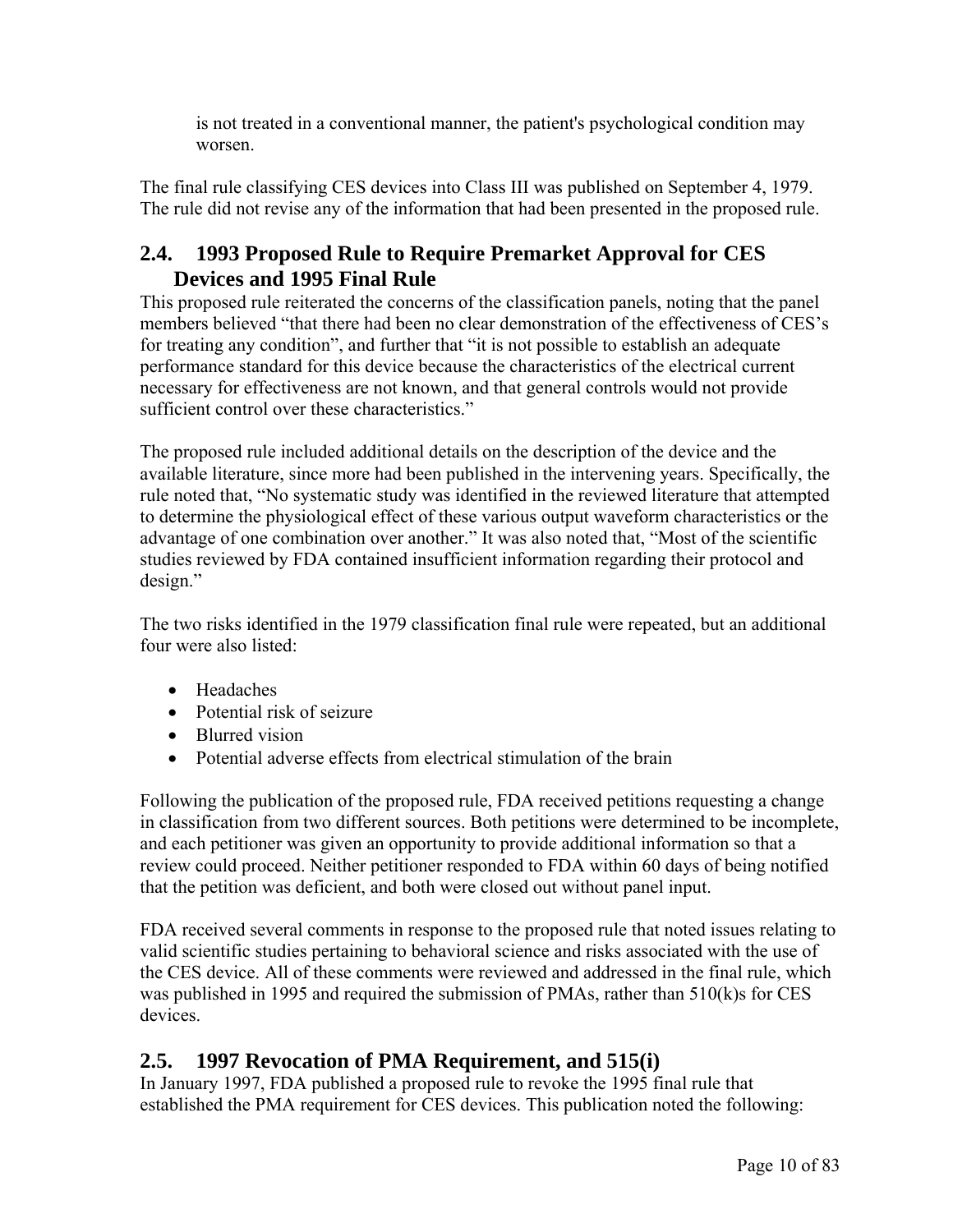FDA has since become aware of additional information relevant to the possible reclassification of the CES device from class III to class II or class I. Accordingly, FDA is proposing to revoke the August 24, 1995, final rule. Revocation of the final rule is necessary if FDA is to pursue possible reclassification of the device without a break in commercial distribution. This is because, under the August 24, 1995, final rule, devices which are not subject to an approved PMA on or before January 28, 1997, are deemed adulterated.

FDA believes that it is more appropriate to invoke the procedures under section 515(i) of the act for this device. Under that section, FDA would issue an order requiring manufacturers of CES devices to submit to FDA information concerning the safety and effectiveness of the device. FDA would then review the information submitted in response to this order and any other information available to FDA and determine whether to reclassify the device into class II or class I. If FDA were to decide not to reclassify the device, it would publish a new proposed rule under section 515(b) of the act to require the submission of PMA's.

Both the final rule revoking the PMA requirements and the 515(i) were published in the same issue of the Federal Register in June 1997. FDA received two submissions to the 515(i), but the agency did not take any further action.

# <span id="page-10-0"></span>**2.6. 2009 Additional 515(i) for Remaining Class III Pre-Amendments Devices**

In April 2009, FDA published a 515(i) notice that applied to all of the remaining devices that still held class III preamendments status, as the first step in the process of final rule-making. Since the 1995 final rule had been revoked, CES devices were included in this group of devices, and manufacturers were therefore required to submit information concerning the safety and effectiveness of the devices.

Letters were sent out to every CES manufacturer listed with FDA, notifying them of this request; each was given until August 7, 2009 to respond. FDA received four submissions from CES manufacturers, and one submission from a manufacturer that does not yet have a marketed CES device. FDA reviewed each submission and used the content to inform its recommendation for a proposed rule.

# <span id="page-10-1"></span>**2.7. 2011 Proposed Rule to Require Premarket Approval for CES Devices**

On August 8, 2011, FDA published a proposed rule to require premarket approval for CES devices, similar to the proposed rule that was published in 1993. In this rule, FDA has proposed

"to require that a [premarket approval application] or a notice of completion of a [product development protocol] be filed with the Agency for the cranial electrotherapy stimulator within 90 days after issuance of any final rule based on this proposal. An applicant whose device was legally in commercial distribution before May 28, 1976, or whose device has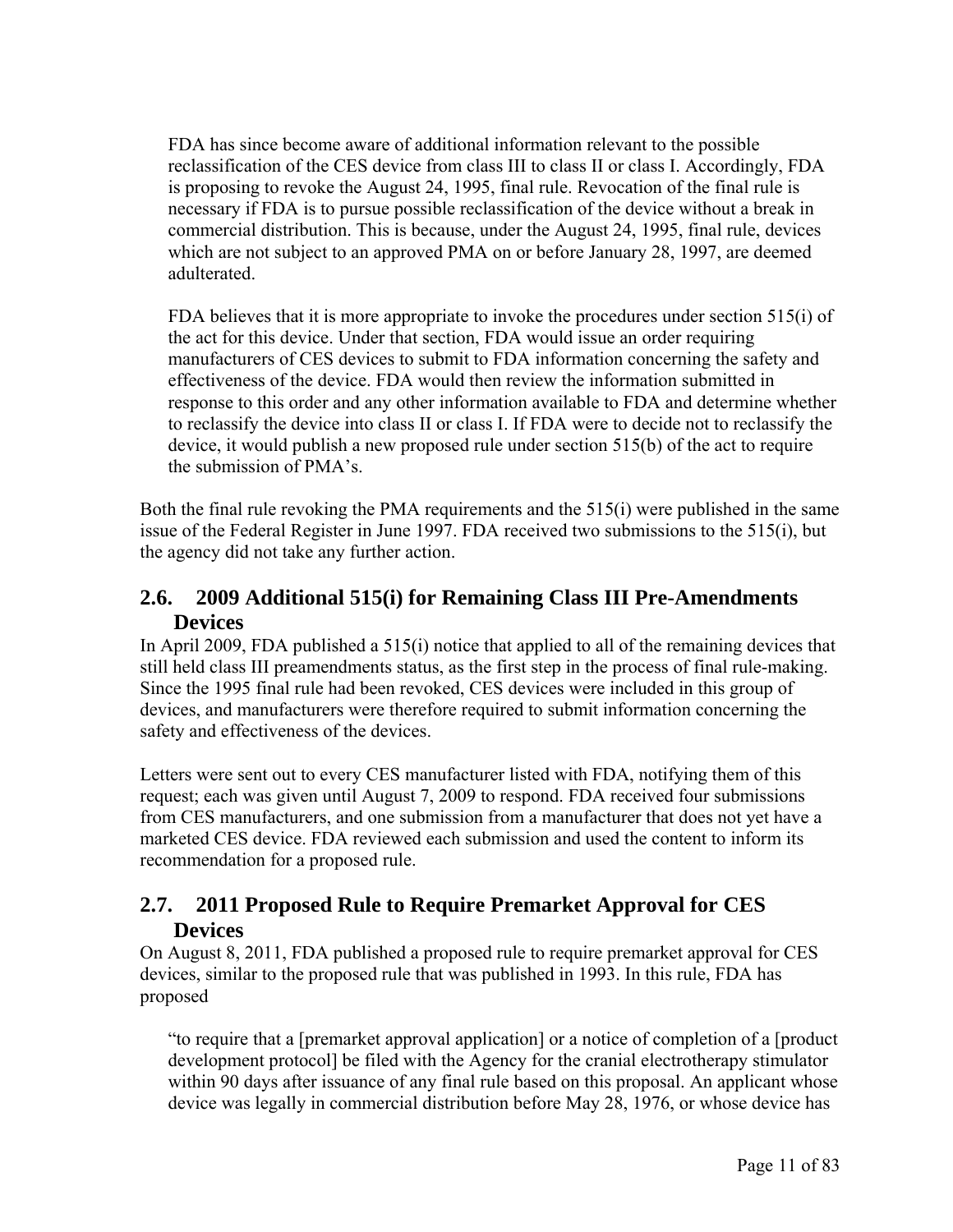been found to be substantially equivalent to such a device, will be permitted to continue marketing such class III devices during FDA's review of the PMA or notice of completion of the PDP. FDA intends to review any PMA for the device within 180 days, and any notice of completion of a PDP for the device within 90 days of the date of filing. FDA cautions that under section 515(d)(1)(B)(i) of the FD&C Act, the Agency may not enter into an agreement to extend the review period for a PMA beyond 180 days unless the Agency finds that ''the continued availability of the device is necessary for the public health.''

In the rule, FDA reiterated the concerns of the original classification panels, as well as those identified in the 1993 Proposed Rule. The risks were the same as listed previously. FDA also performed a literature search for CES studies published after the 1993 proposed rule (January 1, 1993 to mid-2010). FDA excluded many of the studies from further review because they were conducted on very specific populations (e.g., alcoholics or other types of substance abuse) that were not representative of the general population suffering from insomnia, anxiety, or depression. FDA identified several studies, as well as two meta-analyses for

Based on the review of the 515(i) submissions received from CES manufacturers and the literature review, FDA concluded "that the effectiveness of CES has not been established by adequate scientific evidence and the Agency continues to agree with the panel's recommendation."

# <span id="page-11-0"></span>**3. Responses to the Docket for the 2011 Proposed Rule**

The proposed rule provided for a comment period that was open until November 7, 2011. Responses to the proposed rule included numerous comments and three petitions as described below. The comments as well as redacted versions of the petitions are available at the following address:<http://www.regulations.gov/#!docketDetail;rpp=100;po=0;D=FDA-2011-N-0504>.

# <span id="page-11-1"></span>**3.1. Comments to the Docket**

In addition to the three reclassification petitions, FDA received over 200 comments to the docket, excluding duplicate submissions (all numbers listed in this section are approximate). Some of the comments have been redacted for public view, either at the request of the submitter or if the comment contained certain types of personal information. The comments were evaluated to determine if relevant references were present. If so, these were checked against the list of references used in the literature review to determine if they had been considered as part of the Agency's assessment.

Overall, if a comment expressed an opinion about the classification of CES devices, it was in favor of a class II designation. Some comments did not openly state an opinion, but included arguments against the proposed rule that could reasonably be interpreted as support for a class II designation. There were, however, several comments from patients that agreed with FDA's proposed classification, and some comments do note that adverse events have been experienced. These opinions were generally based on first-hand experience either as a healthcare practitioner or patient (and sometimes both). Although the comments report on the effectiveness of CES for a range of conditions and note a general lack of serious adverse events, the evidence is largely anecdotal in nature.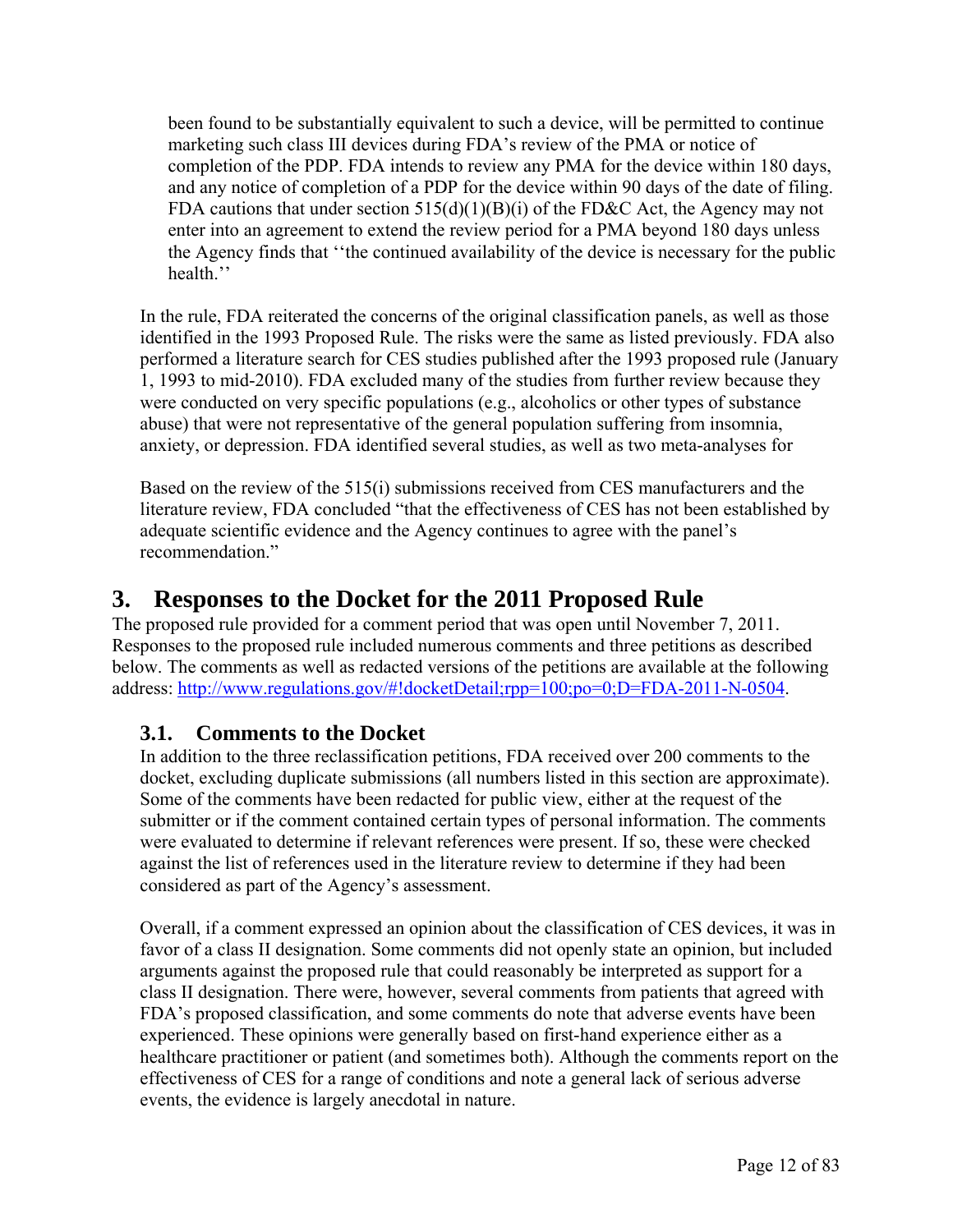A number of comments were received from a variety of healthcare practitioners. These included psychiatrists (15) and psychologists (27), but also acupuncturists (6), physical therapists (6), marriage and family therapists (4), and one veterinarian (this is not an allinclusive list). For about 26 comments, the type of practitioner was not quickly distinguishable.

FDA also received comments from several CES distributors (6), and employees of CES manufacturers (14). Several comments were also received from government officials, and two were received from individuals in China.

Over 100 comments were received from patients who use CES devices; there were also several comments from family members of patients. Approximately 10 comments were received from healthcare practitioners who also use CES devices to treat themselves.

A majority of the comments that specified an indication listed anxiety (121), depression (102), and insomnia (86); many comments listed more than one of these. Some comments listed specific diagnoses such as post-traumatic stress disorder (19), generalized anxiety disorder (2), and obsessive-compulsive disorder (3). Substance abuse and/or addiction were the subject of approximately 18 comments.

Pain was also a prevalent indication (89), whether as the primary condition or associated with something else. There were also approximately 11 instances of attention-deficit or attentiondeficit hyperactivity disorder, 11 instances of migraine, 10 instances of headache, and one comment that discussed the use of CES to treat macular degeneration.

Approximately 10 comments discussed the use of CES on pediatric patients, for various indications.

Because the petitions are the focus of this panel meeting, this section is intended to provide only an overview of the docket; the comments will be fully addressed as part of a Final Rule.

# <span id="page-12-0"></span>**3.2. Petitions to Request a Change in Classification**

FDA received three separate petitions from Electromedical Products International, Inc., Neuro-Fitness, LLC, and Fisher Wallace Laboratories, LLC. The indications for use specified in each submission are not identical and are discussed in the next section (Section 4).

The submissions also outline proposed special controls, such as the following:

- 1. Limited post-market surveillance (e.g., physician and patient surveys)
- 2. Adequate instructions for use, including warnings about the possibility of unsafe use
- 3. Available only upon the order of a health care professional licensed to diagnose and differentiate the primary indications of CES for anxiety, insomnia, and depression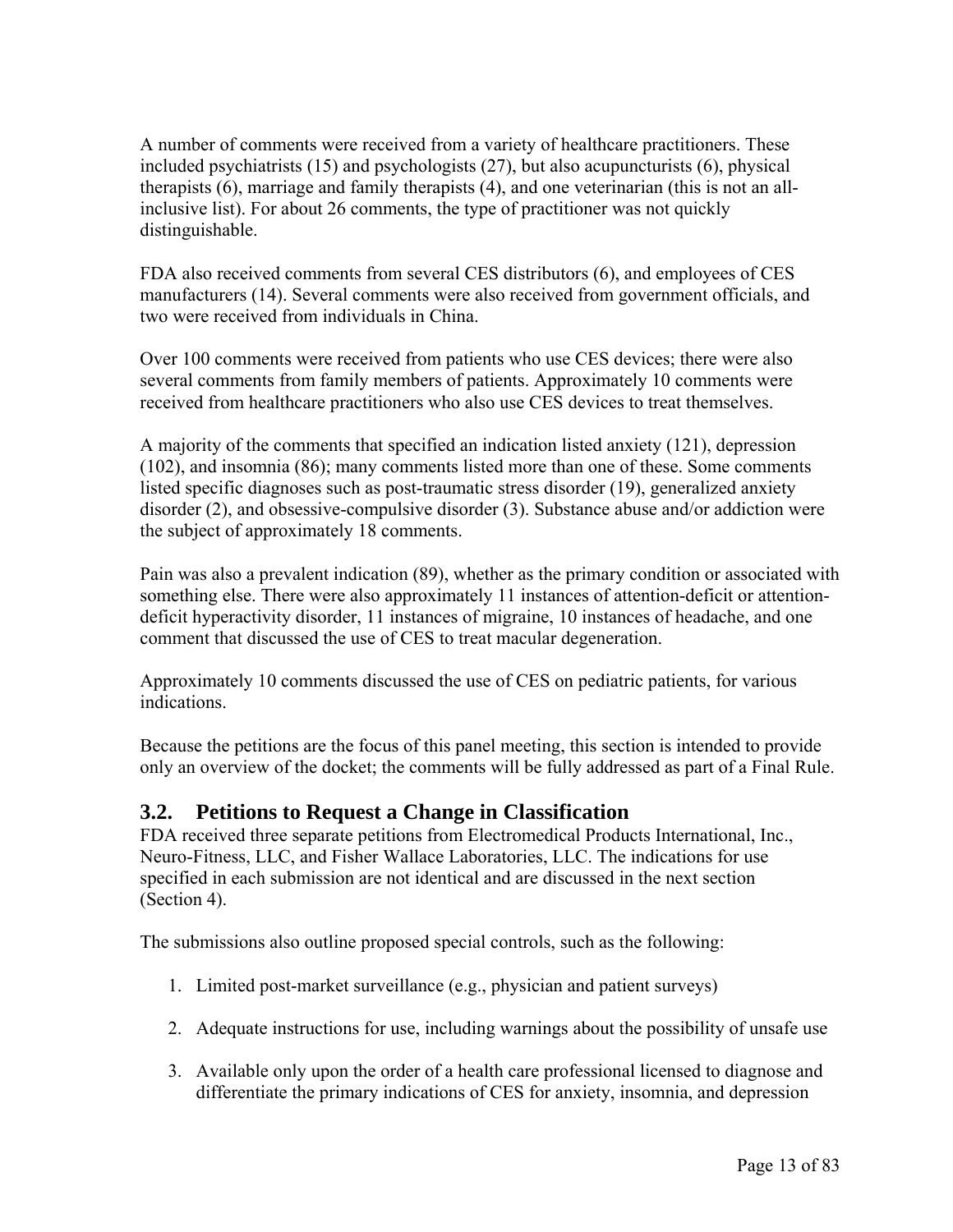from other disorders

4. Compliance with voluntary consensus standards including those for electrical safety, electromagnetic compatibility and interference, and quality systems

*The panel will be asked to discuss the adequacy of these proposed controls in providing a reasonable assurance of safety and effectiveness in light of the available scientific evidence.* 

# <span id="page-13-0"></span>**4. Indications for Use**

A necessary component of a device description and labeling is an indication for use (IFU) statement. The IFU identifies the condition and patient population for which the device should be appropriately used, and for which the device has demonstrated a reasonable assurance of safety and effectiveness. As noted previously, CES devices are defined in the regulations under 21 CFR 882.5800, as "a device that applies electrical current to a patient's head to treat insomnia, depression, or anxiety."

There are slight variations on the indications for use of the devices that have been found SE. It was not until 1995-1996 that FDA began to use an official indications for use page, so it is difficult to ascertain the precise statement for CES devices cleared prior to 1996. All of the CES devices that have been cleared by FDA use as their indications for use statement, "treatment of anxiety, depression [and/or] insomnia." Several earlier (pre-1996) CES devices use the phrase "symptomatic relief," and several refer to "reactive" depression. Only one recent 510(k) uses the term "symptoms."

<span id="page-13-1"></span>In the United States, CES devices are cleared only for prescription use.

# **4.1. Petition from Electromedical Products International, Inc.**

The petition from Electromedical Products International, Inc. (EPII) seeks a change in the classification of CES for the current indications for use, per the regulation, of treatment of "anxiety, insomnia, and depression." Specifically, they are requesting a change in classification from Class III to Class II.

Since these are the indications that are currently specified in the regulation, they will be the primary focus of this summary.

# <span id="page-13-2"></span>**4.2. Petitions from Neuro-Fitness, LLC and Fisher Wallace Laboratories, LLC**

FDA also received petitions from Neuro-Fitness, LLC (NF) and Fisher Wallace Laboratories (FWL). However, both of these petitions have cited a more specific indications for use statement:

"treatment of depression, anxiety, and insomnia in adult substance abuse patients who have failed to achieve satisfactory improvement from one prior antidepressant or sleep medication at or above the minimal effective dose and duration in the current episode, or are unable to tolerate such medication."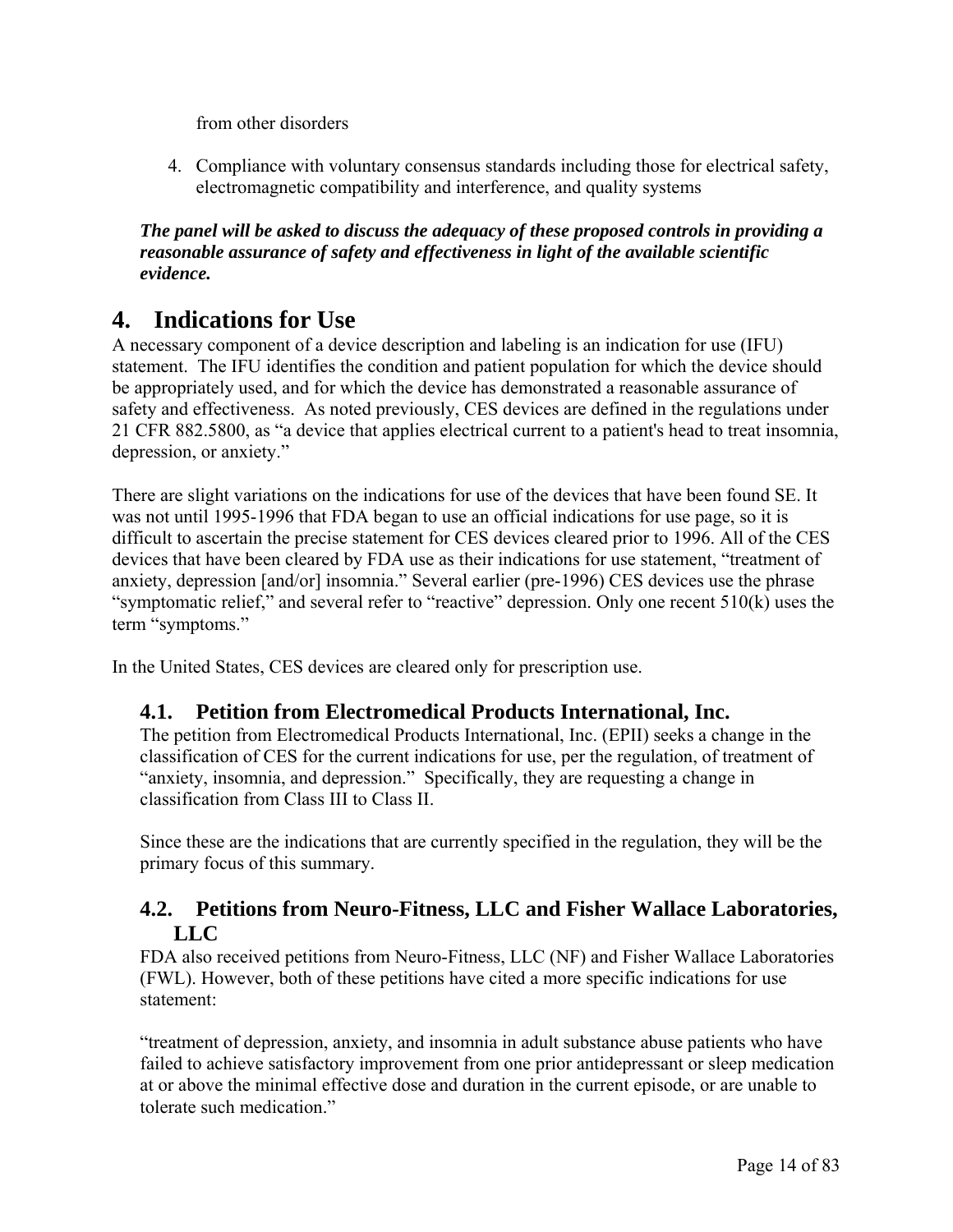*FDA does not believe that this can be considered the same indication that is identified in the regulation. The panel will be asked whether they believe this indication represents a different patient population.* 

### <span id="page-14-0"></span>**4.3. Other Indications**

CES has been investigated for a variety of uses over the years, including, but not limited to conditions such as pain, asthma, and attention deficit disorder. As noted above, the public comments also describe a number of different uses. However, the discussion will be limited to the currently cleared indications and those for which petitions have been received. All other uses are beyond the scope of these proceedings.

# <span id="page-14-3"></span><span id="page-14-2"></span><span id="page-14-1"></span>**5. Clinical Background**

# **5.1. Diagnostic Categories, Symptoms and Mental States**

#### **5.1.1. Diagnostic and Statistical Manual of Mental Disorders (DSM)**

In the current practice of psychiatry, practitioners make diagnoses by engaging in a process of matching a group of signs and symptoms experienced by a patient with a conventional system of categorizing disease (or disorders). The standard diagnostic system (or nosology) now in use is referred to as the Diagnostic and Statistical Manual of Mental Disorders (DSM). This system of diagnostics, which began in 1952, is an attempt to design an empirically-based, standardized and reproducible classification system of mental disorders. The DSM has undergone revisions over time. With DSM-III (1980), reliability in psychiatry diagnosis became the primary goal over validity.<sup>[1](#page-14-5)</sup> The current version of the DSM is the DSM-IV.<sup>[2](#page-14-6)</sup> In DSM-IV, diagnostic categories (arrived at by consensus) are described in terms of specific criteria, which consist of associated signs and symptoms. Diagnostic categories, or disorders, are applied, if an individual meets the criteria for the disorder.

#### <span id="page-14-4"></span>**5.1.2. Psychiatric Diagnosis**

Psychiatric diagnosis is based on the presence or absence of associated signs and symptoms. Signs and symptoms are conditions experienced by an individual that may represent a specific disorder. A sign is defined as an indication of the existence of something; any objective evidence of a disease [disorder].<sup>[3](#page-14-7)</sup> Symptoms are defined as any subjective evidence of disease [disorder] or of a patient's condition. $4$  In other words, "symptoms are what patients tell you; signs are what you see."<sup>[5](#page-14-9)</sup>

<span id="page-14-5"></span> $\overline{a}$ <sup>1</sup> McHugh PR, Slavney PR. Classification and the method of DSM-IV, in The Perspectives of Psychiatry, 2<sup>nd</sup> Edition, Baltimore, MD, Johns Hopkins University Press, 1998, pp. 36-7. 2

<span id="page-14-6"></span><sup>&</sup>lt;sup>2</sup> American Psychiatric Association. Diagnostic and Statistical Manual of Mental Disorders, Fourth Edition. Washington, DC, American Psychiatric Association, 1994.

<span id="page-14-7"></span><sup>&</sup>lt;sup>3</sup> Dorland's Illustrated Medical Dictionary,  $26<sup>th</sup>$  edition. Philadelphia, WB Saunders, 1985, p. 1200.

<span id="page-14-8"></span><sup>&</sup>lt;sup>4</sup> Dorland's Illustrated Medical Dictionary, 26<sup>th</sup> edition. Philadelphia, WB Saunders, 1985, p. 1285.

<span id="page-14-9"></span><sup>&</sup>lt;sup>5</sup> Goodwin DW, Guze SB. Psychiatric Diagnosis, 4<sup>th</sup> edition. New York, Oxford University Press, 1989, p. xii.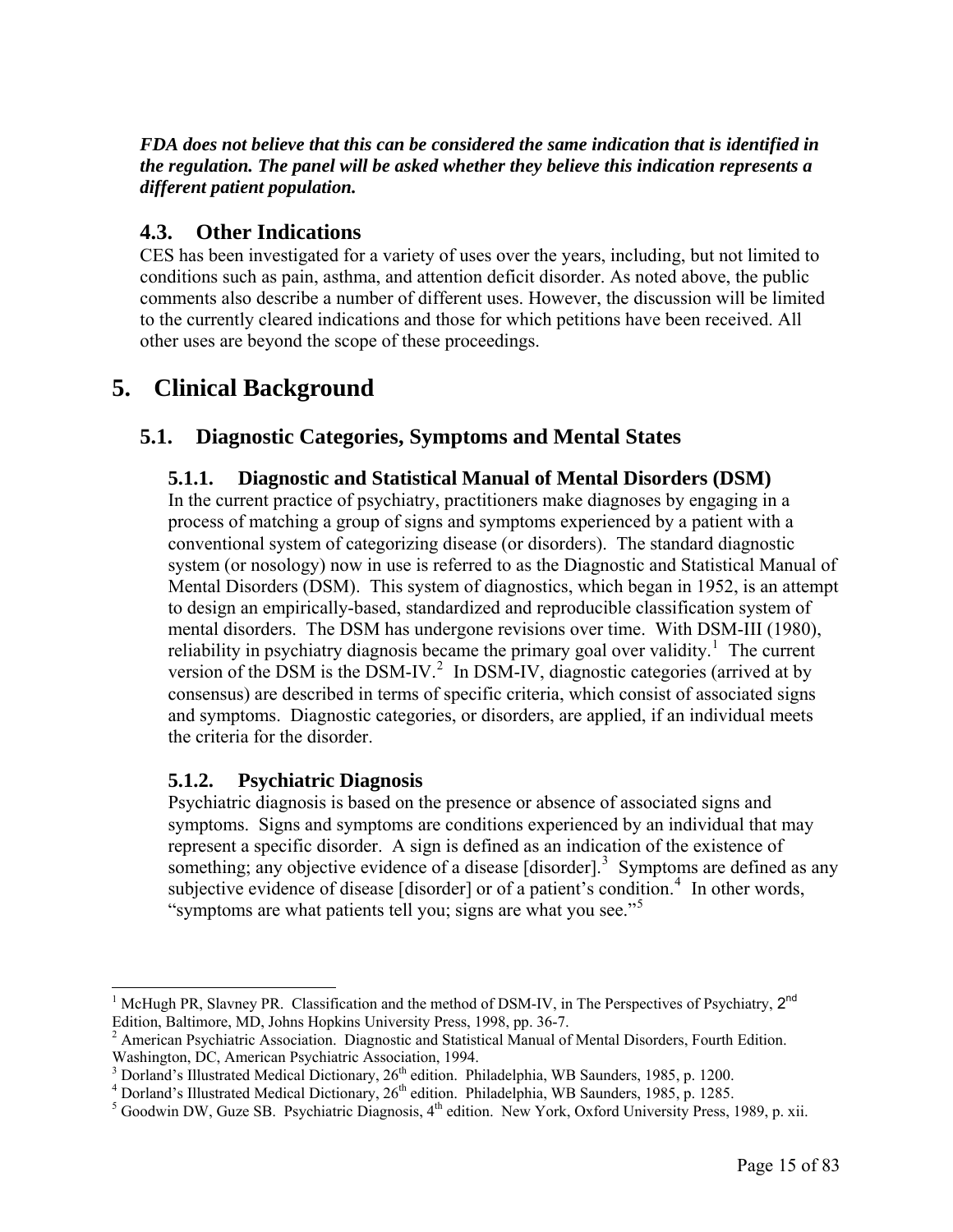#### <span id="page-15-0"></span>**5.1.3. Symptom or Non-Pathological Mental State**

The conditions "insomnia, depression, or anxiety" may denote a symptom associated with a disorder, a disorder (diagnostic entity) itself, or a non-pathological mental state.

As a mental state, each is defined as follows:

- Insomnia: inability to sleep; abnormal wakefulness. $<sup>6</sup>$  $<sup>6</sup>$  $<sup>6</sup>$ </sup>
- Depression: a psychiatric syndrome consisting of dejected mood, psychomotor retardation, insomnia, and weight loss, sometimes associated with guilt feelings and somatic preoccupations, often of delusional proportions.<sup>[7](#page-15-4)</sup>
- Anxiety: a feeling of apprehension, uncertainty and fear without apparent stimulus, and associated with physiological changes (tachycardia, sweating, tremor, etc.). $8$

Each mental state (insomnia, depression or anxiety) may constitute a symptom and be experienced as part of a constellation of signs and symptoms that represent a specific medical or psychiatric disorder. Alternatively, each mental state may be experienced independent of a pattern representative of a pathological state (disorder), and be relatively mild in severity and/or duration. In this case, each state may be associated with nonpathological human experience.

# <span id="page-15-1"></span>**5.2. Psychiatric Disorders**

<span id="page-15-2"></span>In terms of psychiatric diagnosis, "insomnia," "depression" and "anxiety" are typically associated with specific disorders. Current psychiatric diagnosis is outlined in the DSM-IV.<sup>[9](#page-15-6)</sup>

#### **5.2.1. Primary Insomnia**

The symptom, insomnia, may be related to a variety of psychiatric diagnoses (including major depressive disorder, bipolar mania, anxiety disorders, substance related disorders and primary sleep disorders). Insomnia is the cardinal symptoms of Primary Insomnia, which is a type of primary sleep disorder. The essential feature of Primary Insomnia is a complaint of difficulty initiating or maintaining sleep or of non-restorative sleep that lasts for at least 1 month (Criterion A) and causes clinically significant distress or impairment in social, occupational, or other important areas of functioning (Criterion B).<sup>[10](#page-15-7)</sup> An important aspect of the diagnosis of primary insomnia is that it is not due to any other underlying mental disorder, substance use, or medical condition.

<span id="page-15-3"></span><sup>&</sup>lt;sup>6</sup> Dorland's Illustrated Medical Dictionary, 26<sup>th</sup> edition. Philadelphia, WB Saunders, 1985, p. 670.<br><sup>7</sup> Declard's Illustrated Medical Dictionary, 26<sup>th</sup> edition. Philadelphia, WB Saunders, 1985, p. 350.

<sup>&</sup>lt;sup>7</sup> Dorland's Illustrated Medical Dictionary,  $26<sup>th</sup>$  edition. Philadelphia, WB Saunders, 1985, p. 359. 8<br><sup>8</sup> Declard's Illustrated Medical Dictionary,  $26<sup>th</sup>$  edition. Philadelphia, WB Saunders, 1985, p. 96.

<span id="page-15-5"></span><span id="page-15-4"></span><sup>&</sup>lt;sup>8</sup> Dorland's Illustrated Medical Dictionary, 26<sup>th</sup> edition. Philadelphia, WB Saunders, 1985, p. 96.

<span id="page-15-6"></span> $9$  American Psychiatric Association. Diagnostic and Statistical Manual of Mental Disorders, Fourth Edition.<br>Washington, DC, American Psychiatric Association, 1994.

<span id="page-15-7"></span><sup>&</sup>lt;sup>10</sup> American Psychiatric Association. Diagnostic and Statistical Manual of Mental Disorders, Fourth Edition. Washington, DC, American Psychiatric Association, 1994, p. 553.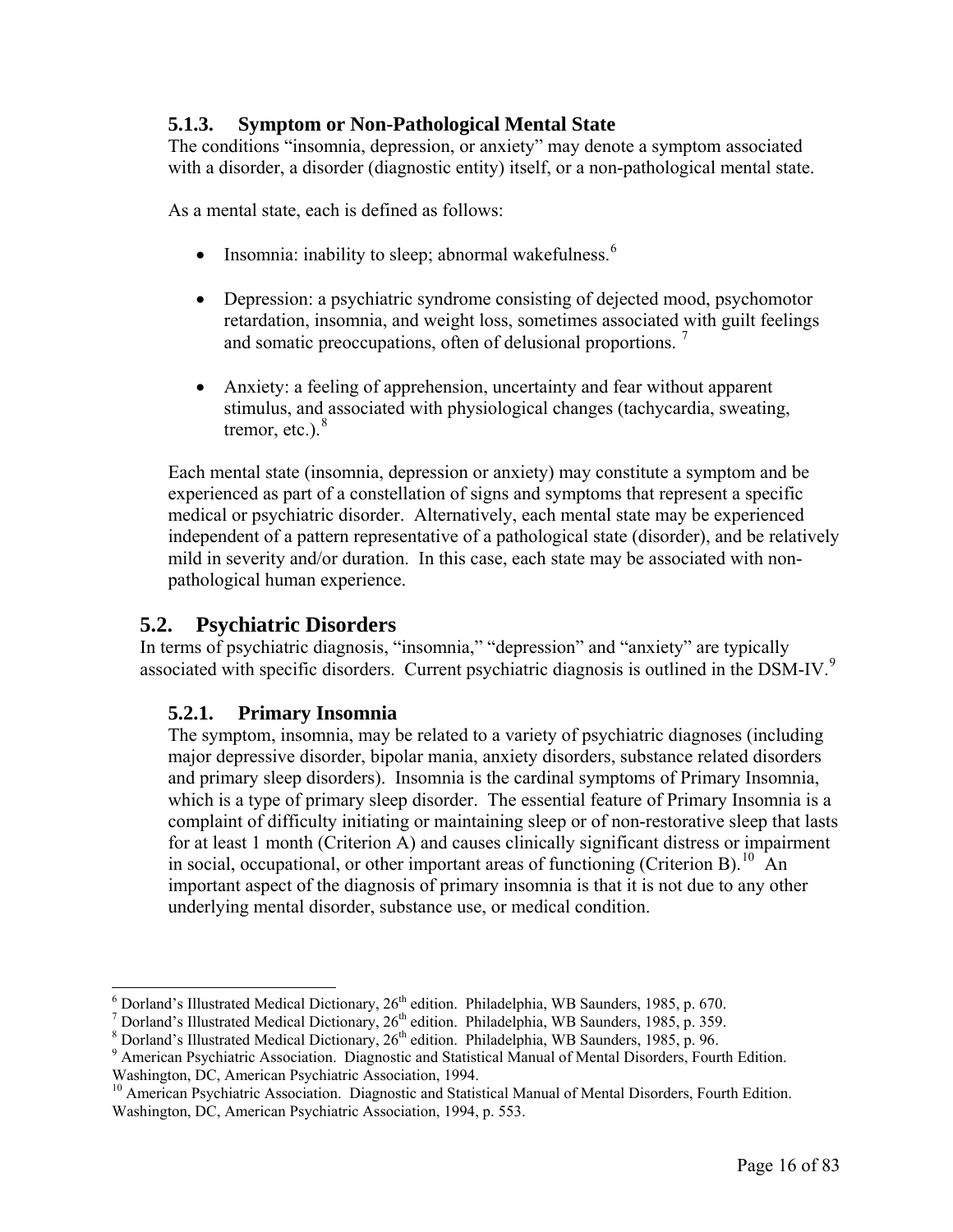#### <span id="page-16-0"></span>**5.2.2. Major Depressive Episode**

Depression (depressed mood) may also be related to a variety of psychiatric diagnoses (including major depressive disorder, bipolar depression and schizoaffective disorders) and is the predominant feature of major depressive episode (MDE). The mood in a MDE is often described by the person as depressed, sad, hopeless, discouraged or "down in the dumps" (Criterion A1).<sup>[11](#page-16-2)</sup> The essential feature of a MDE is a period of at least 2 weeks during which there is either depressed mood or the loss of interest or pleasure in nearly all activities. The individual must also experience at least four additional symptoms drawn from a list that includes changes in appetite or weight, sleep, and psychomotor activity; decreased energy; feelings of worthlessness or guilt; difficulty thinking, concentrating, or making decisions; or recurrent thoughts of death or suicidal ideation, plans, or attempts. To count toward a MDE, a symptom must either be newly present or must have clearly worsened compared with the person's pre-episode status. The symptoms must persist for most of the day, nearly every day, for at least 2 consecutive weeks. The episode must be accompanied by clinically significant distress or impairment in social, occupational, or other important areas of functioning. For some individuals with milder episodes, functioning may appear to be normal, bur requires markedly increased effort.<sup>[12](#page-16-3)</sup> As with primary insomnia, the diagnosis is not due to substance use or medical condition.

MDE is an essential feature of several psychiatric diagnoses, including Major Depressive Disorder (MDD), Bipolar Disorder (BPD) I and II, and Schizoaffective Disorder, Depressive Type. These diagnoses rest on the presence (or past occurrence) of a MDE.

#### <span id="page-16-1"></span>**5.2.3. Generalized Anxiety Disorder**

Anxiety Disorders represent a phenomenologically heterogeneous group of disorders, which include: generalized anxiety disorder, panic disorder (with and without agoraphobia), phobias, obsessive-compulsive disorder, post-traumatic stress disorder, and acute stress disorder. Anxiety as it is commonly thought of is most often associated with Generalized Anxiety Disorder (GAD).

The essential feature of GAD is excessive anxiety and worry (apprehensive expectation), occurring more days than not for a period of at least 6 months, about a number of events or activities (Criterion A). The individual finds it difficult to control the worry (Criterion B). The anxiety and worry are accompanied by at least three additional symptoms from a list that includes restlessness, being easily fatigued, difficulty concentrating, irritability, muscle tension, and disturbed sleep (only one additional symptom is required in children) (Criterion C). The focus of the anxiety and worry is not confined to features of another Axis I disorder such as having a Panic Attack (as in Panic Disorder), being embarrassed in public (as in Social Phobia), being contaminated (as in Obsessive-Compulsive Disorder), being away from home or close relatives (as in Separation Anxiety Disorder), gaining weight (as in Anorexia Nervosa), having multiple physical complaints (as in

<span id="page-16-2"></span> $\overline{a}$ <sup>11</sup> American Psychiatric Association. Diagnostic and Statistical Manual of Mental Disorders, Fourth Edition. Washington, DC, American Psychiatric Association, 1994, p. 320.<br><sup>12</sup> American Psychiatric Association. Diagnostic and Statistical Manual of Mental Disorders, Fourth Edition.

<span id="page-16-3"></span>Washington, DC, American Psychiatric Association, 1994, p. 320.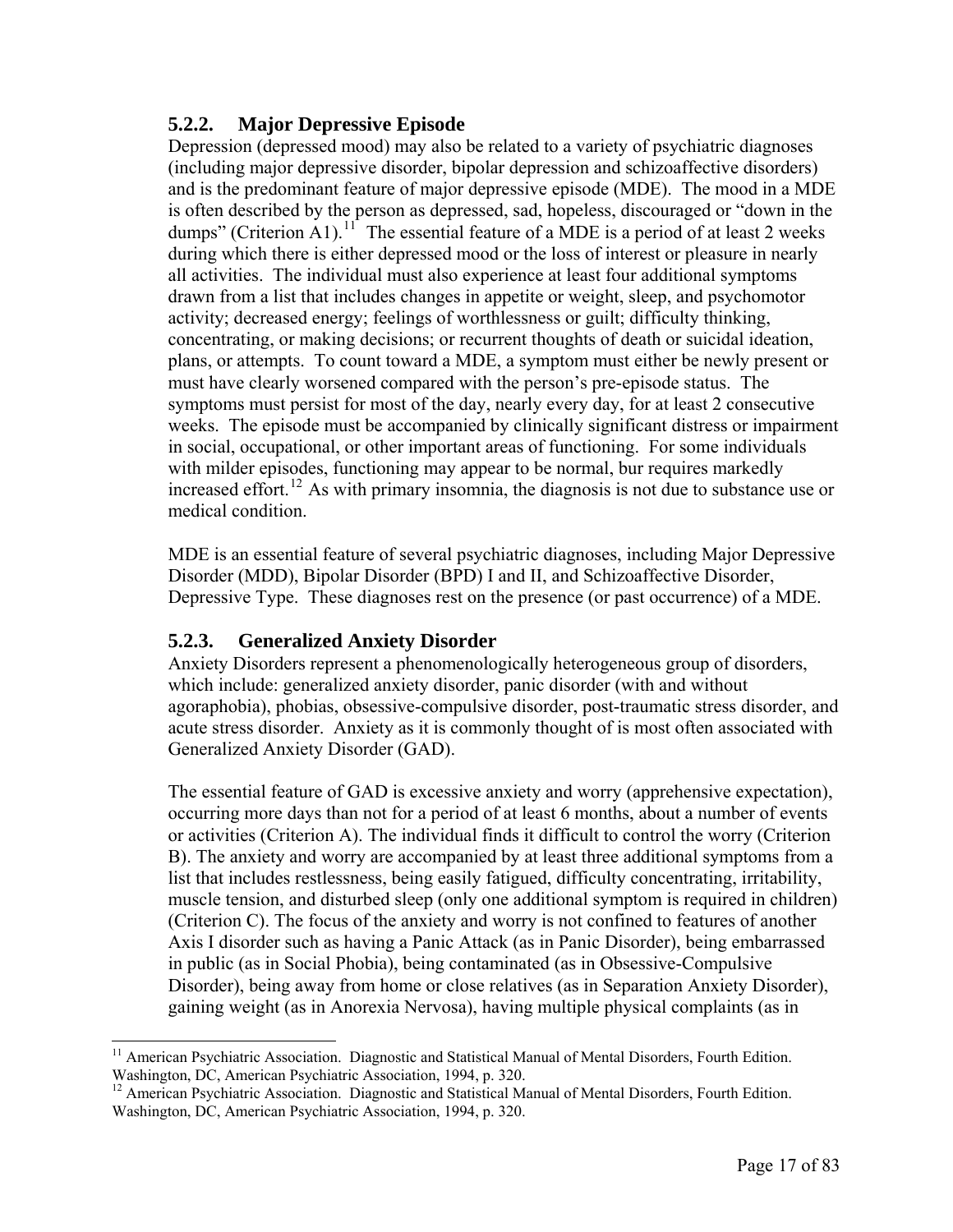Somatization Disorder), or having a serious illness (as in Hypochondriasis), and the anxiety and worry do not occur exclusively during Posttraumatic Stress Disorder (Criterion D). Although individuals with Generalized Anxiety Disorder may not always identify the worries as "excessive," they report subjective distress due to constant worry, have difficulty controlling the worry, or experience related impairment in social, occupational, or other important areas of functioning (Criterion E). The disturbance is not due to the direct physiological effects of a substance (i.e., a drug of abuse, a medication, or toxin exposure) or a general medical condition and does not occur exclusively during a Mood Disorder, a Psychotic Disorder, or a Pervasive Developmental Disorder (Criterion  $F$ ).

The intensity, duration, or frequency of the anxiety and worry is far out of proportion to the actual likelihood or impact of the feared event. The person finds it difficult to keep worrisome thoughts from interfering with attention to tasks at hand and has difficulty stopping the worry. Adults with Generalized Anxiety Disorder often worry about everyday, routine life circumstances such as possible job responsibilities, finances, the health of family members, misfortune to their children, or minor matters (such as household chores, car repairs, or being late for appointments). Children with Generalized Anxiety Disorder tend to worry excessively about their competence or the quality of their performance. During the course of the disorder, the focus of worry may shift from one concern to another. $^{13}$  $^{13}$  $^{13}$ 

#### <span id="page-17-0"></span>**5.2.4. Posttraumatic Stress Disorder**

PTSD is another common anxiety disorder. The essential feature of PTSD is the development of characteristic symptoms following exposure to an extreme traumatic stressor involving direct personal experience of an event that involves actual or threatened death or serious injury, or other threat to the physical integrity of another person; or learning about unexpected or violent death, serious harm, or threat of death or injury experienced by a family member of other close associate (Criterion A1). The person's response to the event must involve intense fear, helplessness, or horror (or in children, the response must involve disorganized or agitated behavior) (Criterion A2). The characteristic symptoms resulting from the exposure to the extreme trauma include persistent reexperience of the traumatic event (Criterion B), persistent avoidance of stimuli associated with the trauma and numbing of general responsiveness (Criterion C), and persistent symptoms of increased arousal (Criterion D). The full symptom picture must be present for more than 1 month (Criterion E), and the disturbance must cause clinically significant distress or impairment in social, occupational, or other important areas of functioning (Criterion F).<sup>[14](#page-17-2)</sup>

The diagnosis requires that a traumatic event serve as a precipitant to the onset of symptoms. Symptoms involve the reexperiencing of the traumatic event, which can manifest in various ways. Commonly the person has recurrent and intrusive recollections

<span id="page-17-1"></span> $\overline{a}$ <sup>13</sup> American Psychiatric Association. Diagnostic and Statistical Manual of Mental Disorders, Fourth Edition. Washington, DC, American Psychiatric Association, 1994, p. 432-433.

<span id="page-17-2"></span><sup>&</sup>lt;sup>14</sup> American Psychiatric Association. Diagnostic and Statistical Manual of Mental Disorders, Fourth Edition. Washington, DC, American Psychiatric Association, 1994, p. 424.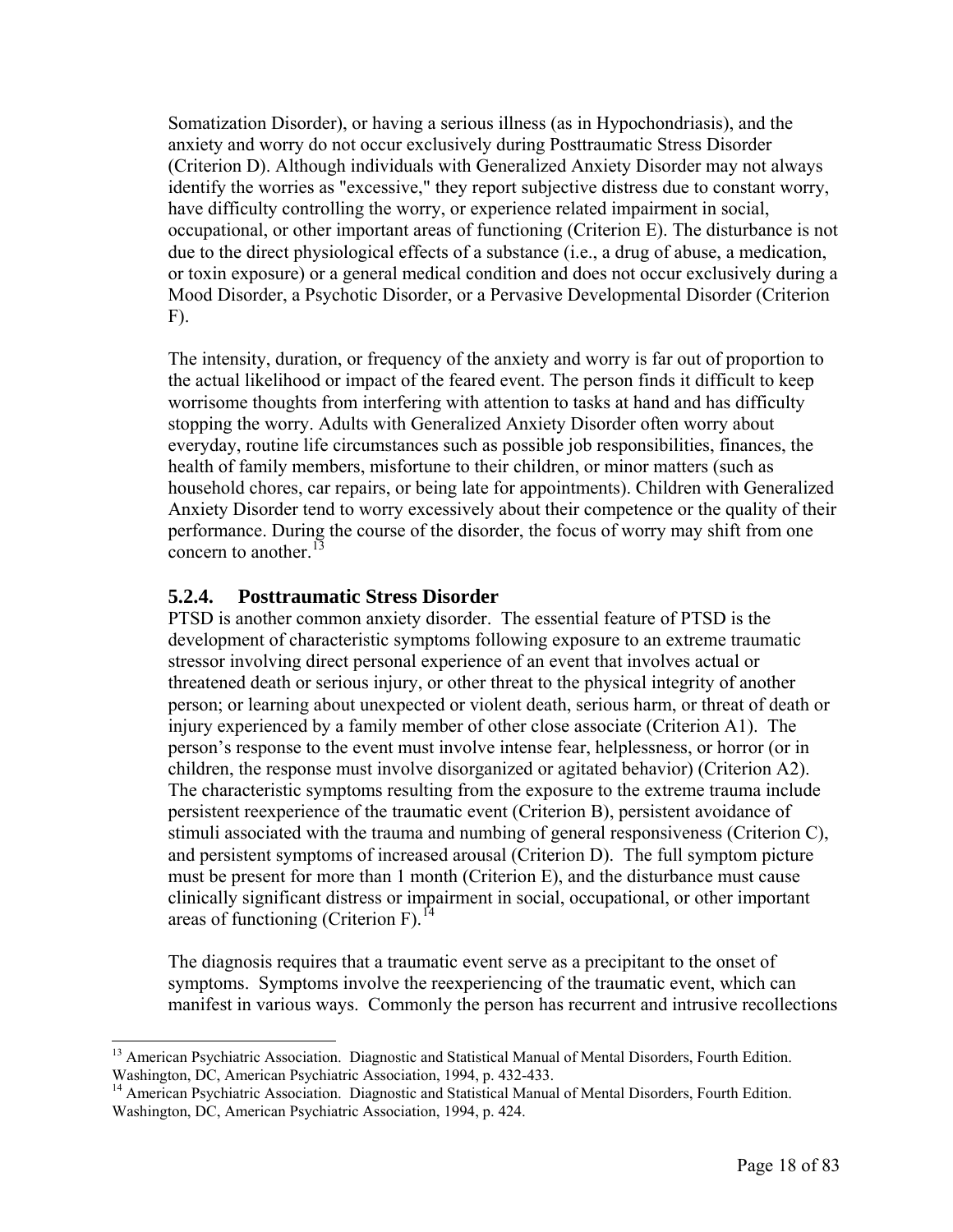of the event (Criterion B1) or recurrent distressing dreams during which the event is replayed (Criterion B2). In rare instances, the person experiences dissociative states that last from a few seconds to several hours, or even days, during which components of the event are relived and the person behaves as though experiencing the event at that moment (Criterion B3). Intense psychological distress (Criterion B4) or physiological reactivity (Criterion B5) often occurs when the person is exposed to triggering events that resemble or symbolize an aspect of the traumatic event (e.g., anniversaries of the traumatic event, cold, snowy weather or uniformed guards for survivors of death camps in cold climates; hot, humid weather for combat veterans of the South Pacific; entering any elevator for a woman who was raped in an elevator).

Stimuli associated with the trauma are persistently avoided. The person commonly makes deliberate efforts to avoid thoughts, feelings, or conversations about the traumatic event (Criterion C1) and to avoid activities, situations, or people who arouse recollections of it (Criterion C2). This avoidance of reminders may include amnesia for an important aspect of the traumatic event (Criterion C3). Diminished responsiveness to the external world, referred to as "psychic numbing" or "emotional anesthesia," usually begins soon after the traumatic event. The individual may complain of having markedly diminished interest or participation in previously enjoyed activities (Criterion C4), of feeling detached or estranged from other people (Criterion C5), or of having markedly reduced ability to feel emotions (especially those associated with intimacy, tenderness, and sexuality) (Criterion C6). The individual may have a sense of a foreshortened future (e.g., not expecting to have a career, marriage, children, or a normal life span) (Criterion C7).

The individual has persistent symptoms of anxiety or increased arousal that were not present before the trauma. These symptoms may include difficulty falling or staying asleep that may be due to recurrent nightmares during which the traumatic event is relived (Criterion D1), hypervigilance (Criterion D4), and exaggerated startle response (Criterion D5). Some individuals report irritability or outbursts of anger (Criterion D2) or difficulty concentrating or completing tasks (Criterion D3).<sup>[15](#page-18-1)</sup>

#### <span id="page-18-0"></span>**5.2.5. Substance-Related Disorders**

Another category of disorders that may have associated symptoms of anxiety, depression and insomnia are the Substance-Related Disorders. These conditions are related to the taking of a drug of abuse, to the side effects of a medication, and to toxin exposure.<sup>[16](#page-18-2)</sup> Common substances of abuse include: alcohol, amphetamines, caffeine, cannabis, cocaine, hallucinogens, inhalants, nicotine, opioids, phencyclidine, sedatives, hypnotics or anxiolytics.

The Substance-Related Disorders are divided into two groups: the Substance Use Disorders (including Substance Dependence and Substance Abuse) and the Substance-

<span id="page-18-1"></span> $\overline{a}$ <sup>15</sup> American Psychiatric Association. Diagnostic and Statistical Manual of Mental Disorders, Fourth Edition. Washington, DC, American Psychiatric Association, 1994, p. 424-425.

<span id="page-18-2"></span><sup>&</sup>lt;sup>16</sup> American Psychiatric Association. Diagnostic and Statistical Manual of Mental Disorders, Fourth Edition. Washington, DC, American Psychiatric Association, 1994, p. 195.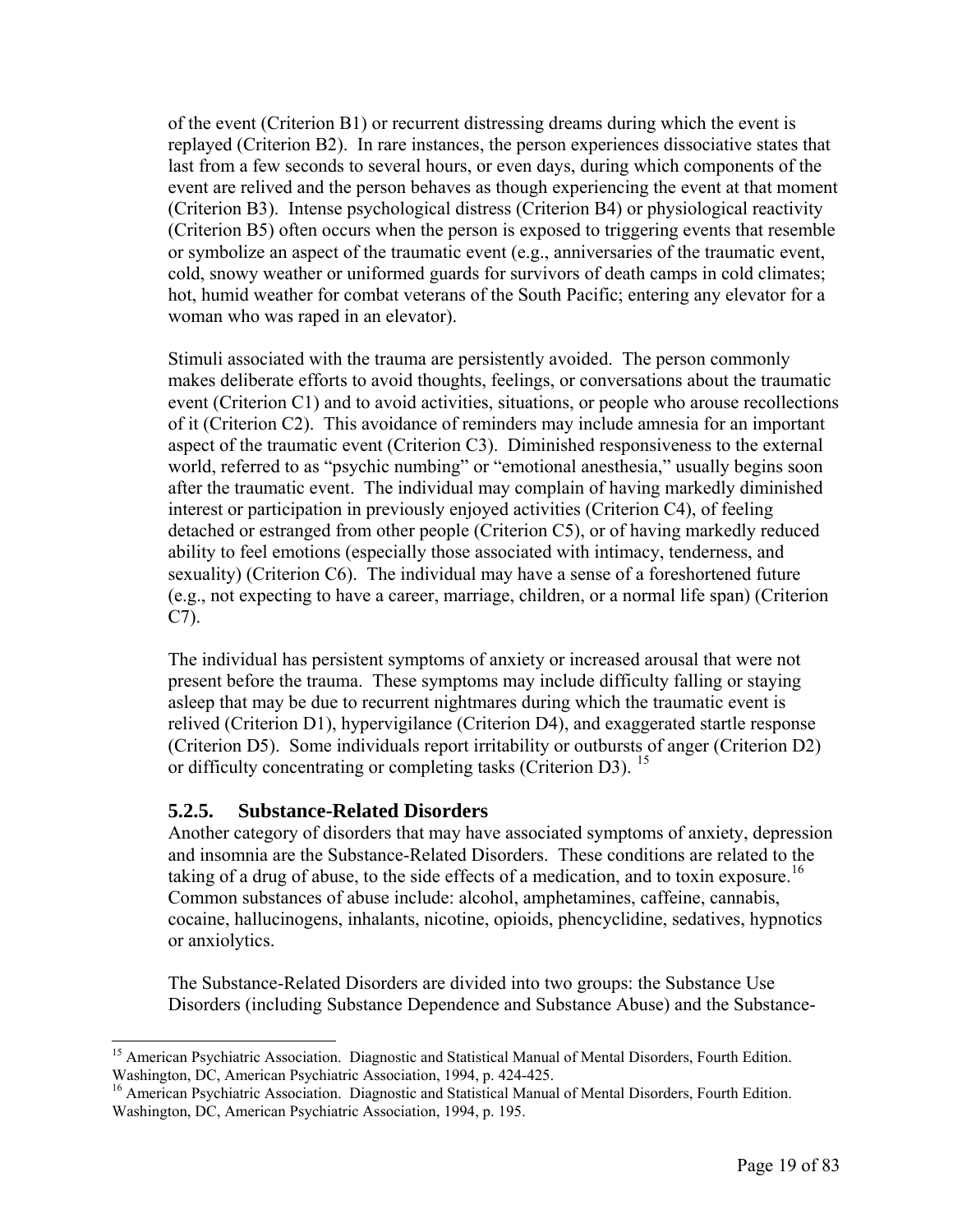Induced Disorders (which includes Substance Intoxication, Substance Withdrawal, and a variety of other diagnoses).  $17$ 

The essential feature of Substance Dependence is a cluster of cognitive, behavioral, and physiological symptoms indicating that the individual continues use of the substance despite significant substance-related problems. There is a pattern of repeated selfadministration that usually results in tolerance, withdrawal, and compulsive drug-taking behavior. A diagnosis of Substance Dependence can be applied to every class of substances except caffeine. The symptoms of Dependence are similar across the various categories of substances, but for certain classes some symptoms are less salient, and in a few instances not all symptoms apply (e.g., withdrawal symptoms are not specified for Hallucinogen Dependence). Although not specifically listed as a criterion item, "craving" (a strong subjective drive to use the substance) is likely to be experienced by most (if not all) individuals with Substance Dependence. Dependence is defined as a cluster of three or more of the symptoms listed below occurring at any time in the same 12-month period.[18](#page-19-1)

- 1. tolerance, as defined by either of the following:
	- a. a need for markedly increased mounts of the substance to achieve intoxication or desired effect
	- b. markedly diminished effect with continued use of the same amount of the substance
- 2. withdrawal, as manifested by either of the following:
	- a. the characteristic withdrawal syndrome for the substance
	- b. the same (or a closely related) substance is taken to relieve or avoid withdrawal symptoms
- 3. the substance is often taken in larger amounts or over a longer period than was intended
- 4. there is a persistent desire or unsuccessful efforts to cut down or control substance use
- 5. a great deal of time is spent in activities necessary to obtain the substance (e.g., visiting multiple doctors or driving long distances), use the substance (e.g., chainsmoking), or recover from its effects

 $\overline{a}$ 

<span id="page-19-0"></span><sup>&</sup>lt;sup>17</sup> American Psychiatric Association. Diagnostic and Statistical Manual of Mental Disorders, Fourth Edition. Washington, DC, American Psychiatric Association, 1994, p. 176.<br><sup>18</sup> American Psychiatric Association. Diagnostic and Statistical Manual of Mental Disorders, Fourth Edition.

<span id="page-19-1"></span>Washington, DC, American Psychiatric Association, 1994, p. 176.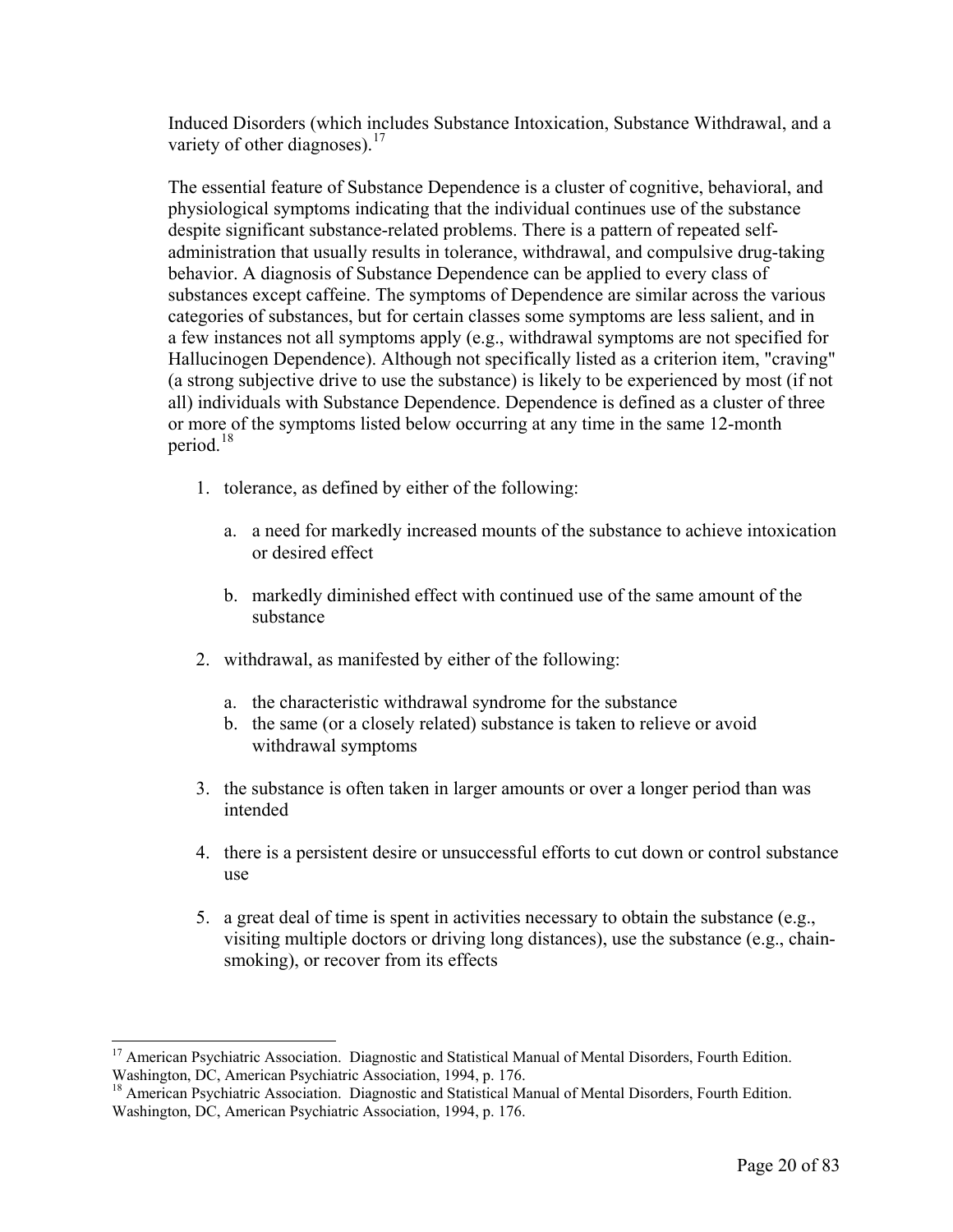- 6. important social, occupational, or recreational activities are given up or reduced because of substance use
- 7. the substance use is continued despite knowledge of having a persistent or recurrent physical or psychological problem that is likely to have been caused or exacerbated by the substance (e.g., current cocaine use despite recognition of cocaine-induced depression, or continued drinking despite recognition that an ulcer was made worse by alcohol consumption) $19$

The essential feature of Substance Abuse is a maladaptive pattern of substance use manifested by recurrent and significant adverse consequences related to the repeated use of substances. There may be repeated failure to fulfill major role obligations, repeated use in situations in which it is physically hazardous, multiple legal problems, and recurrent social and interpersonal problems (Criterion A). These problems must occur recurrently during the same 12-month period. Unlike the criteria for Substance Dependence, the criteria for Substance Abuse do not include tolerance, withdrawal, or a pattern of compulsive use and instead include only the harmful consequences of repeated use. A diagnosis of Substance Abuse is preempted by the diagnosis of Substance Dependence if the individual's pattern of substance use has ever met the criteria for Dependence for that class of substances (Criterion B). Although a diagnosis of Substance Abuse is more likely in individuals who have only recently started taking the substance, some individuals continue to have substance-related adverse social consequences over a long period of time without developing evidence of Substance Dependence.<sup>[20](#page-20-1)</sup>

The essential feature of Substance Intoxication is the development of a reversible substance-specific syndrome due to the recent ingestion of (or exposure to) a substance (Criterion A). The clinically significant maladaptive behavioral or psychological changes associated with intoxication (e.g., belligerence, mood lability, cognitive impairment, impaired judgment, impaired social or occupational functioning) are due to the direct physiological effects of the substance on the central nervous system and develop during or shortly after use of the substance (Criterion B). The symptoms are not due to a general medical condition and are not better accounted for by another mental disorder (Criterion C). Substance Intoxication is often associated with Substance Abuse or Dependence. This category does not apply to nicotine. Evidence for recent intake of the substance can be obtained from the history, physical examination (e.g., smell of alcohol on the breath), or toxicological analysis of body fluids (e.g., urine or blood). $21$ 

The essential feature of Substance Withdrawal is the development of a substance-specific maladaptive behavioral change, with physiological and cognitive concomitants, that is due to the cessation of, or reduction in, heavy and prolonged substance use (Criterion A). The substance-specific syndrome causes clinically significant distress or impairment in

l <sup>19</sup> American Psychiatric Association. Diagnostic and Statistical Manual of Mental Disorders, Fourth Edition.

<span id="page-20-1"></span><span id="page-20-0"></span>Washington, DC, American Psychiatric Association, 1994, p. 181.<br><sup>20</sup> American Psychiatric Association. Diagnostic and Statistical Manual of Mental Disorders, Fourth Edition.<br>Washington, DC, American Psychiatric Association

<span id="page-20-2"></span> $W_{\text{a}}^{21}$  American Psychiatric Association. Diagnostic and Statistical Manual of Mental Disorders, Fourth Edition. Washington, DC, American Psychiatric Association, 1994, p. 183.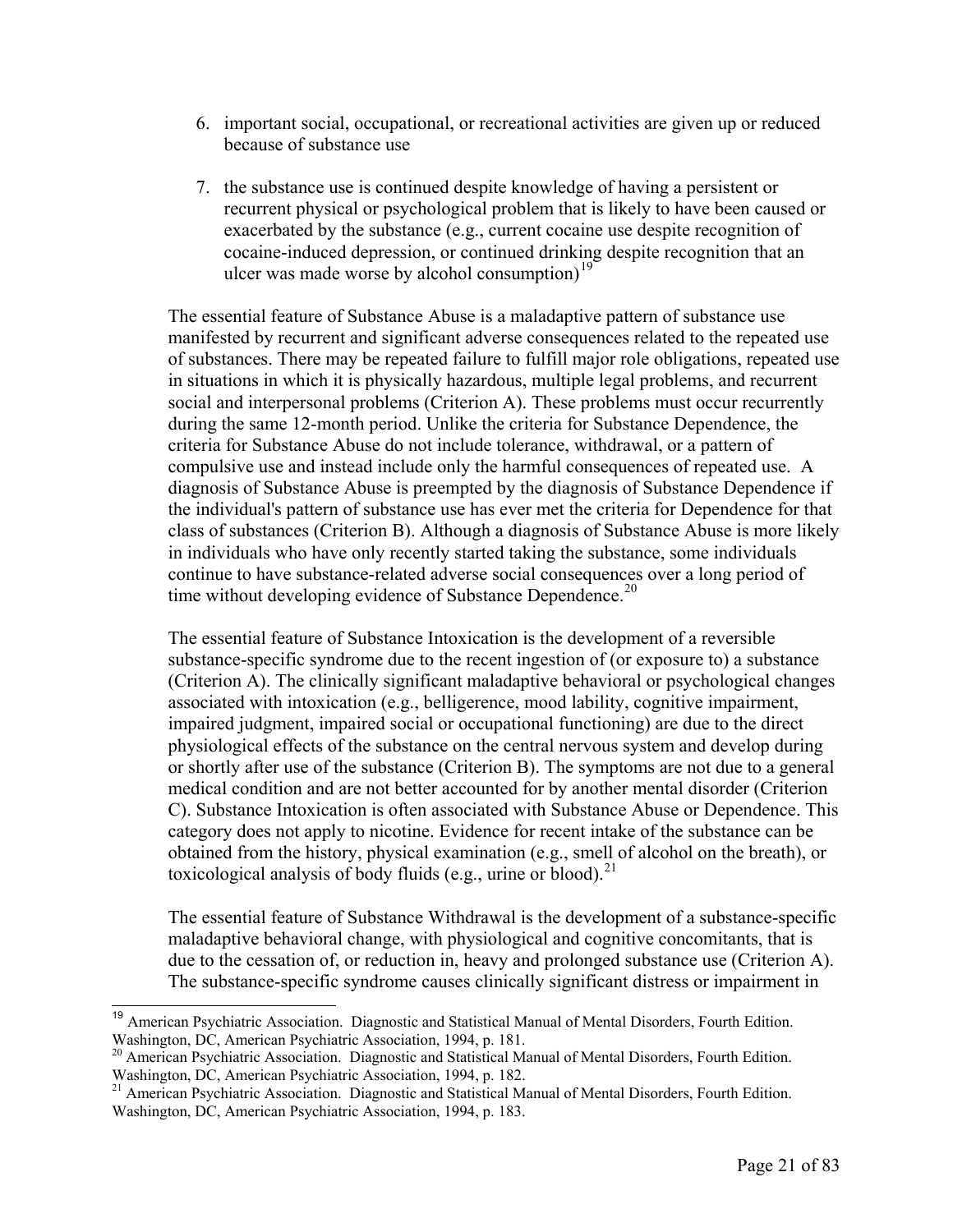social, occupational, or other important areas of functioning (Criterion B). The symptoms are not due to a general medical condition and are not better accounted for by another mental disorder (Criterion C). Withdrawal is usually, but not always, associated with Substance Dependence (see p. 178). Most (perhaps all) individuals with Withdrawal have a craving to readminister the substance to reduce the symptoms. The diagnosis of Withdrawal is recognized for the following groups of substances: alcohol; amphetamines and other related substances; cocaine; nicotine; opioids; and sedatives, hypnotics, or anxiolytics. The signs and symptoms of Withdrawal vary according to the substance used, with most symptoms being the opposite of those observed in Intoxication with the same substance. The dose and duration of use and other factors such as the presence or absence of additional illnesses also affect withdrawal symptoms. Withdrawal develops when doses are reduced or stopped, whereas signs and symptoms of Intoxication improve (gradually in some cases) after dosing stops. $^{22}$  $^{22}$  $^{22}$ 

#### <span id="page-21-0"></span>**5.2.6. Insomnia, Depression and Anxiety Associated with Substance-Related Disorders**

While not considered core symptoms of substance related disorders, insomnia, depression and anxiety are common co-morbid symptoms. If insomnia, depression and anxiety are experienced in the context of a substance related disorder, it is important to understand their relationship to the substance use. For instance, these symptoms could exist prior to, and independent of a substance problem, and may in fact serve as an underlying cause of substance use (i.e., individuals may attempt to alleviate these symptoms by using substances). Conversely, substance use may predate symptoms of insomnia, depression and anxiety and may induce or exacerbate these symptoms. Additionally, substance use and insomnia, depression and anxiety may co-exist, without any clear relationship. The severity of these symptoms (and associated findings) may warrant a separate diagnosis of an insomnia, mood or anxiety disorder, or if they are less severe or temporary in nature, may be considered an associated symptom of the primary substance related disorder.

In general, high rates of co-morbid insomnia, depression and anxiety symptoms are seen with substance related disorders. It has been estimated that up to 80% of patients seeing treatment for an alcohol related disorder endorse such psychiatric symptoms (particularly depression).<sup>[23](#page-21-2)</sup> Some studies have suggested that major depression is experienced by  $32\%$ of those with alcohol dependence<sup>[24](#page-21-3)</sup> and 44% of those with other substance dependence.<sup>[25](#page-21-4)</sup> High levels of anxiety have been noted in 50-67% of men with alcohol dependence<sup>[26](#page-21-5)</sup> while almost 30% of individuals with substance use will have a lifetime anxiety

 $\overline{a}$ 

<span id="page-21-1"></span><sup>&</sup>lt;sup>22</sup> American Psychiatric Association. Diagnostic and Statistical Manual of Mental Disorders, Fourth Edition. Washington, DC, American Psychiatric Association, 1994, p. 184-5.

<span id="page-21-2"></span><sup>&</sup>lt;sup>23</sup> Schuckit MA, Tipp JE, Bergman M et al. Comparison of induced and independent major depressive disorders in 2945 alcoholics. Am J Psychiatry 1997;154:948-57.

<span id="page-21-3"></span><sup>&</sup>lt;sup>24</sup> Kessler RC, Crum RM, Warner LA, et al. Lifetime co-occurrence of DSM-III-R alcohol abuse and dependence with other psychiatric disorders in the National Comorbidity Survey. Arch Gen Psychiatry 1997;53:232-40.

<span id="page-21-4"></span><sup>&</sup>lt;sup>25</sup>Miller NS, Klamen D, Hoffman NG, Flaherty JA. Prevalence of depression and alcohol and other drug dependence in addictions treatment populations. J Psychoactive Drugs 1996;28:111-24.

<span id="page-21-5"></span><sup>&</sup>lt;sup>26</sup>Brown SA, Irwin M, Schuckit MA. Changes in anxiety among abstinent male alcoholics. J Stud Alcohol 1991;52:55-61.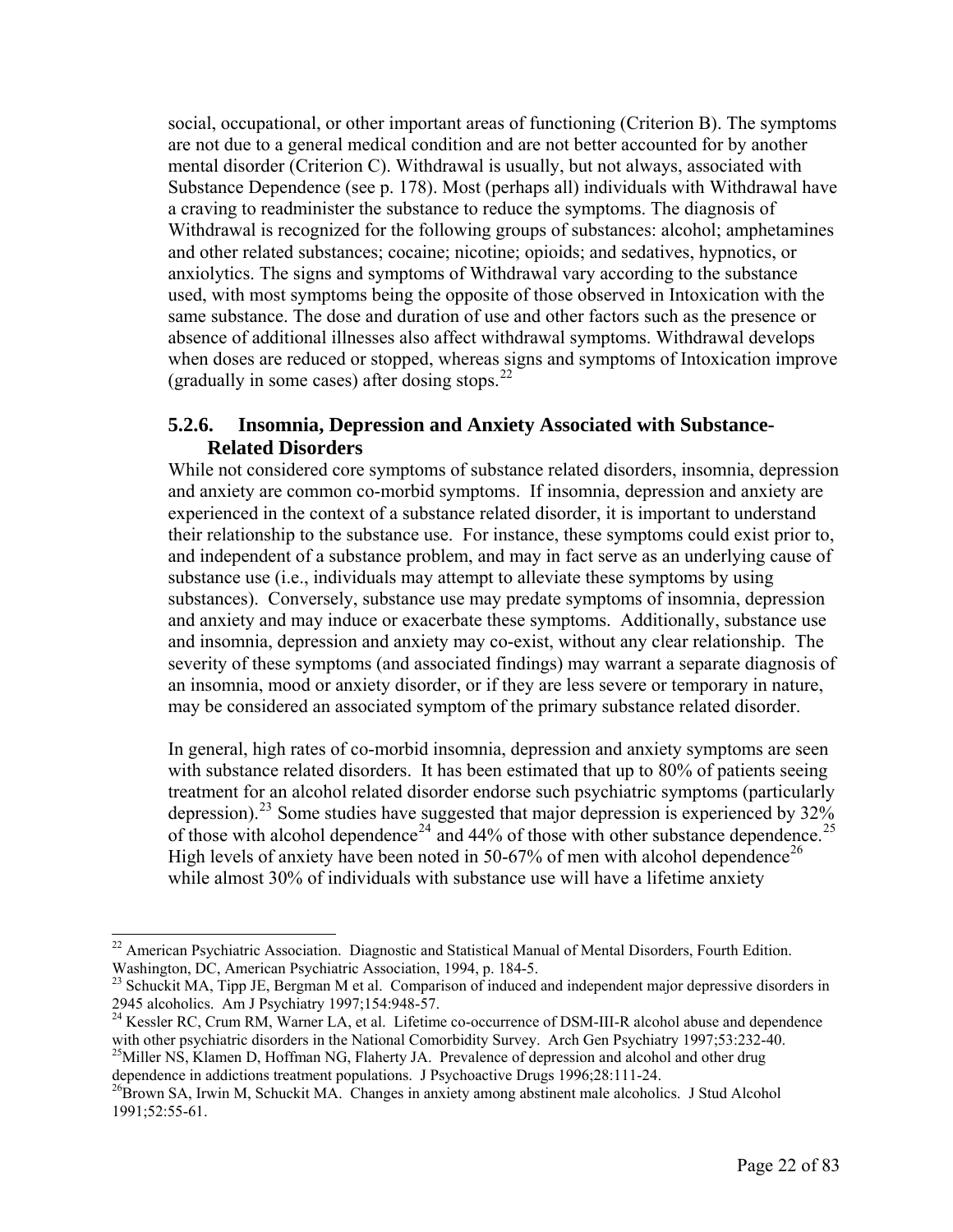disorder.<sup>[27](#page-22-1)</sup> Symptomatic insomnia has been shown to afflict greater than  $60\%$  of those with active alcohol abuse/dependence<sup>[28](#page-22-2)</sup>, with substance abusers having a 5-10 times greater risk of suffering from a comorbid sleep disorder.<sup>[29](#page-22-3)</sup>

# <span id="page-22-0"></span>**5.3. Prevalence**

While occasional sleep problems are very common, it has been estimated that the prevalence of chronic insomnia is  $10\%$  to 15% in the general population;<sup>[30](#page-22-4),[31](#page-22-5)</sup> 35-50% of American adults reporting difficulty falling asleep or daytime sleepiness resulting in significant morbidity and mortality.<sup>[32](#page-22-6)</sup> Insomnia more frequently afflicts women, the elderly, and those with chronic medical and psychiatric disorders.<sup>[33](#page-22-7)</sup>

Kessler and colleagues<sup>[34](#page-22-8)</sup> investigated the prevalence and age of onset of certain psychiatric disorders, including anxiety, mood and substance abuse disorders. This is described in Table [1.](#page-40-1)

MDD is shown to have a 16.6% lifetime prevalence in American adults, with a peak age of onset between 30-44 years. It has been estimated to afflict approximately 14 million American adults annually.<sup>[35](#page-22-9)</sup> While currently estimated as the second greatest cause of disability world-wide, it is projected to be the most common cause of disability by 2020.<sup>[36](#page-22-10)</sup>

GAD is shown to have a 5.7% lifetime prevalence in American adults, with a peak age of onset between 30-44 years. It has been estimated that approximately 6.8 million individuals experience GAD annually $3^7$  and is also a major source of disability in the US. Of note, all anxiety disorders combined demonstrated a 28.8% lifetime prevalence (the highest prevalence of all categories of psychiatric disorders).<sup>[38](#page-22-12)</sup>

<span id="page-22-1"></span> $\overline{a}$  $^{27}$  Conway KP, Compton W, Stinson FS, Brand BF. Lifetime comorvidity of DSM-IV mood and anxiety disorders and specific drug use disorders: results from the national epidemiologic survery on alcohol and related conditions. J Clin Psychiatry 2006;67:247-57.

<span id="page-22-2"></span><sup>&</sup>lt;sup>28</sup> Brower KJ, Aldrich MS, Robinson EAR et al. Insomnia, self-medication and relapse to alcoholism. Am J Psychiatry 2001;158(3):399-404.

<span id="page-22-3"></span><sup>&</sup>lt;sup>29</sup> Mahfoud Y, Talih F, Streem D, Budur K. Sleep disorders in substance abusers: how common are they? Psychiatry (Edgmont) 2009: 6(9): 38–42.

<span id="page-22-4"></span> $30^{\circ}$  Costa E, Silva JA, and Chase M, et al. Special report from a symposium held by the World Health Organization and the World Federation of Sleep Research Societies: an overview of insomnias and related disorders: recognition,

<span id="page-22-5"></span>epidemiology, and rational management. *Sleep*. 1996. 19:412–416.<br><sup>31</sup> Morin CM, Culbert JP, Schwartz SM.. Nonpharmacological interventions for insomnia: a meta-analysis of treatment efficacy. Am J Psychiatry. 1994;151:117

<span id="page-22-6"></span> $32$  Skaer TL, Sclar DA. Economic implications of sleep disorders. Pharmacoeconomics 2010; 28 (11): 1015-1023.<br> $33$  Morin CM, Hauri PJ, and Espie CA. et al. Nonpharmacologic treatment of chronic insomnia: an American

<span id="page-22-7"></span>Academy of Sleep Medicine review. *Sleep*. 1999. 22:1134–1156.<br><sup>34</sup> Kessler RC, Berglund P, Demler O, Jin R, Walters EE. Lifetime prevalence and age-of-onset distributions of

<span id="page-22-8"></span>DSM-IV disorders in the national comorbidity survey replication. Arch Gen Psychiatr 2005;62:593-602.

<span id="page-22-9"></span><sup>&</sup>lt;sup>35</sup> Kessler RC McGonagle KA, Zhao, SY, et al. Lifetime and 12-month prevalence of DSM-IIIR psychiatric disorders in the United States. Arch Gen Psychiat 194;51:8-19.

<span id="page-22-10"></span><sup>&</sup>lt;sup>36</sup> Michaud CM, Murray CJL, Bloom BR. Burden of disease—implications for future research. JAMA 2001;285:535-9.

<span id="page-22-11"></span><sup>&</sup>lt;sup>37</sup> Kessler RC, Berglund P, Demler O, Jin R, Walters EE. Lifetime prevalence and age-of-onset distributions of DSM-IV disorders in the national comorbidity survey replication. Arch Gen Psychiatr 2005;62:593-602.

<span id="page-22-12"></span><sup>&</sup>lt;sup>38</sup> Kessler RC, Berglund P, Demler O, Jin R, Walters EE. Lifetime prevalence and age-of-onset distributions of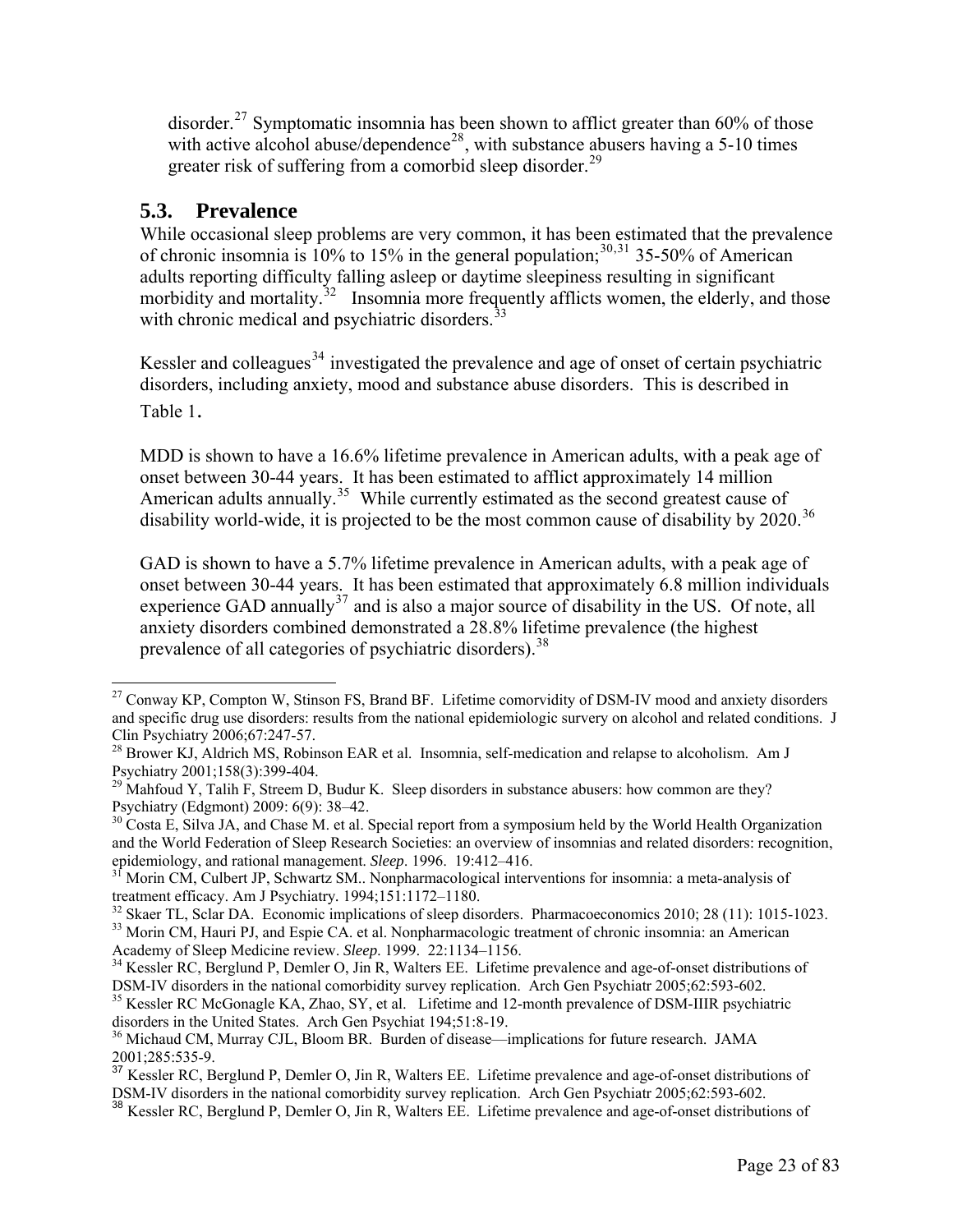PTSD is shown to have a 6.8% lifetime prevalence in American adults, with a peak age of onset between 45-59 years. It is estimated that approximately 5.2 million adults experience PTSD annually.<sup>[39](#page-23-1)</sup> Currently in the US, we may be seeing an increased incidence in PTSD with increased numbers of military personnel returning from combat. It is estimated that 11- $20\%$  of individuals who served in the Iraq and Afghanistan wars will develop PTSD.<sup>[40](#page-23-2)</sup>

Any substance use disorder is shown to have a 14.6% lifetime prevalence in American adults, with a peak age of onset between 30-44 years. Estimates of the prevalence of alcohol abuse is 13.2% while alcohol dependence is 5.4%. Estimates of drug abuse is 7.9% while drug dependence is  $3.0\%$ <sup>[41](#page-23-3)</sup>

# <span id="page-23-0"></span>**5.4. Measurement of Anxiety, Depression, and Insomnia**

As discussed above, anxiety and depression are subjective states that may be associated with an underlying psychiatric disorder. Because they are subjective states, no objective measures exist to assess their severity. Instead, scales and questionnaires have been designed to assess the severity of these states. In order to ensure that these instruments are accurate, they generally undergo testing to assess their validity (i.e., construct validity, or is the scale measuring what it claims to be measuring) and reliability (i.e., test-retest reliability, or reproducibility of results with repeated administrations, or across assessors).

While many scales and measures have been tested and deemed valid and reliable, only certain instruments are typically accepted by FDA as primary outcome measures. For instance, valid and reliable externally rated measures are preferred as a primary outcome measurement over unvalidated, unreliable self-report measures. Examples of accepted primary outcome measures are listed below:

- Anxiety
	- o Hamilton anxiety rating scale
	- o State trait anxiety inventory
- Depression

 $\overline{a}$ 

- o Hamilton depression rating scale
- o Montgomery-Asberg depression rating scale

The Hamilton anxiety rating scale (HARS) is a 14-item externally administered measure that has been validated and is commonly used to assess the severity of anxiety symptoms. The items generally reflect the symptoms associated with generalized anxiety disorder.<sup>[42](#page-23-4)</sup>

The state trait anxiety inventory (STAI) is a 40-item self-report questionnaire that was

<span id="page-23-1"></span>DSM-IV disorders in the national comorbidity survey replication. Arch Gen Psychiatr 2005;62:593-602. <sup>39</sup> Kessler RC, Berglund P, Demler O, Jin R, Walters EE. Lifetime prevalence and age-of-onset distributions of DSM-IV disorders in the national comorbidity survey replication. Arch Gen Psychiatr 2005;62:593-602.<br><sup>40</sup> http://www.ptsd.va.gov/public/pages/how-common-is-ptsd.asp

<span id="page-23-3"></span><span id="page-23-2"></span><sup>&</sup>lt;sup>41</sup> Kessler RC, Berglund P, Demler O, Jin R, Walters EE. Lifetime prevalence and age-of-onset distributions of DSM-IV disorders in the national comorbidity survey replication. Arch Gen Psychiatr 2005;62:593-602.

<span id="page-23-4"></span><sup>&</sup>lt;sup>42</sup> Hamilton, M. The assessment of anxiety states by rating. British Journal of Medical Psychology 32:50-55, 1959.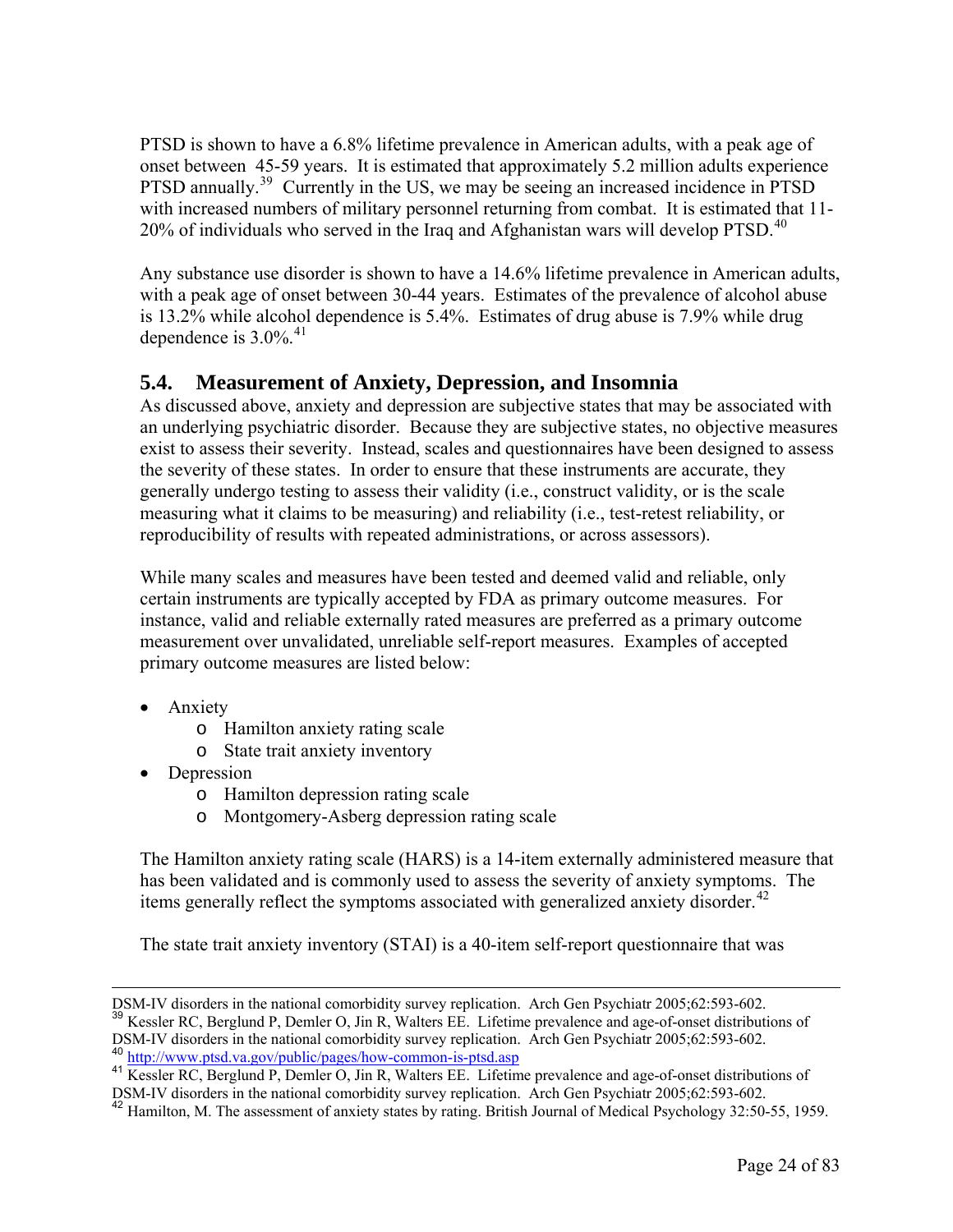designed to assess the severity of apprehension, tension, nervousness and worry.<sup>[43](#page-24-0)</sup> Items are assessed on a 4-point Likert scale. This measure was designed to distinguish between two types of anxiety: state anxiety (temporary, circumstance dependent), and trait anxiety (longer-standing, persistent over circumstances).

The Hamilton depression rating scale (HDRS) is a validated, externally rated measure used to assess the severity of depression symptoms.<sup>[44](#page-24-1)</sup> There are multiple versions of this instrument, but the basic rating scale consists of 17 items. This is a commonly used measure and is considered by many to be the "gold standard" with regard to assessment of depressive symptoms.

Another commonly used measure of depressive symptoms is the Montgomery Asberg depression rating scale (MADRS).<sup>[45](#page-24-2)</sup> This instrument consists of 10 externally administered items and is intended to diagnose and gauge the severity of depressive symptoms. Some researchers consider it to be a more sensitive measure of changes in symptoms associated with treatment.

Of particularly note, the instruments designed to assess severity of symptoms or change in level of symptoms are generally different than instruments that have been constructed to assess the diagnosis of potential subjects. A representative instrument for psychiatric diagnostic purposes is the clinician administered Structured Clinical Interview for DSM-IV Axis I Disorders  $(SCID-I)^{46}$  $(SCID-I)^{46}$  $(SCID-I)^{46}$ , which is used to determine Axis I psychiatric disorders.

Insomnia is a condition that is subjectively experienced, but also can be assessed with externally measurable variables. As a result, primary outcome measures of sleep/insomnia are objective measures based on externally observed findings. The gold standard investigation for sleep assessment is polysomnography, also known as a "sleep study." Polysomnography consists of a battery of tests that are conducted while an individual is sleeping; the brain and somatic activity of the body are monitored during sleep. Monitoring includes electroencephalography, electrooculography, electromyography, electrocardiography, respiratory airflow, and pulse oximetry. From data collected from these monitoring techniques, different aspects of sleep can be calculated. These calculations assess the amount of time it takes to get to sleep, total amount of sleep, difficulty awakening after sleep initiation, and general severity of insomnia. Typical calculations are listed below:

• Insomnia

 $\overline{a}$ 

- o Latency to persistent sleep (LPS)
- o Total sleep time (TST)

<span id="page-24-0"></span><sup>&</sup>lt;sup>43</sup> Spielberger, C.D., Gorssuch, R.L., Lushene, P.R., Vagg, P.R., & Jacobs, G.A (1983). Manual for the State-Trait Anxiety Inventory. Consulting Psychologists Press, Inc.

<span id="page-24-1"></span><sup>&</sup>lt;sup>44</sup> Hamilton, M (1960) A rating scale for depression. Journal of Neurology, Neurosurgery and Psychiatry 1960;23:56-62.

<span id="page-24-2"></span><sup>&</sup>lt;sup>45</sup> Montgomery SA, Asberg M. "A new depression scale designed to be sensitive to change". British Journal of Psychiatry 1979;134(4): 382–89.

<span id="page-24-3"></span><sup>&</sup>lt;sup>46</sup> [First, Michael B.,](http://en.wikipedia.org/wiki/Michael_First) [Spitzer, Robert L,](http://en.wikipedia.org/wiki/Robert_Spitzer_(psychiatrist)) Gibbon Miriam, and Williams, Janet B.W.: Structured Clinical Interview for DSM-IV-TR Axis I Disorders, Research Version, Patient Edition. (SCID-I/P) New York: Biometrics Research, New York State Psychiatric Institute, 2002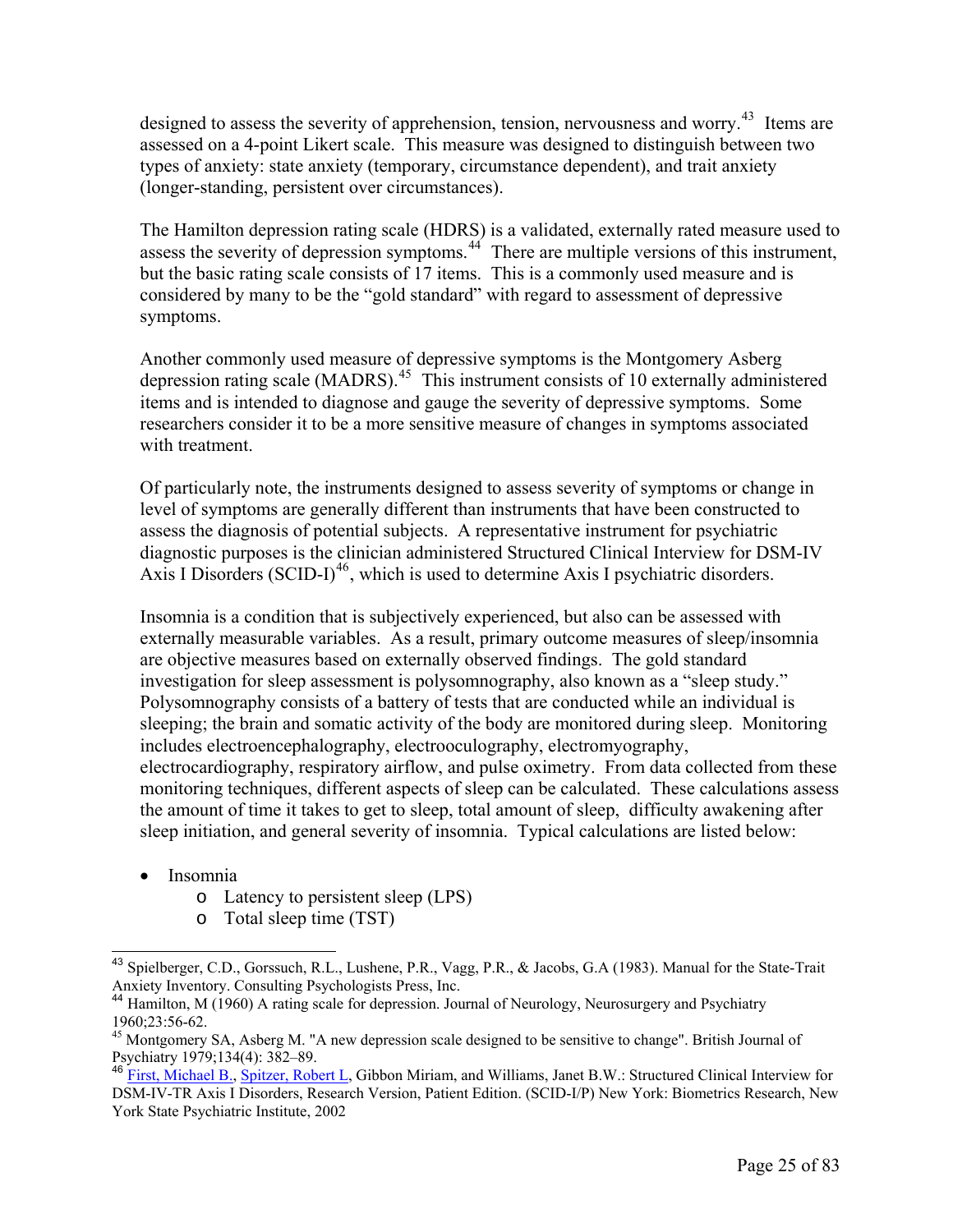- o Wake after sleep onset (WASO)
- o Insomnia Severity Index (ISI)

In addition, because insomnia can significantly influence one's subjective state, self-report questionnaires are often used to assess an individual's experience of sleep or next day functioning. Measurements such as the Pittsburgh Sleep Quality Intex  $(PSQI)^{47}$  $(PSQI)^{47}$  $(PSQI)^{47}$  or Epsworth Sleepiness Scale  $(ESS)^{48}$  $(ESS)^{48}$  $(ESS)^{48}$  may be used as secondary outcome measures to assess subjective aspects of insomnia.

PTSD, like depression and anxiety, is characterized primarily by subjective symptoms. In order to assess these symptoms, instruments have been constructed to assess the severity of PTSD symptoms. A commonly used primary outcome measure for PTSD trials is the clinician administered PTSD scale (CAPS). The CAPS is a 30 item structured interview that is administered by a clinician to assess the severity of PTSD symptoms.<sup>[49](#page-25-3)</sup>

For substance abuse, a variety of subjective and objective measures have been designed to assess various aspects of substance related disorders. Objective measures may include the amount of use, or duration of use (or remission) of a particular substance. Scales have been developed to assess the risk of substance related disorders, the severity of intoxication, abuse, dependence or withdrawal state. Such measures often vary according to the substance(s) in question. In terms of the assessment of anxiety, depression and insomnia in the context of substance related disorders, the general scales for assessing these conditions are often used, though it worth noting that these symptoms in the setting of substance abuse, are often temporary and may remit fairly quickly after the acute episode of intoxication, abuse, dependence or withdrawal.

# <span id="page-25-0"></span>**5.5. Treatment**

 $\overline{a}$ 

For primary insomnia, current treatments include the use of over-the-counter and prescription medications, behavioral and cognitive psychotherapy, and herbal and neutraceutical agents (e.g., melatonin, l-tryptophan). $50$ 

For GAD, a variety of treatments have proven to be effective. Medications include benzodiazepines, buspirone and antidepressant medications. A number of psychotherapeutic modalities, including relaxation, cognitive therapy and cognitive-behavioral therapy have also demonstrated long term benefit. There are also some studies that support the use of psychosocial therapy for treating  $GAD$ .<sup>[51](#page-25-5)</sup>

For MDE, treatment would be determined by the underlying psychiatric disorder. MDE is

<span id="page-25-1"></span><sup>&</sup>lt;sup>47</sup> Buysse, D.J., Reynolds, C.F., Monk, T.H., Berman, S.R., Kupfer, D.J. The Pittsburgh Sleep Quality Index (PSQI): A new instrument for psychiatric research and practice. Psychiatry Research 1989;28(2):193-213.<br><sup>48</sup> Johns MW. A new method for measuring daytime sleepiness: the Epworth sleepiness scale. Sleep 1991:14(6):

<span id="page-25-2"></span><sup>540–5.</sup> 

<span id="page-25-3"></span><sup>&</sup>lt;sup>49</sup> Blake DD, Weathers FW, Nagy LM, Kaloupek DG, Gusman FD, Charney DS, Keane, TM. **The development of a** [clinician-administered PTSD scale.](http://www.ptsd.va.gov/professional/articles/article-pdf/id12317.pdf) Journal of Traumatic Stress 1995;8:75-90.<br><sup>50</sup> NIH State of the Science Conference Statement on the Treatment of Insomnia. American Academy of Sleep

<span id="page-25-4"></span>Medicine, IL. 20051(4):412-21.

<span id="page-25-5"></span><sup>&</sup>lt;sup>51</sup> Gorman JM. Treatment of generalized anxiety disorder. J Clin Psychiatry 2002:63 Suppl 8:17-23.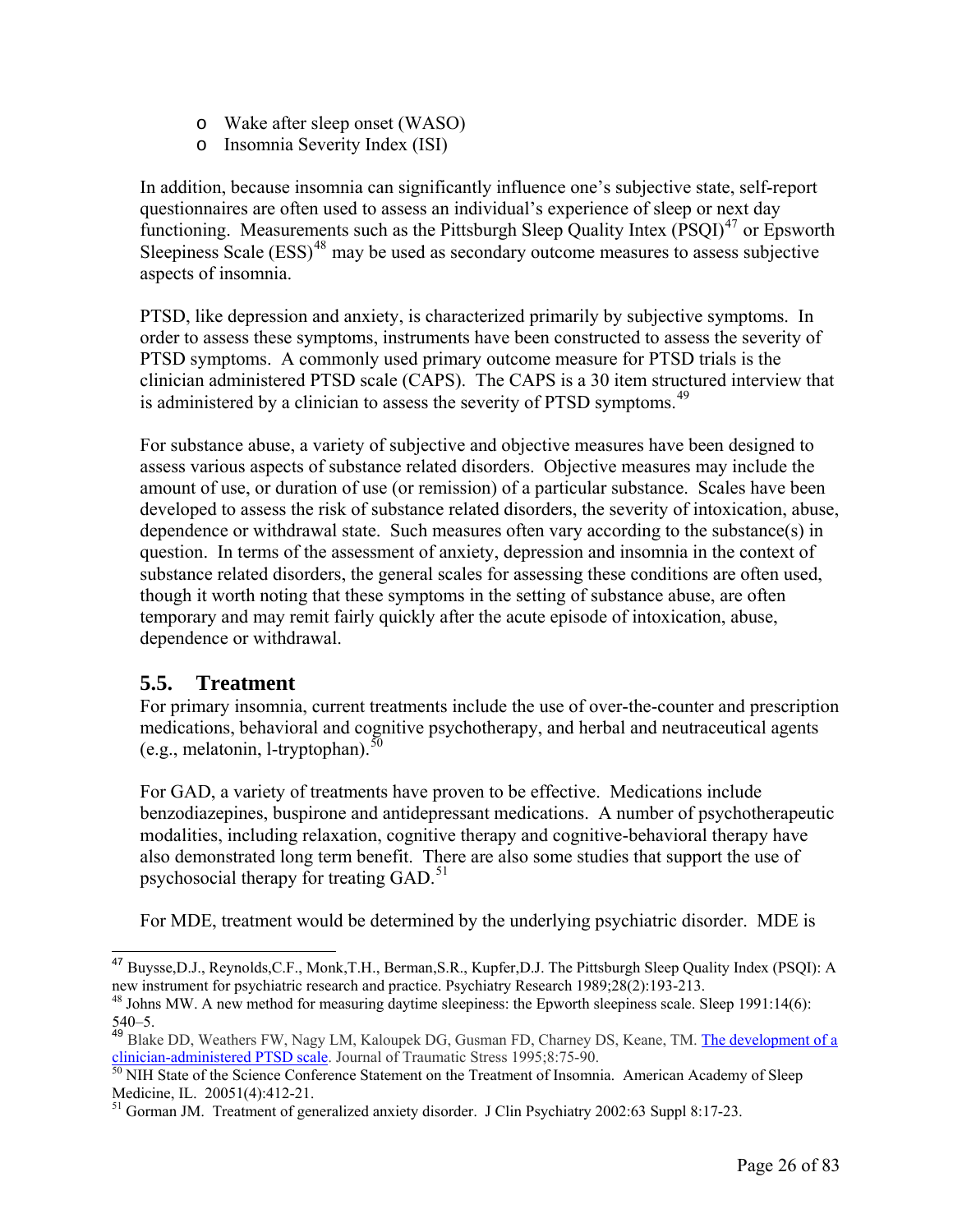commonly associated with Major Depressive Disorder, Bipolar Disorder, and Schizoaffective Disorder-Depressive Type. First-line treatment for each disorder includes the appropriate psychopharmacological interventions (i.e., antidepressants, mood stabilizers, and antipsychotics, respectively).

For PTSD, two primary modalities of treatment have proven to demonstrate some degree of effectiveness. SSRI's, a class of antidepressant medication, has shown some effectiveness for PTSD symptoms. In addition psychotherapeutic modalities, namely trauma focused cognitive behavioral therapy, have demonstrated effectiveness for PTSD.

Treatment for substance related disorders is determined by the specific substance of abuse and the specific disorder (or pattern of use). Generally speaking, however, substance related disorders are difficult to treat and demonstrate high recidivism rates. Few effective treatments exist to promote long-term abstinence. Intoxication states are often monitored and treated supportively (i.e., patients may be symptomatically treated for anxiety or agitation). Active withdrawal states are treated according to the substance used. Given that some withdrawal states are quite uncomfortable, and may in fact be life threatening (e.g., alcohol withdrawal), tapering of the substance and supportive treatment may be utilized. Longer term abuse and dependence conditions generally do not respond well to pharmacotherapy, though psychotherapy or comprehensive psychosocial/psychiatric treatment programs may be effective in promoting long-term abstinence.

# <span id="page-26-0"></span>**5.6. Co-morbidity of Anxiety, Depression and Insomnia in Substance-Related Disorders**

Alteration of sleep pattern, mood changes and increased anxiety are commonly seen with all types of substance related disorders. It has been estimated that approximately 25% of individuals with alcohol dependence and 50% of individuals with other substance dependence are also depressed.<sup>[52](#page-26-1)</sup> It has been estimated that approximately 25% of individuals with alcohol dependence and 43% of those with other substance dependence also suffer from a co-morbid anxiety disorder.<sup>[53](#page-26-2)</sup> Insomnia has been estimated to be present with  $36-72\%$  of all those with active alcohol abuse/dependence.<sup>[54](#page-26-3)</sup>

While it is commonly recognized that anxiety, depression and insomnia may be present with any type of substance use, the relationship of these symptoms with specific substances is less well understood. Given the different neurobiological effects of these substances, it is possible that different mechanisms underlie the development of each symptom, and therefore may require novel treatments.

 $\overline{a}$ 

<span id="page-26-1"></span> $52$  Grant BF, Stinson FS, Dawson DA, Chou SP, Dufour MC, Compton W, Pickering RP, Kaplan K. Prevalence and co-occurrence of substance use disorders and independent mood and anxiety disorders: results from the National

<span id="page-26-2"></span>Epidemiologic Survey on Alcohol and Related Conditions*.* Arch Gen Psychiatry. 2004;61:807–816. 53 Grant BF, Stinson FS, Dawson DA, Chou SP, Dufour MC, Compton W, Pickering RP, Kaplan K. Prevalence and co-occurrence of substance use disorders and independent mood and anxiety disorders: results from the National Epidemiologic Survey on Alcohol and Related Conditions*.* Arch Gen Psychiatry. 2004;61:807–816.

<span id="page-26-3"></span><sup>&</sup>lt;sup>54</sup>Brower KJ. Insomnia, alcoholism and relapse. Sleep Med Rev 2003;7(6):523-39.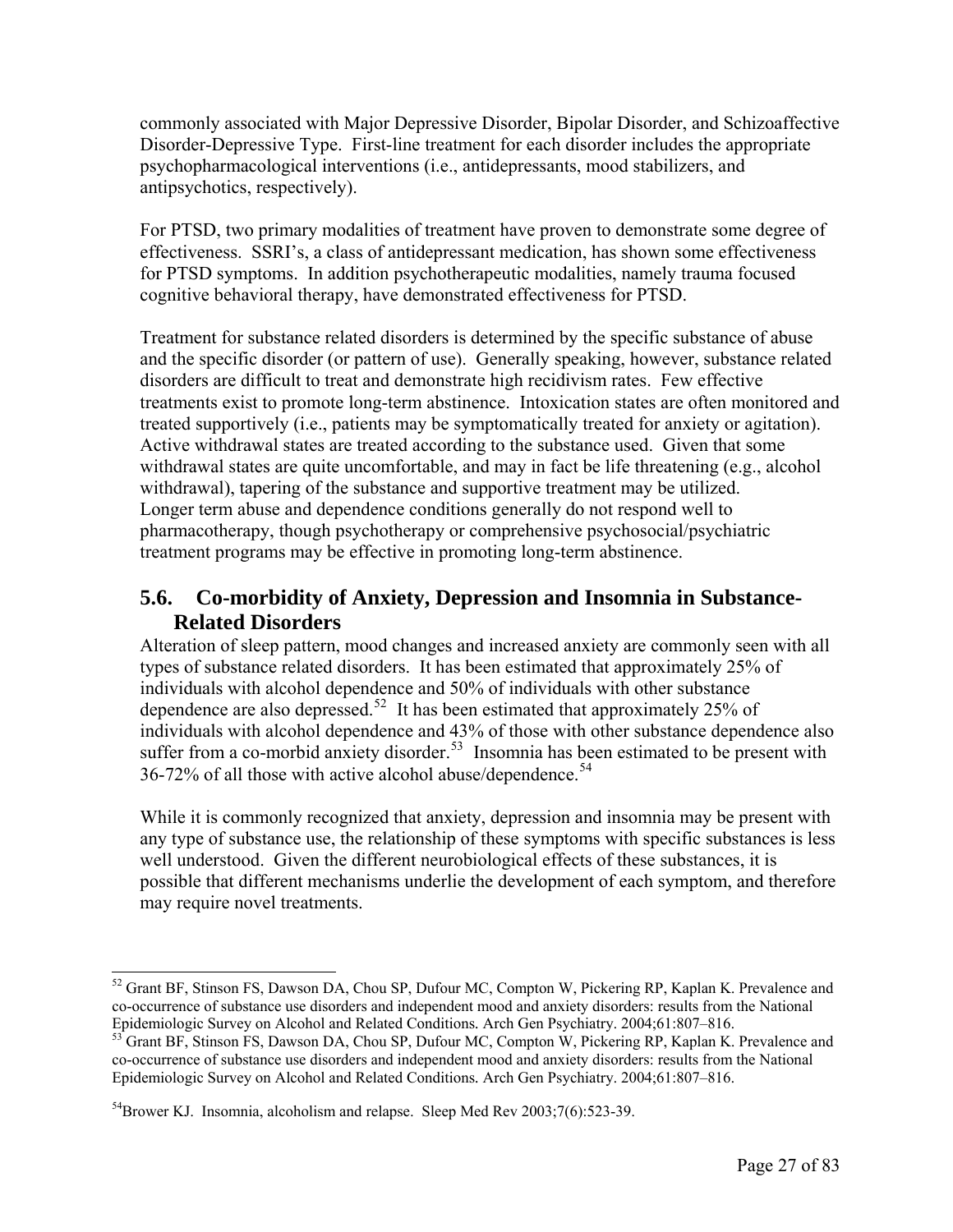# <span id="page-27-0"></span>**6. Systematic Literature Review on CES – Overview**

As noted previously, FDA conducted a review of the literature from 1993 to 2009 during the development of the proposed rule; the rule itself included a discussion of this review. Following the receipt of the petitions, FDA conducted a new systematic literature review to assess the safety and effectiveness of Cranial Electrotherapy Stimulation (CES) by analyzing the existing clinical literature from 1970 to the present (unlike the review performed for the proposed rule, which examined only articles published since the 1993 rulemaking). While this did exclude some pre-1970 references, FDA believed a search covering a 40-year span would capture the most relevant research; a significant majority of the references were published after 1970. This timelimit also ensures that the studies were carried out under the supervision of an institutional review board (IRB) and using informed consent, both of which were not mandated until 1966. We sought to address the following questions:

- 1. What is the evidence for effectiveness of CES devices for the treatment of depression, anxiety or insomnia?
- 2. What are the reported adverse events associated with the use of CES devices for depression, anxiety or insomnia?
- 3. What is the evidence for effectiveness of CES devices for the treatment of drug and alcohol-related issues paired with depression, anxiety or insomnia?
- 4. What are the reported adverse events associated with the use of CES devices for drug and alcohol-related issues paired with depression, anxiety or insomnia?

# <span id="page-27-1"></span>**6.1. Methods**

On September 14, 2011, we searched five electronic databases (MEDLINE, CINHAL, Web of Science, PyschInfo and Embase) using the following terms:

- "cranial electrotherapy stimulation" OR
- "electrosleep" OR
- "cerebral electrostimulation" OR
- "cerebral electrotherapy" OR
- "transcranial electrostimulation" OR
- "transcranial electrotherapy" OR
- "cranial electrostimulation"

#### *Limits Activated: All studies published in English from January 1, 1970 to September 14, 2011.*

The initial search of the five electronic databases yielded 392 citations, which were reduced to 204 results when 188 duplicate articles were removed ([Figure 1](#page-39-1) ). This list of results was cross referenced with an annotated bibliography<sup>[1](#page-39-1)</sup> published by Daniel L. Kirsch, founder of [Electromedical Products International, Inc., and developer of Alpha-Stim. Eighty-seven \(87\)](#page-39-1)  [additional references were identified in the Kirsch bibliography. Therefore, a total of 291](#page-39-1)  [titles and abstracts were initially reviewed.](#page-39-1)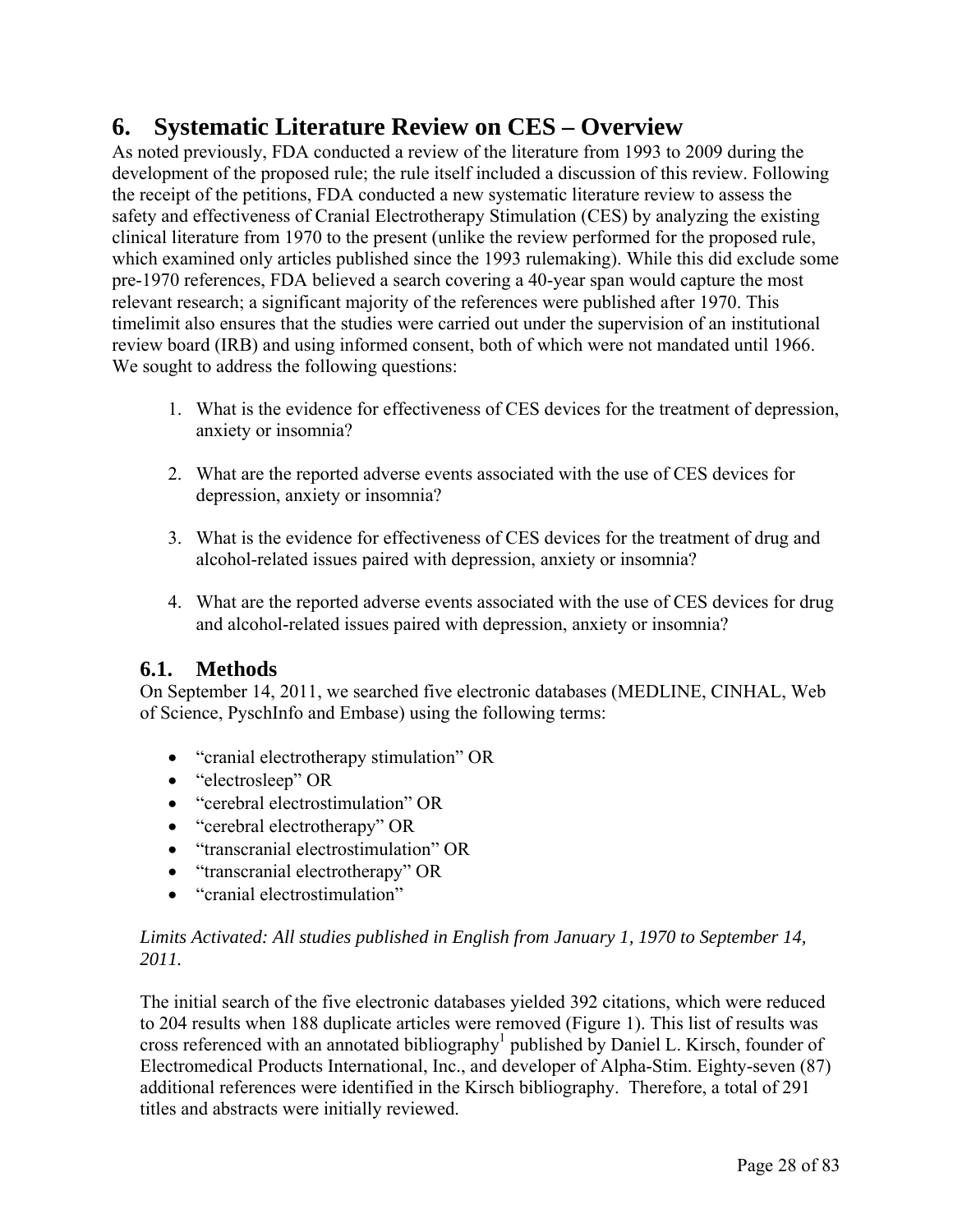These titles and abstracts were screened to find original studies, systematic reviews, and meta-analyses involving human subjects which fit into one of two categories:

- I) Any study involving CES for FDA cleared indications (insomnia, anxiety and/or depression).
- II) Any study involving CES for substance abuse treatment that also examines FDA cleared indications (insomnia, anxiety, or depression).

A total of 230 articles were excluded during the initial screening for the following reasons:

- non-journal article (i.e. conference proceedings, editorials, commentary, book [c](#page-41-0)hapters and dissertations) (**n=51**, Table [2\);](#page-41-0)
- non-cleared use (**n=43**, [Table 3\)](#page-44-0);
- non-systematic review (i.e. overviews, practice guidelines, discussion of studies, etc.) (**n=42**, [Table 4\)](#page-47-0);
- references from Kirsch bibliography published before 1970 (**n=24**, [Table 5](#page-49-0));
- treatment not specific to CES (i.e. other electrical stimulation device or other alternative therapy) (**n=23**, [Table 6\)](#page-51-0);
- non-human study (**n**=22, [Table 7\)](#page-53-0);
- case reports  $(n=11, Table 8)$  $(n=11, Table 8)$ ;
- non-English article (**n=10**, [Table 9\)](#page-56-0);
- and not original research (i.e. previously published data) (**n=3**, [Table 10\)](#page-56-1).

The full-texts of the remaining 62 articles were examined by reviewers for eligibility. There were 23 references that were excluded for the following reasons:

- no data presented  $(n=6, Table 11)$  $(n=6, Table 11)$
- no clinical application (i.e. outcomes were biomarker levels without clinical measures) (n=17, [Table 12\)](#page-58-0)

The final assessment of the literature included 39 studies summarized in [Table 13.](#page-59-0)

Additional information regarding the methodology for inclusion and exclusion criteria may be found in [Figure 1.](#page-39-1)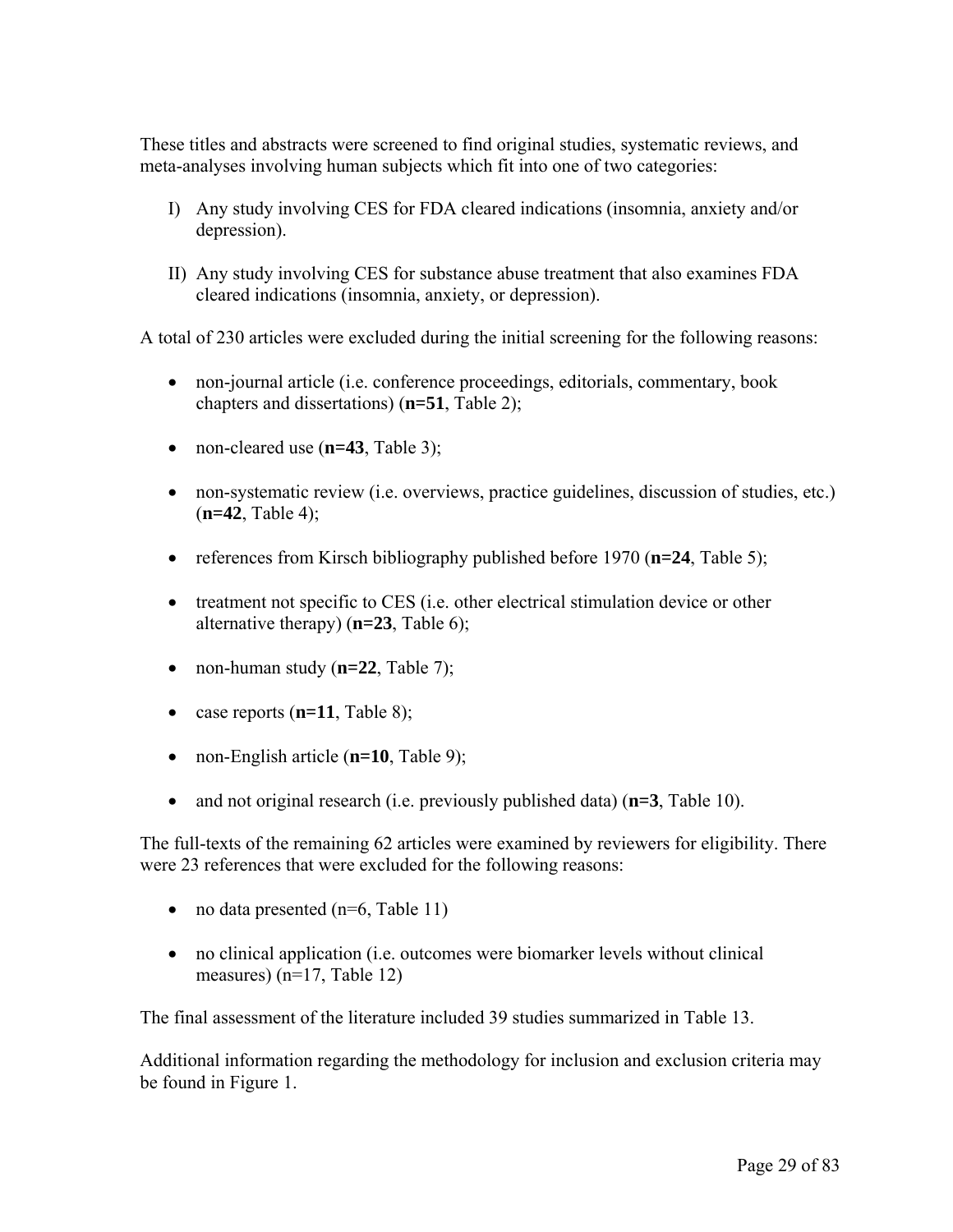# <span id="page-29-0"></span>**6.2. Results**

The results of our literature review are presented separately for the use of CES on: 1) Treatment of insomnia, anxiety or depression (Section 7 below); and 2) Treatment of insomnia, anxiety or depression in the substance abuse population (Section 8). Many of the studies that we reviewed included multiple outcome measures. For each class of indications (in Section 7 and 8), we provide a description of the studies, main findings regarding the effectiveness of CES for each indication, reported adverse events, and discussion of the key findings. These sections are followed by an overall assessment and conclusion of the full body of literature assessed.

# <span id="page-29-2"></span><span id="page-29-1"></span>**7. Literature Review Results for CES Used in the "Treatment of Depression, Anxiety, or Insomnia"**

### **7.1. Overview of the Published Literature**

We sought to address the following questions:

- 1. What is the evidence for effectiveness of CES devices for the treatment of depression, anxiety, or insomnia?
- 2. What are the reported adverse events associated with the use of CES devices for depression, anxiety, or insomnia?

We identified 32 studies evaluating CES for the FDA-cleared on-label uses of depression, anxiety or insomnia. This included 13 randomized controlled trials (RCTs), 17 observational studies, 1 meta-analysis and 1 systematic review. These studies were published between 1970 and 2008, with 59% (19 of 32) published during the 1970's. Among RCTs and observational studies, sample sizes ranged from 8 to 197 subjects with 80% (24 of 30) enrolling 50 participants or less. Many of these studies recruited patients from psychiatric facilities to evaluate the impact of CES on a given pathological indication, while others recruited healthy volunteers, mostly from a University setting.

# <span id="page-29-3"></span>**7.2. Study Designs and Methodology**

The study designs are outlined for the RCTs in [Table 14](#page-60-0) and for the observational studies in [Table 15](#page-61-0).

Study design and methodology varied across the identified papers. A number of different CES devices were evaluated, with Alpha-Stim, Electrosone and Neurotone among the most frequently used (refer to [Table 16](#page-62-0) for a full list of devices used). Furthermore, there was receiving  $CES^{2-11}$  $CES^{2-11}$  $CES^{2-11}$ ; 3 were 2-arm experimental studies in which allocation to either active [CES or sham treatment was not determined at random](#page-62-0)<sup>[12-14](#page-62-0)</sup>; and 4 were crossover studies with [some subjects receiving a given number of CES sessions followed by sham sessions and](#page-62-0)  other subjects receiving  $\overline{CES}$  and sham treatments in the reverse order<sup>15-18</sup>[. The meta](#page-62-0)little standardization across studies for specific parameters of use, such as the duration and frequency of treatment sessions. Study design also varied among the 17 observational studies included in this review: 10 were single-arm experimental studies with all subjects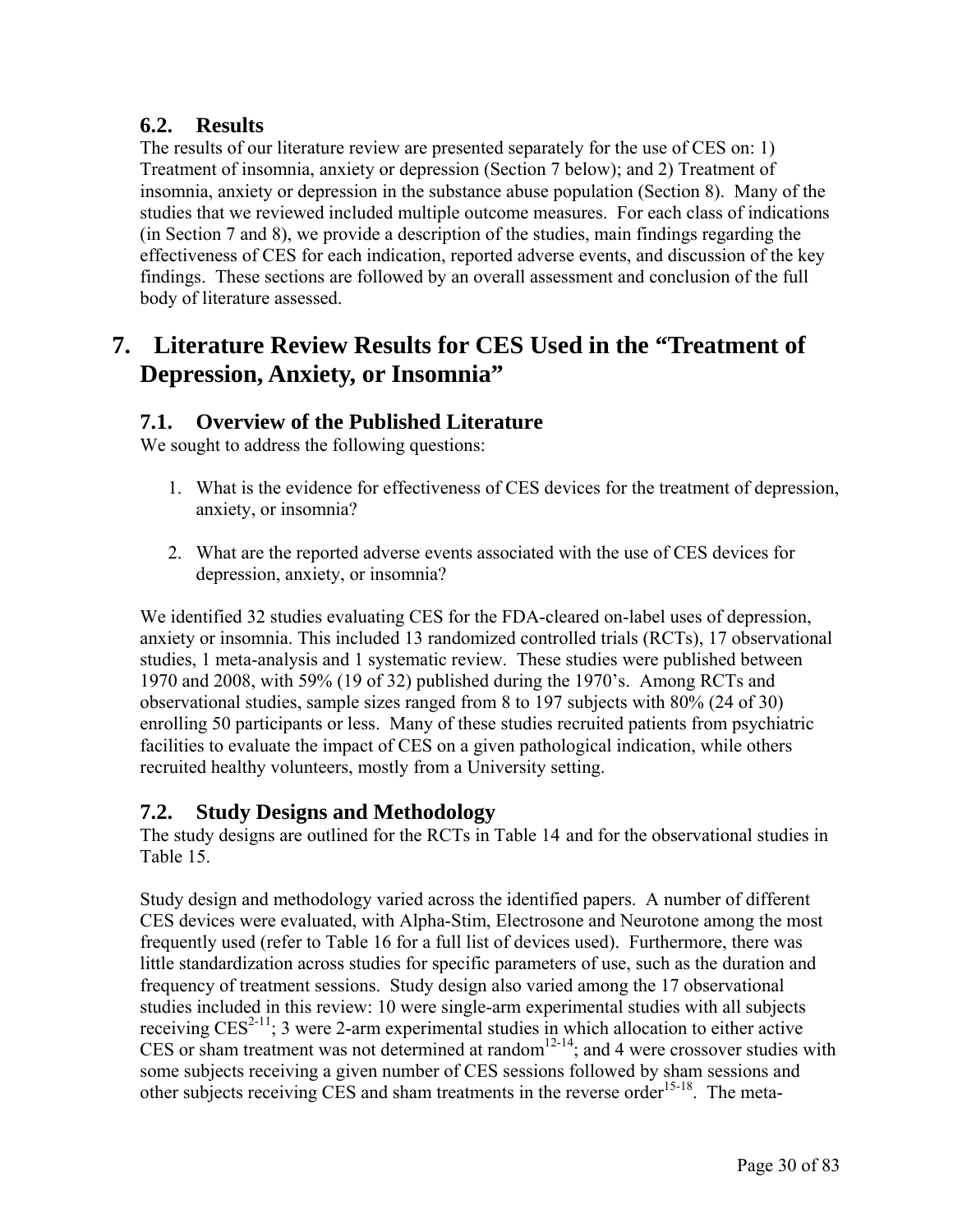Study endpoints included subjective and objective measures of depression, anxiety and insomnia. Depression was evaluated with a number of established inventories including the Zung depression scale<sup>4, 7, 8, 20-22</sup>, IPAT depression scale<sup>9</sup>, DES+D II (modification of Izard's Differential Emotional Scale)<sup>13</sup>, Montgomery and Asberg Depression Rating Scale  $(MADRS)^{23}$ , by clinical evaluation<sup>8, 16, 21, 24</sup>, and others.. Anxiety was most frequently assessed using the Taylor anxiety scale<sup>16, 20, 25</sup>, State-Trait Anxiety Inventory (STAI) scale<sup>9,</sup>  $18, 24, 26, 27, \text{CGI-I scale}^{2, 4, 8}, \text{ clinical assessment}^{16, 18, 24} \text{ and self-rated anxiety scales}^{6, 7, 11, 22}.$ Studies also included physiological measures of anxiety including electromyography (EMG) readings<sup>6, 26</sup>, electrodermal response  $(EDR)^6$ , heart rate<sup>13, 18, 21, 28</sup>, blood pressure<sup>13, 18</sup> and body temperature<sup>6, 28</sup>. Lastly, studies of insomnia commonly used sleep diaries and/or questionnaires regarding the onset, duration and quality of sleep<sup>3, 5, 12, 15, 20-23, 29, 30</sup> and EEG analysis<sup>3, 5, 12, 15, 29, 30</sup>. One sleep study also examined 17-hydroxycorticosteroid levels from urine samples. $5$ 

#### <span id="page-30-0"></span>**7.3. Effectiveness of CES To Treat Depression, Anxiety or Insomnia**

<span id="page-30-1"></span>As discussed in section 8.5 below, there are significant limitations with the studies that were included in this review. For this reason, FDA will only present qualitative effectiveness results.

#### **7.3.1. Depression**

In our literature search, we identified 12 papers that examined the effect of CES on measures of depression (6 RCTs and 6 observational studies). In most RCTs, depression levels did not differ significantly between patients who were treated with active CES compared to those treated with placebo<sup>20-22</sup>, <sup>24, 31</sup>. However, one randomized trial by Hearst et al. reported fewer depression symptoms in the active CES treatment versus placebo groups<sup>32</sup>. Of the six observational studies that were reviewed, four studies reported improvement in depression symptoms after treatment with  $\text{CES}^{4, 8, 14, 33}$ . Moore et al. also reported improvement in depression post- (versus pre-) CES treatment, but the findings were not statistically significant<sup>16</sup>. The observational study by Marshall et al. reported no difference in depressive symptoms between the CES and placebo arms<sup>13</sup>.

#### <span id="page-30-2"></span>**7.3.2. Anxiety**

There were 24 studies that investigated the impact of CES on anxiety (11 RCTs, 11 observational studies, 1 meta-analysis, and 1 systematic review). Of the RCTs that were evaluated, some trials reported a statistically significant benefit of CES treatment versus placebo in reducing anxiety symptoms<sup>21, 23, 25-28</sup>, while other studies demonstrated no difference in anxiety between the groups<sup>20, 24, 31, 32</sup>. Feighner et al. also conducted an RCT and reported a reduction in anxiety at 15 days post CES, but this effect was no longer significant at 26 days<sup>22</sup>. The majority of observational studies reported a positive association between CES treatment and reduction in anxiety symptoms<sup>4, 8, 10, 11, 14, 33-35</sup>. In the single-arm observational study by Bystritsky et al., improvements were reported for some but not all measures of anxiety<sup>2</sup>. Only 2 observational studies reported that CES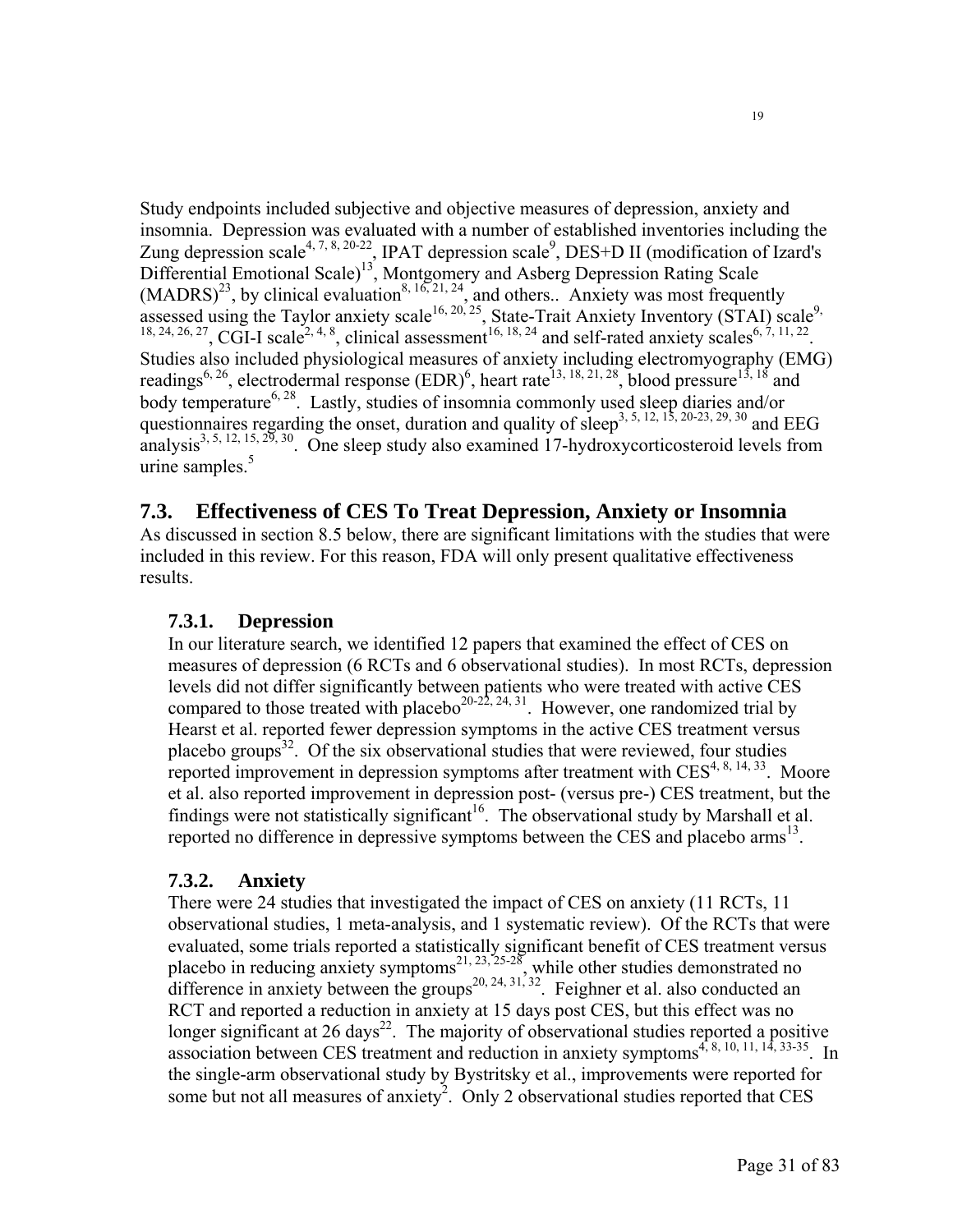did not have a significant impact on anxiety based on clinical assessment and standard inventories<sup>16, 18</sup>. A meta-analysis of 8 RCTs evaluating the efficacy of cranial stimulation on anxiety indicated that CES versus sham treatment was associated with significantly improved anxiety<sup>19</sup>. Similar findings were reported in a systematic review that examined 34 controlled trials involving a total of 767 patients receiving CES and an additional 867 patients serving as controls<sup>36</sup>. 26 of 34 studies (77%) reported decreased anxiety after treatment with CES and the remaining 8 of 34 studies (24%) reported no such benefit.

#### <span id="page-31-0"></span>**7.3.3. Insomnia**

We identified 18 studies that evaluated the effectiveness of CES on insomnia. Of the 9 RCTs, some reported statistically significant reductions in insomnia symptoms in the CES group compared to placebo<sup>21-23, 37</sup>, while others reported no significant differences between the 2 groups<sup>20, 30-32</sup>. A study by Heffernan et al. also reported significant changes between the active CES treatment and placebo groups<sup>28</sup>. Among the 8 observational studies, CES treatment was associated with less frequent<sup>8</sup> and less intense<sup>14</sup> sleep disturbances, less difficulty falling asleep<sup>12, 15</sup> and feeling more rested in the morning<sup>12</sup>. Two observational studies reported no impact of CES on insomnia<sup>3,5</sup>. In a study by Moore et al., subjective measures of insomnia were markedly improved during the first week of CES treatment but were no longer significant at 2 weeks<sup>16</sup>. A study by Nagata et al reported a significant reduction in sleep latency in insomniacs but not in those without sleep disorders<sup>17</sup>. Lastly, a meta-analysis with pooled results from  $2$  RCTs examining the efficacy of CES for insomnia indicated no difference between the active CES and sham groups $^{19}$ .

*A reasonable assurance of effectiveness is defined in 21 CFR 860.7(e)(1) as clinically significant results in a significant portion of the target population, when used for these indications for use and conditions of use when accompanied by adequate directions for use and warnings against unsafe use. FDA believes the available valid scientific evidence does not demonstrate that CES will provide a reasonable assurance of effectiveness for the indication of "insomnia, depression, or anxiety." The panel will be asked whether they are aware of any additional scientific evidence that supports a reasonable assurance of effectiveness for the indications for use of "insomnia, depression, or anxiety."* 

# <span id="page-31-1"></span>**7.4. Adverse Events Associated with CES To Treat Depression, Anxiety or Insomnia**

Adverse events are not consistently reported in CES literature. As Table 1[7 shows, nine of](#page-63-0)  [the 32 references studying depression, anxiety, or insomnia did not disclose whether any](#page-63-0)  [adverse events had occurred or been observed. A further 10 of these references reported no](#page-63-0)  [adverse events had occurred.](#page-63-0) 

A number of minor adverse events were reported in the CES literature. More common adverse events reported in the literature include: blurred vision<sup>5, 8, 20, 35</sup>, headaches<sup>2, 14, 17</sup>, dizziness<sup>2</sup>, tingling on the forehead<sup>17</sup> and increased situational anxiety<sup>11</sup>. Less common adverse events include "massive worsening" of depressive symptoms which was reported in 4 patients, with 2 requiring hospitalization for suicidal ideation<sup>22</sup>. In addition, 1 patient died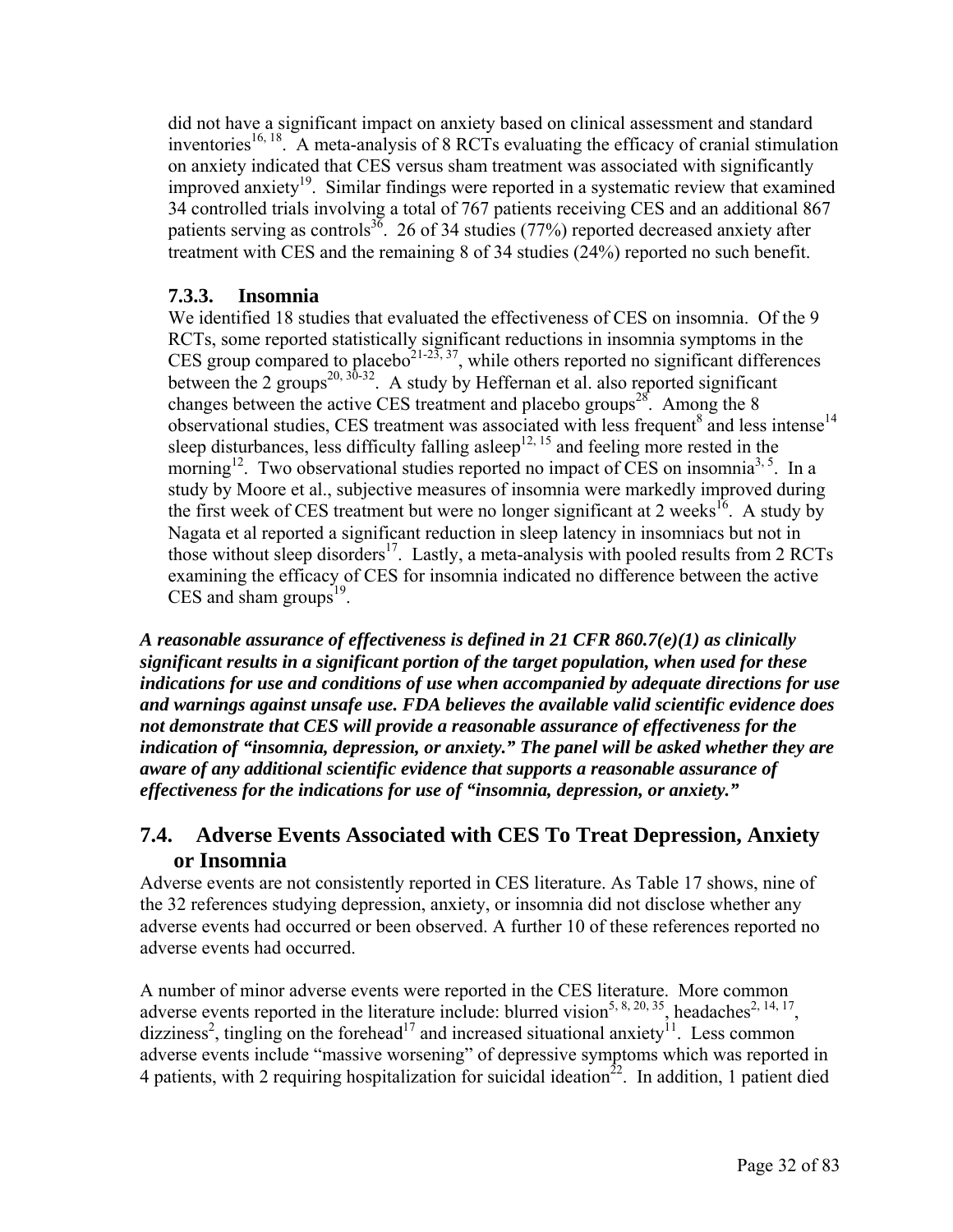of an 'overdose' 3 months after CES treatment.<sup>4</sup> More specific information regarding the circumstances of this death was not provided.

#### *FDA has identified several potential risks of CES. Based on the literature, the panel will be asked whether they believe this list is accurate.*

*A reasonable assurance of safety is defined in 21 CFR 860.7(d)(1) as the probable benefits to health from use of the device outweighing any probable risks for its intended uses and conditions of use, when accompanied by adequate directions and warnings against unsafe use. The regulation also states that the evidence shall adequately demonstrate the absence of unreasonable risk of illness or injury associated with the use of the device for its intended uses and conditions of use. The panel will be asked whether the evidence demonstrates a reasonable assurance of safety for the indications for use of "insomnia, depression, or anxiety."* 

# <span id="page-32-0"></span>**7.5. Discussion of Limitations – CES in the Treatment of Depression, Anxiety or Insomnia**

Of the 32 papers that we reviewed, some reported a beneficial impact of CES treatment on depression, anxiety and insomnia while others demonstrated no effect. It is important to note these studies (with both beneficial and null effects) had key limitations in study design and methodology that likely obscure the true effectiveness of CES for on-label use.

Firstly, most of the studies had small sample sizes, with 80% of RCTs and observational studies enrolling 50 participants or less. The small sample sizes are problematic due to the heterogeneity in mental disorder severity within a given study. For example, the randomized trial by Levitt et al. enrolled 11 psychiatric inpatients whose length of inpatient stay ranged from 2 months to 16 years at baseline<sup>20</sup>.

Secondly, there is the potential for a placebo effect in studies where the outcome of interest is largely assessed by patient-reported symptoms. While it is difficult to evaluate placebo effect in studies without control groups, our review included studies with control groups in which the control arms reported improvement of symptoms at levels comparable to that of the active CES treatment  $\lim_{n \to \infty} 3^{3}$ . The main finding of the RCT by Passini et al. was that there was no significant difference between the CES and control groups on measures of anxiety and depression<sup>24</sup>. It is concerning that the non-significant difference indicated a greater improvement of these parameters in the control group over the active CES group<sup>24</sup>.

Thirdly, the majority of the studies had inadequate statistical methods, and none of the observational studies performed any type of statistical adjustment for key confounders such as medical and psychiatric comorbidities.

Lastly, some studies were not conducted in a systematic protocol-driven manner, as CES treatment was administered differently to participants in the same study. For example, in the largest study that we reviewed, 197 participants received 25-minute CES sessions in the clinic and  $>80\%$  of patients were given the Alpha-Stim device for in-home use<sup>34</sup>. In a smaller study by Bystritsky et al., all CES treatment sessions were self-administered at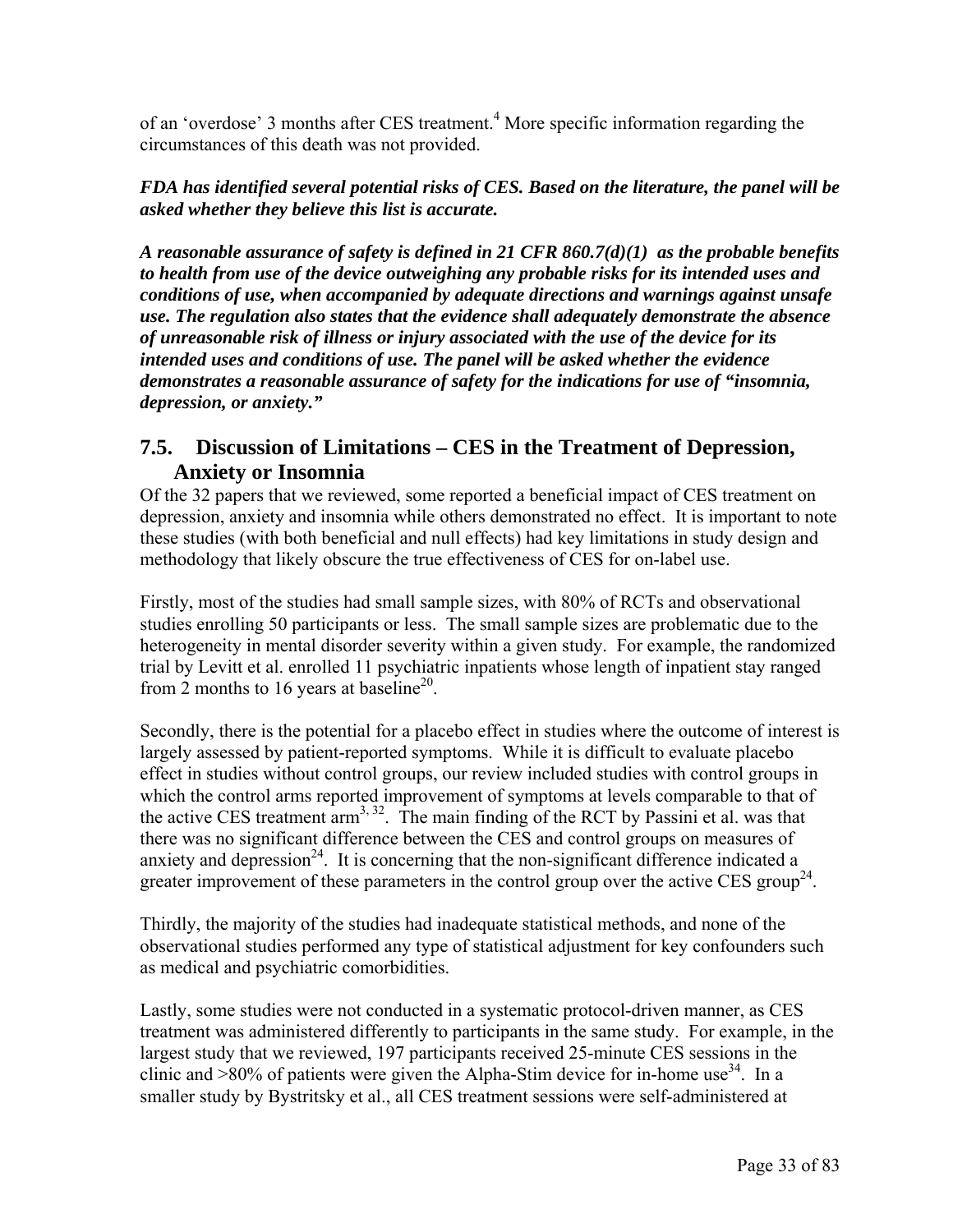home<sup>2</sup>. This raises concerns about adherence to treatment protocol, particularly in patients with mental disorders.

Effectiveness of CES for treatment of depression, anxiety or insomnia remains unclear. Of the studies that found a clinical benefit of CES in abating associated symptoms, few can be considered rigorous, well-designed clinical studies. In the absence of proven effectiveness, the reported adverse events raise serious concerns that choosing CES over established, proven therapies may lead to worsening of symptoms.

# <span id="page-33-0"></span>**8. Literature Review Results for CES Used in the Treatment of Depression, Anxiety or Insomnia in a Substance Abuse Population**

<span id="page-33-1"></span>These literature results are included because two of the petitions that FDA received discuss the use of CES for this application.

# **8.1. Overview of Published Literature**

We also sought to address the following questions:

- 1. What is the evidence for effectiveness of CES devices for the treatment of drug and alcohol related issues paired with depression, anxiety, or insomnia?
- 2. What are the reported adverse events associated with the use of CES devices for drug and alcohol related issues paired with depression, anxiety, or insomnia?

Studies in this Section discussed elements of drug or alcohol abuse and also addressed onlabel uses for CES: depression, anxiety or insomnia. We identified a total of 7 papers<sup>34, 38-43</sup> which were published between 1973 and 1995, with 33% (2 of 7) being published during the 1970's. All 7 studies were RCTs, with five attempting to mask the treatment assignment with varying degrees of success. Sample size ranged from 20 to 67 subjects, with 67% of the studies (4 of 7) enrolling 50 participants or less. Many of these studies recruited patients from inpatient programs to evaluate the impact of CES on a given indication, while others recruited volunteers, mostly from outpatient settings.

# <span id="page-33-2"></span>**8.2. Study Designs and Methodology**

The study designs are outlined in Table 1[8, and the devices used are included in T](#page-65-0)able 16[.](#page-62-0)  [The seven papers reviewed were diverse in their designs, endpoints, devices, dosages and](#page-62-0)  [subject inclusion criteria. Five of the seven dealt with alcoholism. One of the seven dealt](#page-62-0)  [with "marijuana abuse"](#page-62-0)<sup>34</sup> and the remaining paper dealt with multi-drug abuse including heroin, cocaine and other drugs<sup>41</sup>. These studies had endpoints that were psychological measures and drug or alcohol abuse measures. Psychological measures were various. Studies measured anxiety by Spielberger's<sup>38</sup>, Taylor's Anxiety Scale<sup>38</sup>, State Trait Anxiety Inventory  $(STAI)^{41}$ , Institute for Personality and Ability Testing (IPAT) scale for anxiety<sup>41</sup> and nervous tension level<sup>34</sup>. Depression was measured with the Hamilton Depression Scale<sup>40</sup>. Anxiety, sleep and depression were measured with clinical analysis questionnaire<sup>39</sup>. More general measures of well-being included: Profile of Mood States (POMS)<sup>41</sup>, Self Report Scale<sup>39</sup>, 16PF Personality Test Subtest for Self-sufficiency<sup>34</sup> and Symptom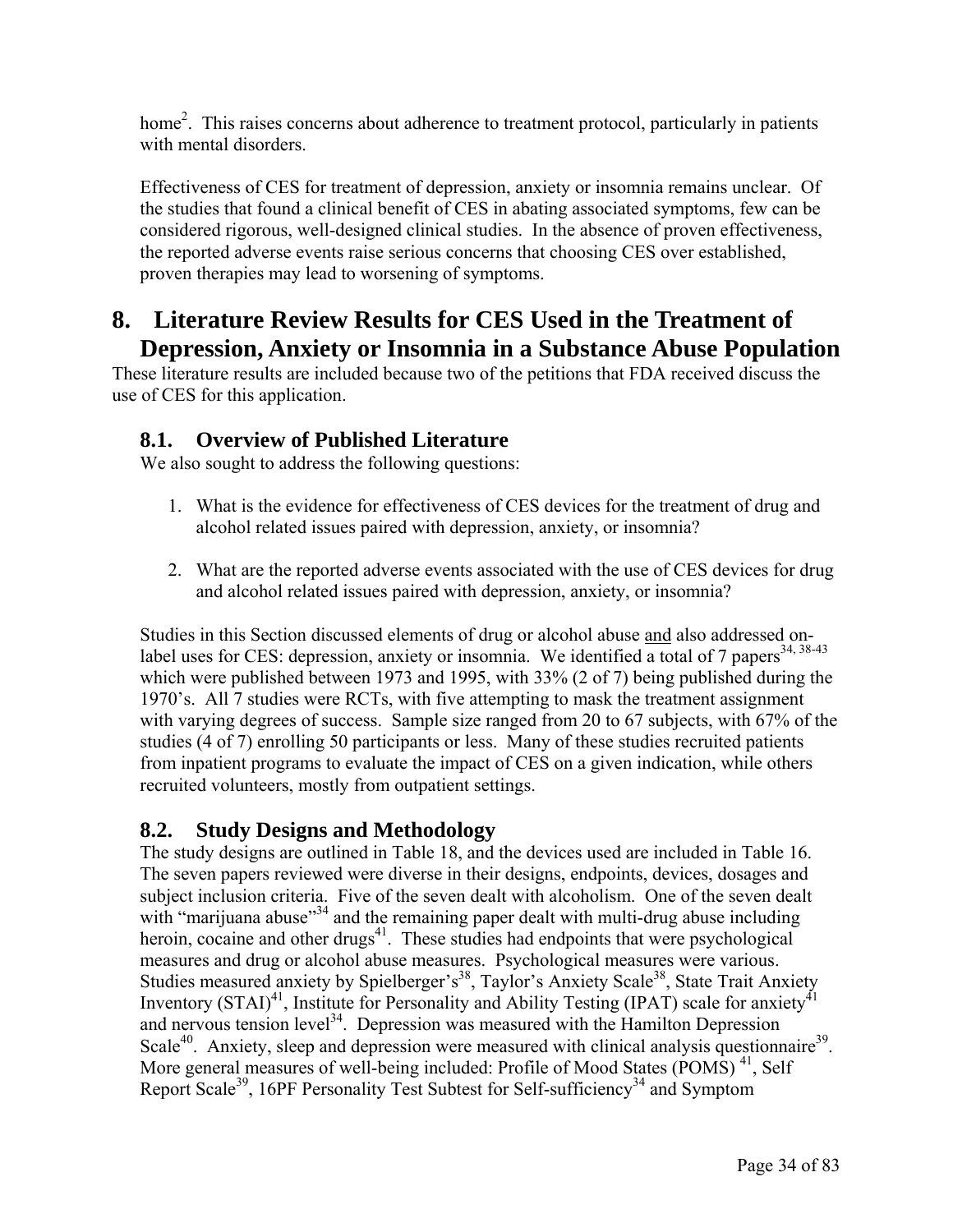Checklist<sup>40</sup>. There were several plasma biomarkers measured in the study by Krupitsky et al. including dopamine<sup>38</sup>, MAO-B<sup>38</sup>, serotonin<sup>38</sup>, GABA<sup>38</sup>, β-endorphin<sup>38</sup>. On the alcohol or drug abuse measures, the following measures were employed: use of marijuana<sup>34</sup>, Drinking Behavior Inventory<sup>40</sup>, Michigan Alcohol Screening Test<sup>40</sup>, Alcohol Dependence Scale<sup>40</sup>, Intensity of Craving<sup>40</sup> and Alcohol Consumption<sup>40, 42</sup>.

Devices studied included the Neurotone  $101^{41,42}$ , N-S Inc<sup>40</sup>, Alpha-Stim 2000<sup>34</sup>, Electrosone  $50<sup>39</sup>$ , and not reported<sup>38, 43</sup>. All seven studies describe a positive association between CES and improvement in drug or alcohol consumption<sup>34</sup> (non-significant)<sup>40</sup>, withdrawal symptoms  $42$ , or improvement on one of the three psychological measures of anxiety<sup>34, 38, 39, 41, 42</sup>, depression<sup>39</sup> or insomnia<sup>39, 42</sup>.

# <span id="page-34-0"></span>**8.3. Effectiveness of CES Used in the Treatment of Depression, Anxiety or Insomnia in a Substance Abuse Population Based on Published Literature**

As with the references described above that evaluated the use of CES in non-substance abuse populations, there are significant limitations with the studies that were included in this review. For this reason, FDA will only present qualitative effectiveness results.

Of the studies that examined alcohol-related issues and CES  $(n=4)$ , the sample size was generally small, ranging from 20-67. The most recent study was published in 1995<sup>40</sup>, and the rest were published earlier. Besides the Krupitsky study, which was conducted in an unreported Russian location, the studies on CES and alcoholism were conducted at US inpatient alcohol treatment sites. One of the studies showed no difference between sham and  $CES$ , but found both groups improved on the outcome measures<sup>40</sup>. One found no statistical difference between treatment and control groups<sup> $43$ </sup>. All four of the papers that examined the use of CES to treat an alcohol related mental health issue described improvements in depression, insomnia or anxiety<sup>38-40, 42</sup>.

There were three papers identified that dealt with drug abuse or mixed addiction populations<sup>34, 41, 43</sup>. These studies used a sample size of 28-60 and were conducted in the late  $1970$ 's to the late 1980's. While Gomez et al.<sup>43</sup> state that CES had beneficial effects on drug withdrawal related anxiety, their results were not statistically significant. Overcash et al.<sup>34</sup> determined that CES improved planfulness, relaxation, assertiveness and decisiveness in marijuana abusers. CES was shown to be better than the comparison group that received biofeedback, EMG, Quieting Relaxation Tapes, and psychotherapy.

# <span id="page-34-1"></span>**8.4. Adverse Events Associated with CES Use in the Treatment of Depression, Anxiety or Insomnia in a Substance Abuse Population**

None of the seven randomized trials reported whether or not any adverse events had occurred.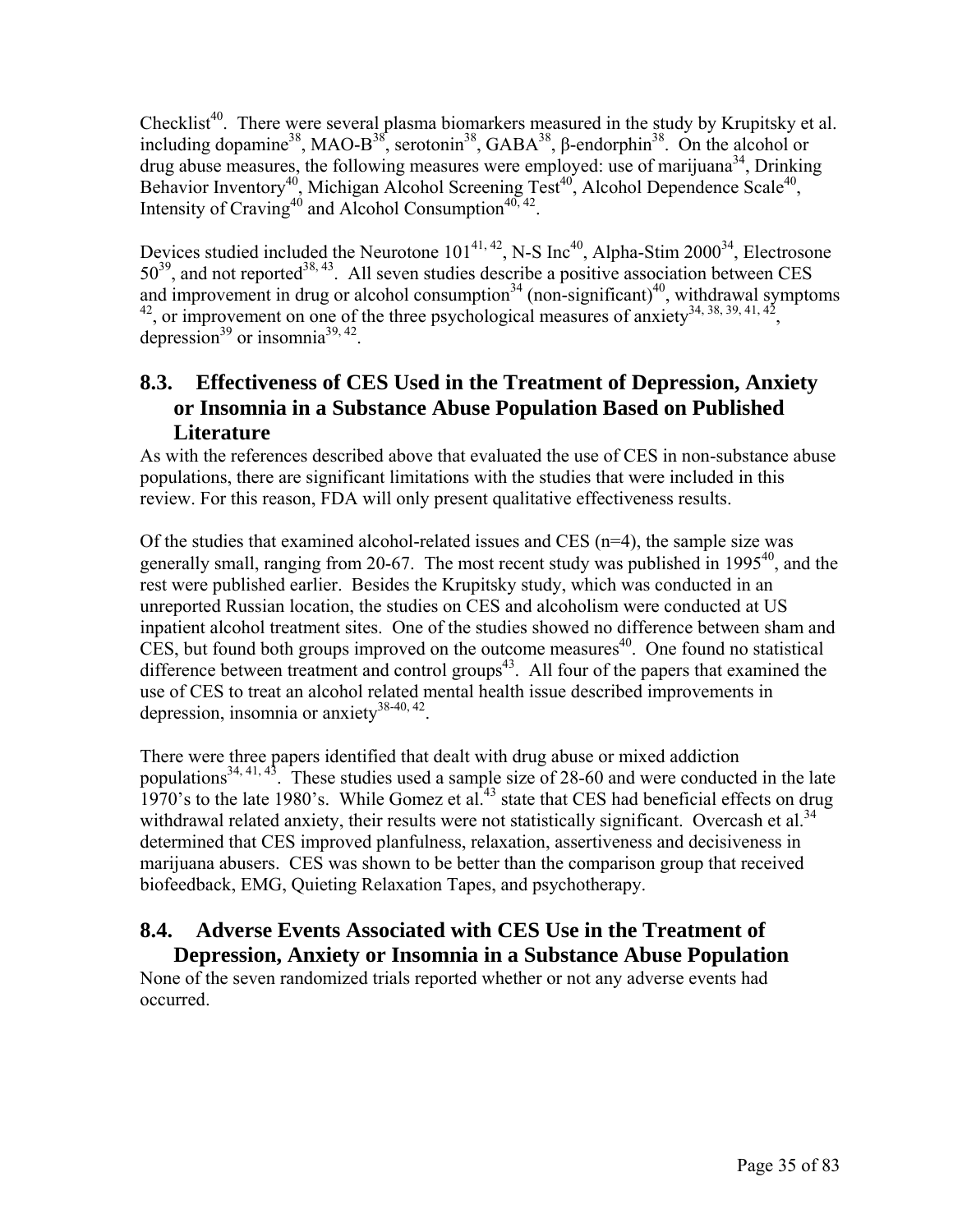# <span id="page-35-0"></span>**8.5. Discussion of Limitations – CES in the Treatment of Depression, Anxiety or Insomnia in the Substance Abuse Population**

The papers in this group used a comparator group and attempts were seen at both randomization and masking. Duration of studies was variable from 5 days to 10 weeks. Adverse events were not reported in these studies. Two studies in the group used the Neurotone 101 device. The rest were variable. Three of the studies did not report the electrical output characteristics of the study, but in the three that did, the range of outputs was 0 mA- 1.5 mA. Subject tolerance or threshold was used to set machine output levels. Further limitations include pre-testing differences between groups, sample size (N) too small to perform statistical analysis, raw scores not reported, placebo group receiving up to 1.0 mA current, and potential commercial bias of authors and journal editors.

The data supporting the use of CES for treatment of depression, anxiety or insomnia in the substance abuse population is limited by a number of factors. First and foremost, there is a limited availability of such studies; our search identified only seven. Second, the subject pool is quite small with no study using more than 67 total subjects. Third, there are likely to be clinical distinctions between the populations of alcoholics, drug abusers, and poly-drug abusers. There are also issues related to consistency of device and dosage which make generalizability challenging. And finally, there are also likely to be differences in situational depression, anxiety or insomnia related to chemical withdrawal versus these conditions as underlying clinical diagnoses. Combined, these factors indicate an insufficient amount of knowledge to evaluate the safety or effectiveness of CES in this specialized group.

# <span id="page-35-1"></span>**9. Overall Literature Review Conclusions**

Of the 39 papers included in this literature review, some reported a beneficial effect of CES treatment on depression, anxiety and insomnia while others demonstrated no effect. Among studies that reported a clinical benefit of CES, few can be considered rigorous, high quality clinical studies.

FDA believes that there are basic elements that should be present in any study seeking to evaluate the effectiveness of CES, including, but not limited to: randomized with a sham control group, eligibility criteria based on a specific diagnosis, a clinically relevant measure of effectiveness, adequately powered sample size, predefined success criteria, and consideration for durability of effect. None of the studies identified in the literature review met all of these criteria.

Regardless of the main findings, many of these studies had key limitations in study design that likely obscure the true effectiveness of CES. For example, only 12.8% (5 of 39) of the studies reported using the DSM criteria to diagnose depression, anxiety or insomnia. Without the use of established and clinically accepted diagnostic criteria, it is unclear what psychiatric condition, if any, CES was attempting to treat in the remaining 87.2% of studies.

Furthermore, the body of research lacks cohesion in the device model, dosage and duration studied. While the literature review was not limited to cleared devices, FDA sought to ensure that the output characteristics were generally consistent with the ranges of values we have evaluated in premarket submissions. In the papers that we reviewed, there were 25 different models of CES devices used, excluding 7 that were custom built and some studies did not report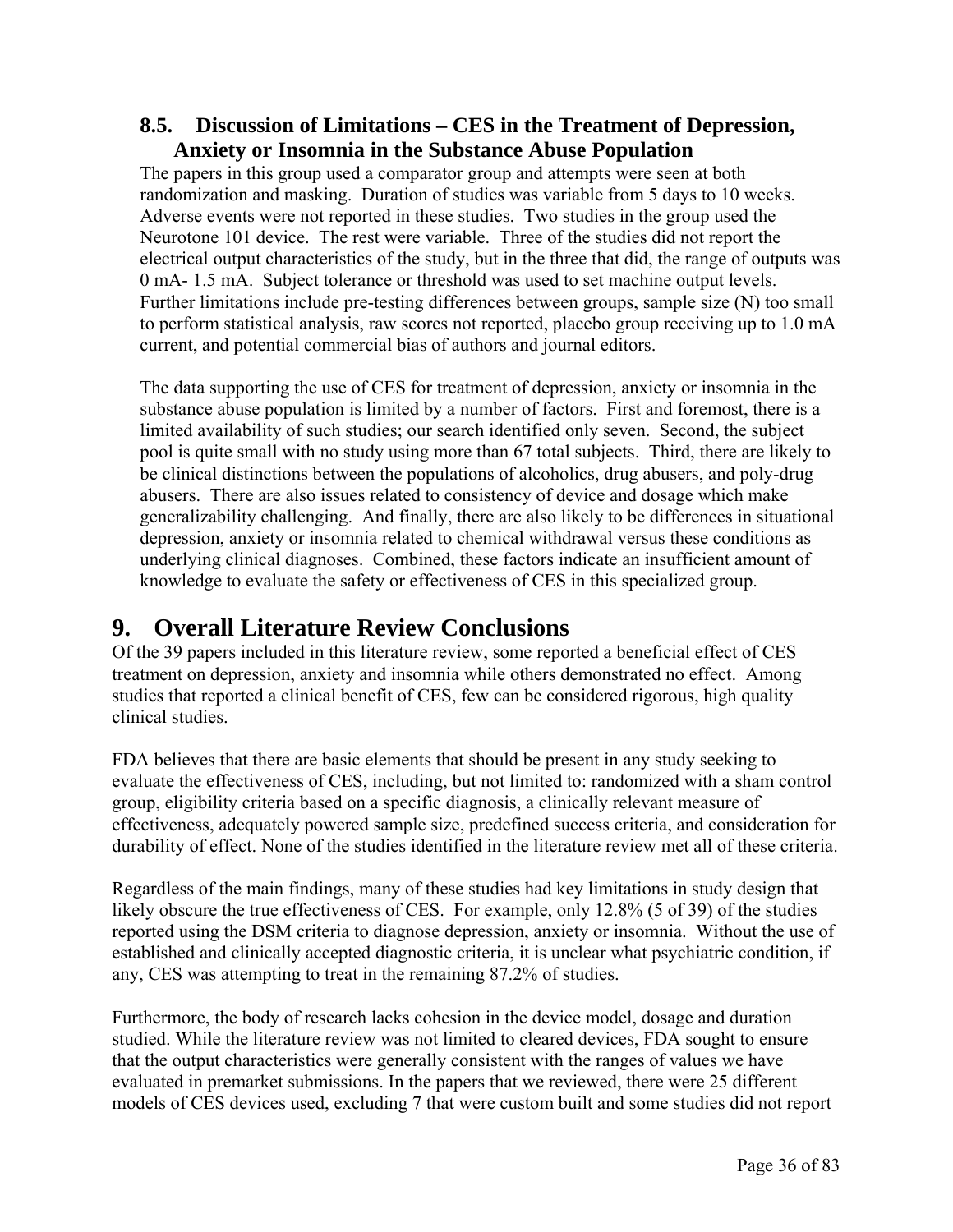the CES device model. Since the electrical output characteristics also vary across the different device types (see Table 1[6\), making assumptions about the applicability of positive findings by](#page-62-0)  [one CES device to other CES devices is not possible.](#page-62-0) 

Other important study limitations that have been previously mentioned include: small sample size, placebo effect (due to either no masking or unsuccessful masking) and inadequate statistical methods.

In the absence of a reasonable assurance of effectiveness, a key concern stemming from our review of the literature is that use of CES in lieu of more effective, proven therapies may present undue risk to patients whose psychiatric conditions may worsen if untreated.

## **10. Summary**

For the purposes of classification, FDA considers the following items, among other relevant factors, as outlined in 21 CFR 860.7(b):

- 1. The persons for whose use the device is represented or intended;
- 2. The conditions of use for the device, including conditions of use prescribed, recommended, or suggested in the labeling or advertising of the device, and other intended conditions of use;
- 3. The probable benefit to health from the use of the device weighed against any probable injury or illness from such use; and
- 4. The reliability of the device.

Part  $(g)(1)$  of this regulation further states that it "is the responsibility of each manufacturer and importer of a device to assure that adequate, valid scientific evidence exists, and to furnish such evidence to the Food and Drug Administration to provide reasonable assurance that the device is safe and effective for its intended uses and conditions of use. The failure of a manufacturer or importer of a device to present to the Food and Drug Administration adequate, valid scientific evidence showing that there is reasonable assurance of the safety and effectiveness of the device, if regulated by general controls alone, or by general controls and performance standards, may support a determination that the device be classified into class III."

## **10.1. Special Controls**

The petitioners have proposed special controls (see Section 3.2) to be enacted in conjunction with reclassification. FDA is concerned that none of the controls address the underlying issue that has persisted since the original classification meetings; namely, that there has been no systematic attempt to determine the set of stimulation characteristics that are necessary for effectiveness. As the literature reviews have shown, there is little consensus about any of the characteristics. Electrode placement is also variable. Without greater knowledge of the critical stimulation parameters and ranges that may be effective, FDA believes special controls cannot be written for CES.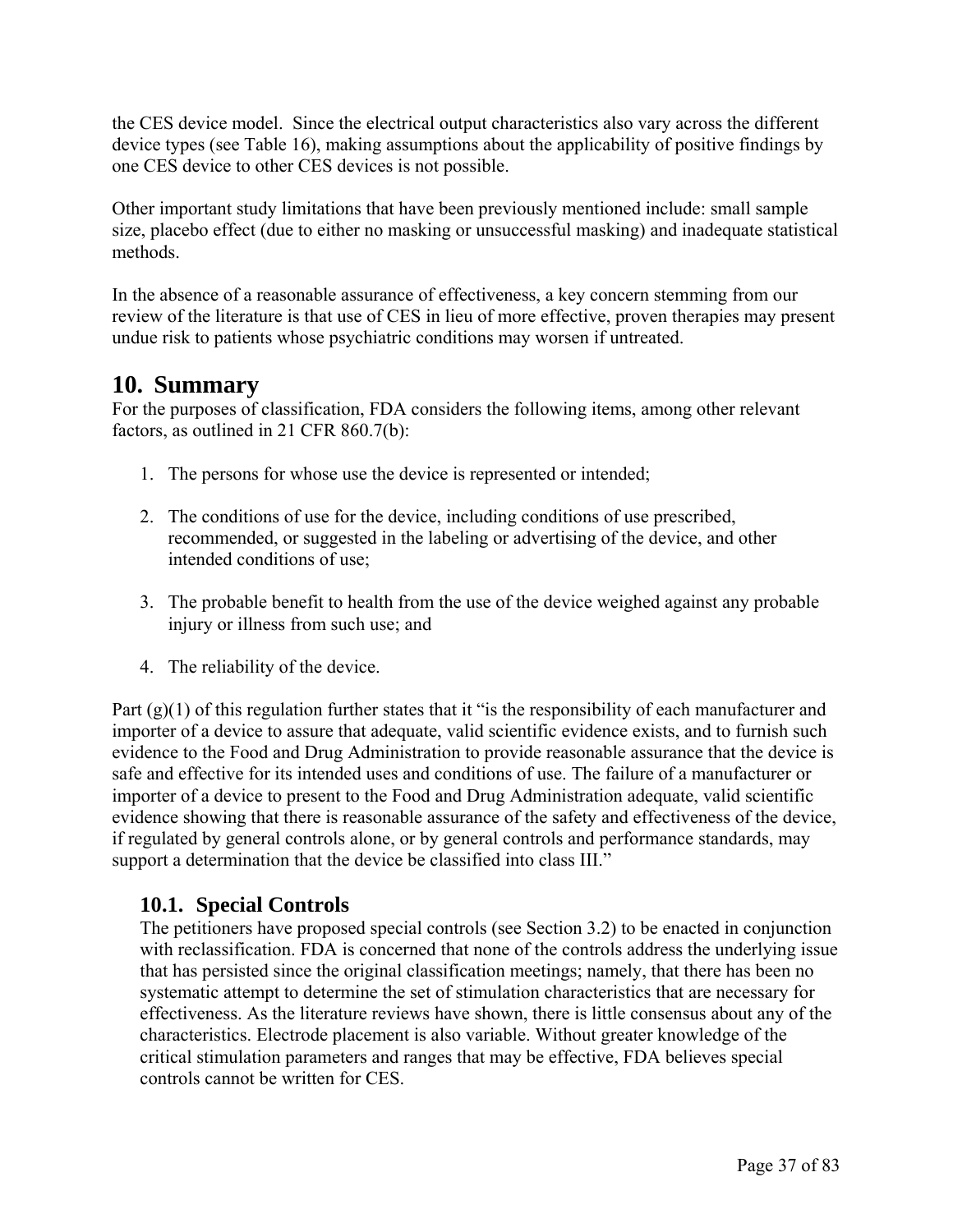## **10.2. Reasonable Assurance of Safety**

According to 21 CFR 860.7(d)(1), "There is reasonable assurance that a device is safe when it can be determined, based upon valid scientific evidence, that the probable benefits to health from use of the device for its intended uses and conditions of use, when accompanied by adequate directions and warnings against unsafe use, outweigh any probable risks. The valid scientific evidence used to determine the safety of a device shall adequately demonstrate the absence of unreasonable risk of illness or injury associated with the use of the device for its intended uses and conditions of use."

As the literature reviews demonstrate, CES is not without risk. Adverse events have been experienced with the devices, and several were reported in the comments to the docket. While the events reported in the literature have generally not been serious, the lack of consistent reporting makes it difficult to draw conclusions about the safety of CES.

The primary safety concern is a worsening of the condition being treated, due to the ineffectiveness of the device. As noted in Section [10.3](#page-37-0) below, the indications make few distinctions about the condition, and if a patient with a more serious condition were to be treated with an ineffective device, FDA believes that there may be an unreasonable risk of illness or injury.

### <span id="page-37-0"></span>**10.3. Reasonable Assurance of Effectiveness**

According to 21 CFR 860.7(e)(1), "There is reasonable assurance that a device is effective when it can be determined, based upon valid scientific evidence, that in a significant portion of the target population, the use of the device for its intended uses and conditions of use, when accompanied by adequate directions for use and warnings against unsafe use, will provide clinically significant results."

As stated, the regulation refers to a "significant portion of the target population." FDA is concerned about the ability of the current indications to adequately identify a target population. If down-classified, all existing CES devices that are legally on the market would be affected, and could continue to market the device using "treatment of anxiety, depression, and insomnia" as the indications for use statement. Similarly, under the paradigm a new manufacturer would be allowed to claim substantial equivalence to one of the existing devices, and would also be allowed to use this indications for use statement. In either case, there is no distinction between the following:

- Treatment of symptoms vs. treatment of the underlying disorder
- Pediatric populations vs. adult populations
- Use as monotherapy vs. use as adjunctive therapy
- Use as first-line treatment vs. use in refractory populations

Two of the petitions have proposed a more specific indications for use statement that includes an adult substance abuse population (as noted in Section 4). FDA believes that this represents a different population. FDA is also concerned about the use of the general terms "anxiety, depression, and insomnia," despite the more specific population.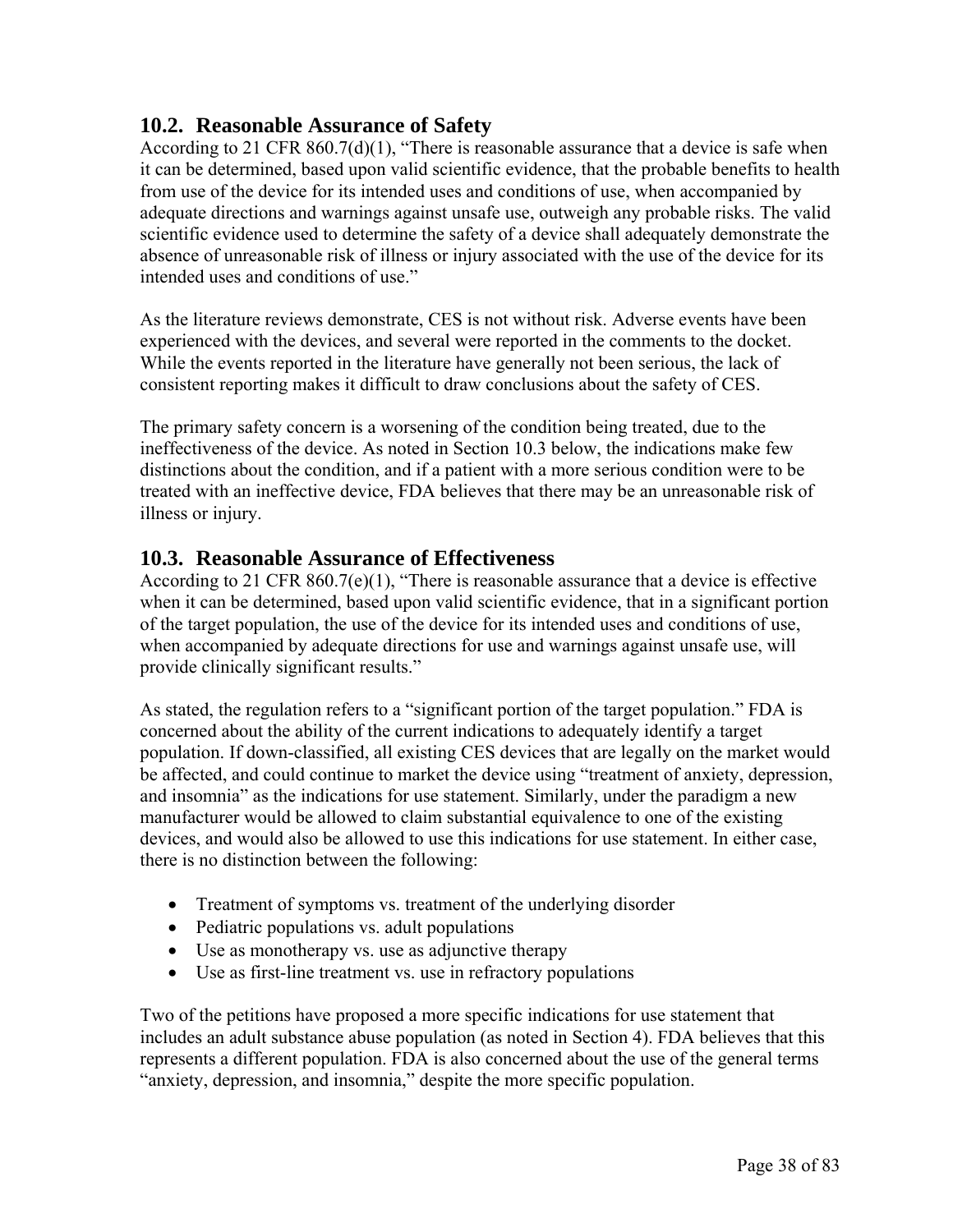Regarding the available literature, with the exception of the 1997 revocation of the premarket approval requirement, FDA has consistently stated that the effectiveness of CES has not been established by adequate scientific evidence. The reviews that FDA has performed on the data have demonstrated that while there is an abundance of published literature on the use of CES for the treatment of anxiety, depression, and insomnia, the studies have limitations that preclude favorable interpretations of the effectiveness results, even if those results are mostly positive.

FDA believes that the available scientific evidence supports a class III determination because the data do not support a reasonable assurance of safety and effectiveness, the proposed special controls would be insufficient to provide such assurance, and there is an unreasonable risk of illness or injury.

*Based on the available scientific evidence and proposed special controls, the panel will be asked whether a class III designation is warranted for CES for the indications of insomnia, depression, or anxiety.*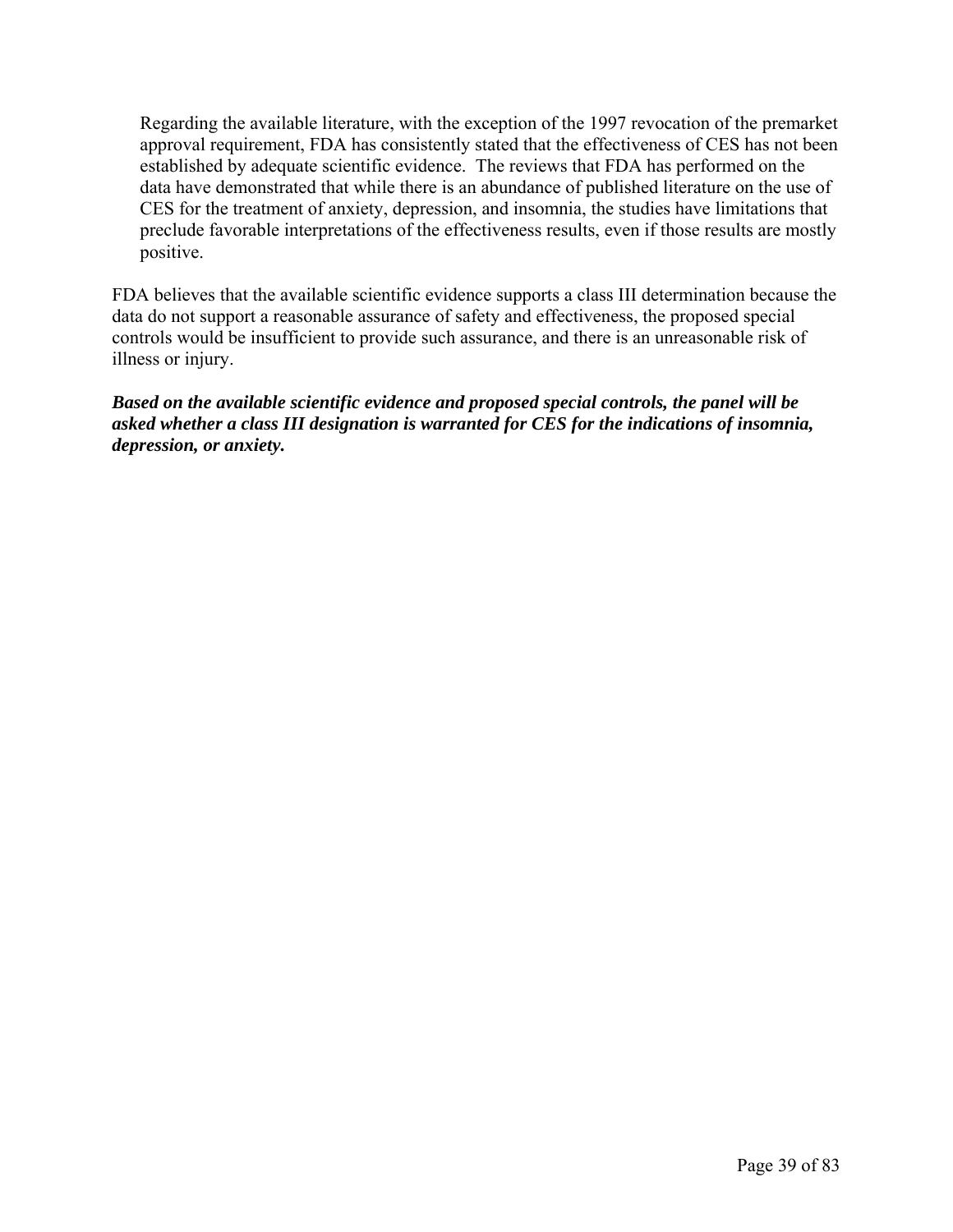## **11. Figures**



**Figure 1: Diagram of Article Retrieval and Selection**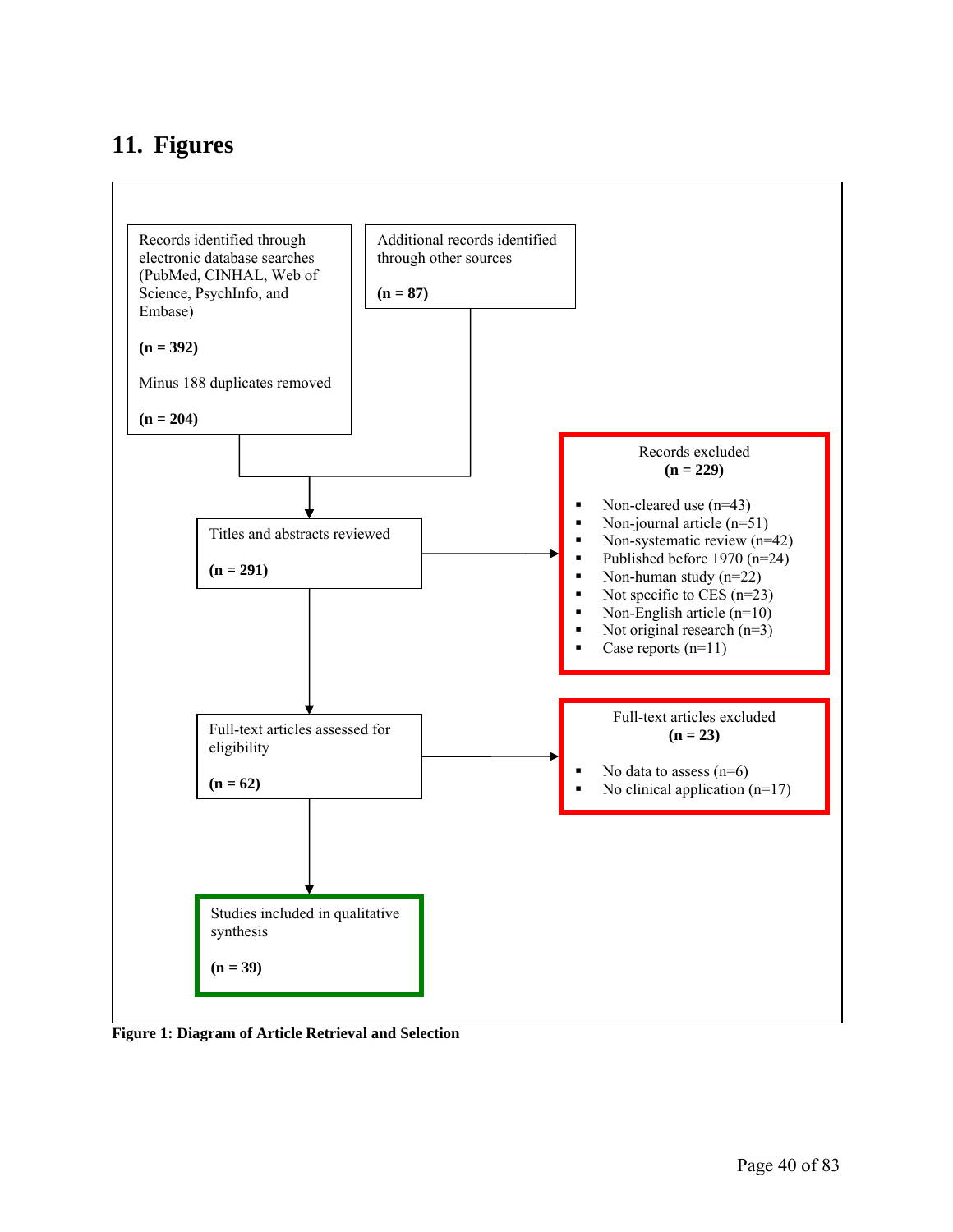# **12. Tables**

### **Table 1: Prevalence and Onset of Certain Psychiatric Disorders**

| <b>Disorder</b>               | <b>Lifetime Prevalence % (SE)</b> | <b>Peak Age of Onset</b> |
|-------------------------------|-----------------------------------|--------------------------|
| Generalized anxiety disorder  | 5.7(0.3)                          | 30-44                    |
| Posttraumatic stress disorder | 6.8(0.4)                          | 45-59                    |
| Any anxiety disorder          | 28.8(0.9)                         | 30-44                    |
| Major depressive disorder     | 16.6(0.5)                         | 30-44                    |
| Bipolar I-II disorder         | 3.9(0.2)                          | 18-29                    |
| Any mood disorder             | 20.8(0.6)                         | 30-44                    |
| Alcohol abuse                 | 13.2(0.6)                         | 30-44                    |
| Alcohol dependence            | 5.4(0.3)                          | 30-44                    |
| Drug abuse                    | 7.9(0.4)                          | 30-44                    |
| Drug dependence               | 3.0(0.2)                          | 30-44                    |
| Any substance use disorder    | 14.6(0.6)                         | 30-44                    |

\*adapted from Kessler et al 2005.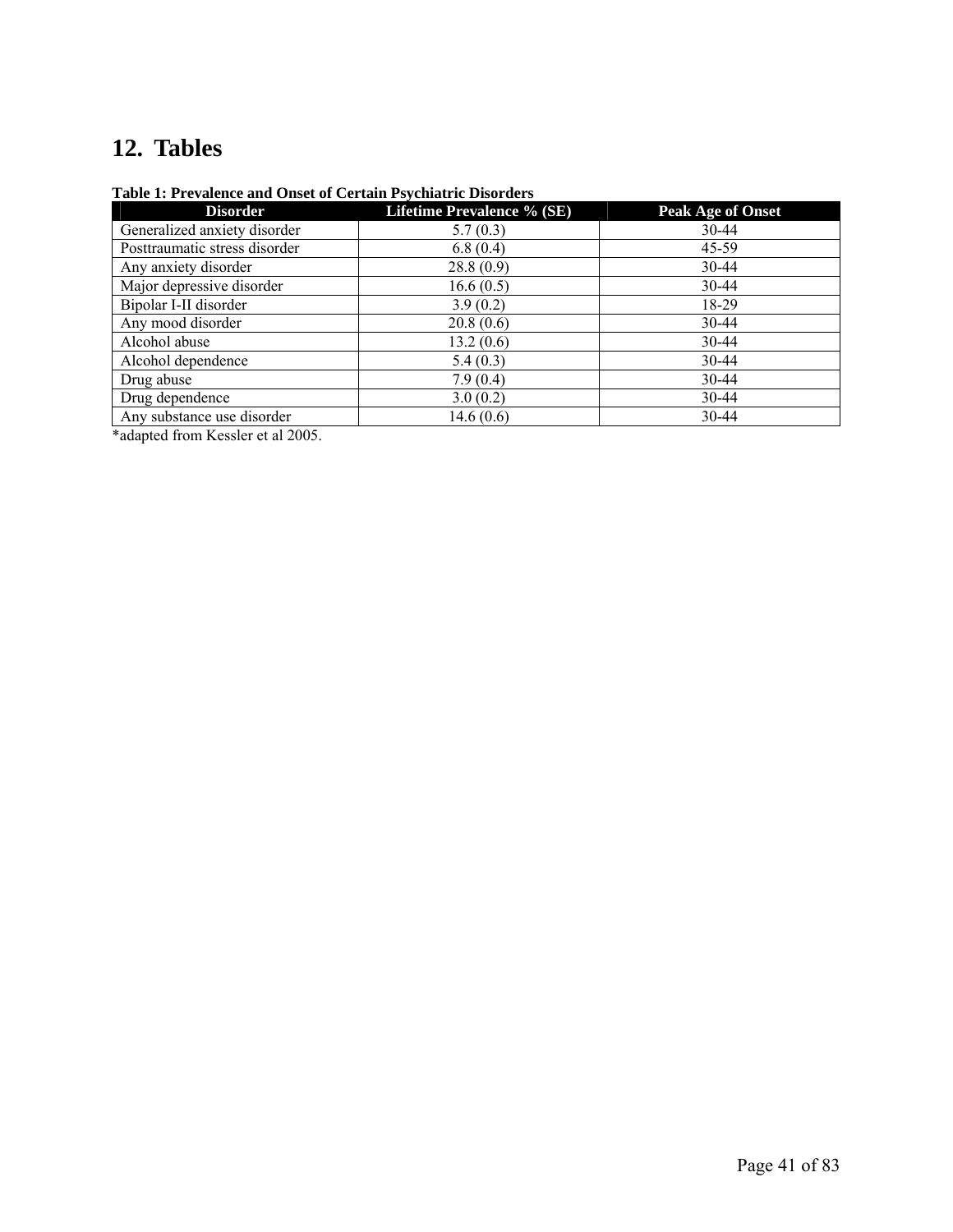| <b>First Author</b> | Year | <b>Article Title</b>                                                                                                                                                                 | <b>Journal</b>                                                                                                                        |
|---------------------|------|--------------------------------------------------------------------------------------------------------------------------------------------------------------------------------------|---------------------------------------------------------------------------------------------------------------------------------------|
| *no author          | 1994 | Bibliography of recent literature in sleep<br>research: Citations retrieved by brain<br>information service                                                                          | Sleep: Journal of Sleep<br>Research & Sleep Medicine                                                                                  |
| Boertien, AH        | 1978 | The electrosleep apparatus as a device in an<br>antismoking therapy                                                                                                                  | Electrotherapeutic Sleep and<br>Electroanesthesia                                                                                     |
| Brand, J            | 1970 | Electrosleep therapy for migraine and headache.                                                                                                                                      | Electrotherapeutic Sleep and<br>Electroanesthesia                                                                                     |
| Rosenthal, SH       | 1971 | A qualitative description of the electrosleep<br>experience                                                                                                                          | The nervous system and<br>electric curents                                                                                            |
| Smith, RB           | 1985 | Cranial Electrotherapy Stimulation                                                                                                                                                   | <b>Neural Stimulation</b>                                                                                                             |
| Fink, M             | 2004 | Review of 'Brain stimulation in psychiatric<br>treatment'                                                                                                                            | The American Journal of<br>Psychiatry                                                                                                 |
| Pugh, RW            | 1977 | Review of 'Innovative medical-psychiatric<br>therapies'                                                                                                                              | PsycCRITIQUES                                                                                                                         |
| Appel, C            | 1972 | Effect of Electrosleep: review of research                                                                                                                                           | Göteborg Psychological<br>Reports                                                                                                     |
| Glatt, MM           | 1977 | Drug dependence: Current problems and issues                                                                                                                                         | Drug dependence: Current<br>problems and issues.                                                                                      |
| Kirsch, DL          | 1998 | Postmarketing survey of Alpha-Stim CES<br>patients.                                                                                                                                  | No citation                                                                                                                           |
| Smith, RB           | 2009 | Cranial electrotherapy stimulation in the<br>treatment of addictions                                                                                                                 | The Praeger international<br>collection on addictions                                                                                 |
| Suinn, RM           | 1976 | Innovative medical-psychiatric therapies                                                                                                                                             | Innovative medical-<br>psychiatric therapies.                                                                                         |
| Childs, A           |      | Droperidol and CES in organic agitation                                                                                                                                              | Clinical Newsletter, Austin<br>Rehabilitation Hospital,                                                                               |
| Gold, MS            | 1982 | Anti-withdrawal effects of methyl dopa and<br>cranial electrotherapy                                                                                                                 | Society for Neuroscience<br>12 <sup>th</sup> Annual Meeting<br>Abstracts                                                              |
| Katsnelson, Y       | 2004 | Temporary pain relief using transcranial<br>electrotherapy stimulation: results of a<br>randomized, double-blind pilot study                                                         | Conf Proc IEEE Eng Med<br><b>Biol Soc</b>                                                                                             |
| Kennerly, R         | 2004 | QEEG analysis of cranial electrotherapy: A pilot<br>study                                                                                                                            | Journal of Neurotherapy                                                                                                               |
| McKenzie, RE        | 1971 | Some psycho-physiologic effects of electrical<br>transcranial stimulation (electrosleep)                                                                                             | American Psychiatric<br>Association, Scientific<br>Proceedings Summary, also<br>in The Nervous System and<br><b>Electric Currents</b> |
| O'Connor, ME        | 1991 | Meta-analysis of cranial electro-stimulation<br>(CES) in relation to the primary and secondary<br>symptoms of substance with-drawal.                                                 | Presented at the $12th$ meeting<br>of the Bioelectromegnetics<br>Society                                                              |
| Patterson, MA       | 1984 | Treatment of Drug, Alcohol, and Nicotine<br>Addiction by Neuroelectric Therapy: Analysis<br>of Results Over Seven Years                                                              | Journal of Bioelectricity                                                                                                             |
| Wageneder, FM       | 1970 | Electrotherapeutic sleep and electroanesthesia. Ii                                                                                                                                   | Excerpta Med. Amsterdam                                                                                                               |
| Wulfsohn, NL        | 1970 | The nervous system and electric currents.<br>Proceedings of the Third Annual National<br>Conference of the Neuroelectric Society, held in<br>Las Vegas, Nevada, March 23 to 25, 1970 | Plenum Press                                                                                                                          |

**Table 2: Excluded References – Non-Journal Article**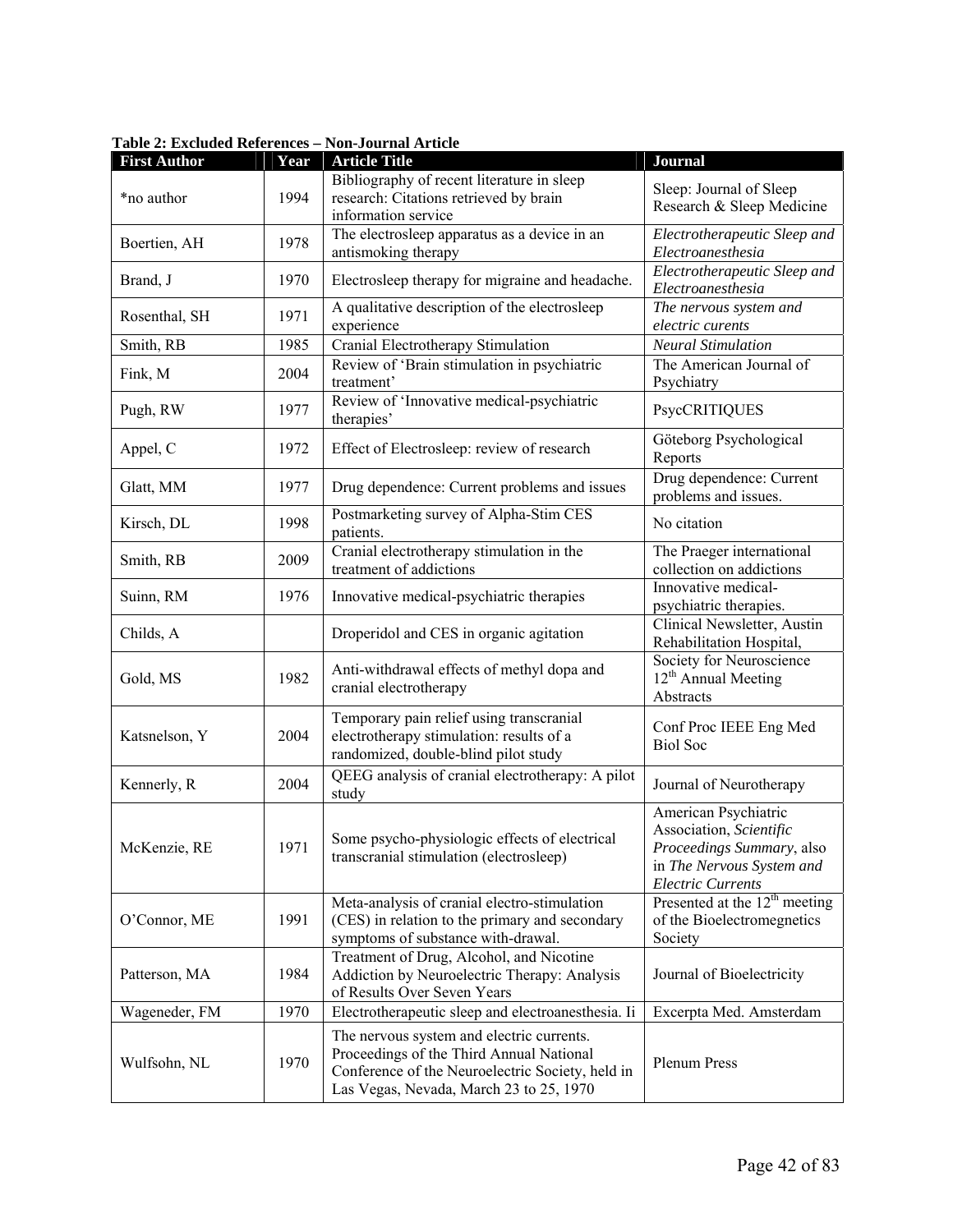| <b>First Author</b> | Year | <b>Article Title</b>                                                                                                                                                         | <b>Journal</b>                                                                                 |
|---------------------|------|------------------------------------------------------------------------------------------------------------------------------------------------------------------------------|------------------------------------------------------------------------------------------------|
| Barton, JP          | 1978 | Effects of cerebral electrostimulation on the<br>severity of dysfluent behaviors and anxiety<br>levels exhibited by stutterers                                               | <b>Dissertation Abstracts</b><br>International                                                 |
| Bianco, F           | 1995 | The efficacy of cranial electrotherapy<br>stimulation                                                                                                                        | <b>Dissertation Abstracts</b><br>International: Section B: The<br>Sciences and Engineering     |
| Cottrell, M         | 1978 | The effect of cerebral electrostimulation on the<br>voice onset time of stutterers                                                                                           | <b>Dissertation Abstracts</b><br>International                                                 |
| Gibson, TH          | 1983 | A comparison of the efficacy of relaxation<br>training and electrosleep therapies as short term<br>treatments of generalized anxiety                                         | <b>Dissertation Abstracts</b><br>International                                                 |
| Jemelka, R          | 1975 | Cerebral electrotherapy and anxiety reduction                                                                                                                                | Master's Thesis, Stephen F.<br><b>Austin State University</b>                                  |
| Kennerly, RC        | 2007 | Changes in quantitative eeg and low resolution<br>tomography following cranial electrotherapy<br>stimulation                                                                 | <b>Dissertation Abstracts</b><br>International: Section B: The<br>Sciences and Engineering     |
| Paris, DE           | 1987 | Cranial electrotherapy stimulation<br>(electrosleep): A psychophysiological<br>evaluation                                                                                    | <b>Dissertation Abstracts</b><br>International                                                 |
| Ryan, JJ            | 1976 | Transcerebral electrotherapy effects on mood<br>disturbance in psychiatric patients according to<br>suggestibility level                                                     | <b>Dissertation Abstracts</b><br>International                                                 |
| Shelton, RB         | 1981 | A comparison of cerebral electrotherapy and<br>relaxation as anxiolytics                                                                                                     | <b>Dissertation Abstracts</b><br>International                                                 |
| Shultz, JC          |      | The effects of cranial electrotherapy stimulation<br>on attention: A double-blinded, placebo-<br>controlled investigation                                                    | <b>Dissertation Abstracts</b><br>International: Section B: The<br>Sciences and Engineering     |
| Smith, JR           | 1975 | An evaluation of electrosleep as an adjunctive<br>therapy with chronic schizophrenic inpatients                                                                              | Dissertation Abstracts<br>International                                                        |
| Snodgrass, RW       | 1977 | Cerebral electrostimulation (electrosleep),<br>alcoholism and personal discomfort                                                                                            | <b>Dissertation Abstracts</b><br>International                                                 |
| Strentzsch, JA      | 2009 | An examination of Cranial Electrotherapy<br>Stimulation (CES) on alpha-amylase levels,<br>cortisol levels, and state-trait anxiety scores in<br>the chronically mentally ill | <b>Dissertation Abstracts</b><br>International Section A:<br>Humanities and Social<br>Sciences |
| Ramsay JC           | 1996 | Treatment of depression with low voltage direct<br>current                                                                                                                   | Journal of the Southern<br>Medical Association                                                 |
| Rosenthal, SH       | 1972 | Hormonal Studies in Cerebral Electrotherapy                                                                                                                                  | Presented at the 3rd<br>International Symposium on<br>Electrosleep and<br>Electroanesthesia    |
| Brovar, A           | 1984 | Cocaine detoxification with cranial<br>electrotherapy stimulation (CES): A preliminary<br>appraisal                                                                          | International<br>Electromedicine Institute<br>Newsletter                                       |
| Logan, MP           | 1988 | Improved mechanical efficiency in cerebral<br>palsy patients treated with cranial electrotherapy<br>stimulator (CES)                                                         | "Unpublished"                                                                                  |
| Smith RB            | 2002 | The use of transcranial electrical stimulation in<br>the treatment of cocaine and/or polysubstance<br>abuse.                                                                 | In Kirsch, DL., The Science<br>behind cranial<br>electrotherapy stimulation                    |
| Tomaszek DE         | 2001 | The use of CES in reducing pain in spinal pain<br>patients                                                                                                                   | "Unpublished"                                                                                  |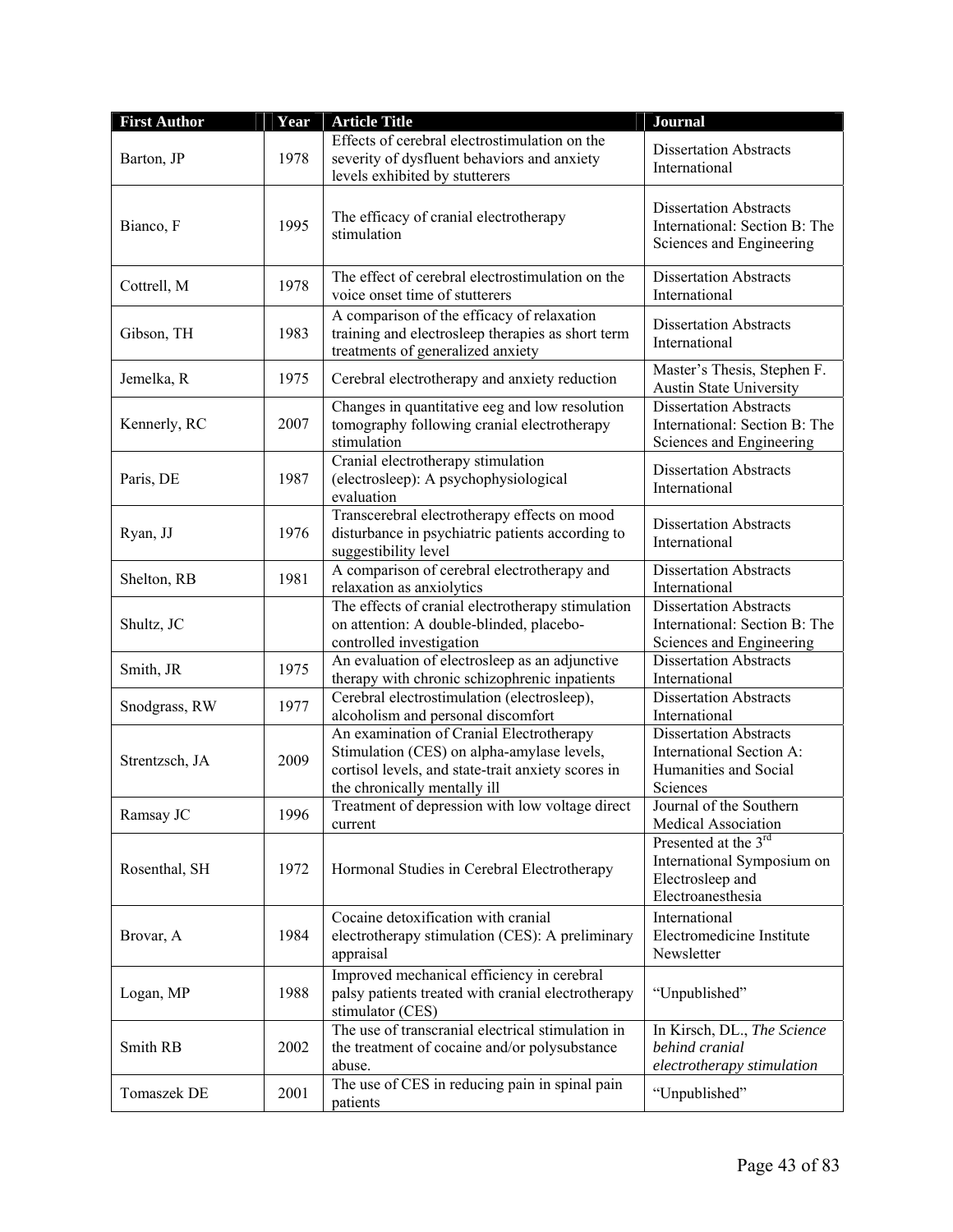| <b>First Author</b> | Year | <b>Article Title</b>                                                                                                                                                                                         | <b>Journal</b>                                          |
|---------------------|------|--------------------------------------------------------------------------------------------------------------------------------------------------------------------------------------------------------------|---------------------------------------------------------|
| Singh, JM           | 1974 | Effects of transcerebral electrotherapy (TCT) in<br>stress related illness                                                                                                                                   | Pharmacologist                                          |
| Tyers, S            | 2001 | A comparison of cranial electrotherapy<br>stimulation alone or with chiropractic therapies<br>in the treatment of fibromyalgia                                                                               | The American Chiropractor                               |
| Okoye, R            | 1986 | Use of neurotransmitter modulation to facilitate<br>sensory integration                                                                                                                                      | Neurology Report                                        |
| England, RR         | 1976 | Treatment of Migraine headache utilizing<br>cerebral electrostimulation.                                                                                                                                     | Master of Science thesis,<br>North Texas University     |
| May, B              | 1993 | Pilot project using the Alpha-Stim 100 for drug<br>and alcohol abuse                                                                                                                                         | letter to Dan Kirsch, 1993                              |
| Voris, MD           | 1995 | An investigation of the effectiveness of cranial<br>electrotherapy stimulation in the treatment of<br>anxiety disorders among outpatient psychiatric<br>patients, impulse control parolees and<br>pedophiles | Delos Mind/Body Institute,<br>Dallas and Corpus Christi |
| *no author          | 1984 | Diagnostic and therapeutic technology<br>assessment. Cranial electrostimulation                                                                                                                              | JAMA                                                    |
| Boutros, NN         | 1998 | Cranial electrostimulation therapy                                                                                                                                                                           | <b>Biol Psychiatry</b>                                  |
| McCrory, DC         | 1997 | Cranial electrostimulation for headache: meta-<br>analysis                                                                                                                                                   | J Nerv Ment Dis                                         |
| Pickworth, W        | 1998 | Cranial electrostimulation therapy: Response                                                                                                                                                                 | <b>Biological Psychiatry</b>                            |
| Singh, B            | 1971 | Sleep and Consciousness mechanisms with<br>special reference to electrosleep                                                                                                                                 | Armed Forces Medical<br>Journal India (New Delhi)       |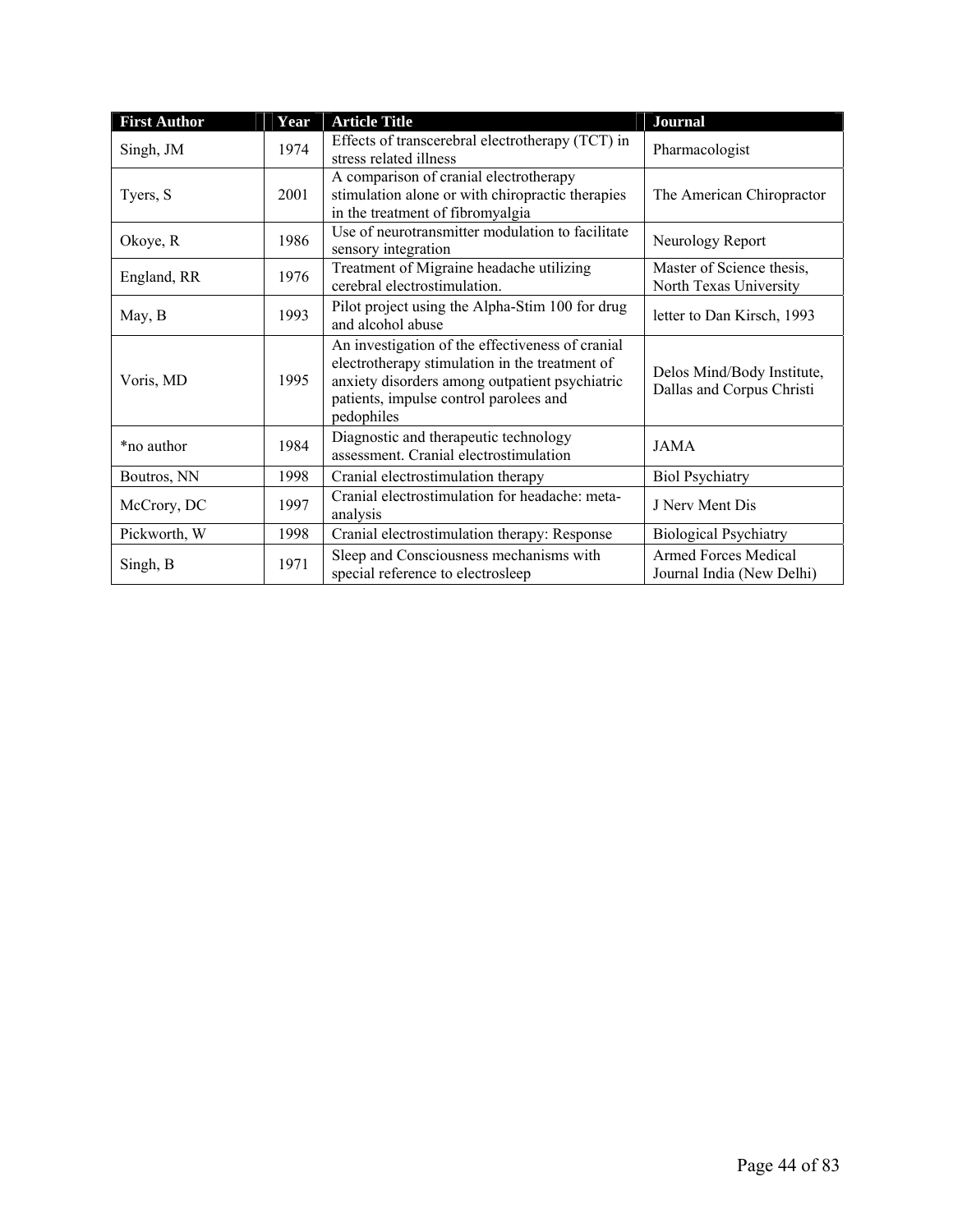| <b>First Author</b> | Year | <b>Article Title</b>                                                                                                                                                             | <b>Journal</b>                                                                                         |
|---------------------|------|----------------------------------------------------------------------------------------------------------------------------------------------------------------------------------|--------------------------------------------------------------------------------------------------------|
| Alon, G             | 1998 | Is transcranial electrical stimulation (TCES) a<br>safe intervention for children with cerebral<br>palsy?                                                                        | Journal of Neurologic<br>Rehabilitation                                                                |
| Brotman, P          | 1989 | Low-Intensity transcranial electrostimulation<br>improves the efficacy of thermal biofeedback<br>and quieting reflex training in the treatment of<br>classical migraine headache | American Journal of<br>Electromedicine, also Ph. D.<br>dissertation, City University<br>of Los Angeles |
| Capel, I            | 2003 | The amelioration of the suffering associated<br>with spinal cord injury with subperception<br>transcranial electrical stimulation                                                | Spinal Cord                                                                                            |
| Childs, A           | 2005 | Cranial electrotherapy stimulation reduces<br>aggression in a violent retarded population: A<br>preliminary report                                                               | Journal of Neuropsychiatry<br>and Clinical Neurosciences                                               |
| Childs, A           | 2007 | Cranial electrotherapy stimulation reduces<br>aggression in violent neuropsychiatric patients                                                                                    | Primary Psychiatry                                                                                     |
| Clark MS            | 1987 | An evaluation of the clinical<br>analgesia/anesthesia efficacy on acute pain using<br>the high frequency neural modulator in various<br>dental settings                          | Oral Surgery, Oral<br>Medicine, Oral Pathology                                                         |
| Clark MS            | 1989 | Efficacy for acute pain of a high-frequency<br>neural modulator for clinical<br>anesthesia/analgesia in dental settings                                                          | Anesthesia Progress                                                                                    |
| Cork, RC            | 2004 | The effect of cranial electrotherapy stimulation<br>(CES) on pain associated with fibromyalgia                                                                                   | Internet Journal of<br>Anesthesiology                                                                  |
| Gabis, L            | 2003 | Immediate influence of transcranial<br>electrostimulation on pain and beta-endorphin<br>blood levels: an active placebo-controlled study                                         | Am J Phys Med Rehabil                                                                                  |
| Gabis, L            | 2009 | Pain reduction using transcranial<br>electrostimulation: a double blind "active<br>placebo" controlled trial                                                                     | J Rehabil Med                                                                                          |
| Kulkarni, AD        | 2001 | The use of microcurrent electrical therapy and<br>cranial electrotherapy stimulation in pain control                                                                             | Clinical Practice of<br>Alternative Medicine                                                           |
| Lane-Brown, A       | 2009 | Interventions for apathy after traumatic brain<br>injury                                                                                                                         | Cochrane Database of<br><b>Systematic Reviews</b>                                                      |
| Lichtbroun, AS      | 2001 | The treatment of fibromyalgia with cranial<br>electrotherapy stimulation                                                                                                         | Journal of Clinical<br>Rheumatology                                                                    |
| Madden, R           | 1987 | Low-intensity electrostimulation improves<br>human learning of a psychomotor task                                                                                                | American Journal of<br>Electromedicine, also Ph.D.<br>dissertation, City University<br>of Los Angeles  |
| Malden, J           | 1985 | Transcranial stimulation for the inhibition of<br>primitive reflexes in children with cerebral palsy                                                                             | Neurology Report                                                                                       |
| Michals, ML         | 1993 | A double-blind, sham-controlled evaluation of<br>cranial electrotherapy stimulation in<br>posttraumatic memory impairment                                                        | Journal of Head Trauma<br>Rehabilitation                                                               |
| Nekhendzy, V        | 2010 | The analgesic and antihyperalgesic effects of<br>transcranial electrostimulation with combined<br>direct and alternating current in healthy<br>volunteers                        | Anesth Analg                                                                                           |
| O'Connell, NE       | 2011 | Non-invasive brain stimulation techniques for<br>chronic pain. A report of a Cochrane systematic<br>review and meta-analysis                                                     | European Journal of<br>Physical and Rehabilitation<br>Medicine                                         |

**Table 3: Excluded References – Non-cleared Uses for CES**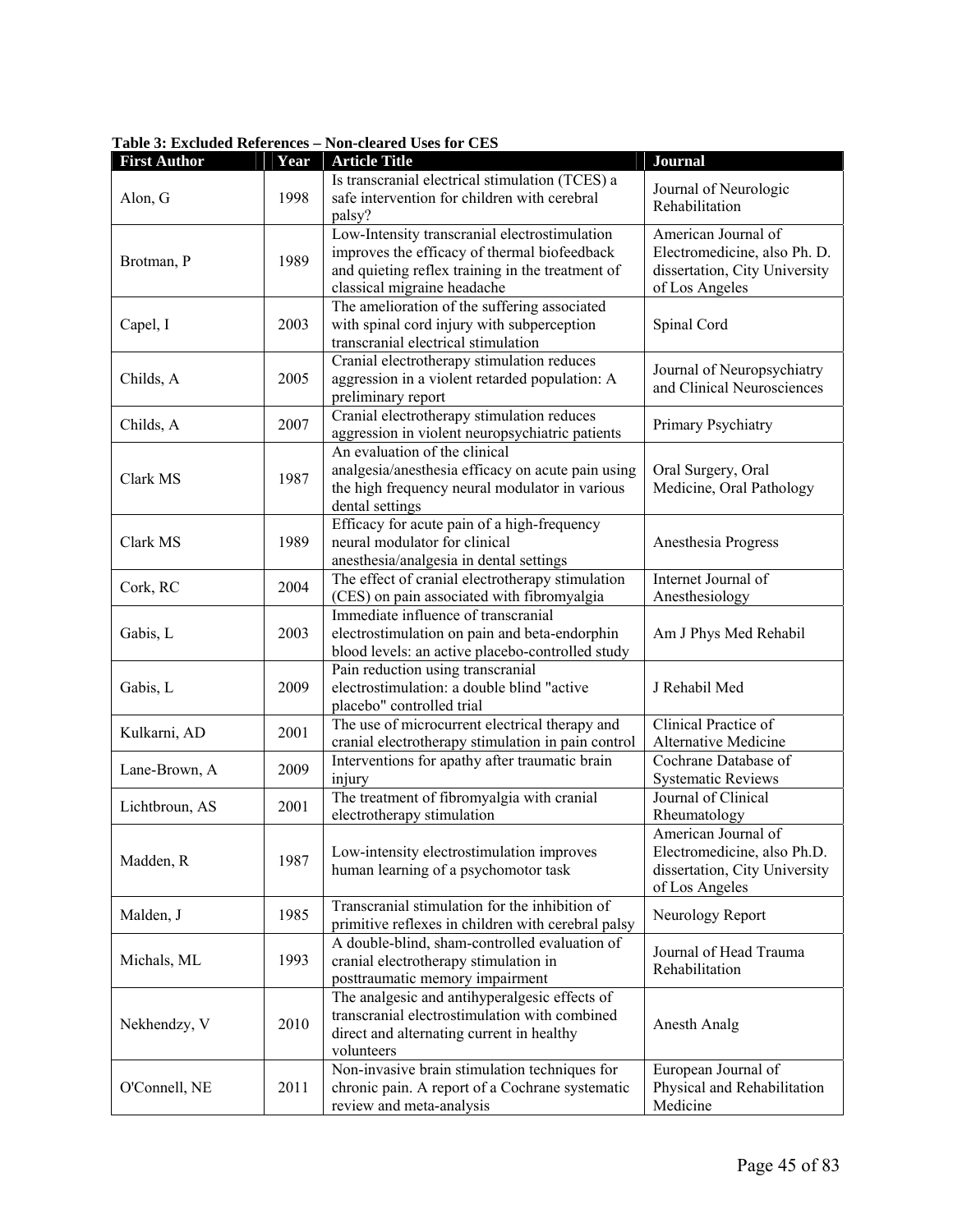| <b>First Author</b> | Year | <b>Article Title</b>                                                                                                                                                                          | <b>Journal</b>                                        |
|---------------------|------|-----------------------------------------------------------------------------------------------------------------------------------------------------------------------------------------------|-------------------------------------------------------|
| Pickworth, WB       | 1997 | Evaluation of cranial electrostimulation therapy<br>on short-term smoking cessation                                                                                                           | <b>Biological Psychiatry</b>                          |
| Rintala, DH         | 2011 | Feasibility of using cranial electrotherapy<br>stimulation for pain in persons with Parkinson's<br>disease                                                                                    | Parkinson's Disease                                   |
| Roitenburd, SR      | 1978 | Effect of electrosleep on adaptive powers of the<br>organism                                                                                                                                  | Human Physiology                                      |
| Romano, T           | 1993 | The usefulness of cranial electrotherapy in the<br>treatment of headache in fibromyalgia patients                                                                                             | American Journal of Pain<br>Management                |
| Scherder, EJ        | 2003 | Effects of low-frequency cranial<br>electrostimulation on the rest-activity rhythm<br>and salivary cortisol in Alzheimer's disease                                                            | Neurorehabilitation &<br>Neural Repair                |
| Scherder, EJ        | 2002 | Cranial electrostimulation (CES) in patients<br>with probable Alzheimer's disease                                                                                                             | <b>Behav Brain Res</b>                                |
| Scherder, EJ        | 2006 | High-frequency cranial electrostimulation (CES)<br>in patients with probable Alzheimer's disease                                                                                              | Am J Phys Med Rehabil                                 |
| Schmitt, R          | 1984 | Cranial electrotherapy stimulation treatment of<br>cognitive brain dysfunction in chemical<br>dependence                                                                                      | Journal of Clinical<br>Psychiatry                     |
| Shill, HA           | 2011 | A randomized, double-blind trial of transcranial<br>electrostimulation in early Parkinson's disease                                                                                           | Mov Disord                                            |
| Smith RB            | 1994 | The use of cranial electrotherapy stimulation in<br>the treatment of closed-head-injured patients                                                                                             | Brain Injury                                          |
| Smith RB            | 1975 | Electrosleep in the management of alcoholism                                                                                                                                                  | <b>Biological Psychiatry</b>                          |
| Smith RB            | 1982 | Confirming evidence of an effective treatment<br>for brain dysfunction in alcoholic patients                                                                                                  | Journal of Nervous and<br>Mental Disease              |
| Smith RB            | 1977 | The effects of cerebral electrotherapy on short-<br>term memory impairment in alcoholic patients                                                                                              | International Journal of the<br>Addictions            |
| Smith RB            | 1979 | A curvilinear relationship between alcohol<br>withdrawal tremor and personality                                                                                                               | Journal of Clinical<br>Psychology                     |
| Solomon, S          | 1985 | Treatment of Headache by Transcutaneous<br><b>Electrical Stimulation</b>                                                                                                                      | Headache                                              |
| Solomon, S          | 1989 | Safety and effectiveness of cranial<br>electrotherapy in the treatment of tension<br>headache                                                                                                 | Headache                                              |
| Southworth, S       | 1999 | A study of the effects of cranial electrical<br>stimulation on attention and concentration                                                                                                    | Integrative Physiological<br>and Behavioral Science   |
| Stanley, TH         | 1982 | Transcutaneous cranial electrical stimulation<br>increases the potency on nitrous oxide in<br>humans                                                                                          | Anesthesiology                                        |
| Stanley, TH         | 1982 | Transcutaneous cranial electrical stimulation<br>decreases narcotic requirements during<br>neurolept anesthesia and operation in man                                                          | Anesthesia and Analgesia                              |
| Tan, G              | 2006 | Using cranial electrotherapy stimulation to treat<br>pain associated with spinal cord injury                                                                                                  | Journal of Rehabilitation<br>Research & Development   |
| Tan, G              | 2007 | Efficacy of selected complementary and<br>alternative medicine interventions for chronic<br>pain                                                                                              | Journal of Rehabilitation<br>Research and Development |
| Tan, G              | 2011 | Efficacy of cranial electrotherapy stimulation for<br>neuropathic pain following spinal cord injury: a<br>multi-site randomized controlled trial with a<br>secondary 6-month open-label phase | Journal of Spinal Cord<br>Medicine                    |
| Voris, MD           | 1996 | Treating sexual offenders using cranial<br>electrotherapy stimulation                                                                                                                         | Medical Scope Monthly                                 |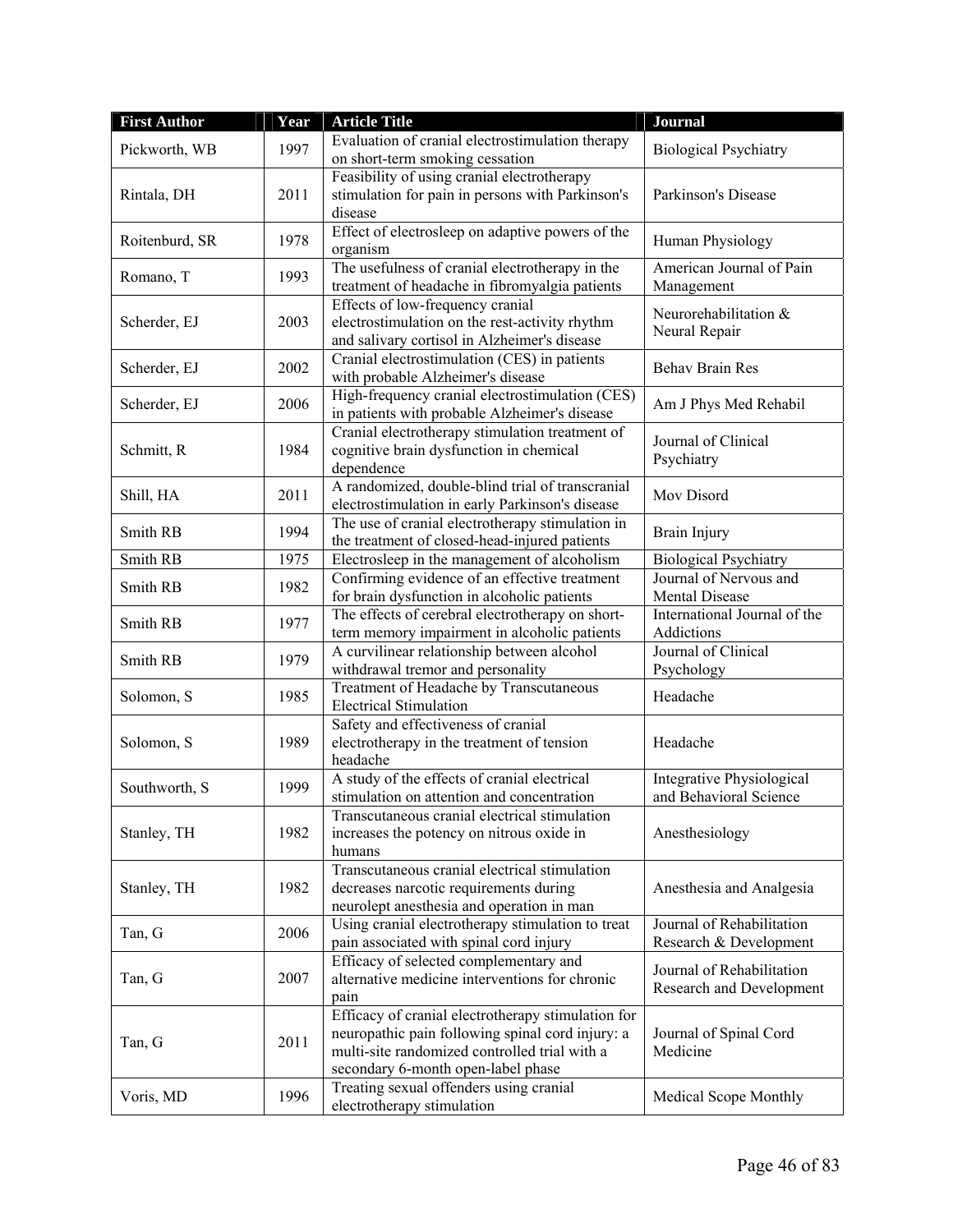| <b>First Author</b> | <b>Year</b> | <b>Article Title</b>                                                                                                        | <b>Journal</b>           |
|---------------------|-------------|-----------------------------------------------------------------------------------------------------------------------------|--------------------------|
| Weingarten, E       | 1981        | The effect of cerebral electrostimulation on the<br>frontalis electromyogram                                                | <b>Biol Psychiatry</b>   |
| Winick, RL          | 1999        | Cranial electrotherapy stimulation (CES): a safe<br>and effective low cost means of anxiety control<br>in a dental practice | <b>General Dentistry</b> |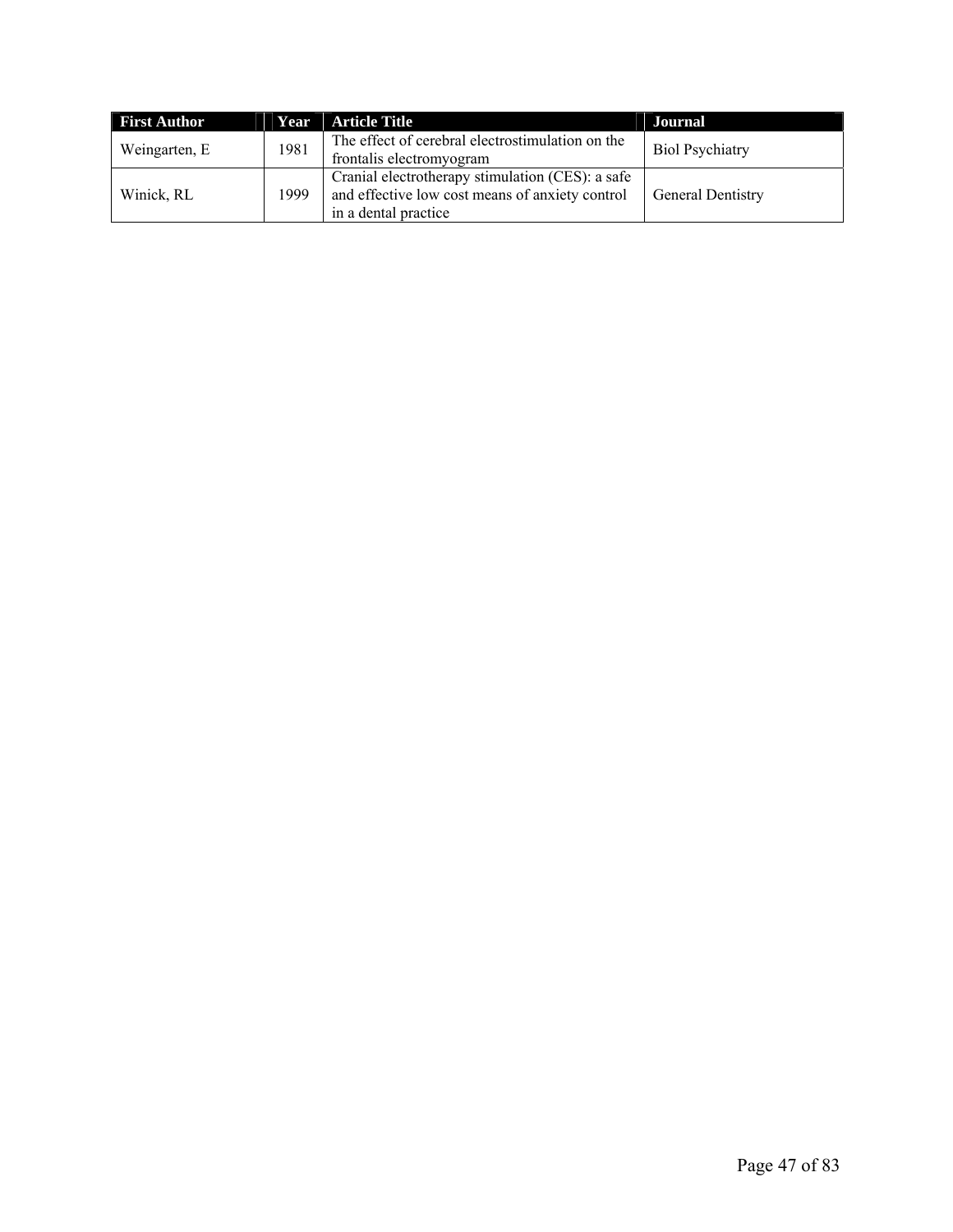| <b>First Author</b> | Year | <b>Article Title</b>                                                                                                                    | <b>Journal</b>                                                   |
|---------------------|------|-----------------------------------------------------------------------------------------------------------------------------------------|------------------------------------------------------------------|
| Steinberg, H        |      | Electrotherapeutic disputes: the 'Frankfurt<br>Council' of 1891                                                                         | <b>Brain</b>                                                     |
| Taylor, DN          | 1995 | Clinical and experimental evaluation of cranial<br>TENS in the U.S.: A review                                                           | Acupuncture and Electro-<br>Therapeutics Research                |
| Dapice, AN          | 2006 | The medicine wheel                                                                                                                      | Journal of Transcultural<br>Nursing                              |
| Kirsch, DL          | 2000 | The use of cranial electrotherapy stimulation in<br>the management of chronic pain: a review                                            | NeuroRehabilitation                                              |
| Alling, FA          | 1990 | Cranial electrostimulation (CES) use in the<br>detoxification of opiate-dependent patients                                              | J Subst Abuse Treat                                              |
| Longo, RE           |      | The use of biofeedback, CES, brain mapping<br>and neurofeedback with youth who have sexual<br>behavior problems                         | International Journal of<br>Behavioral Consultation &<br>Therapy |
| Montgomery, I       | 1975 | A review of behavioral treatments for insomnia                                                                                          | Journal of Behavior Therapy<br>and Experimental Psychiatry       |
| *no author          | 1971 | Electrosleep and cerebral electrotherapy                                                                                                | Med Lett Drugs Ther                                              |
| *no author          | 1977 | Cerebral Electrotherapy (CET)                                                                                                           | West J Med                                                       |
| Bikson, M           | 2008 | Transcranial direct current stimulation for major<br>depression: a general system for quantifying<br>transcranial electrotherapy dosage | Curr Treat Options Neurol                                        |
| Bourne, PG          | 1975 | Non-pharmacological approaches to the<br>treatment of drug abuse                                                                        | American Journal of<br>Chinese Medicine                          |
| Brown, CC           | 1975 | Electroanesthesia and Electrosleep                                                                                                      | American Psychologist                                            |
| Dimitrov, DT        | 2009 | Signals and Systems for Electrosleep                                                                                                    | Elektronika Ir<br>Elektrotechnika                                |
| Gilula, MF          | 2005 | Cranial electrotherapy stimulation review: a<br>safer alternative to psychopharmaceuticals in the<br>treatment of depression            | Journal of Neurotherapy                                          |
| Gilula, MF          | 2007 | Cranial electrotherapy stimulation and<br>fibromyalgia                                                                                  | <b>Expert Review of Medical</b><br>Devices                       |
| Grunner, O          | 1973 | Cerebral electrotherapy of neuroses and<br>depressions during balneological treatment                                                   | Act Nerv Super (Praha)                                           |
| Iwaiiovsky, A       | 1970 | Kiiginecring aspects of electrosleep and<br>electroanesthesia                                                                           | J.Ssadvance Med Instrument                                       |
| Jarzembski, WB      | 1985 | <b>Electrical Stimulation and Substance Abuse</b><br>Treatment                                                                          | Neurobehavioral Toxicology<br>and Teratology                     |
| Krishnam, Tg        | 1973 | Electrosleep Technique – Some Observations                                                                                              | Clinician                                                        |
| Limoge, A           | 1999 | Transcutaneous cranial electrical stimulation<br>(TCES): A review 1998                                                                  | Neuroscience and<br><b>Biobehavioral Reviews</b>                 |
| Lynch, HD           | 1975 | Atropine coma therapy in psychiatry: Clinical<br>observations over a 20-year period and a review<br>of the literature                   | Diseases of the Nervous<br>System                                |
| Nias, DK            | 1976 | Therapeutic effects of low-level direct electrical<br>currents                                                                          | Psychological Bulletin                                           |
| Nijs, J             |      | Treatment of central sensitization in patients<br>with 'unexplained' chronic pain: what options<br>do we have?                          | Expert Opinion on<br>Pharmacotherapy                             |
| Phillips, PB        | 1976 | Notes on Russian psychiatry                                                                                                             | Journal of the Florida<br>Medical Association                    |

**Table 4: Excluded References – Non-Systematic Review**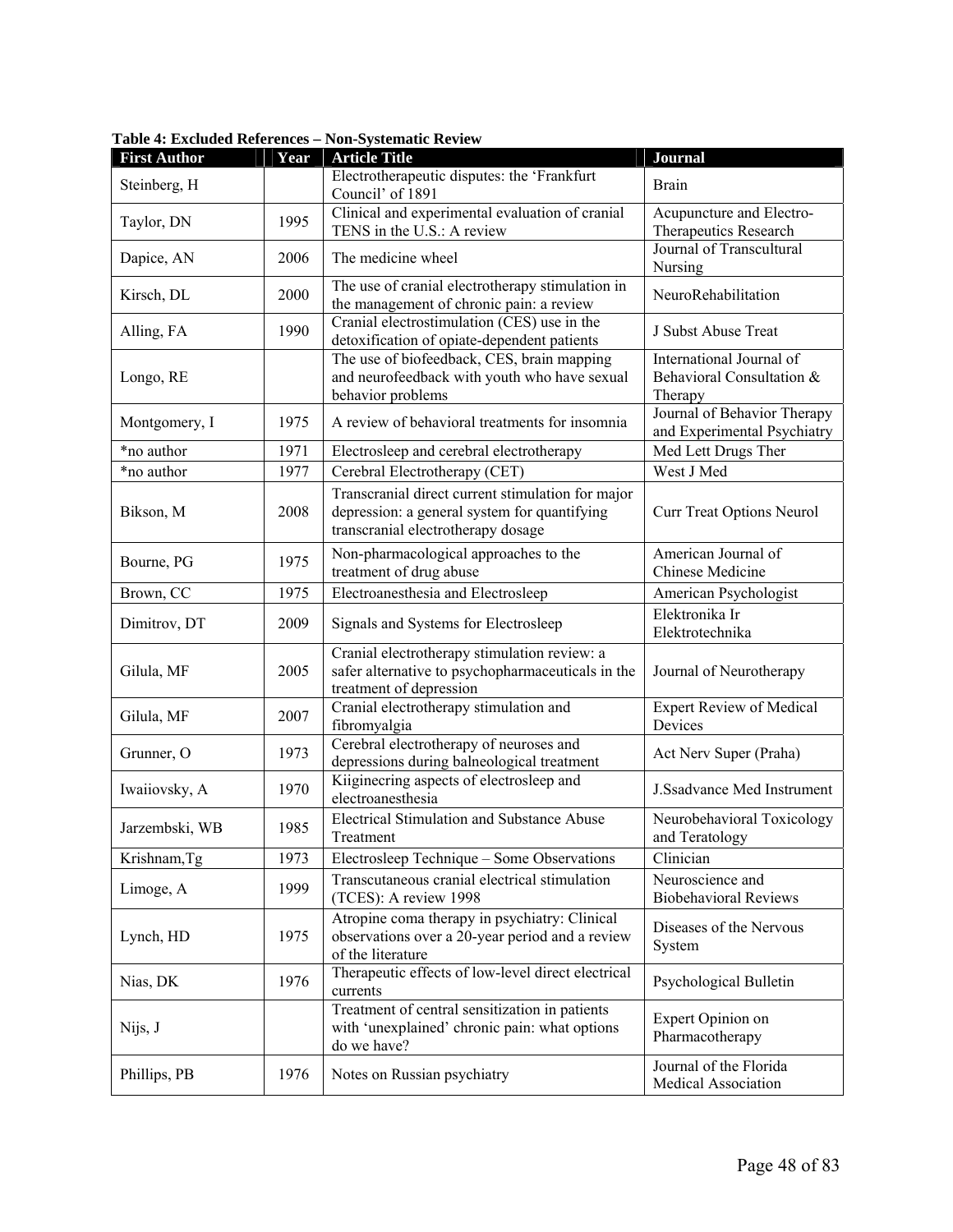| <b>First Author</b>    | Year | <b>Article Title</b>                                                                                                                                                       | <b>Journal</b>                                                                                                          |
|------------------------|------|----------------------------------------------------------------------------------------------------------------------------------------------------------------------------|-------------------------------------------------------------------------------------------------------------------------|
| Photiades, DP          | 1980 | A review of some papers on electrosleep therapy<br>in psychiatry                                                                                                           | African Journal of<br>Psychiatry                                                                                        |
| Pleitez, JA            | 1973 | New Frontier: Electrosleep Therapy                                                                                                                                         | Nebraska Medical Journal                                                                                                |
| Rosenthal, SH          | 1971 | Electrosleep' as a psychiatric treatment                                                                                                                                   | Comments on Contemporary<br>Psychiatry                                                                                  |
| Rosenthal, SH          | 1972 | <b>Electrosleep Therapy</b>                                                                                                                                                | <b>Current Psychiatric</b><br>Therapies                                                                                 |
| Schlaepfer, TE         |      | <b>WFSBP</b> Guidelines on Brain Stimulation<br>Treatments in Psychiatry                                                                                                   | World Journal of Biological<br>Psychiatry                                                                               |
| Templer, DI            | 1975 | Efficacy of Electrosleep Therapy                                                                                                                                           | Canadian Psychiatric<br>Association Journal                                                                             |
| Zaghi, S               |      | Noninvasive Brain Stimulation with Low-<br><b>Intensity Electrical Currents: Putative</b><br>Mechanisms of Action for Direct and<br><b>Alternating Current Stimulation</b> | Neuroscientist                                                                                                          |
| Gunther, M             | 2010 | Cranial electrotherapy stimulation for the<br>treatment of depression                                                                                                      | Journal of Psychosocial<br>Nursing & Mental Health<br>Services                                                          |
| Patterson, M           | 1994 | Amelioration of stress in chemical dependency<br>detoxification by transcranial electrostimulation                                                                         | <b>Stress Medicine</b>                                                                                                  |
| Frankel, BL            | 1974 | Research on cerebral electrotherapy<br>(electrosleep): some suggestions                                                                                                    | Am J Psychiatry                                                                                                         |
| Grunner, O             | 1972 | New possibilities of cerebral electrotherapy in<br>neuropsychiatric patients                                                                                               | Act Nerv Super (Praha)                                                                                                  |
| Haslam, MT             | 1989 | Electrosleep and Stress Relief                                                                                                                                             | <b>Stress Medicine</b>                                                                                                  |
| NRC, Div of Med<br>Sci | 1974 | An Evaluation of Electroanesthesia and<br>Electrosleep                                                                                                                     | An evaluation of<br>electroanesthesia and<br>electrosleep. FDA Contract<br>70-22, Task Order No. 20<br>(NTIS PB 241305) |
| von Richthofen, CL     | 1979 | Cerebral electrotherapy: methodological<br>problems in assessing its therapeutic<br>effectiveness                                                                          | Psychol Bull                                                                                                            |
| Grunner, O             | 1971 | Cerebral electrotherapy with electronic noise in<br>neuroses and insomnia                                                                                                  | Act Nerv Super (Praha)                                                                                                  |
| Flemenbaum, A          | 1975 | Cerebral electrotherapy (electrosleep): a review                                                                                                                           | Curr Psychiatr Ther                                                                                                     |
| Patterson, M           | 1994 | Amelioration of stress in chemical<br>detoxification by transcranial electrostimulation                                                                                    | <b>Stress Medicine</b>                                                                                                  |
| Jenkins, JB            | 1971 | Electrosleep therapy                                                                                                                                                       | <b>Nursing Times</b>                                                                                                    |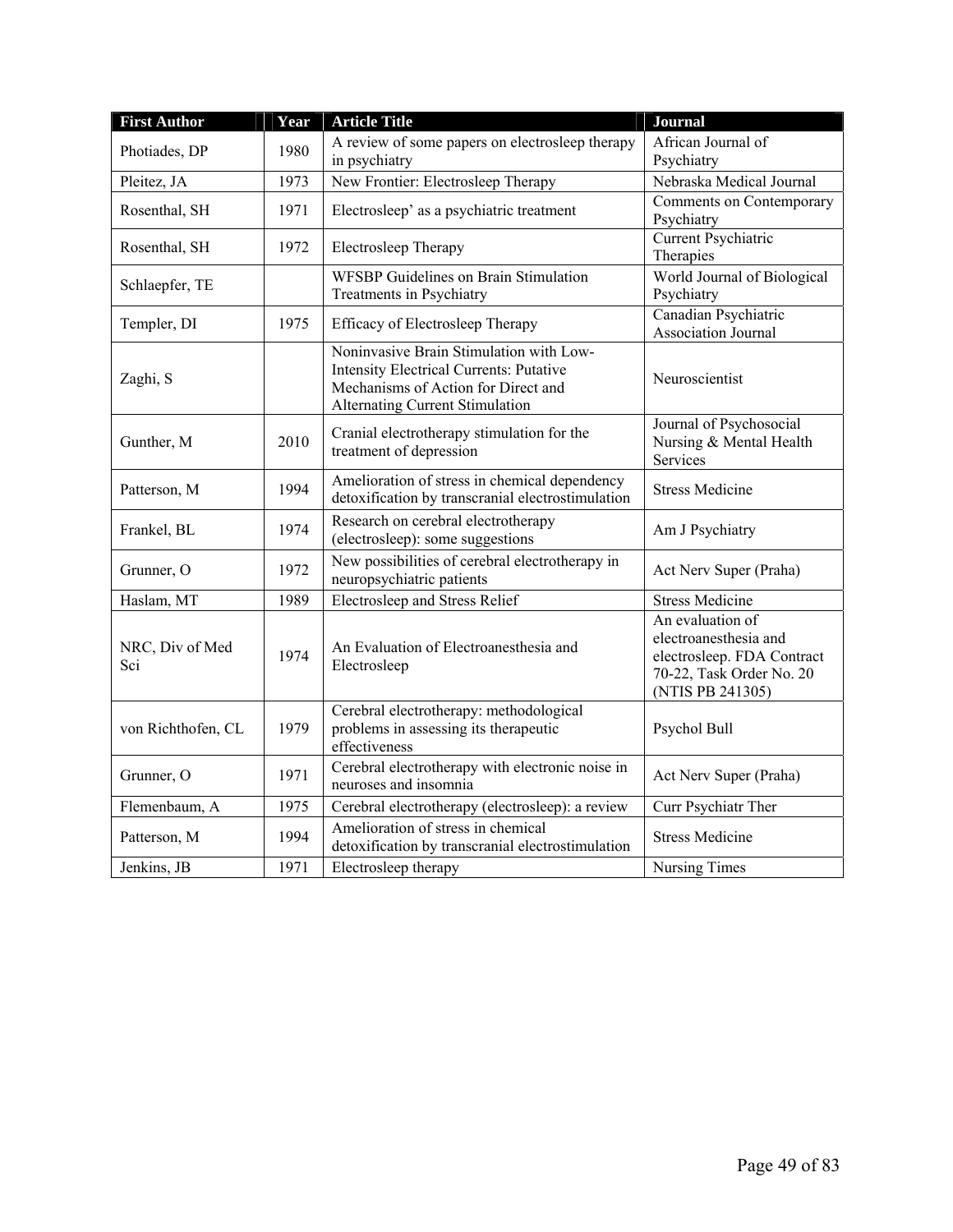| <b>First Author</b> | Year | <b>Article Title</b>                                                   | <b>Journal</b>                                          |
|---------------------|------|------------------------------------------------------------------------|---------------------------------------------------------|
| Achte, KA           | 1968 | On Electrotherapy Therapy                                              | Psychiatric Quarterly                                   |
| Boblitt, WE         | 1969 | Electrosleep as a sleep induction method                               | Psychiatric Forum                                       |
| Boureau, J          | 1967 | First International Symposium on Electrosleep                          | Anesthesie Analgesie                                    |
|                     |      | and Electroanesthesia                                                  | Reanimation                                             |
| Buckman C           | 1957 | Electrosleep therapy in psychoses                                      | Diseases of the Nervous                                 |
|                     |      |                                                                        | System                                                  |
| Forster S           | 1963 | Preliminary observations on electrosleep.                              | Archives of Physical<br>Medicine and Rehabilitation     |
|                     |      |                                                                        | In Wagender, F.M., St.                                  |
| Forster, SA         | 1966 | Continued Investigations of 'Electrosleep'                             | Schuy (Eds.)<br>Electrotherapeutic Sleep and            |
|                     |      |                                                                        | Electroanesthesia                                       |
|                     |      |                                                                        | International Archives of                               |
| Glazer, I           | 1969 | Electrosleep Therapy in Bronchial Asthma                               | Allergy and Applied                                     |
|                     |      |                                                                        | Immunology                                              |
| Iwanovsky, A        | 1968 | Electrosleep and electroanesthesia - theory and<br>clinical experience | Foreign Science Bulletin                                |
|                     |      | Electrical Anesthesia: Effects of Prolonged                            |                                                         |
| Levin, RH           | 1966 | Subconvulsive Cerebral Electrostimulation on                           | Anesthesia and Analgesia                                |
|                     |      | Memory Intellectual Level and Subjective                               | <b>Current Researches</b>                               |
|                     |      | Report of Pain                                                         |                                                         |
| Lewis, JA           | 1966 | Electrosleep                                                           | In Williams, R.L. & Webb,<br>W.B. (Eds.), Sleep Therapy |
|                     |      | Electrosleep therapy. Sone results with the use                        |                                                         |
| Long RC             | 1966 | of electrically induced sleep in the treatment of                      | Journal of the Kansas                                   |
|                     |      | psychiatric patients                                                   | Medical Society                                         |
|                     | 1965 | Observations on electrically induced sleep in                          | British Journal of                                      |
| Magora F            |      | man                                                                    | Anesthesiology                                          |
| Magora, FA          | 1967 | Some aspects of electrical sleep and its                               | Electrotherapeutic Sleep and                            |
|                     |      | therapeutic value                                                      | Electroanesthesia,                                      |
|                     |      | The use and effectiveness of electrosleep in the                       | American Journal of                                     |
| Miller EC           | 1965 | treatment of some common psychiatric                                   | Psychiatry                                              |
|                     | 1955 | problems.<br>Differential Cerebral Electrostimulation                  | Journal of Mental Science                               |
| Montagu, JD         |      |                                                                        | Therapeutic electricity and                             |
| Obrosow, AN         | 1969 | Electrosleep Therapy                                                   | ultraviolet radiation                                   |
|                     |      | Electrosleep as a Method of Neurotropic                                |                                                         |
| Sergeev, GV         | 1963 | Therapy of Patients with Hypertensive Disease                          | American Heart Journal                                  |
| Singh, K            | 1967 | Sleep inducing devices: a clinical trial with a                        | International Journal of                                |
|                     |      | Russian machine                                                        | Neuropsychiatry                                         |
| Straus, B           | 1964 | Electrical induction of sleep                                          | The American Journal of                                 |
|                     |      |                                                                        | Medical Sciences                                        |
| Taaks, HJ           | 1968 | Electrosleep and brain function                                        | Electroencephalography and<br>Clinical Neurophysiology  |
|                     |      |                                                                        | In Wagender, F.M., St.                                  |
|                     |      | Treatment of eczema and neurodermatitis by                             | Schuy (Eds.)                                            |
| Turaeva, VA         | 1967 | electrosleep                                                           | Electrotherapeutic Sleep and                            |
|                     |      |                                                                        | Electroanesthesia                                       |
| Van Poznak, A       | 1969 | Advances in electrosleep and electro-anesthesia                        | Clinical Anesthesia                                     |
|                     |      | during the past decade                                                 |                                                         |

**Table 5: Excluded References – Published Before 1970**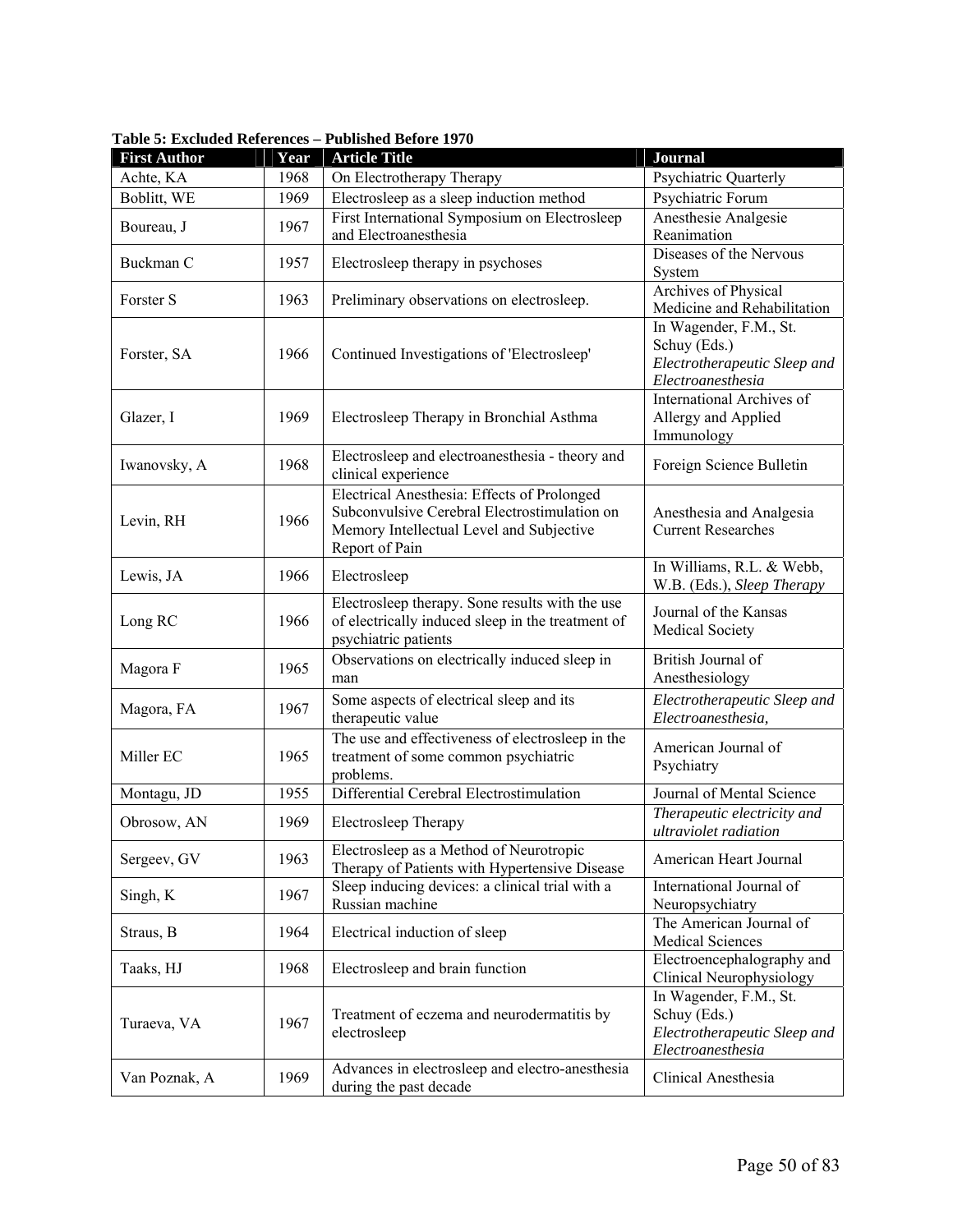| <b>First Author</b> | Year | <b>Article Title</b>                              | Journal                  |
|---------------------|------|---------------------------------------------------|--------------------------|
| Wageneder, FM       | 1969 | The application of electrosleep therapy in people | American Journal of      |
|                     |      | of advanced age                                   | Proctology               |
|                     |      |                                                   | Journal of the American  |
| Weinberg, A         | 1969 | Clinical observations in the use of electrosleep  | Society of Psychosomatic |
|                     |      |                                                   | Dentistry and Medicine   |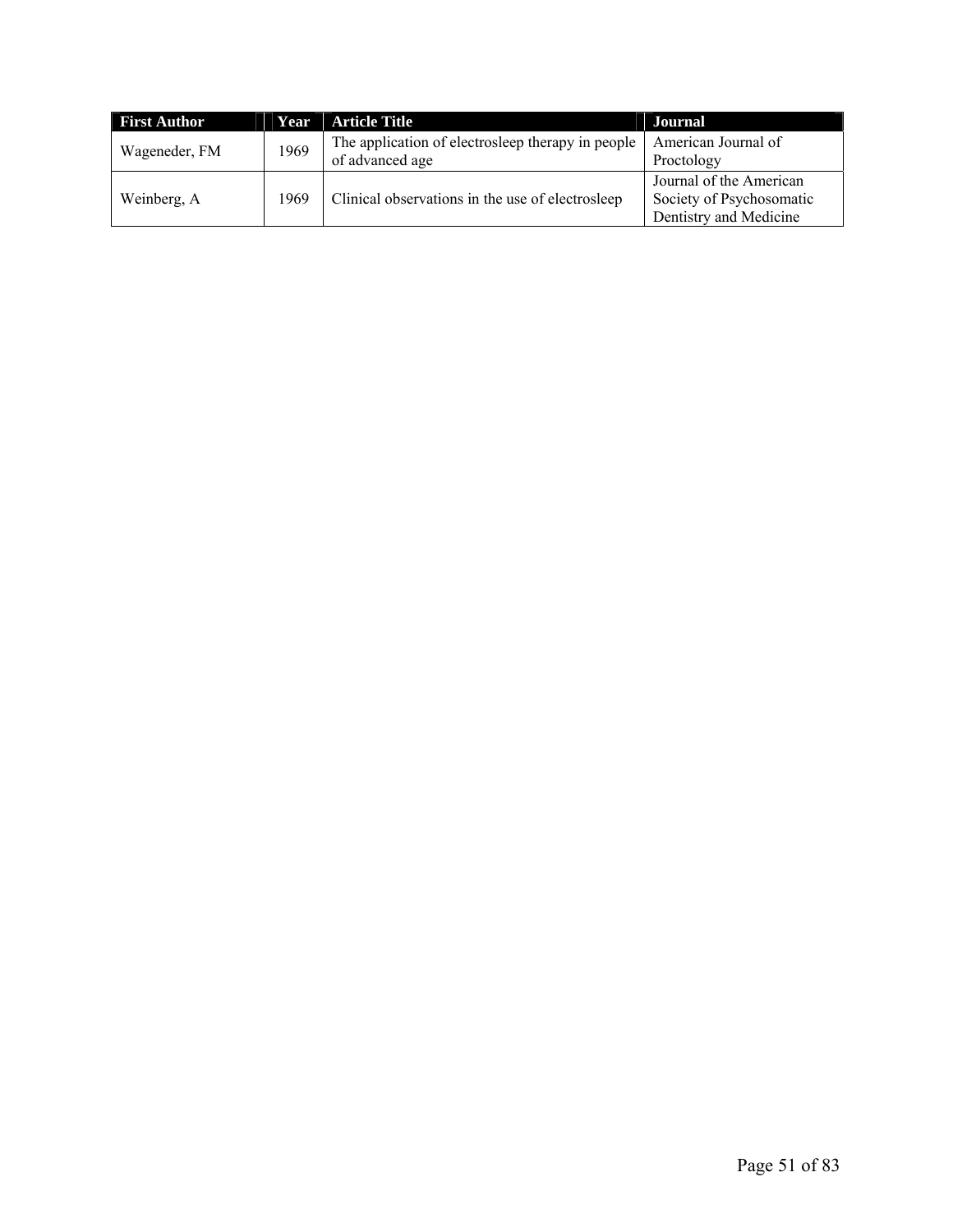| Lable 0. Excluded Kelefences – Fort Specific to CES<br><b>First Author</b> | Year | <b>Article Title</b>                                                                                                                                                             | <b>Journal</b>                                             |
|----------------------------------------------------------------------------|------|----------------------------------------------------------------------------------------------------------------------------------------------------------------------------------|------------------------------------------------------------|
| Brewington, V                                                              | 1994 | Acupuncture as a Detoxification Treatment - An<br>Analysis of Controlled Research                                                                                                | Journal of Substance Abuse<br>Treatment                    |
| Cameron, MH                                                                | 2003 | Transcutaneous Electrical Nerve Stimulation<br>(TENS) for dementia                                                                                                               | Cochrane Database of<br><b>Systematic Reviews</b>          |
| Ching, CTS                                                                 | 2005 | A low-cost, programmable device for versatile<br>current delivery in iontophoresis applications                                                                                  | Sensors and Actuators B-<br>Chemical                       |
| Dimitrov, DT                                                               |      | Multifunctional Adaptive System for<br>Physiotherapy with Measurement Devices                                                                                                    | Elektronika Ir<br>Elektrotechnika                          |
| Gershman, L                                                                | 1974 | Treating insomnia with relaxation and<br>desensitization in a group setting by an<br>automated approach                                                                          | Journal of Behavior Therapy<br>and Experimental Psychiatry |
| Grunner, O                                                                 | 1978 | Application of magnetic and electromagnetic<br>fields in insomnia                                                                                                                | Waking & Sleeping                                          |
| Haghighi, SS                                                               | 2006 | Cortical localization of external urethral<br>sphincter activation by transcranial electrical<br>stimulation                                                                     | Electromyography and<br>Clinical Neurophysiology           |
| Herin, RA                                                                  | 1971 | Advances in electroanesthesia                                                                                                                                                    | Activitas Nervosa Superior                                 |
| Hochman, R                                                                 | 1998 | Neurotransmitter modulation (TENS) for control<br>of dental operative pain                                                                                                       | Journal of the American<br>Dental Association              |
| Johnson, MI                                                                | 2001 | <b>Transcutaneous Electrical Nerve Stimulation</b><br>(TENS) and TENS-like devices: do they provide<br>pain relief?                                                              | Pain Reviews                                               |
| Lee, BY                                                                    | 2007 | Ultra-low microcurrent therapy: A novel<br>approach for treatment of chronic resistant<br>wounds                                                                                 | Advances in Therapy                                        |
| Lolas, F                                                                   | 1977 | Brain polarization: Behavioral and therapeutic<br>effects                                                                                                                        | <b>Biological Psychiatry</b>                               |
| Lynch, HD                                                                  | 1975 | Atropine coma therapy in psychiatry: Clinical<br>observations over a 20-year period and a review<br>of the literature                                                            | Diseases of the Nervous<br>System                          |
| Mannu, P                                                                   | 2009 | Radio electric treatment vs. Es-Citalopram in<br>the treatment of panic disorders associated with<br>major depression: an open-label, naturalistic<br>study                      | Acupuncture & Electro-<br>Therapeutics Research            |
| Matteson MT                                                                | 1983 | Note on tension discharge rate as an employee<br>health status predictor.                                                                                                        | Academy of Management<br>Journal                           |
| Nikitina, TV                                                               | 1970 | Electric anesthesia in therapeutic stomatology                                                                                                                                   | Stomatologiya (Mosk.)                                      |
| Olazaran, J                                                                | 2010 | Nonpharmacological Therapies in Alzheimer's<br>Disease: A Systematic Review of Efficacy                                                                                          | Dementia and Geriatric<br><b>Cognitive Disorders</b>       |
| Rogers, DRB                                                                | 2007 | Evaluation of a multi-component approach to<br>cognitive-behavioral therapy (CBT) using<br>guided visualizations, cranial electrotherapy<br>stimulation, and vibroacoustic sound | Complementary Therapies in<br><b>Clinical Practice</b>     |
| Russell, AL                                                                | 2000 | DL-phenylalanine markedly potentiates opiate<br>analgesia $-$ an example of<br>nutrient/pharmaceutical up-regulation of the<br>endogenous analgesia system                       | Medical Hypotheses                                         |

### **Table 6: Excluded References – Not Specific to CES**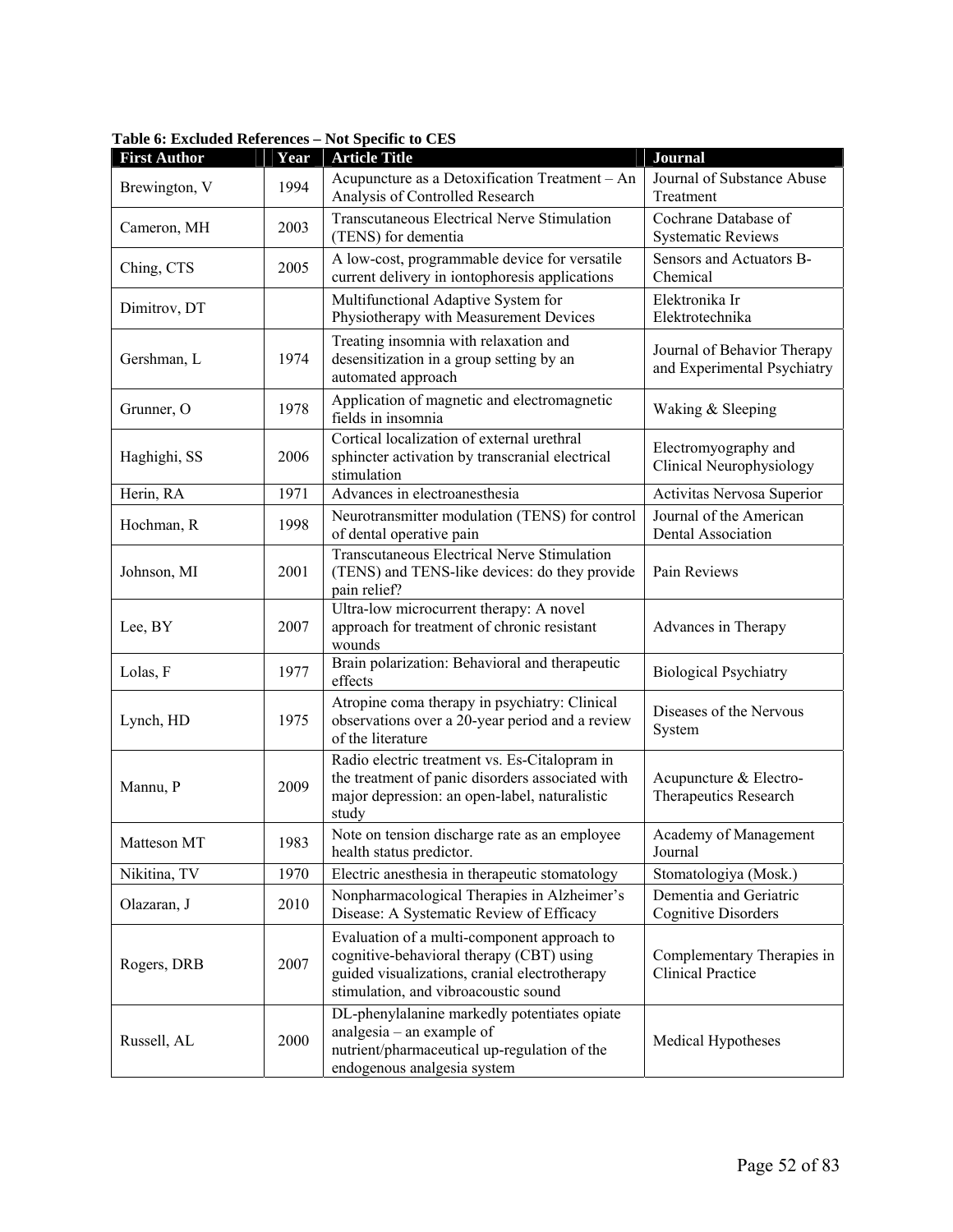| <b>First Author</b> | Year | <b>Article Title</b>                                                                                                                                   | <b>Journal</b>                                    |  |
|---------------------|------|--------------------------------------------------------------------------------------------------------------------------------------------------------|---------------------------------------------------|--|
| Tan, G              |      | Incorporating Complementary and Alternative<br>Medicine (CAM) Therapies to Expand<br>Psychological Services to Veterans Suffering<br>From Chronic Pain | <b>Psychological Services</b>                     |  |
| Volkow, ND          |      | Effects of low-field magnetic stimulation on<br>brain glucose metabolism                                                                               | Neuroimage                                        |  |
| von Hilsheimer, G   | 1973 | Creeping reification: Functional versus<br>symptomatic treatment in the diagnosis<br>'minimal brain dysfunction.'                                      | Journal of Learning<br><b>Disabilities</b>        |  |
| 2006<br>White, AR   |      | Acupuncture and related interventions for<br>smoking cessation                                                                                         | Cochrane Database of<br><b>Systematic Reviews</b> |  |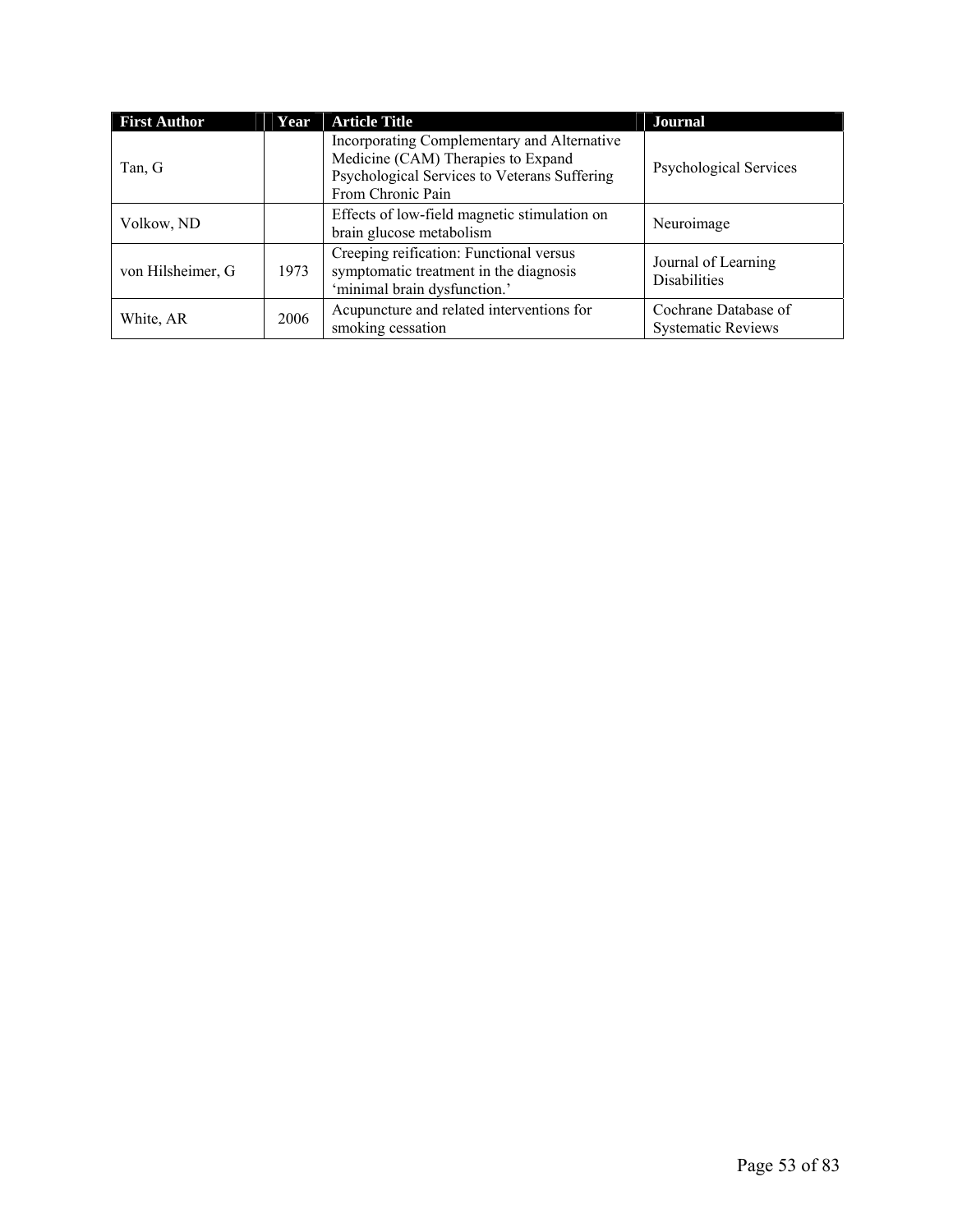| <b>First Author</b> | Year | <b>Article Title</b>                                                                                                                                                 | <b>Journal</b>                                          |  |  |  |
|---------------------|------|----------------------------------------------------------------------------------------------------------------------------------------------------------------------|---------------------------------------------------------|--|--|--|
| Auriacombe, M       | 1990 | Transcutaneous electrical stimulation with<br>Limoge current potentiates morphine analgesia<br>and attenuates opiate abstinence syndrome                             | <b>Biol Psychiatry</b>                                  |  |  |  |
| Dong, WQ            | 1992 | Hypothalamic, Dorsal Raphe and External<br><b>Electrical-Stimulation Modulate Noxious</b><br>Evoked-Responses of Habenula Neurons                                    | Neuroscience                                            |  |  |  |
| Hornstein, SR       | 1977 | Preliminary data on a new method for lithium<br>therapy                                                                                                              | Brazilian Journal of Medical<br>and Biological Research |  |  |  |
| Jamault-Navarro, C  | 1984 | Arterial walls as cephalic neurohemal organs in<br>Lithobius forficatus L. (Myriapoda Chilopoda)                                                                     | Exp Biol                                                |  |  |  |
| Jordan, JE          | 1975 | Evaluation of the electrosleep machine                                                                                                                               | Disease of the Nervous<br>System                        |  |  |  |
| Joy, ML             | 1999 | Imaging of current density and current pathways<br>in rabbit brain during transcranial<br>electrostimulation                                                         | <b>IEEE Trans Biomed Eng</b>                            |  |  |  |
| Lebedev, VP         | 2007 | Transcranial electrostimulation activates<br>reparative regeneration and the insulin-<br>producing function of pancreatic B-cells in<br>alloxan diabetes in rats     | Neuroscience and<br><b>Behavioral Physiology</b>        |  |  |  |
| Louis-Coindet, J    | 1988 | Increase of paradoxical sleep episodes after<br>electrical stimulation of the lateral and third<br>ventricles in the rat                                             | Neuroscience Letters                                    |  |  |  |
| Malin, DH           | 1989 | Augmented analgesic effects of enkephalinase<br>inhibitors combined with transcranial<br>electrostimulation                                                          | Life Sci                                                |  |  |  |
| Malin, DH           | 1990 | Augmented analgesic effects of L-tryptophan<br>combined with low current transcranial<br>electrostimulation                                                          | Life Sci                                                |  |  |  |
| Meerson, FZ         | 1994 | Induction of Adaptation to Stress in Rats by<br>Repeated Transcranial Electrostimulation                                                                             | Bulletin of Experimental<br><b>Biology and Medicine</b> |  |  |  |
| Meshavkin, VK       | 1996 | Transcranial electrostimulation augments<br>physical working capacity                                                                                                | Bulletin of Experimental<br><b>Biology and Medicine</b> |  |  |  |
| Nekhendzy, V        | 2004 | The antinociceptive effect of transcranial<br>electrostimulation with combined direct and<br>alternating current in freely moving rats                               | Anesthesia and Analgesia                                |  |  |  |
| Nekhendzy, V        | 2006 | The role of the craniospinal nerves in mediating<br>the antinociceptive effect of transcranial<br>electrostimulation in the rat                                      | Anesth Analg                                            |  |  |  |
| Ng, LKY             | 1975 | Experimental 'auricular electroacupuncture' in<br>morphine dependent rats: behavioral and<br>biochemical observations                                                | American Journal of<br>Chinese Medicine                 |  |  |  |
| Ng, LKY             | 1975 | Modification of morphine withdrawal syndrome<br>in rats following transauricular<br>electrostimulation: an experimental paradigm<br>for auricular electroacupuncture | <b>Biological Psychiatry</b>                            |  |  |  |
| Skolnick, MH        | 1989 | Low current electrostimulation produces<br>naloxone-reversible analgesia in rats                                                                                     | <b>Stereotact Funct Neurosurg</b>                       |  |  |  |
| Subbotina, TI       | 2004 | Effect of Delta-rhythm-modulated extremely<br>high frequency electromagnetic radiation on rats                                                                       | Bulletin of Experimental<br>Biology and Medicine        |  |  |  |
| Warner, R           | 1990 | Serotonin involvement in analgesia induced by                                                                                                                        | Life Sci                                                |  |  |  |

**Table 7: Excluded References – Non-Human Study**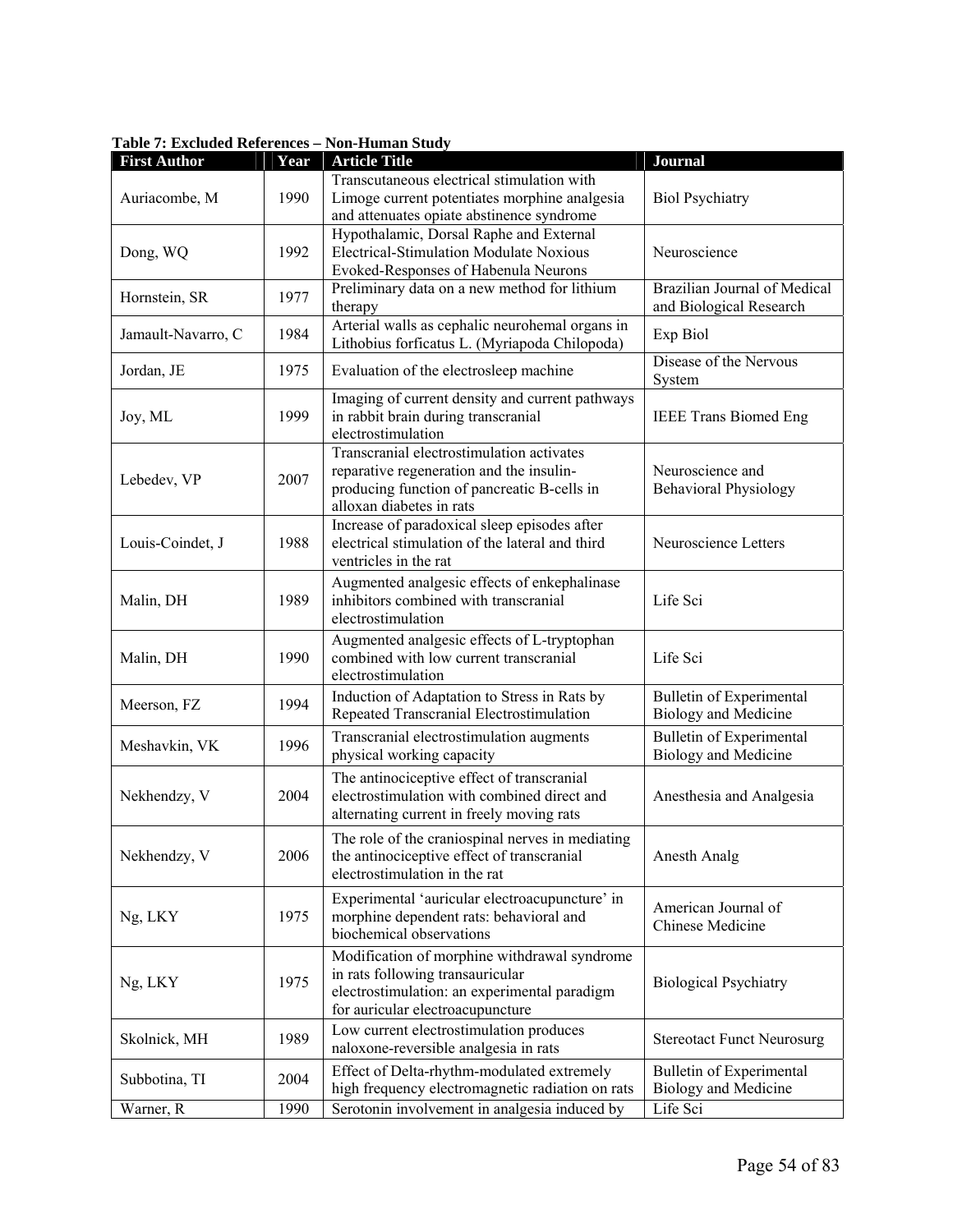| <b>First Author</b> | Year | <b>Article Title</b>                                                                                                           | <b>Journal</b>                                   |
|---------------------|------|--------------------------------------------------------------------------------------------------------------------------------|--------------------------------------------------|
|                     |      | transcranial electrostimulation                                                                                                |                                                  |
| Warner, R           | 1994 | Transcranial electrostimulation effects on rat<br>opioid and neurotransmitter levels                                           | Life Sci                                         |
| Wilson, O           | 1989 | The influence of electrical variables on<br>analgesia produced by low current transcranial<br>electrostimulation of rats       | Anesth Analg                                     |
| Meerson, FZ         | 1993 | Effect of Adaptation to Stress-Inducing<br>Electrical Stimulation on the Reactivity of the<br><b>Isolated Resistive Artery</b> | Bulletin of Experimental<br>Biology and Medicine |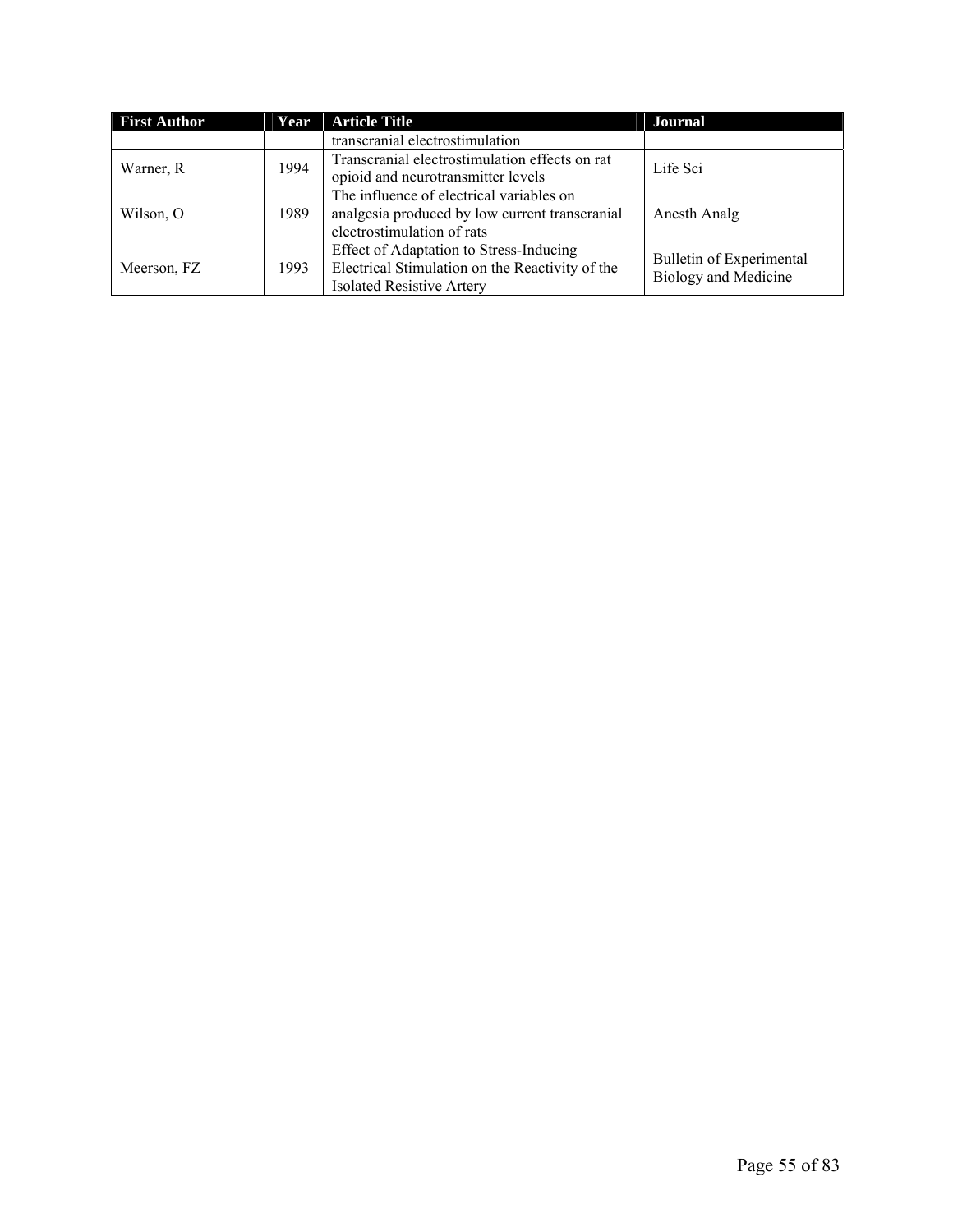| on o. Exchange Kenenenees |      | Case Ineports                                                                                                                                                        |                                             |  |  |  |  |  |
|---------------------------|------|----------------------------------------------------------------------------------------------------------------------------------------------------------------------|---------------------------------------------|--|--|--|--|--|
| <b>First Author</b>       | Year | <b>Article Title</b>                                                                                                                                                 | <b>Journal</b>                              |  |  |  |  |  |
| Alpher, EJ                | 1998 | A patient with traumatic brain injury and full<br>body reflex sympathetic dystrophy treated with<br>cranial electrotherapy stimulation                               | American Journal of Pain<br>Management      |  |  |  |  |  |
| Childs, A                 | 1988 | The use of cranial electrotherapy stimulation in<br>post-traumatic amnesia: A report of two cases                                                                    | Brain Injury                                |  |  |  |  |  |
| Childs, A                 | 1993 | Fifteen-cycle cranial electrotherapy stimulation<br>for spasticity                                                                                                   | <b>Brain Injury</b>                         |  |  |  |  |  |
| Cox, AW                   | 1975 | Neurotone therapy: A preliminary report of its<br>effect on electrical activity of forebrain<br>structures                                                           | Diseases of the Nervous<br>System           |  |  |  |  |  |
| Dymond, AM                | 1975 | Intracerebral current levels in man during<br>electrosleep therapy                                                                                                   | <b>Biological Psychiatry</b>                |  |  |  |  |  |
| Kelley JW                 | 1977 | Cerebral electric stimulation with thermal<br>biofeedback                                                                                                            | Nebraska Medical Journal                    |  |  |  |  |  |
| McKee, D                  | 1995 | Cranial electrotherapy stimulation: case report<br>and review                                                                                                        | Alternative $\&$<br>Complementary Therapies |  |  |  |  |  |
| Overcash, SJ              | 2005 | The effect of ROSHI Protocol and cranial<br>electrotherapy stimulation on a nine-year-old<br>anxious, dyslexic male with attention deficit<br>disorder: a case study | Journal of Neurotherapy                     |  |  |  |  |  |
| Schoenfeld, LS            | 1986 | Electrosleep and chronic pain                                                                                                                                        | Journal of Pain & Symptom<br>Management     |  |  |  |  |  |
| Tan, G                    | 2006 | Complementary and alternative medicine<br>approaches to pain management                                                                                              | Journal of Clinical<br>Psychology           |  |  |  |  |  |
| Wilson, LF                | 1988 | Cranial electrotherapy stimulation for attention-<br>to-task deficit: A case study                                                                                   | American Journal of<br>Electromedicine      |  |  |  |  |  |

**Table 8: Excluded References – Case Reports**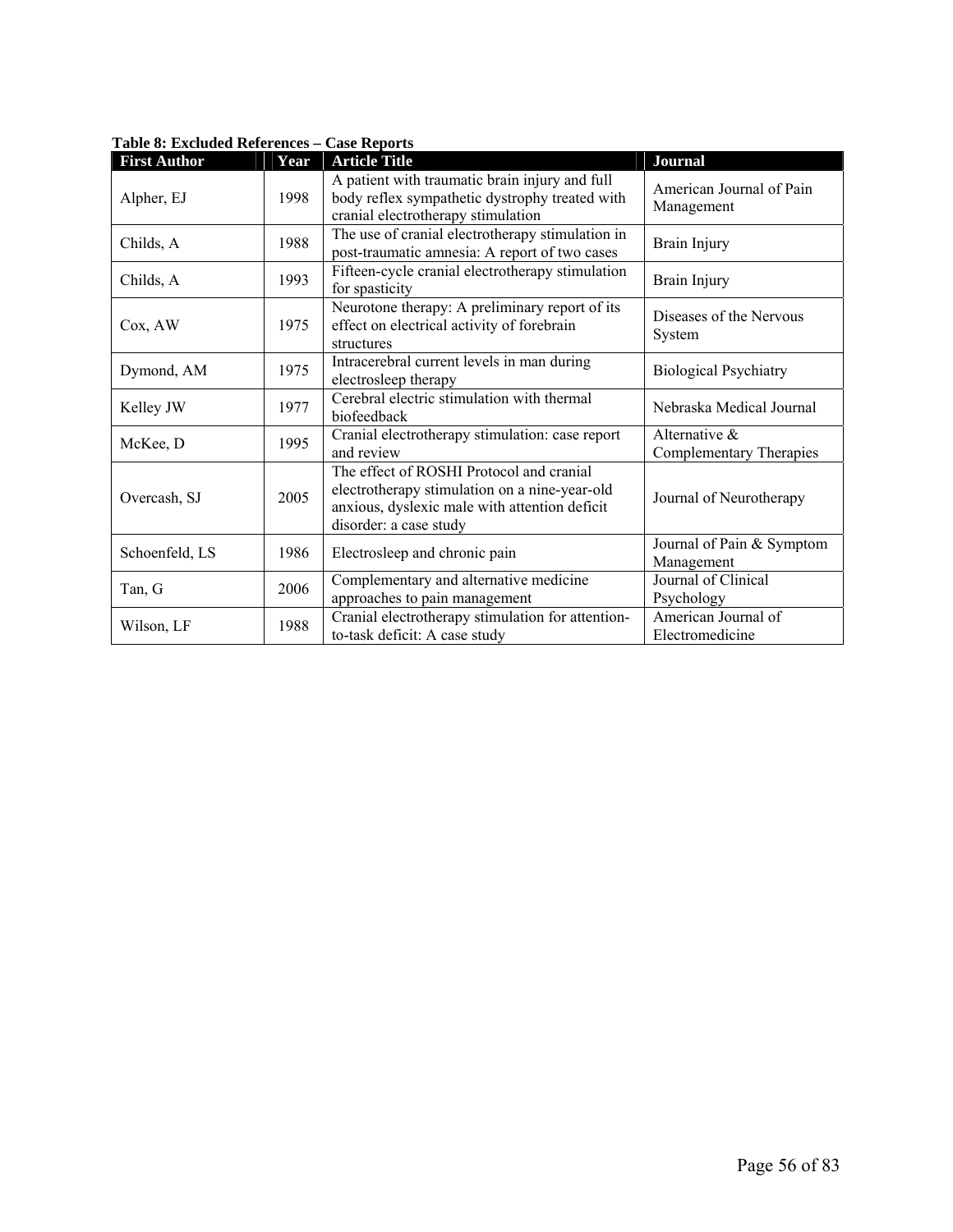| <b>First Author</b> | Year | Ton Engineer there<br><b>Article Title</b>                                                                                                                                                       | <b>Journal</b>                                       |
|---------------------|------|--------------------------------------------------------------------------------------------------------------------------------------------------------------------------------------------------|------------------------------------------------------|
| Champagne C         | 1984 | Transcutaneous cerebral electric stimulation by<br>Limoge current during labor                                                                                                                   | Ann Fr Anesth Reanim.<br>(France)                    |
| Epifanov VA         | 1999 | The correction of the cardiovascular system<br>changes in patients with the spastic form of<br>infantile cerebral palsy in the chronic residual<br>stage by means of mesodiencephalic modulation | Vopr Kurortol Fizioter Lech<br>Fiz Kult. (Russia)    |
| Evtiukhin AI        | 1998 | The use of transcranial electrostimulation for<br>pain relief in cancer patients                                                                                                                 | Vopr Onkol. (Russia)                                 |
| Gigineishvili GR    | 1994 | The differential use of electrosleep for restoring<br>the work capacity of athletes.                                                                                                             | Vopr Kurortol Fizioter Lech<br>Fiz Kult. (Russia)    |
| Klimke A            | 1991 | Effectiveness of neuro-electric therapy in drug<br>resistant endogenous psychoses                                                                                                                | Fortschr Neurol Psychiatry<br>(Germany)              |
| Komarova LA         | 1998 | The use of transcranial electrotherapy in the<br>rehabilitation of osteoarthritis patients                                                                                                       | Vopr Kurortol Fizioter Lech<br>Fiz Kult. (Russia)    |
| Kuzin MI            | 1984 | Effect of transcutaneous transcerebral<br>electrostimulation as electroanes the sia on the<br>beta-endorphin content of cerebrospinal fluid<br>and blood plasma.                                 | Biull Eksp Biol Med<br>(Russia)                      |
| Naveau S            | 1992 | Analgesic effect of transcutaneous cranial<br>electrostimulation in patients treated by<br>Nd:YAG laser for cancer of the rectum. A<br>double-blind randomized trial.                            | <b>Gastroenterology Clinical</b><br>Biology (France) |
| Nikitina, TV        | 1971 | Electrosleep treatment of patients with<br>glossalgia                                                                                                                                            | Stomatologiya                                        |
| Sokolov EA          | 1991 | Hemodynamics during epidural anesthesia in<br>combination with transcranial electroanesthesia<br>in pulmonary surgery                                                                            | Anesteziol Reanimatol<br>(Russia)                    |

**Table 9: Excluded References – Non-English Article** 

#### **Table 10: Excluded References – Not Original Research**

| <b>First Author</b> | Year | <b>Article Title</b>                                                                                                                                  | <b>Journal</b>                              |
|---------------------|------|-------------------------------------------------------------------------------------------------------------------------------------------------------|---------------------------------------------|
| Scherder, EJ        | 2006 | Effects of high-frequency cranial<br>electrostimulation on the rest-activity rhythm<br>and salivary cortisol in Alzheimer's disease. A<br>pilot study | Dementia & Geriatric<br>Cognitive Disorders |
| Patterson, MA       | 1996 | Electrostimulation: addiction treatment for the<br>coming millennium                                                                                  | J Altern Complement Med                     |
| Rosenthal, SH       | 1970 | Electrosleep: A clinical trial                                                                                                                        | The American Journal of<br>Psychiatry       |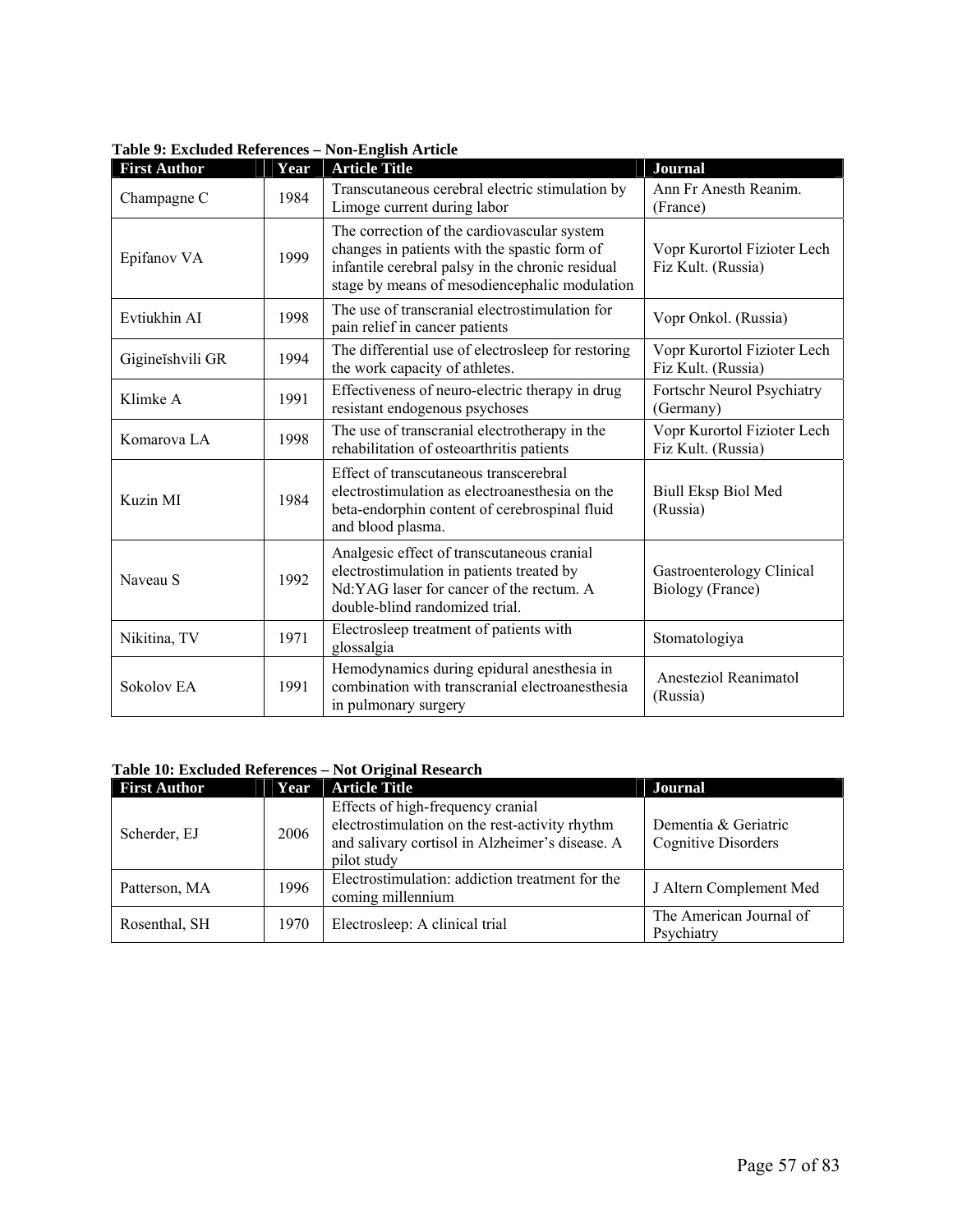| <b>First Author</b> | Year | <b>Article Title</b>                                                                                                                                                  | <b>Journal</b>                                      |
|---------------------|------|-----------------------------------------------------------------------------------------------------------------------------------------------------------------------|-----------------------------------------------------|
| Astrup, $C$         | 1974 | A follow-up study of electrosleep                                                                                                                                     | <b>Biological Psychiatry</b>                        |
| Barabasz, AF        | 1976 | Treatment of insomnia in depressed patients by<br>hypnosis and cerebral electrotherapy                                                                                | Am J Clin Hypn                                      |
| Heffernan MS        | 1996 | Comparative effects of microcurrent stimulation<br>on EEG spectrum and correlation dimension                                                                          | Integrative Physiological<br>and Behavioral Science |
| Koegler, RR         | 1971 | Medical and psychiatric use of electrosleep:<br>Transcerebral electrotherapy                                                                                          | Diseases of the Nervous<br>System                   |
| Lebedev, VP         | 2002 | Devices for noninvasive transcranial<br>electrostimulation of the brain endorphinergic<br>system: application for improvement of human<br>psycho-physiological status | Artif Organs                                        |
| Proshina, IV        | 1975 | Evaluation of the electrosleep apparatus for<br>postoperative analgesia                                                                                               | <b>Biomedical Engineering</b>                       |

### **Table 11: Excluded References – No Data**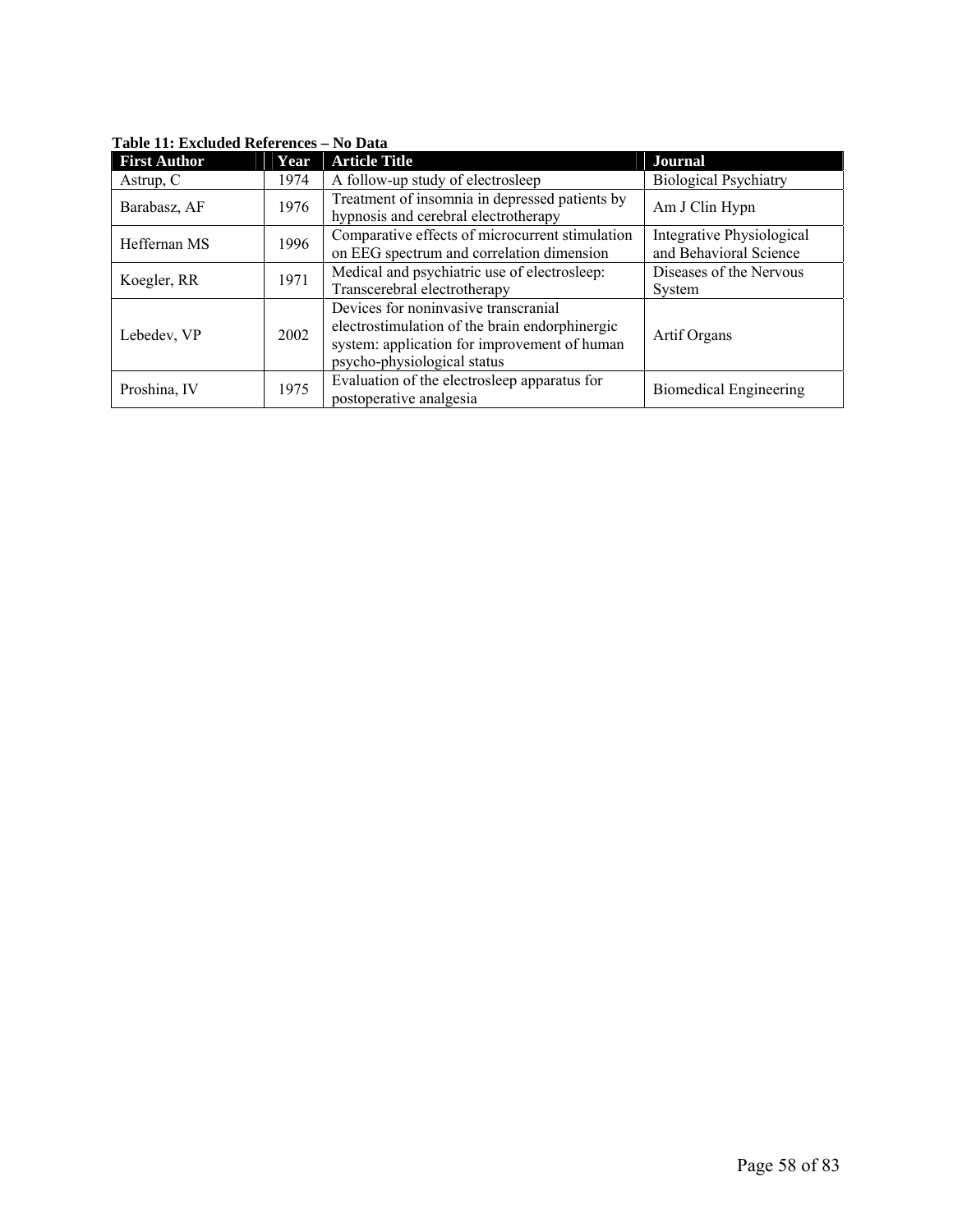| <b>First Author</b> | Year | Two cuments pphendium<br><b>Article Title</b>                                                                                              | <b>Journal</b>                                                     |  |
|---------------------|------|--------------------------------------------------------------------------------------------------------------------------------------------|--------------------------------------------------------------------|--|
| Braverman E         | 1990 | Modification of P300 Amplitude and other<br>electrophysiological parameters of drug abuse<br>by cranial electrical stimulation.            | Current Therapeutic<br>Research                                    |  |
| Briones, DF         | 1973 | Changes in Urinary Free Catecholamines and<br>17-Ketosteroids with Cerebral Electrotherapy<br>(Electrosleep)                               | Diseases of the Nervous<br>System                                  |  |
| Edelmuth, RC        | 2010 | Why do some promising brain-stimulation<br>devices fail the next steps of clinical<br>development?                                         | <b>Expert Rev Med Devices</b>                                      |  |
| Ferdjallah, M       | 1996 | Potential and current density distributions of<br>cranial electrotherapy stimulation (CES) in a<br>four-concentric-spheres model           | <b>Ieee Transactions on</b><br><b>Biomedical Engineering</b>       |  |
| Heffernan, M        | 1997 | The effect of variable microcurrents on EEG<br>spectrum and pain control                                                                   | Canadian Journal of Clinical<br>Medicine                           |  |
| Hozumi, S           | 1996 | Favorable effect of transcranial<br>electrostimulation on behavior disorders in<br>elderly patients with dementia: a double-blind<br>study | Int J Neurosci                                                     |  |
| Kotter, GS          | 1975 | Inhibition of gastric acid secretion in man by the<br>transcranial application of low intensity pulsed<br>current                          | Gastroenterology                                                   |  |
| Krippner, S         | 1973 | Field independence/dependence and electrosone<br>50-induced altered states of consciousness                                                | Journal of Clinical<br>Psychology                                  |  |
| Lett CR             | 1976 | Effect of Neurotone therapy during methadone<br>detoxification                                                                             | International Journal of the<br>Addictions                         |  |
| Markina, LD         | 2004 | The effects of transcranial electrostimulation on<br>the adaptive state                                                                    | Neurosci Behav Physiol                                             |  |
| Rosenthal, SH       | 1973 | Alterations in serum thyroxine with cerebral<br>electrotherapy (electrosleep)                                                              | Arch Gen Psychiatry                                                |  |
| Rosenthal, SH       | 1972 | Electrosleep: Personal subjective experiences                                                                                              | <b>Biological Psychiatry</b>                                       |  |
| Sato, K             | 1998 | Effect of transcranial electrostimulation on eeg<br>component waves of elderly patients with<br>dementia                                   | Journal of Brain Science                                           |  |
| Schroeder, MJ       | 2001 | Quantitative analysis of the<br>electroencephalogram during cranial<br>electrotherapy stimulation                                          | Clinical Neurophysiology                                           |  |
| Shealy, NC          | 1998 | Cerebrospinal fluid and plasma neurochemicals:<br>response to cranial electrical stimulation                                               | Journal of Neurological and<br>Orthopaedic Medicine and<br>Surgery |  |
| Shealy, NC          | 1989 | Depression: a diagnostic, neurochemical profile<br>and therapy with cranial electrotherapy<br>stimulation (CES)                            | Journal of Neurological and<br>Orthopaedic Medicine and<br>Surgery |  |
| Sornson, R          | 1989 | Cerebral electrical stimulation neurotransmitter<br>modulation benefits adolescent cerebral palsy<br>students                              | American Journal of<br>Electromedicine                             |  |

**Table 12: Excluded References – No Clinical Application**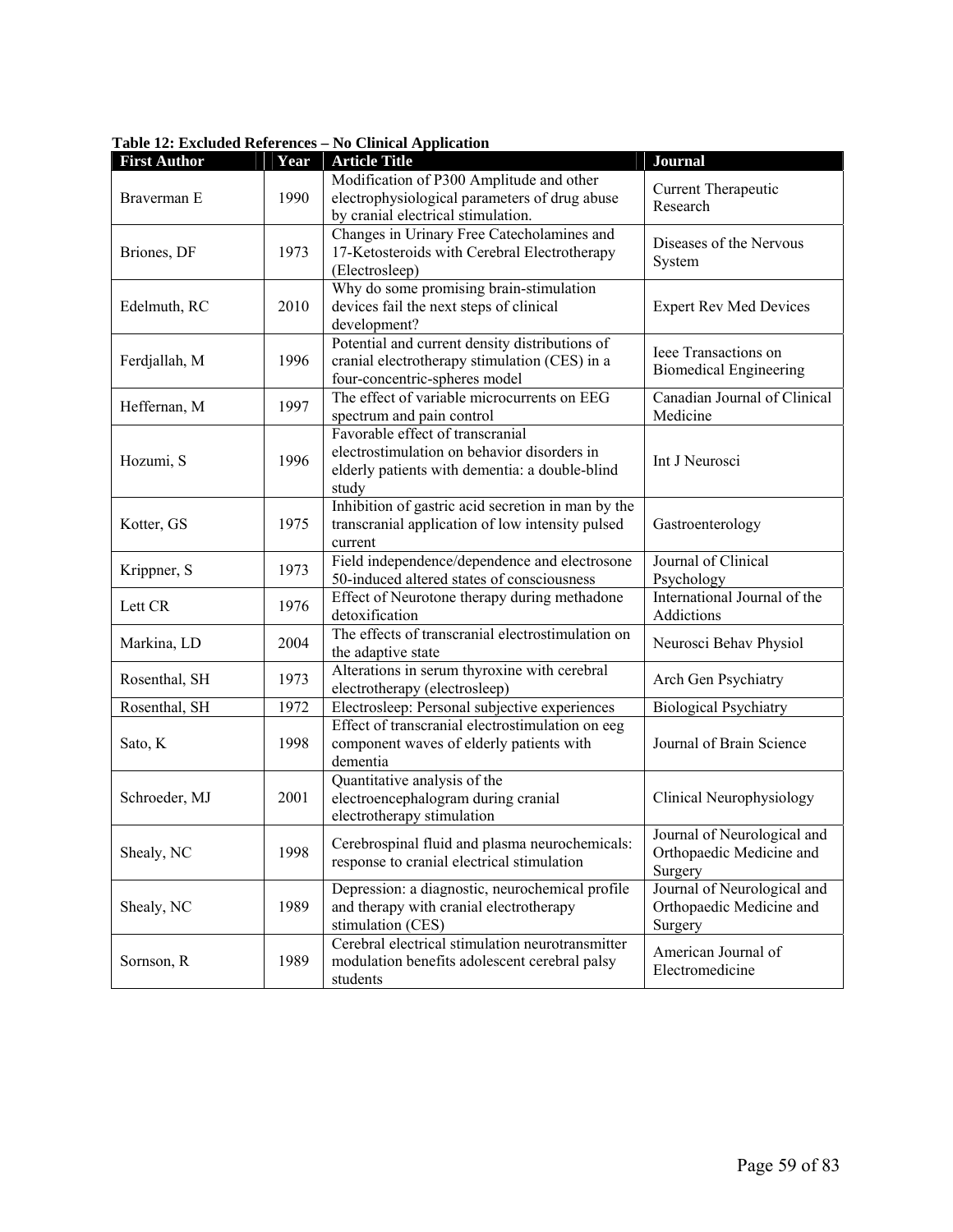| rabic 10. Description of the |      | cs cyanauca in the nicrature review |                    |
|------------------------------|------|-------------------------------------|--------------------|
| <b>Author</b>                | Year | <b>Study Design</b>                 | Location           |
| <b>Bystritsky A</b>          | 2008 | Observational                       | <b>US</b>          |
| Cartwright RD                | 1975 | Observational                       | <b>US</b>          |
| <b>Coursey RD</b>            | 1980 | <b>RCT</b>                          | <b>US</b>          |
| De Felice, EA                | 1997 | <b>Systematic Review</b>            | Various            |
| Empson JAC                   | 1973 | Observational                       | UK                 |
| Feighner, JP                 | 1973 | <b>RCT</b>                          | $\mathbf{US}$      |
| Flemenbaum, A                | 1974 | Observational                       | <b>US</b>          |
| Frankel BL                   | 1973 | Observational                       | <b>US</b>          |
| Gibson TH                    | 1987 | <b>RCT</b>                          | <b>NR</b>          |
| Gomez, E                     | 1979 | <b>RCT</b>                          | <b>US</b>          |
| Hearst, ED                   | 1974 | <b>RCT</b>                          | <b>US</b>          |
| Heffernan, MS                | 1975 | <b>RCT</b>                          | <b>US</b>          |
| Itil, T                      | 1972 | Observational                       | <b>US</b>          |
| Klawansky S                  | 1995 | Meta-Analysis                       | Various            |
| Krupitsky EM                 | 1991 | <b>RCT</b>                          | Russia             |
| Levitt EA                    | 1975 | <b>RCT</b>                          | $\rm{NZ}$          |
| Marshall AG                  | 1974 | Observational                       | <b>US</b>          |
| Matteson, MT                 | 1986 | Observational                       | <b>US</b>          |
| McKenzie, RE                 | 1975 | <b>RCT</b>                          | <b>US</b>          |
| Moore, JA                    | 1995 | Observational                       | Canada             |
| Nagata, K                    | 1981 | Observational                       | Japan              |
| Overcash, SJ                 | 1989 | <b>RCT</b>                          | <b>US</b>          |
| Overcash SJ                  | 1999 | Observational                       | <b>US</b>          |
| Padjen, AL                   | 1995 | <b>RCT</b>                          | Canada             |
| Passini FG                   | 1976 | <b>RCT</b>                          | <b>US</b>          |
| Philip P                     | 1991 | <b>RCT</b>                          | <b>NR</b>          |
| Rosenthal, SH                | 1970 | Observational                       | <b>Location NR</b> |
| Rosenthal, SH                | 1972 | <b>RCT</b>                          | <b>US</b>          |
| Rosenthal, SH                | 1970 | Observational                       | <b>US</b>          |
| Ryan JJ                      | 1977 | <b>RCT</b>                          | <b>US</b>          |
| Ryan JJ                      | 1976 | Observational                       | <b>US</b>          |
| Scallet A                    | 1976 | <b>RCT</b>                          | <b>US</b>          |
| Schmitt, R                   | 1986 | RCT                                 | $\mathbf{US}$      |
| Smith RB                     | 1992 | Observational                       | US                 |
| Smith RB                     | 1999 | Observational                       | <b>US</b>          |
| Sousa AD                     | 1975 | <b>RCT</b>                          | <b>NR</b>          |
| Tomsovic, M                  | 1973 | <b>RCT</b>                          | <b>US</b>          |
| Von Richthofen, CL           | 1970 | Observational                       | Canada             |
| Weiss, MA                    | 1973 | <b>RCT</b>                          | <b>US</b>          |

**Table 13: Description of the 39 CES studies evaluated in the literature review**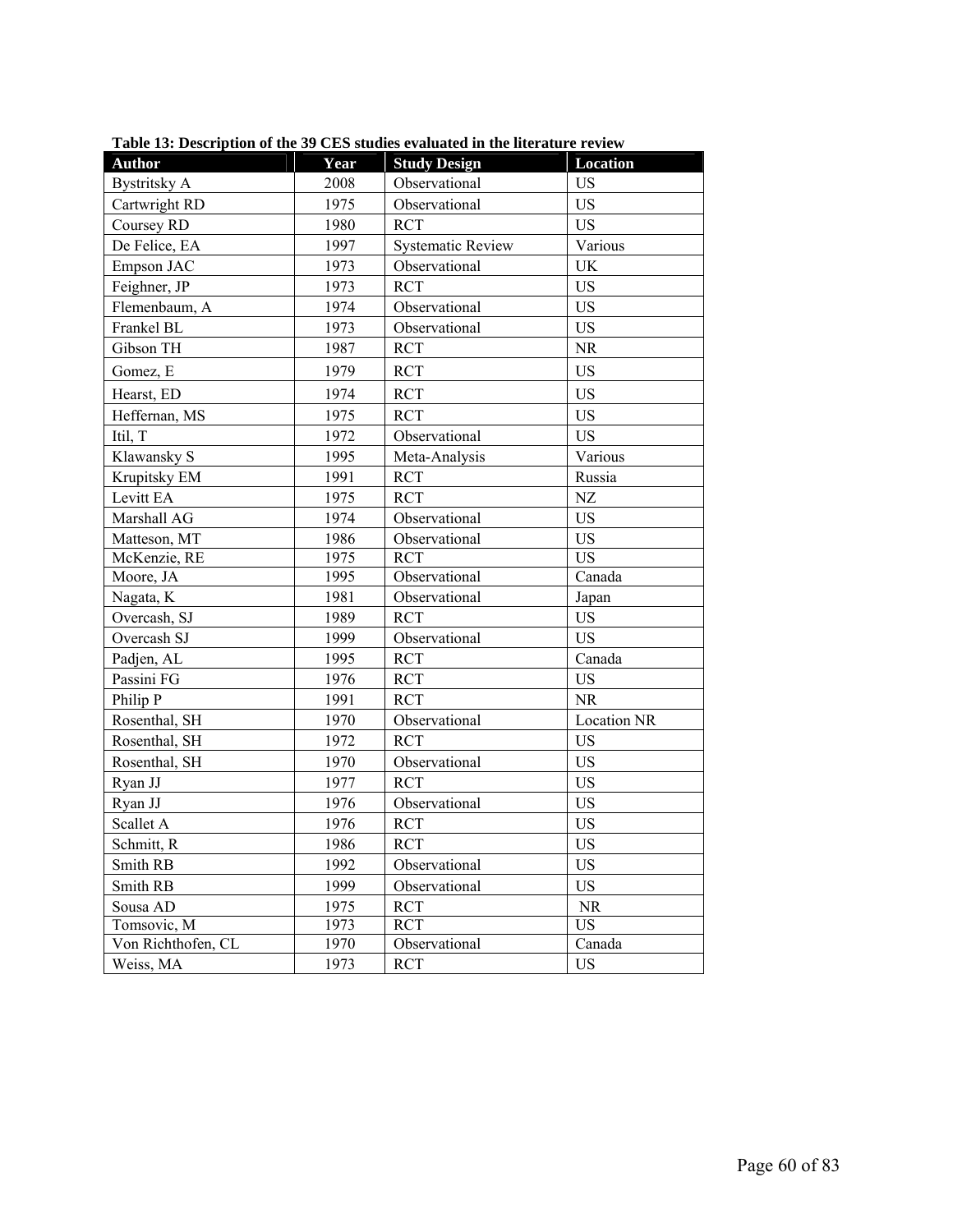| Indication<br>Author, Year<br>$\ast$ | Main<br>Finding | Masking $\ddagger$ |                | Pre-<br>Control<br>Specified<br>Group |             | Sample<br>Size | <b>DSM</b><br>Diagnosis |             | Appropriate<br>Validated<br>Outcome<br>Measure $(s)^\circ$ |              | Pre-<br>Specified<br>Endpoint | Statistical<br>Adjustment for |             |
|--------------------------------------|-----------------|--------------------|----------------|---------------------------------------|-------------|----------------|-------------------------|-------------|------------------------------------------------------------|--------------|-------------------------------|-------------------------------|-------------|
|                                      |                 | ÷                  | Patient        | Assessor                              |             | Hypothesis     | $\geq 50$               |             | D                                                          | $\mathbf{A}$ | I                             | for<br>Success                | Confounders |
| Coursey 1980                         | $\mathbf{I}$    | ٠                  |                |                                       | $\mathbf X$ |                |                         |             |                                                            |              |                               | $\mathbf X$                   |             |
| Feighner 1973                        | D, A, I         | $+$                | $X$ $\ddagger$ | $\mathbf X$                           | $\mathbf X$ |                |                         | $\mathbf X$ |                                                            |              |                               |                               |             |
| Gibson 1987                          | A               | $+$                |                |                                       | $\mathbf X$ | $\mathbf X$    | $\mathbf{X}$            |             |                                                            |              |                               |                               |             |
| Hearst 1974                          | D, A, I         | $+$                | $\mathbf X$    | $\mathbf{X}$                          | $\mathbf X$ |                |                         |             |                                                            |              |                               |                               |             |
| Heffernan 1995                       | $\mathbf{A}$    | $+$                | $\mathbf X$    | $\mathbf{X}$                          | $\mathbf X$ | $\mathbf X$    |                         |             |                                                            |              |                               |                               |             |
| Levitt 1975                          | D, A, I         | $\blacksquare$     | $\mathbf X$    | $\mathbf{X}$                          | $\mathbf X$ |                |                         |             |                                                            |              |                               |                               |             |
| Passini 1976                         | D, A            | $\blacksquare$     | $X \ddagger$   |                                       | $\mathbf X$ |                | $\mathbf{X}$            |             |                                                            |              |                               |                               |             |
| Philip 1991                          | D, A, I         | $+$                | $\mathbf X$    | $X \ddagger$                          | $\mathbf X$ |                |                         | $\mathbf X$ | $\mathbf X$                                                |              |                               |                               |             |
| Rosenthal 1972                       | D, A, I         | $+$                | $X \ddagger$   | $\mathbf X$                           | $\mathbf X$ |                |                         |             |                                                            |              |                               |                               |             |
| <b>Ryan 1976</b>                     | A               | $+$                | $\mathbf X$    |                                       | $\mathbf X$ |                |                         |             |                                                            |              |                               |                               |             |
| Scallet 1976                         | D, A, I         | $\blacksquare$     | $X$ $\ddagger$ | $\mathbf X$                           | $\mathbf X$ |                |                         |             |                                                            |              |                               |                               | $\mathbf X$ |
| Sousa 1975                           | A               | $+$                |                |                                       | $\mathbf X$ |                | $\mathbf X$             |             |                                                            | $\mathbf X$  |                               |                               |             |
| <b>Weiss 1973</b>                    | I               | $+$                | $\mathbf X$    | $\mathbf X$                           | $\mathbf X$ | $\mathbf X$    |                         |             |                                                            |              |                               |                               |             |

**Table 14: Study Design Elements of Randomized Controlled Trials for CES On-Label** 

''X' indicates presence of the study design characteristic.

\* Indication: D= Depression; A= Anxiety; I= Insomnia<br>
† Main Finding: (+) indicates a greater benefit

 $(+)$  indicates a greater benefit of CES vs. control for any outcome measure evaluated (most studies evaluated multiple outcomes) (–) indicates no difference in any outcome measure between the CES and control groups

‡ Masking: (‡) indicates masking was attempted but not successfully carried out.

° Measures that FDA has previously reviewed as primary endpoint measures for these indications, including: HAM-A, HAM-D, MADRS, sleep latency, and sleep diary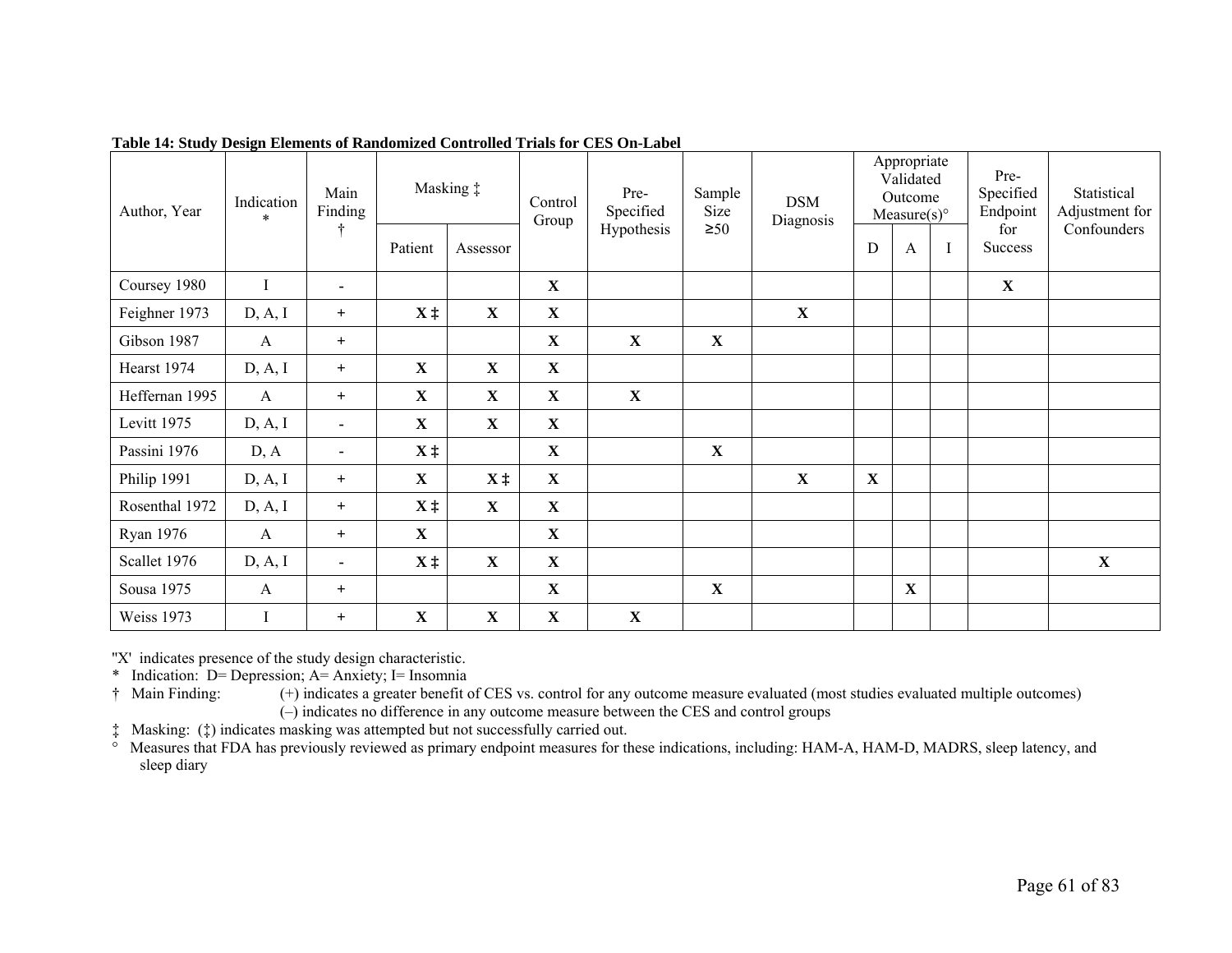| Author, Year           | Indication<br>$\ast$ | Main<br>Finding | Masking $\ddagger$ |             | Control<br>Group        | Pre-<br>Specified | Sample<br>Size<br>$\geq 50$ | <b>DSM</b><br>Diagnosis | Appropriate<br>Validated<br>Outcome<br>Measure $(s)^\circ$ |              | Pre-<br>Specified<br>Endpoint | Statistical<br>Adjustment<br>for |             |
|------------------------|----------------------|-----------------|--------------------|-------------|-------------------------|-------------------|-----------------------------|-------------------------|------------------------------------------------------------|--------------|-------------------------------|----------------------------------|-------------|
|                        |                      | ÷               | Patient            | Assessor    |                         | Hypothesis        |                             |                         | D                                                          | A            |                               | for<br>Success                   | Confounders |
| Bystritsky 2008        | D, A                 | $\ddot{}$       |                    |             |                         |                   |                             | $\mathbf X$             | $\mathbf X$                                                | $\mathbf{X}$ |                               |                                  |             |
| Cartwright 1975        |                      | $\ddot{}$       | $\mathbf X$        | $\mathbf X$ |                         |                   |                             |                         |                                                            |              | $\mathbf X$                   |                                  |             |
| Empson 1973            |                      | $\blacksquare$  |                    |             |                         |                   |                             |                         |                                                            |              | $\mathbf X$                   |                                  |             |
| Flemenbaum 1974        | D, A                 | $+$             |                    |             |                         |                   |                             |                         |                                                            |              |                               |                                  |             |
| Frankel 1973           |                      | $\blacksquare$  |                    |             |                         |                   |                             |                         |                                                            |              |                               |                                  |             |
| Itil 1972              |                      | $+$             | $X$ $\ddagger$     |             |                         | $\mathbf{X}$      |                             |                         |                                                            |              |                               |                                  |             |
| Marshall 1974          | D                    | $\blacksquare$  | $\mathbf X$        |             | $\mathbf X$             |                   |                             |                         |                                                            |              |                               |                                  |             |
| Matteson 1986          | D, A, I              | $+$             |                    |             | $\overline{\mathbf{X}}$ |                   | X                           |                         |                                                            |              |                               |                                  |             |
| Overcash 1999          | A                    | $\ddot{}$       |                    |             |                         |                   |                             | $\mathbf X$             |                                                            |              |                               |                                  |             |
| Rosenthal 1970         | A                    | $+$             | $\mathbf X$        |             | $\mathbf X$             |                   |                             |                         |                                                            |              |                               |                                  |             |
| Rosenthal 1970         | D, A, I              | $+$             |                    |             |                         |                   |                             |                         |                                                            |              |                               |                                  |             |
| Ryan 1977              | A                    | $\ddot{}$       |                    |             |                         |                   |                             |                         |                                                            |              |                               |                                  |             |
| Smith 1999             | D, A                 | $\ddot{}$       |                    |             |                         |                   |                             |                         |                                                            |              |                               |                                  |             |
| Von Richthofen<br>1980 | $\mathbf{A}$         | $\blacksquare$  |                    |             | X                       |                   |                             | $\mathbf{X}$            |                                                            |              |                               |                                  |             |
| Moore 1975             | D, A, I              | $+$             | $\mathbf X$        | $\mathbf X$ |                         |                   |                             |                         |                                                            |              |                               |                                  |             |
| Nagata 1981            |                      | $+$             | $X$ $\ddagger$     |             | $\mathbf X$             |                   | $\mathbf X$                 |                         |                                                            |              |                               |                                  |             |
| Smith 1992             | A                    | $+$             |                    |             |                         |                   |                             |                         |                                                            |              |                               |                                  |             |

**Table 15: Study Design Elements of Observational Studies for CES On-Label** 

''X' indicates presence of the study design characteristic.

\* Indication: D= Depression; A= Anxiety; I= Insomnia<br>
† Main Finding: (+) indicates a greater benefit

† Main Finding: (+) indicates a greater benefit of CES vs. control for any outcome measure evaluated (most studies evaluated multiple outcomes) (–) indicates no difference in any outcome measure between the CES and control groups

‡ Masking: (‡) indicates masking was attempted but not successfully carried out.

° Measures that FDA has previously reviewed as primary endpoint measures for these indications, including: HAM-A, HAM-D, MADRS, sleep latency, and sleep diary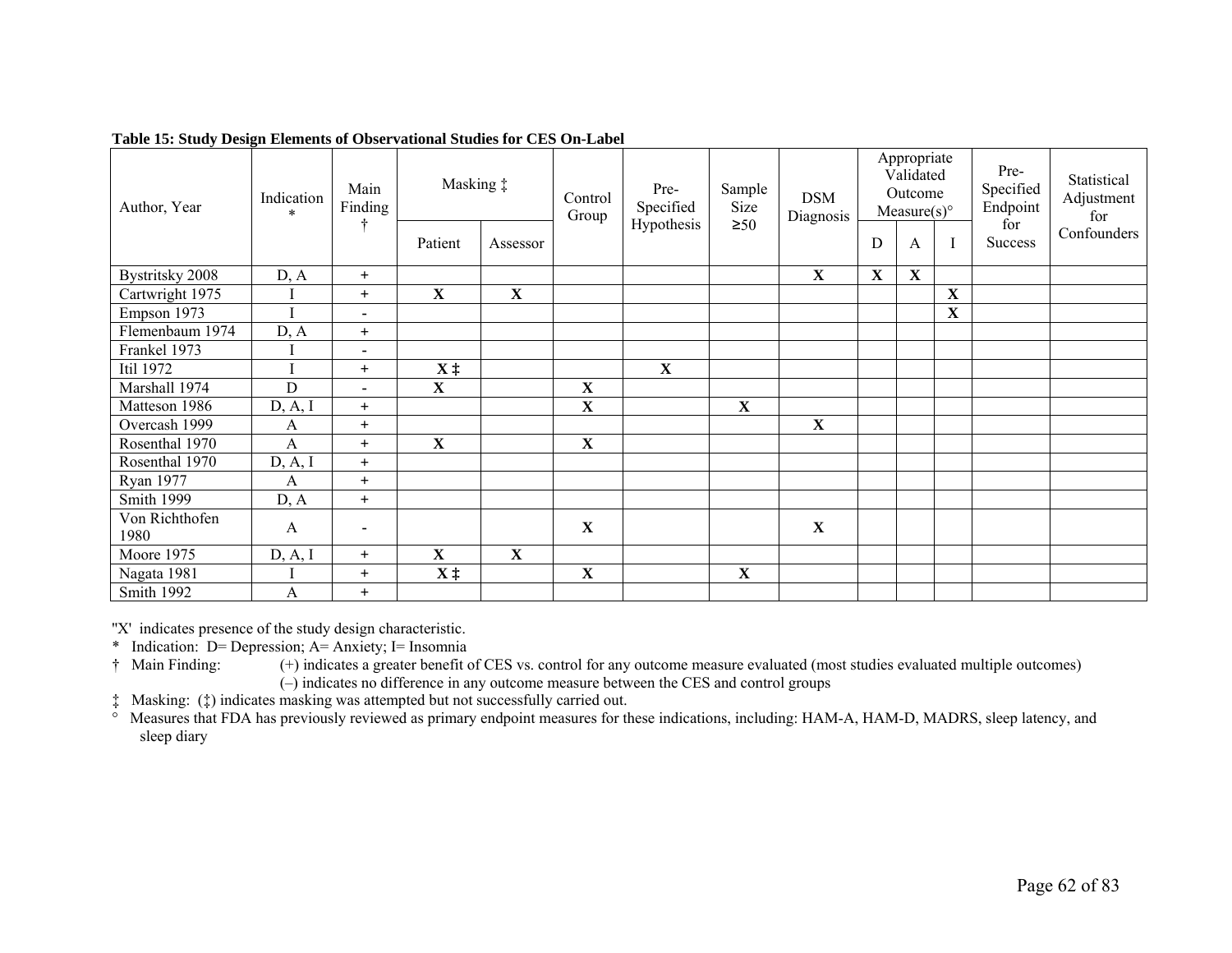| <b>Model</b>       | <b>Stimulation Attributes</b>                                                                             | Total # of<br><b>Sessions</b> | <b>Duration of</b><br><b>Each Session</b><br>(min) | <b>Total</b><br>duration of<br>TX (days) |
|--------------------|-----------------------------------------------------------------------------------------------------------|-------------------------------|----------------------------------------------------|------------------------------------------|
| Alpha-Stim         | $0.05$ Hz, up to 500 $\mu$ A                                                                              | $12+$                         | 25                                                 |                                          |
| Alpha-Stim 100     | 100 mA, 14 V ac                                                                                           |                               | 30                                                 |                                          |
| Alpha-Stim 350     | $0.5$ Hz, $50$ µA                                                                                         | $\mathbf{1}$                  | 20                                                 | $\mathbf{1}$                             |
| Alpha-Stim 2000    | $0.5$ Hz, $100$ $\mu$ A                                                                                   | 10                            | 20                                                 | 10                                       |
| Alpha-Stim CS      | 0.5 bi-phasic square wave pulses per<br>second, 600 µA                                                    | $\mathbf{1}$                  | 30                                                 | $\mathbf{1}$                             |
| Alpha-Stim SCS     | $0.5$ Hz, $\sim$ 300 µA                                                                                   | 30                            | 60                                                 | 42                                       |
| Custom made device | 1.5 mA, 8V                                                                                                | $\overline{5}$                | 30                                                 | $\overline{5}$                           |
| Diastym            | 350 Hz, 0.7msec                                                                                           | 10                            | 30                                                 | $\overline{5}$                           |
| Dormed machine     | $0.05 - 0.20$ mA                                                                                          | 10                            | 30                                                 | 14                                       |
| Electrodorm1       | <b>NR</b>                                                                                                 | 24                            | $5 - 15$                                           | 14                                       |
| Electrosone 50     | 0.1 to 0.25 mA, 12-20 V                                                                                   | $\overline{5}$                | 30                                                 | $\overline{5}$                           |
| Electrosone 50     | 0.5 to 1.0 mA, 12-30 V                                                                                    | $5 - 10$                      | 30                                                 | 5                                        |
| Electrosone 50     | NR                                                                                                        | 5                             | 30                                                 | $\overline{5}$                           |
| Electrosone-50     | 15-100 Hz                                                                                                 | 30                            | $\overline{45}$                                    | 42                                       |
| Electrosone-50     | 0.10-0.25 mA, 100 pulses/sec, DC, for<br>1/msec                                                           | 20                            | 30                                                 | 28                                       |
| Electrosone-50     | 100 Hz, 0.1-0.3 mA, 15-25 V                                                                               | 5                             | 30                                                 |                                          |
| Electrosone-50     | 0.1-0.7 mA at 100Hz or 0.02-0.15 mA at<br>15 Hz; pulse duration 1 msec                                    | 15                            | 45                                                 | 21                                       |
| Electrosone-50     | 0.5-1.5 mA, 10-25V                                                                                        | 20                            | 20                                                 | $\overline{4}$                           |
| Multiple Devices   | <b>NR</b>                                                                                                 | 21                            | $\overline{45}$                                    | $\overline{21}$                          |
| Neurotone          | 100 pulses/sec duration of 2 msec, 20 V<br>max                                                            | 5                             | 30                                                 | 5                                        |
| Neurotone 101      | 100 Hz/sec w/ burst width of 2 msec,<br>$0.30 - 1.10$ mA                                                  | 5                             | 30                                                 | 5                                        |
| Neurotone 101      | 100 Hz/sec with burst width of 2 msec                                                                     | 10                            | 30                                                 | 10                                       |
| Neurotone 101      | 100 Hz/sec with burst width of 2 msec                                                                     | 5                             | 30                                                 | 5                                        |
| Neurotone 101      | 100 Hz/sec with burst width of 2 msec                                                                     | 12                            | 30-40                                              | 12                                       |
| Neurotone 101      | 100 Hz/sec with burst width of 2 msec                                                                     | 5                             | 30                                                 | 5                                        |
| Neurotone 101      | 100 Hz, 1.5 mA max, 20 V 2 msec                                                                           | 10                            | 30                                                 | 10                                       |
| Neurotone 101      | Sinusoidal at 100 pulses/sec $\omega$ 20%<br>duty cycle from 0.0-1.0 mA                                   | 15                            | 30                                                 | 15                                       |
| Neurotone 101      | 100 cycle sec sine wave 2 msec on,<br>8msec off, and 0 to 1.5 mA                                          | 5                             | 30                                                 | 5                                        |
| Not Reported       | NR.                                                                                                       | 24                            | <b>NR</b>                                          |                                          |
| Not Reported       | square 70-80 Hz, 4-7 mA                                                                                   | 20                            | 80                                                 | 28                                       |
| Not Reported       | 100 pulses/sec for 2 msec, 0.4-1.3 mA                                                                     | $10\,$                        | 30                                                 | 10                                       |
| Not specified      | $0.5 - 1.2$ mA                                                                                            | 5                             | 30                                                 | 5                                        |
| N-S Inc.           | modified square wave 20 kHz $+$ low<br>freq pulses of 100 Hz at 50%,<br>subthreshold intensity (variable) | 20                            | 30                                                 | 28                                       |
| RelaxPak           | 100 Hz, 0-1.0 mA, pulse duration 2<br>millisec                                                            | 14                            | 30-40                                              | 14                                       |
| <b>SLEEPY</b>      | Started at 14 Hz and gradually reduced<br>to $0\ \mathrm{Hz}$                                             | Variable                      | 30                                                 | Variable                                 |
| Somlec             | 16 V                                                                                                      | 30                            | 30                                                 | 70                                       |
| Somlec-3           | rectangular 25 mSec wide DC pulses at<br>20 c/sec modulated @ 30/min                                      | $\mathbf{2}$                  | 5                                                  | $\mathbf{1}$                             |

<span id="page-62-0"></span>**Table 16: Device, Stimulation Attributes, and Treatment Duration for Each Study**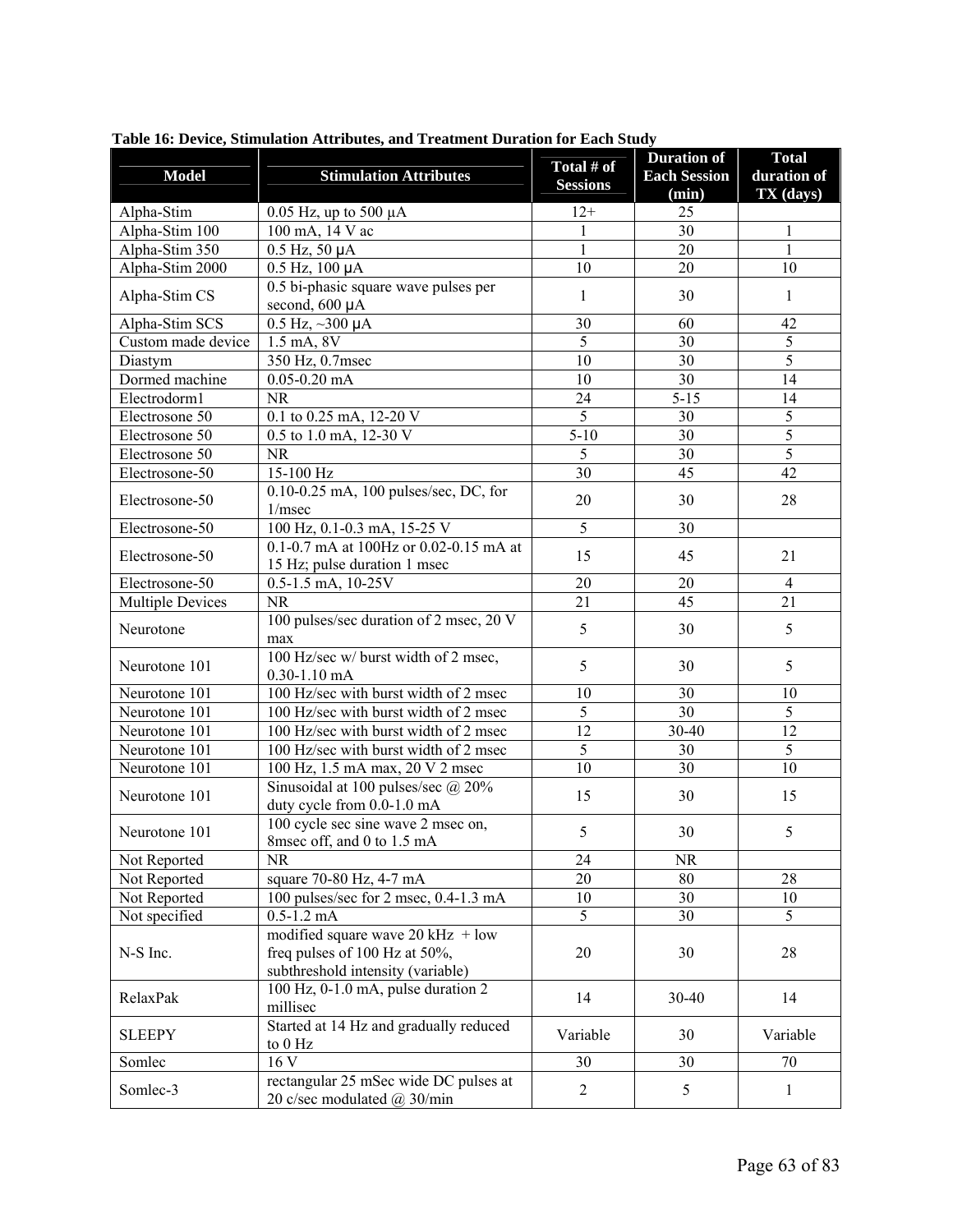| <b>Authors</b>       | Year | <b>Study Design</b>  | Indication(s)*        | <b>Adverse Events</b>                                                                                                                                                                       |  |  |  |  |
|----------------------|------|----------------------|-----------------------|---------------------------------------------------------------------------------------------------------------------------------------------------------------------------------------------|--|--|--|--|
| <b>Bystritsky A</b>  | 2008 | Observational        | D, A                  | 25% of participants stopped because of<br>dizziness, headaches.                                                                                                                             |  |  |  |  |
| Cartwright RD        | 1975 | Observational        | I                     | Reported none                                                                                                                                                                               |  |  |  |  |
| Coursey              | 1980 | <b>RCT</b>           | I                     | Not disclosed                                                                                                                                                                               |  |  |  |  |
|                      | 1997 |                      |                       | $5/34$ of studies in this review $(14.7%)$                                                                                                                                                  |  |  |  |  |
| De Felice, Eugene A. |      | Systematic<br>Review | N/A                   | reported AEs, and AEs believed to be                                                                                                                                                        |  |  |  |  |
|                      |      |                      |                       | substantially under-reported.                                                                                                                                                               |  |  |  |  |
| Empson JAC           | 1973 | Observational        | I                     | Reported none                                                                                                                                                                               |  |  |  |  |
| Feighner, JP         | 1973 | <b>RCT</b>           | D, A, I               | 4 patients dropped for 'massive worsening'<br>of depressive symptoms, 2 requiring<br>hospitalization because of active suicidal<br>ideation.<br>All 4 got worse during the active CES phase |  |  |  |  |
|                      |      |                      |                       | of the trial.                                                                                                                                                                               |  |  |  |  |
|                      |      |                      |                       | Worsening of nervousness in a patient.                                                                                                                                                      |  |  |  |  |
| Flemenbaum, A        | 1974 | Observational        | D, A                  | Patient died of an overdose 3 Mos following<br>CES Tx (patient never came for follow-up<br>and then died. No additional information<br>available).                                          |  |  |  |  |
| Frankel BL           | 1973 | Observational        | T                     | mild blurring of vision                                                                                                                                                                     |  |  |  |  |
| Gibson TH            | 1987 | <b>RCT</b>           | $\overline{A}$        | Not disclosed                                                                                                                                                                               |  |  |  |  |
| Gomez, E.            | 1979 | <b>RCT</b>           | A, I(S)               | Not disclosed                                                                                                                                                                               |  |  |  |  |
| Hearst, ED           | 1974 | <b>RCT</b>           | D, A, I               | Reported none                                                                                                                                                                               |  |  |  |  |
| Heffernan, MS        | 1995 | <b>RCT</b>           | A                     | Not disclosed                                                                                                                                                                               |  |  |  |  |
| Itil, T              | 1972 | Observational        |                       | Not disclosed                                                                                                                                                                               |  |  |  |  |
| Klawansky S          | 1995 | Meta-Analysis        | N/A                   | Reported none                                                                                                                                                                               |  |  |  |  |
| Krupitsky EM         | 1991 | <b>RCT</b>           | D, A(S)               | Not disclosed                                                                                                                                                                               |  |  |  |  |
| Levitt EA            | 1975 | <b>RCT</b>           | D, A, I               | subjects in both groups reported temporary<br>blurred vision after session                                                                                                                  |  |  |  |  |
| Marshall AG          | 1974 | Observational        | D                     | 2nd degree burns to pilot subject and<br>experimenter lasting 3 wks.                                                                                                                        |  |  |  |  |
| Matteson, MT         | 1986 | Observational        | $\overline{D}$ , A, I | 4 Participants dropped out b/c of headaches.                                                                                                                                                |  |  |  |  |
| McKenzie, RE         | 1975 | <b>RCT</b>           | D, A, I(S)            | Not disclosed                                                                                                                                                                               |  |  |  |  |
| Moore, JA            | 1995 | Observational        | D, A, I               | Not disclosed                                                                                                                                                                               |  |  |  |  |
| Nagata, K            | 1981 | Observational        | I                     | Headaches and tingling on the forehead.                                                                                                                                                     |  |  |  |  |
| Overcash SJ          | 1999 | Observational        | A                     | Reported none                                                                                                                                                                               |  |  |  |  |
| Overcash, SJ         | 1989 | <b>RCT</b>           | A(S)                  | Not disclosed                                                                                                                                                                               |  |  |  |  |
| Padjen, AL           | 1995 | <b>RCT</b>           | D, A(S)               | Not disclosed                                                                                                                                                                               |  |  |  |  |
| Passini FG           | 1976 | <b>RCT</b>           | D, A                  | Reported none                                                                                                                                                                               |  |  |  |  |
| Philip P             | 1991 | <b>RCT</b>           | D, A, I               | 2 pts had epileptic seizures, which authors<br>attributed to benzodiazepine withdrawal.                                                                                                     |  |  |  |  |
| Rosenthal, SH        | 1972 | <b>RCT</b>           | D, A, I               | Not disclosed                                                                                                                                                                               |  |  |  |  |
| Rosenthal, SH        | 1970 | Observational        | $\mathbf{A}$          | Transient blurring of vision reported by<br>several patients.                                                                                                                               |  |  |  |  |
| Rosenthal, SH        | 1970 | Observational        | D, A, I               | Transient blurring of vision reported by<br>several patients.                                                                                                                               |  |  |  |  |
| Ryan JJ              | 1977 | Observational        | A                     | Reported none                                                                                                                                                                               |  |  |  |  |
| Ryan JJ              | 1976 | <b>RCT</b>           | A                     | Not disclosed                                                                                                                                                                               |  |  |  |  |
| Scallet A            | 1976 | <b>RCT</b>           | D, A, I               | Reported none                                                                                                                                                                               |  |  |  |  |

**Table 17: Adverse Events Reported in the References Reviewed**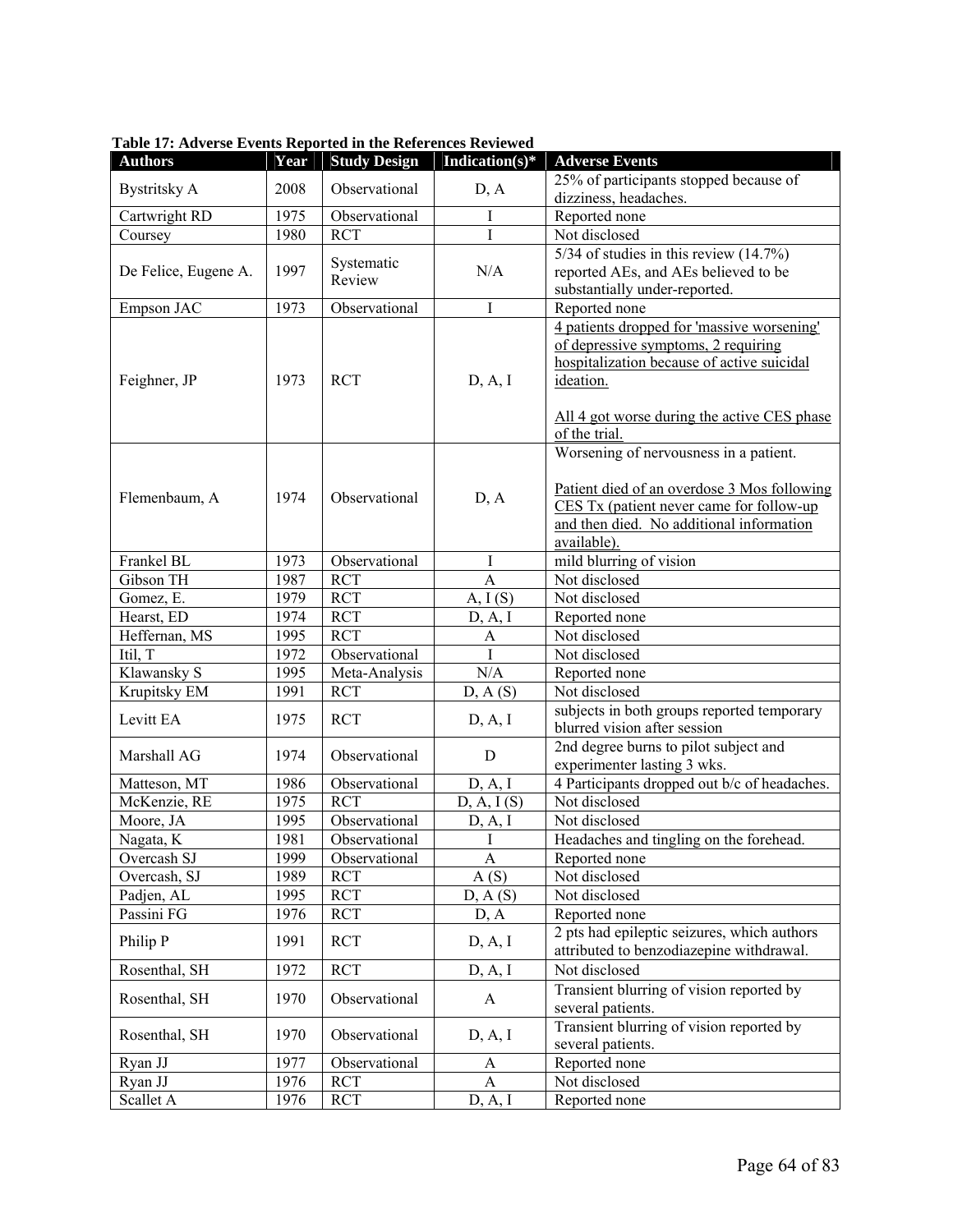| <b>Authors</b>     | Year | <b>Study Design</b> | Indication(s)* | <b>Adverse Events</b>                                                   |
|--------------------|------|---------------------|----------------|-------------------------------------------------------------------------|
| Schmitt, R         | 1986 | <b>RCT</b>          | D, A, (S)      | Not disclosed                                                           |
| Smith RB           | 1999 | Observational       | D, A           | Reported none                                                           |
| Smith RB           | 1992 | Observational       | A              | 1 subject withdrew from study due to<br>'increased situational anxiety' |
| Sousa AD           | 1975 | <b>RCT</b>          | A              | Reported none                                                           |
| Tomsovic, M        | 1973 | <b>RCT</b>          | A, I(S)        | Not disclosed                                                           |
| Von Richthofen, CL | 1980 | Observational       | A              | Not disclosed                                                           |
| Weiss, MA          | 1973 | <b>RCT</b>          |                | Not disclosed                                                           |

\* Indication: D= Depression; A= Anxiety; I= Insomnia; (S)= in substance abuse patients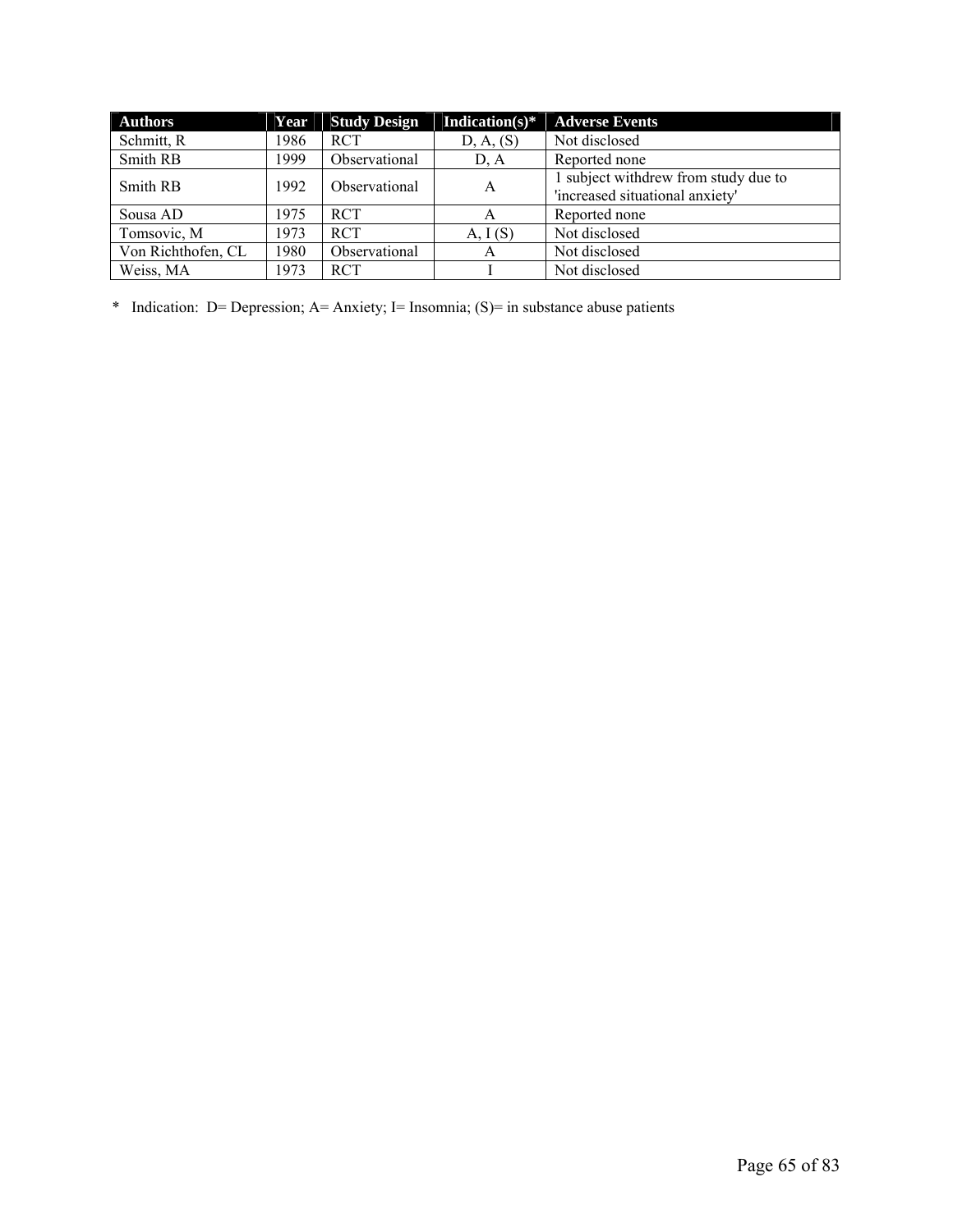| Author, Year     | Indication<br>$\ast$ | Main<br>Finding | Masking $\ddagger$ |             | Control<br>Group | Pre-<br>Specified | Sample<br>Size | <b>DSM</b><br>Diagnosis | Appropriate<br>Validated<br>Outcome<br>Measure $(s)^\circ$ |   |    | Pre-<br>Specified<br>Endpoint | Statistical<br>Adjustment<br>for |
|------------------|----------------------|-----------------|--------------------|-------------|------------------|-------------------|----------------|-------------------------|------------------------------------------------------------|---|----|-------------------------------|----------------------------------|
|                  |                      |                 | Patient            | Assessor    |                  | Hypothesis        | $\geq 50$      |                         | D                                                          | A | -1 | for<br><b>Success</b>         | Confounders                      |
| Krupitsky 1991   | D, A                 | $+$             | $\mathbf X$        | $\mathbf X$ | $\mathbf X$      |                   |                |                         |                                                            |   |    |                               |                                  |
| McKenzie<br>1975 | D, A, I              | $+$             |                    |             | $\mathbf X$      |                   |                |                         |                                                            |   |    |                               |                                  |
| Overcash 1989    | $\mathbf{A}$         | $+$             |                    |             | X                | X                 |                |                         |                                                            |   |    |                               |                                  |
| Padjen 1995      | D, A                 | $+$             | $X$ $\ddagger$     | $\mathbf X$ | $\mathbf X$      |                   | $\mathbf X$    | $\mathbf X$             | $\mathbf X$                                                |   |    |                               |                                  |
| Schmitt 1986     | D, A                 | $+$             | $\mathbf X$        | $\mathbf X$ | $\mathbf X$      |                   | $\mathbf X$    |                         |                                                            |   |    |                               |                                  |
| Tomsovic 1973    | A, I                 | ٠               | $\mathbf X$        | $\mathbf X$ | $\mathbf X$      |                   |                |                         |                                                            |   |    |                               |                                  |
| Gomez 1979       | A, I                 | $+$             | $X$ ‡              |             | $\mathbf X$      |                   |                |                         |                                                            |   |    |                               |                                  |

**Table 18: Study Design Elements of Randomized Controlled Trials for CES in Substance Abuse** 

''X' indicates presence of the study design characteristic.

\* Indication: D= Depression; A= Anxiety; I= Insomnia<br>
† Main Finding: (+) indicates a greater benefit

† Main Finding: (+) indicates a greater benefit of CES vs. control for any outcome measure evaluated (most studies evaluated multiple outcomes) (–) indicates no difference in any outcome measure between the CES and control groups

‡ Masking: (‡) indicates masking was attempted but not successfully carried out.

° Measures that FDA has previously reviewed as primary endpoint measures for these indications, including: HAM-A, HAM-D, MADRS, sleep latency, and sleep diary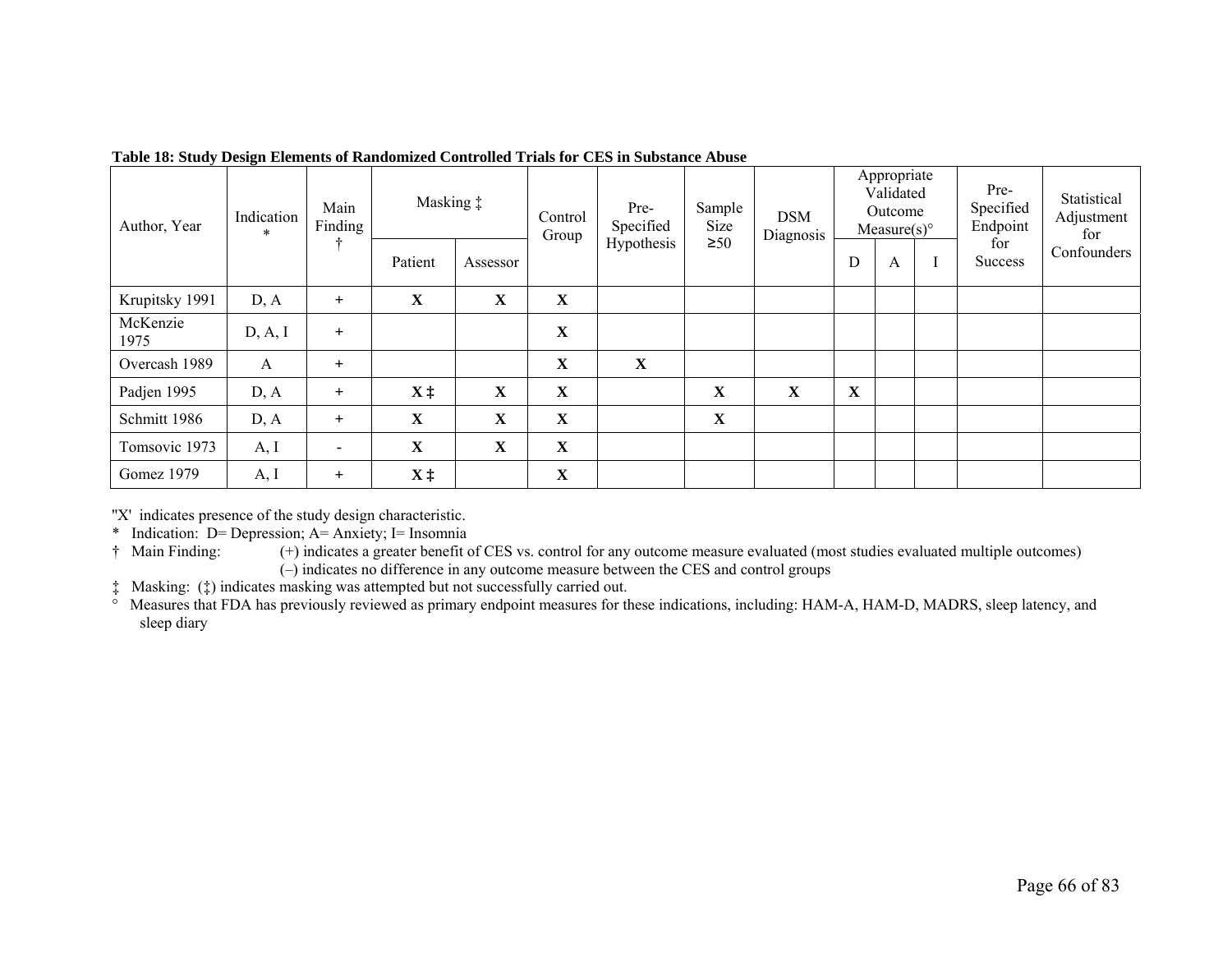# **13. References**

- 1. Kirsch DL. *The Science Behind Cranial Electrotherapy Stimulation, Second Edition*2002.
- 2. Bystritsky A, Kerwin L, Feusner J. A pilot study of cranial electrotherapy stimulation for generalized anxiety disorder. *Journal of Clinical Psychiatry.* Mar 2008;69(3):412-417.
- 3. Empson JA. Does electrosleep induce natural sleep? *Electroencephalography & Clinical Neurophysiology.* 1973;35(6):663-664.
- 4. Flemenbaum A. Cerebral electrotherapy (electrosleep): an open clinical study with a six month follow up. *Psychosomatics.* 1974;15(1):20-24.
- 5. Frankel BL, Buchbinder R, Snyder F. Ineffectiveness of electrosleep in chronic primary insomnia. *Archives of General Psychiatry.* 1973;29(4):563-568.
- 6. Overcash SJ. A retrospective study to determine the efficacy of cranial electrotherapy stimulation (CES) on patients suffering from anxiety disorders. *American Journal of Electromedicine.* 1999;16(1):49-51.
- 7. Rosenthal S, Wulfsohn NL. Studies of Electrosleep with Active and Simulated Treatment. *Current Therapeutic Research-Clinical and Experimental.* 1970;12(3):126- 130.
- 8. Rosenthal SH, Wulfsohn NL. Electrosleep: A preliminary communication. *Journal of Nervous and Mental Disease.* 1970;151(2):146-151.
- 9. Smith RB. Cranial electrotherapy stimulation in the treatment of stress related cognitive dysfunction with an eighteen month follow-up. *Journal of Cognitive Rehabilitation.*  1999;17(6):14-18.
- 10. Ryan JJ, Souheaver GT. Role of Sleep in Electrosleep Therapy for Anxiety. *Diseases of the Nervous System.* 1977;38(7):515-517.
- 11. Smith RB, Shiromoto FN. The Use of Cranial Electrotherapy Stimulation to Block Fear Perception in Phobic Patients. *Current Therapeutic Research-Clinical and Experimental.*  Feb 1992;51(2):249-253.
- 12. Cartwright RD, Weiss MF. The effects of electrosleep on insomnia revisited. *Journal of Nervous and Mental Disease.* 1975;161(2):134-137.
- 13. Marshall AG, Izard CE. Cerebral electrotherapeutic treatment of depressions. *Journal of Consulting and Clinical Psychology.* 1974;42(1):93-97.
- 14. Matteson MT, John M. Ivancevich. An exploratory investigation of CES as an employee stress management technique. *Journal of Health and Human Resource Administration.*  1986;9:93-109.
- 15. Itil T, Gannon P, Akpinar S, Hsu W. Quantitative EEG analysis of electrosleep using analog frequency analyzer and digital computer methods. *Diseases of the Nervous System.* 1972;33(6):376-381.
- 16. Moore JA, Mellor CS, Standage KF, Strong H. A double blind study of electrosleep for anxiety and insomnia. *Biological Psychiatry.* 1975;10(1):59-63.
- 17. Nagata K, Morita Y, Seno H, Matsumoto J. Studies of electrosleep on normal adults, insomniacs, and hypertensive patients. *Tokushima Journal of Experimental Medicine.*  1981;28(3-4):69-83.
- 18. von Richthofen CL, Mellor CS. Electrosleep therapy: A controlled study of its effects in anxiety neurosis. *The Canadian Journal of Psychiatry / La Revue canadienne de psychiatrie.* 1980;25(3):213-219.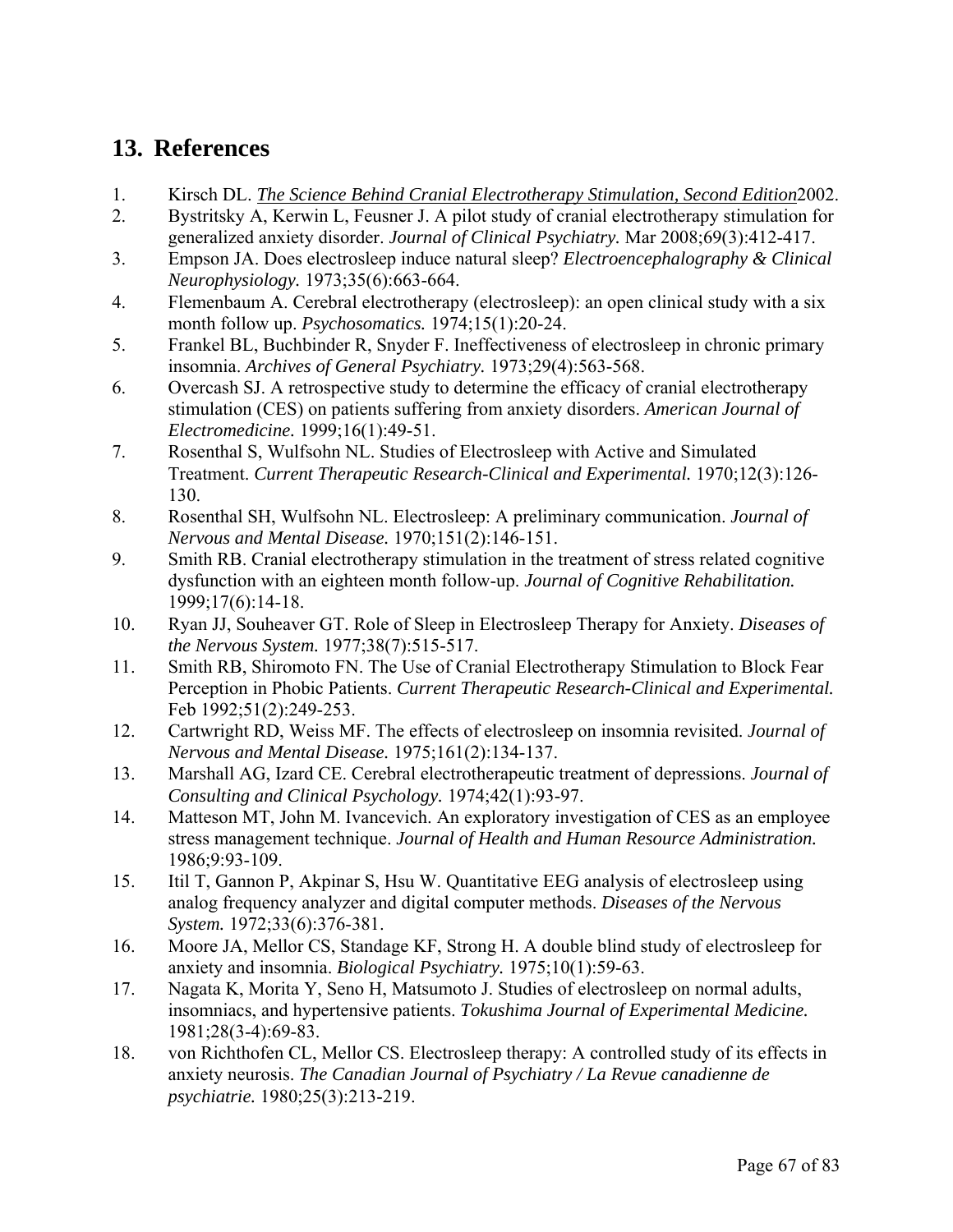- 19. Klawansky S, Yeung A, Berkey C, Shah N. Meta-analysis of randomized controlled trials of cranial electrostimulation: Efficacy in treating selected psychological and physiological conditions. *Journal of Nervous and Mental Disease.* 1995;183(7):478-484.
- 20. Levitt EA, James McI N, Flavell P. A clinical trial of electrosleep therapy with a psychiatric inpatient sample. *Australian and New Zealand Journal of Psychiatry.*  1975;9(4):287-290.
- 21. Rosenthal SH. Electrosleep: A double-blind clinical study. *Biological Psychiatry.*  1972;4(2):179-185.
- 22. Feighner JP, Brown SL, Olivier JE. Electrosleep therapy: A controlled double blind study. *Journal of Nervous and Mental Disease.* 1973;157(2):121-128.
- 23. Philip P, Demotes-Mainard J, Bourgeois M, Vincent JD. Efficiency of transcranial electrostimulation on anxiety and insomnia symptoms during a washout period in depressed patients. A double-blind study. *Biol Psychiatry.* Mar 1 1991;29(5):451-456.
- 24. Passini FG, Watson CG, Herder J. The effects of cerebral electric therapy (electrosleep) on anxiety, depression, and hostility in psychiatric patients. *Journal of Nervous and Mental Disease.* 1976;163(4):263-266.
- 25. Sousa AD, P.C. Choudhury. A psychometric evaluation of electrosleep. *Indian Journal of Psychiatry.* 1975;17:133-137.
- 26. Gibson TH, Donald E. O'Hair. Cranial application of low level transcranial electrotherapy vs. relaxation instruction in anxious patients. *American Journal of Electromedicine.* 1987;4(1):18-21.
- 27. Ryan JJ SG. Effects of transcerebral electrotherapy (electrosleep) on state anxiety according to suggestibility levels. *Biological Psychiatry.* 1976;11(2):233-237.
- 28. Heffernan M. The effect of a single cranial electrotherapy stimulation on multiple stress measures. *The Townsend Letter for Doctors and Patients.* 1995;147:60-64.
- 29. Weiss MF. The treatment of insomnia through the use of electrosleep: An EEG study. *Journal of Nervous and Mental Disease.* 1973;157(2):108-120.
- 30. Coursey RD, Frankel BL, Gaarder KR, Mott DE. A comparison of relaxation techniques with electrosleep therapy for chronic, sleep-onset insomnia: A sleep-EEG study. *Biofeedback & Self Regulation.* 1980;5(1):57-73.
- 31. Scallet A, Cloninger R, Othmer E. The management of chronic hysteria: A review and double-blind trial of electrosleep and other relaxation methods. *Diseases of the Nervous System.* 1976;37(6):347-353.
- 32. Hearst ED, Cloninger CR, Crews EL, Cadoret RJ. Electrosleep therapy: A double-blind trial. *Archives of General Psychiatry.* 1974;30(4):463-466.
- 33. Smith R. Cranial electrotherapy stimulation in the treatment of stress related cognitivie dysfunction with an eighteen month follow-up. *J of Cognitive Rehabilitation.*  1999;17(6):14-18.
- 34. Overcash SJ, A. Siebenthall. The effects of cranial electrotherapy stimulation and multisensory cognitive therapy on the personality and anxiety levels of substance abuse patients. *American Journal of Electromedicine.* 1989;6(2):105-111.
- 35. Rosenthal S. Studies of Electrosleep with Active and Simulated Treatment. *The Canadian Journal of Psychiatry / La Revue canadienne de psychiatrie.* 1970;12(3):126-130.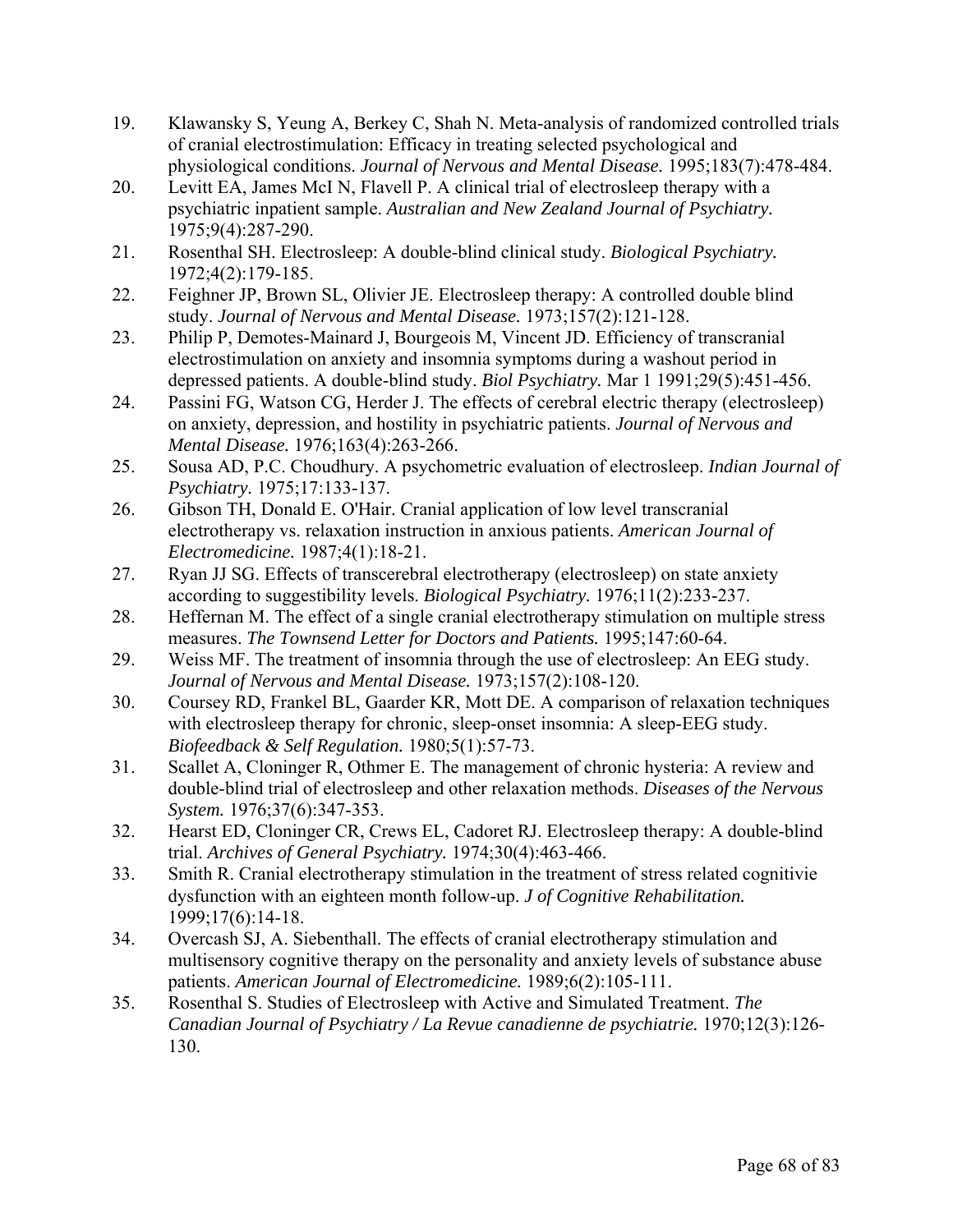- 36. De Felice EA. Cranial electrotherapy stimulation (CES) in the treatment of anxiety and other stress-related disorders: A review of controlled clinical trials. *Stress Medicine.*  1997;13(1):31-42.
- 37. Weiss M. The treatment of insomnia through the use

of electrosleep: An EEG study. *Journal of Nervous and Mental Disease.* 1973;157(2):108-120.

- 38. Krupitsky E, Burakov, AM. The administration of transcranial electric treatment for affective disturbances therapy in alcoholic patients. *Drug and Alcohol Dependence*  1991;27(1):1-6.
- 39. McKenzie RE, Costello RM, Buck DC. Electrosleep (electrical transcranial stimulation) in the treatment of anxiety, depression and sleep disturbance in chronic alcoholics. *Journal of Altered States of Consciousness.* 1975;2(2):185-196.
- 40. Padjen AL, Dongier M, Malec T. Effects of Cerebral Electrical-Stimulation on Alcoholism- A Pilot Study. *Alcoholism-Clinical and Experimental Research.* Aug 1995;19(4):1004-1010.
- 41. Schmitt R, Capo T, Boyd E. Cranial Electrotherapy Stimulation as a Treatment for Anxiety in Chemically Dependent Persons. *Alcoholism-Clinical and Experimental Research.* Apr 1986;10(2):158-160.
- 42. Tomsovic M, Edwards RV. Cerebral electrotherapy for tension-related symptoms in alcoholics. *Q J Stud Alcohol.* Dec 1973;34(4):1352-1355.
- 43. Gomez E, Mikhail AR. Treatment of methadone withdrawal with cerebral electrotherapy (electrosleep). *Br J Psychiatry.* Jan 1979;134:111-113.
- 44. Madden R, Daniel L. Kirsch. Low-intensity electrostimulation improves human learning of a pyschomoter task. *American Journal of Electromedicine.* 1987;4(2):41-45.
- 45. Brotman P. Low-Intensity transcranial electrostimulation improves the efficacy of thermal biofeedback and quieting reflex training in the treatment of classical migraine headache. *American Journal of Electromedicine.* 1989;6(5):120-123.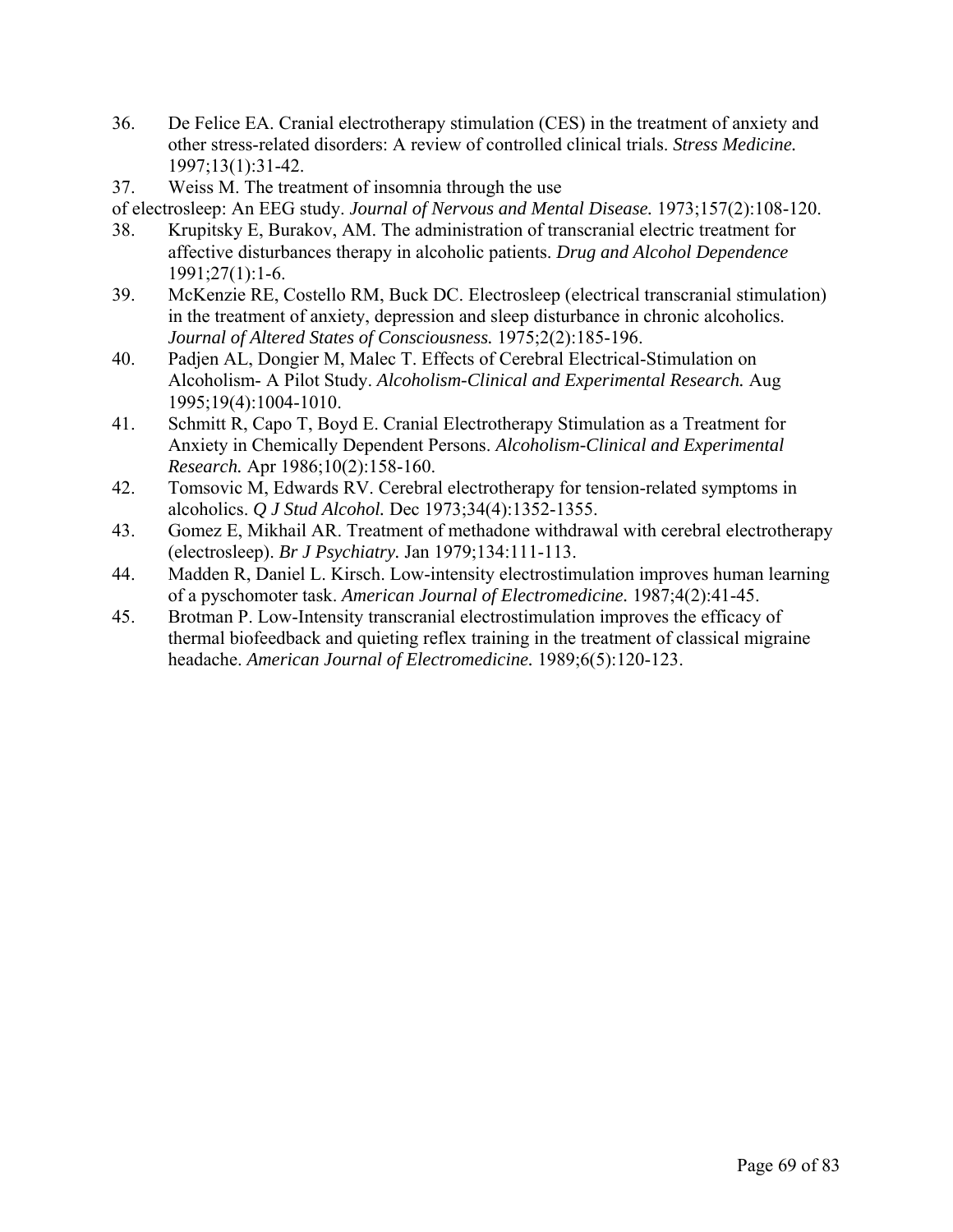# **14. All Identified CES Publications after Removing Duplicates**

- 1. Electrosleep and cerebral electrotherapy. *Med Lett Drugs Ther.* Oct 1 1971;13(20):81-82.
- 2. Cerebral Electrotherapy (CET). *West J Med.* Apr 1977;126(4):336.
- 3. Diagnostic and therapeutic technology assessment. Cranial electrostimulation. *JAMA.*  1984;251(8):1094.
- 4. Bibliography of recent literature in sleep research: Citations retrieved by brain information service. *Sleep: Journal of Sleep Research & Sleep Medicine.* 1994;17(5):476-487.
- 5. Achte KA, Kauko K, Seppala K. On electrosleep therapy. *Psychiatric Quarterly.* 1968;42(1):17- &.
- 6. Alling FA, Johnson BD, Elmoghazy E. Cranial electrostimulation (CES) use in the detoxification of opiate-dependent patients. *J Subst Abuse Treat.* 1990;7(3):173-180.
- 7. Alon G, Syron SC, Smith GV. Is transcranial electrical stimulation (TCES) a safe intervention for children with cerebral palsy? *Journal of Neurologic Rehabilitation.* 1998;12(2):65-71.
- 8. Alpher EJ, Kirsch DL. A patient with traumatic brain injury and full body reflex sympathetic dystrophy treated with cranial electrotherapy stimulation. *American Journal of Pain Management.* 1998;8(4):124-128.
- 9. Appel C-P. Effect of Electrosleep: review of research. *Göteborg Psychological Reports.* 1972.
- 10. Astrup C. A follow-up study of electrosleep. *Biological Psychiatry.* 1974;8(1):115-117.
- 11. Auriacombe M, Tignol J, Le Moal M, Stinus L. Transcutaneous electrical stimulation with Limoge current potentiates morphine analgesia and attenuates opiate abstinence syndrome. *Biological Psychiatry.* 1990;28(8):650-656.
- 12. Barabasz AF. Treatment of insomnia in depressed patients by hypnosis and cerebral electrotherapy. *Am J Clin Hypn.* Oct 1976;19(2):120-122.
- 13. Barton JP, B. *Effects of cerebral electrostimulation on the severity of dysfluent behaviors and anxiety levels exhibited by stutterers*. US: Dissertation Abstracts International, ProQuest Information & Learning; 1978.
- 14. Bianco F, Jr., B. *The efficacy of cranial electrotherapy stimulation*. US: Dissertation Abstracts International: Section B: The Sciences and Engineering, ProQuest Information & Learning; 1995.
- 15. Bikson M, Bulow P, Stiller JW, et al. Transcranial direct current stimulation for major depression: a general system for quantifying transcranial electrotherapy dosage. *Curr Treat Options Neurol.* Sep 2008;10(5):377-385.
- 16. Boblitt WE. Electrosleep as a sleep induction method. *Psychiatric Forum.* 1969.
- 17. Boertien AH. The electrosleep apparatus as a device in an antismoking therapy. In: In Wagender FM, St. Schuy, ed. *Electrotherapeutic Sleep and Electroanesthesia*1978:103-104.
- 18. Boureau J. First International Symposium on Electrosleep and Electroanesthesia. *Anesthesie Analgesie Reanimation.* 1967;24(4):459-&.
- 19. Bourne PG. Non-pharmacological approaches to the treatment of drug abuse. *American Journal of Chinese Medicine.* 1975;3(3):235-244.
- 20. Boutros NN, Krupitsky EM. Cranial electrostimulation therapy. *Biol Psychiatry.* Mar 15 1998;43(6):468-469
- 21. Brand J. Electrosleep therapy for migraine and headache. In: Wagender FM, St. Schuy, ed. *Electrotherapeutic Sleep and Electroanesthesia*1970:113-115.
- 22. Braverman E SR, Smayda R, Blum K. Modification of P300 Amplitude and other electrophysiological parameters of drug abuse by cranial electrical stimulation. *Current Therapeutic Research.* 1990;48(4):586-596.
- 23. Brewington V, Smith M, Lipton D. Acupuncture as a detoxifcation treatment An analysis of controlled research. *Journal of Substance Abuse Treatment.* Jul-Aug 1994;11(4):289-307.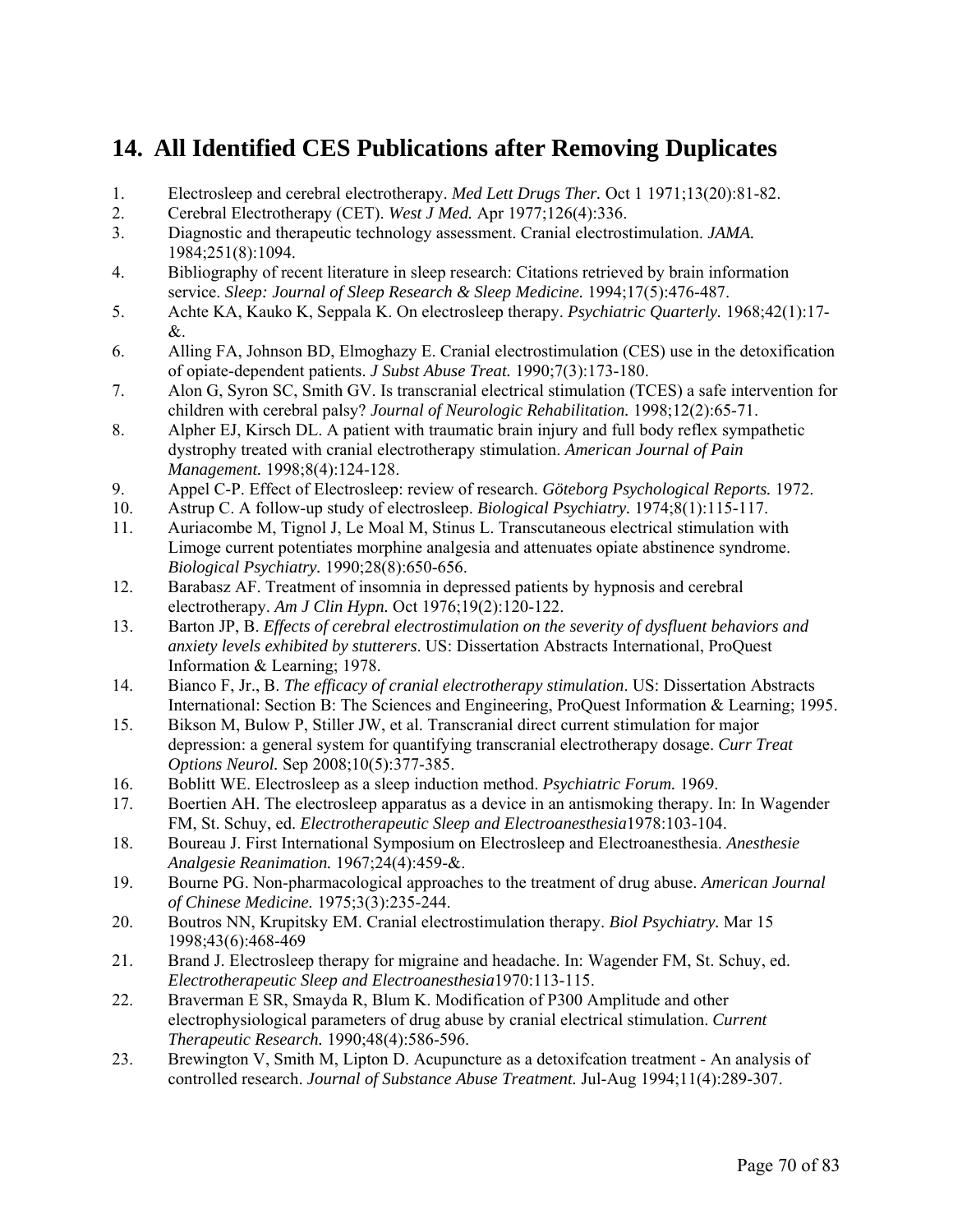- 24. Briones DF, Rosentha.Sh. Changes in urinary free catecholamines and 17-ketosteroids with cerebral electrotherapy (electrosleep)(ELECTROSLEEP). *Diseases of the Nervous System.*  1973;34(1):57-58.
- 25. Brotman P. Low-Intensity transcranial electrostimulation improves the efficacy of thermal biofeedback and quieting reflex training in the treatment of classical migraine headache. *American Journal of Electromedicine.* 1989;6(5):120-123.
- 26. Brovar A. Cocaine detoxification with cranial electrotherapy stimulation (CES): A preliminary appraisal. *International Electromedicine Institute Newsletter.* 1984;4(1):1-4.
- 27. Brown CC. Electroanesthesia and electrosleep. *American Psychologist.* 1975;30(3):402-410.
- 28. Buckman C, Pinsley I, Fenichel M. Electrosleep therapy in psychoses. *Diseases of the Nervous System.* 1957;18(7):106-108.
- 29. Bystritsky A, Kerwin L, Feusner J. A pilot study of cranial electrotherapy stimulation for generalized anxiety disorder. *Journal of Clinical Psychiatry.* Mar 2008;69(3):412-417.
- 30. Cameron MH, Lonergan E, Lee H. Transcutaneous Electrical Nerve Stimulation (TENS) for dementia. *Cochrane Database of Systematic Reviews.* 2003(3).
- 31. Capel ID, Dorrell HM, Spencer E, Davis MWL. The amelioration of the suffering associated with spinal cord injury with subperception transcranial electrical stimulation. *Spinal Cord.*  2003;41(2):109-117.
- 32. Cartwright RD, Weiss MF. The effects of electrosleep on insomnia revisited. *Journal of Nervous and Mental Disease.* 1975;161(2):134-137.
- 33. Champagne C, Papiernik E, Thierry JP, Noviant Y. [Transcutaneous cerebral electric stimulation by Limoge current during labor]. *Ann Fr Anesth Reanim.* 1984;3(6):405-413.
- 34. Childs A. Fifteen-cycle cranial electrotherapy stimulation for spasticity. *Brain Injury.*  1993;7(2):179-181.
- 35. Childs A. Droperidol and CES in organic agitation. *Clinical Newsletter, Austin Rehabilitation Hospital.* Vol 1995.
- 36. Childs A. Cranial electrotherapy stimulation reduces aggression in a violent retarded population: A preliminary report. *Journal of Neuropsychiatry and Clinical Neurosciences.* Fal 2005;17(4):548-551.
- 37. Childs A, Crismon ML. The use of cranial electrotherapy stimulation in post-traumatic amnesia: A report of two cases. *Brain Injury.* 1988;2(3):243-247.
- 38. Childs A, Price L. Cranial electrotherapy stimulation reduces aggression in violent neuropsychiatric patients. *Primary Psychiatry.* 2007;14(3):50.
- 39. Ching CTS, Camilleri I, Connolly P. A low-cost, programmable device for versatile current delivery in iontophoresis applications. *Sensors and Actuators B-Chemical.* May 2005;106(2):534- 540.
- 40. Clark MS, Leon M. Silverstone, James Lindenmuth, M. John Hicks, Robert E. Averbach, Donald J. Kleier. An evaluation of the clinical analgesia/anesthesia efficacy on acute pain using the high frequency neural modulator in various dental settings. *Oral Surgery, Oral Medicine, Oral Pathology.* 1987;63(4):501-505.
- 41. Clark MS, Silverstone LM, Lindenmuth J, et al. Efficacy for acute pain of a high-frequency neural modulator for clinical anesthesia/analgesia in dental settings. *Anesth Prog.* Jul-Oct 1989;36(4-5):178-179.
- 42. Cork RC, Wood P, Ming N, Shepherd C, Eddy J, Price L. The effect of cranial electrotherapy stimulation (CES) on pain associated with fibromyalgia. *Internet Journal of Anesthesiology.*  2004;8(2):15p.
- 43. Cottrell MM, B. *The effect of cerebral electrostimulation on the voice onset time of stutterers*. US: Dissertation Abstracts International, ProQuest Information & Learning; 1978.
- 44. Coursey RD, Frankel BL, Gaarder KR, Mott DE. A comparison of relaxation techniques with electrosleep therapy for chronic, sleep-onset insomnia: A sleep-EEG study. *Biofeedback & Self Regulation.* 1980;5(1):57-73.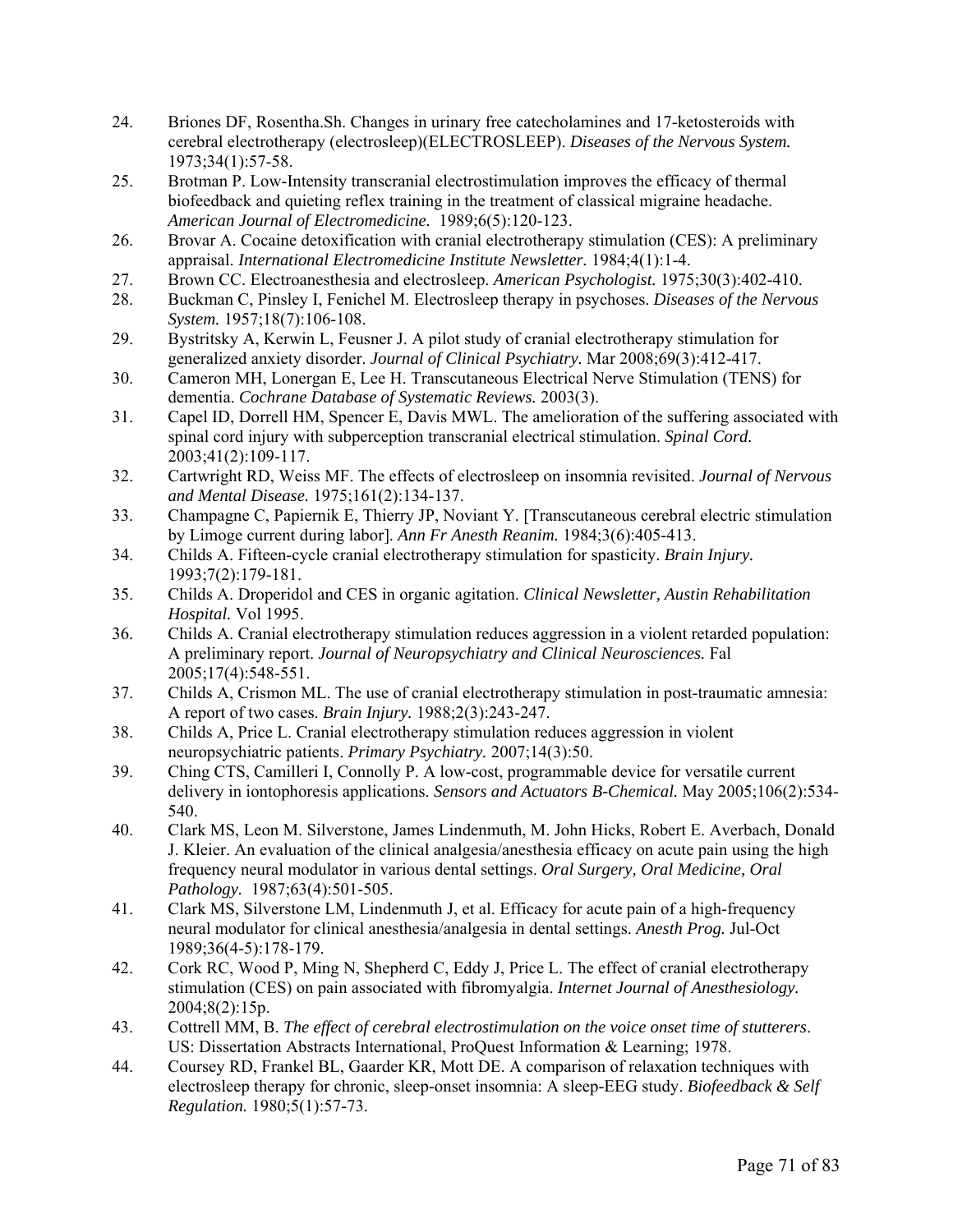- 45. Cox AW, Heath RG. Neurotone therapy: A preliminary report of its effect on electrical activity of forebrain structures. *Diseases of the Nervous System.* 1975;36(5, Pt 1):245-247.
- 46. Dapice AN. The medicine wheel. *Journal of Transcultural Nursing.* Jul 2006;17(3):251-260.
- 47. De Felice EA. Cranial electrotherapy stimulation (CES) in the treatment of anxiety and other stress-related disorders: A review of controlled clinical trials. *Stress Medicine.* 1997;13(1):31-42.
- 48. Dimitrov DT, Guergov S, Ralev ND. Multifunctional Adaptive System for Physiotherapy with Measurement Devices. *Elektronika Ir Elektrotechnika.* 2010(5):111-114.
- 49. Dimitrov DT, Ralev ND. Signals and Systems for Electrosleep. *Elektronika Ir Elektrotechnika.*  2009(5):95-98.
- 50. Dong WQ, Wilson OB, Skolnick MH, Dafny N. Hypothalmaic, dorsal raphe and external electrical-stimulation modulate noxious evoked-responses of habenula neurons. *Neuroscience.*  Jun 1992;48(4):933-940.
- 51. Dymond AM, Coger RW, Serafetinides EA. Intracerebral current levels in man during electrosleep therapy. *Biological Psychiatry.* 1975;10(1):101-104.
- 52. Edelmuth RCL, Nitsche MA, Battistella L, Fregni F. Why do some promising brain-stimulation devices fail the next steps of clinical development? *Expert Review of Medical Devices.* Jan 2010;7(1):67-97.
- 53. Empson JA. Does electrosleep induce natural sleep? *Electroencephalography & Clinical Neurophysiology.* 1973;35(6):663-664.
- 54. England RR. *Treatment of Migraine headache utilizing cerebral electrostimulation.* [Master's Thesis], North Texas University; 1976.
- 55. Epifanov VA, Korableva NN, Zhuravleva NV. [The correction of the cardiovascular system changes in patients with the spastic form of infantile cerebral palsy in the chronic residual stage by means of mesodiencephalic modulation]. *Vopr Kurortol Fizioter Lech Fiz Kult.* Jan-Feb 1999(1):15-18.
- 56. Evtiukhin AI, Dunaevskii IV, Shabut AM, Aleksandrov VA. [The use of transcranial electrostimulation for pain relief in cancer patients]. *Vopr Onkol.* 1998;44(2):229-233.
- 57. Feighner JP, Brown SL, Olivier JE. Electrosleep therapy: A controlled double blind study. *Journal of Nervous and Mental Disease.* 1973;157(2):121-128.
- 58. Ferdjallah M, Bostick Jr FX, Barr RE. Potential and current density distributions of cranial electrotherapy stimulation (CES) in a four-concentric-spheres model. *Ieee Transactions on Biomedical Engineering.* 1996;43(9):939-943.
- 59. Fink M. Review of 'Brain stimulation in psychiatric treatment'. *The American Journal of Psychiatry.* 2004;161(11):2149-2150.
- 60. Flemenbaum A. Cerebral electrotherapy (electrosleep): an open clinical study with a six month follow up. *Psychosomatics.* 1974;15(1):20-24.
- 61. Flemenbaum A. Cerebral electrotherapy (electrosleep): a review. *Curr Psychiatr Ther.*  1975;15:195-202.
- 62. Forster S, A. Shapiro, L. Fine, H.H. Feldman, H. Berner, M. Goldberg. Continued Investigations of 'Electrosleep'. In: Wagender FM, St. Schuy, ed. *Electrotherapeutic Sleep and Electroanesthesia*1966:169-171.
- 63. Forster S, Post BS, Benton JG. Preliminary Observations on Electrosleep. *Arch Phys Med Rehabil.* Sep 1963;44:481-489.
- 64. Frankel BL. Research on cerebral electrotherapy (electrosleep): some suggestions. *Am J Psychiatry.* Jan 1974;131(1):95-98.
- 65. Frankel BL, Buchbinder R, Snyder F. Ineffectiveness of electrosleep in chronic primary insomnia. *Archives of General Psychiatry.* 1973;29(4):563-568.
- 66. Gabis L, Shklar B, Baruch YK, Raz R, Gabis E, Geva D. Pain reduction using transcranial electrostimulation: a double blind "active placebo" controlled trial. *J Rehabil Med.* Mar 2009;41(4):256-261.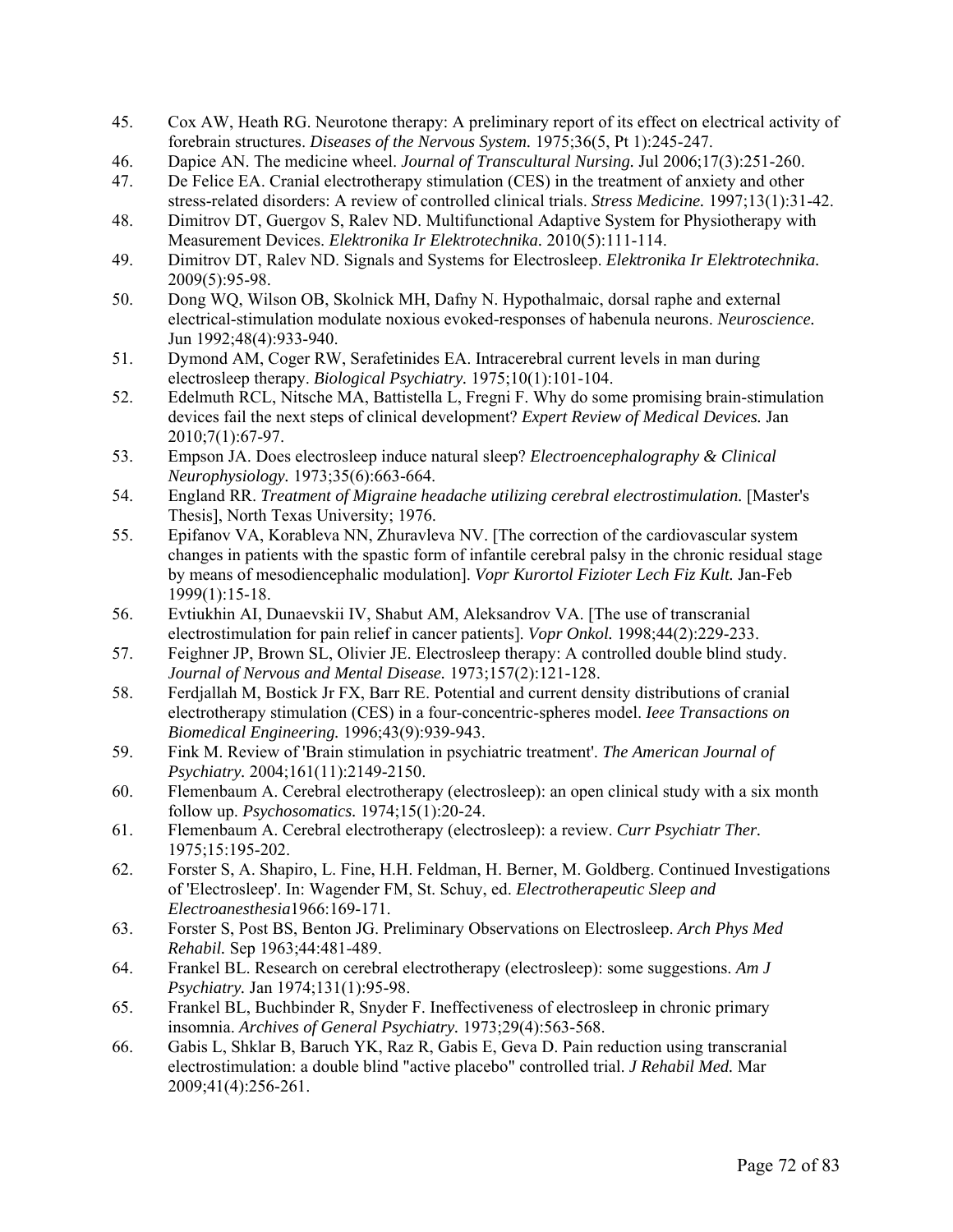- 67. Gabis L, Shklar B, Geva D. Immediate influence of transcranial electrostimulation on pain and ss-endorphin blood levels: an active placebo-controlled study. *American Journal of Physical Medicine & Rehabilitation.* 2003;82(2):81-85.
- 68. Gershman L, Clouser RA. Treating insomnia with relaxation and desensitization in a group setting by an automated approach. *Journal of Behavior Therapy and Experimental Psychiatry.*  1974;5(1):31-35.
- 69. Gibson TH, Donald E. O'Hair. Cranial application of low level transcranial electrotherapy vs. relaxation instruction in anxious patients. *American Journal of Electromedicine.* 1987;4(1):18-21.
- 70. Gibson TH, B. *A comparison of the efficacy of relaxation training and electrosleep therapies as short term treatments of generalized anxiety*. US: Dissertation Abstracts International, ProQuest Information & Learning; 1983.
- 71. Gigineishvili GR, Dombrovskaia, II, Orekhova EM, Radzievskii SA. [The differential use of electrosleep for restoring the work capacity of athletes]. *Vopr Kurortol Fizioter Lech Fiz Kult.*  Jul-Aug 1994(4):31-34.
- 72. Gilula MF. Cranial electrotherapy stimulation and fibromyalgia. *Expert Review of Medical Devices.* Jul 2007;4(4):489-495.
- 73. Gilula MF, Kirsch DL. Cranial Electrotherapy Stimulation Review: A Safer Alternative to Psychopharmaceuticals in the Treatment of Depression. *Journal of Neurotherapy.* 2005;9(2):7- 26.
- 74. Glatt MM. *Drug dependence: Current problems and issues*. Baltimore, MD US: University Park Press; 1977.
- 75. Glazer I, Ashkenaz.A, Magora F. Electrosleep therapy in bronchial asthma. *International Archives of Allergy and Applied Immunology.* 1969;36(1-2):163-&.
- 76. Gold MS, A.L.C. Pottash, H. Sternbach, J. Barbaban, W. Annitto. Anti-withdrawal effects of methyl dopa and cranial electrotherapy. Paper presented at: Society for Neuroscience 12th Annual Meeting1982.
- 77. Gomez E, Mikhail AR. Treatment of methadone withdrawal with cerebral electrotherapy (electrosleep). *Br J Psychiatry.* Jan 1979;134:111-113.
- 78. Grunner O. New possibilities of cerebral electrotherapy in neuropsychiatric patients. *Act Nerv Super (Praha).* Aug 1972;14(3):182.
- 79. Grunner O. Cerebral electrotherapy of neuroses and depressions during balneological treatment. *Act Nerv Super (Praha).* Aug 1973;15(3):235.
- 80. Grunner O. Application of magnetic and electromagnetic fields in insomnia. *Waking & Sleeping.*  1978;2(4):217-222.
- 81. Grunner O, Petranek S, Jirovsky V. Cerebral electrotherapy with electronic noise in neuroses and insomnia. *Act Nerv Super (Praha).* 1971;13(3):190.
- 82. Gunther M, Phillips KD. Cranial electrotherapy stimulation for the treatment of depression. *Journal of Psychosocial Nursing & Mental Health Services.* 2010;48(11):37-42.
- 83. Haghighi SS, Agrawal S. Cortical localization of external urethral sphincter activation by transcranial electrical stimulation. *Electromyography and Clinical Neurophysiology.*  2006;46(6):343-348.
- 84. Haslam MT. Electrosleep and stress relief. *Stress Medicine.* 1989;5(3):177-181.
- 85. Hearst ED, Cloninger CR, Crews EL, Cadoret RJ. Electrosleep therapy: A double-blind trial. *Archives of General Psychiatry.* 1974;30(4):463-466.
- 86. Heffernan M. The effect of a single cranial electrotherapy stimulation on multiple stress measures. *The Townsend Letter for Doctors and Patients.* 1995;147:60-64.
- 87. Heffernan M. The effect of variable microcurrents on EEG spectrum and pain control. *Canadian Journal of Clinical Medicine* 1997;4(10):4-11.
- 88. Heffernan MS. Comparative effects of microcurrent stimulation on EEG spectrum and correlation dimension. *Integr Physiol Behav Sci*. Jul-Sep 1996;31(3):202-209.
- 89. Herin RA. Advances in electroanesthesia. *Activitas Nervosa Superior.* 1971;13(1):59-68.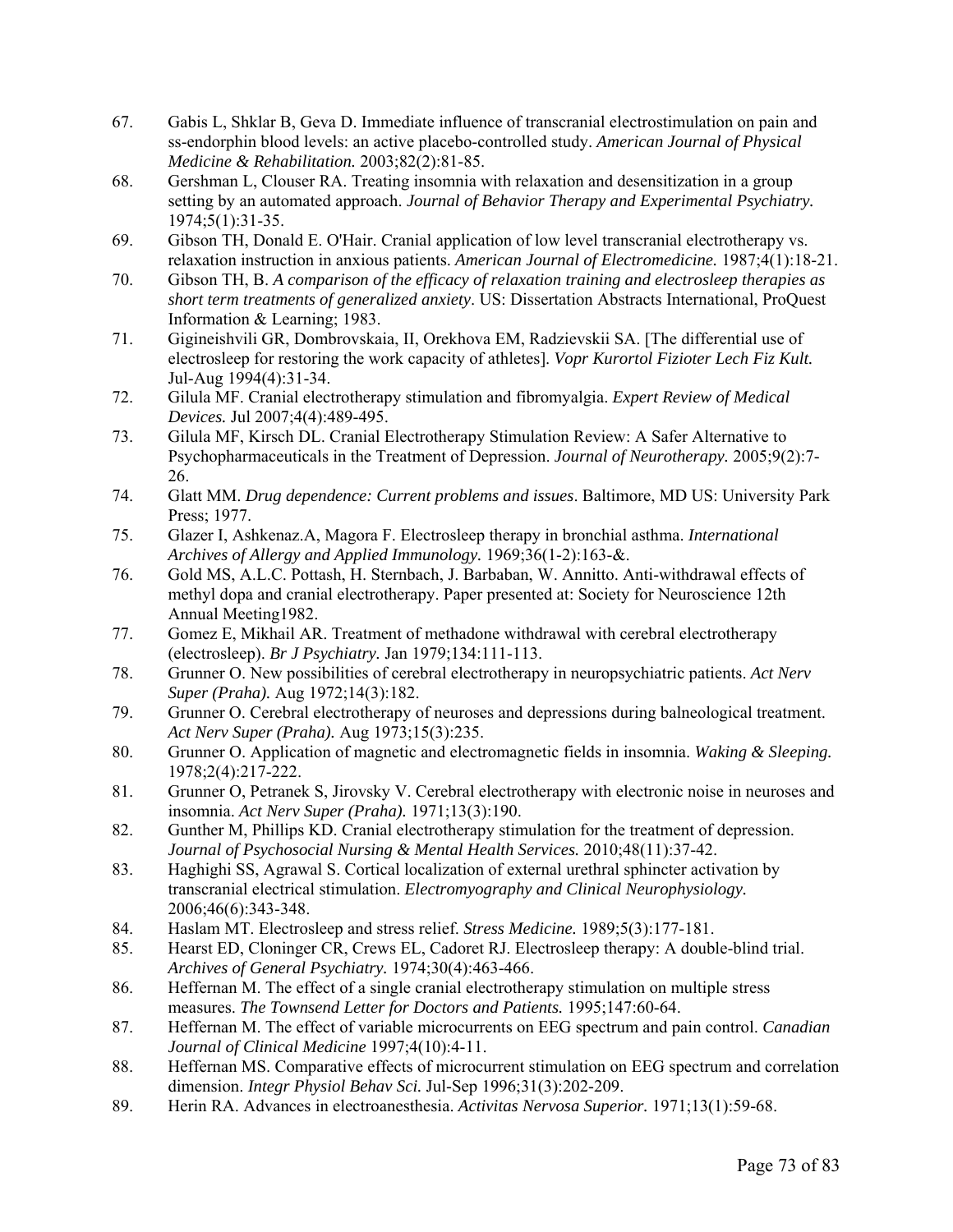- 90. Hochman R. Neurotransmitter modulation (TENS) for control of dental operative pain. *Journal of the American Dental Association.* 1998;116(2):208-212.
- 91. Hornstein SR, De Alencar Filho RA, De Toledo M, Spirck CN. Preliminary data on a new method for lithium therapy. *Brazilian Journal of Medical and Biological Research.*  1977;10(4):249-254.
- 92. Hozumi S, Hori H, Okawa M, Hishikawa Y, Sato K. Favorable effect of transcranial electrostimulation on behavior disorders in elderly patients with dementia: a double-blind study. *Int J Neurosci.* Nov 1996;88(1-2):1-10.
- 93. Itil T, Gannon P, Akpinar S, Hsu W. Quantitative EEG analysis of electrosleep using analog frequency analyzer and digital computer methods. *Diseases of the Nervous System.*  1972;33(6):376-381.
- 94. Iwaiiovsky A. Kiiginecring aspects of electrosleep and electroanesthesia. *J.Ssadvance Med Instrument.* 1970;4(1):38-42.
- 95. Iwanovsky A, Christopher H. Dodge. Electrosleep and electroanesthesia theory and clinical experience. *Foreign Science Bulletin.* 1968.
- 96. Jamault-Navarro C. Arterial walls as cephalic neurohemal organs in Lithobius forficatus L. (Myriapoda Chilopoda). *Exp Biol.* 1984;43(2):97-108.
- 97. Jarzembski WB. Electrical Stimulation and Substance Abuse Treatment. *Neurobehavioral Toxicology and Teratology.* 1985.
- 98. Jemelka R. *Cerebral electrotherapy and anxiety reduction* [Master's Thesis], Stephen F. Austin State University; 1975.
- 99. Jenkins JB, Spensley J. Electrosleep therapy. *Nursing Times.* 1971;67:1310-1312.
- 100. Johnson MI. Transcutaneous Electrical Nerve Stimulation (TENS) and TENS-like devices: do they provide pain relief? *Pain Reviews.* Oct-Dec 2001;8(3-4):121-158.
- 101. Jordan JE, Morris D. Evaluation of the electrosleep machine. *Disease of the Nervous System.*  1975;36(12):661-665.
- 102. Joy ML, Lebedev VP, Gati JS. Imaging of current density and current pathways in rabbit brain during transcranial electrostimulation. *IEEE Trans Biomed Eng.* Sep 1999;46(9):1139-1149.
- 103. Katsnelson Y, Khokhlov A, Tsvetkov V, Bartoo G, Bartoo M. Temporary pain relief using transcranial electrotherapy stimulation: results of a randomized, double-blind pilot study. *Conf Proc IEEE Eng Med Biol Soc.* 2004;6:4087-4090.
- 104. Kelley JW, Kelley IH, Kaiman C. Cerebral electric stimulation with thermal biomedical feedback. *Nebr Med J.* Sep 1977;62(9):322-327.
- 105. Kennerly R. QEEG analysis of cranial electrotherapy: A pilot study. *Journal of Neurotherapy.*  2004;8(2):112-113.
- 106. Kennerly RC, B. *Changes in quantitative eeg and low resolution tomography following cranial electrotherapy stimulation*. US: Dissertation Abstracts International: Section B: The Sciences and Engineering, ProQuest Information & Learning; 2007.
- 107. Kirsch DL. Postmarketing survey of Alpha-Stim CES patients. 1998.
- 108. Kirsch DL, Smith RB. The use of cranial electrotherapy stimulation in the management of chronic pain: a review. *NeuroRehabilitation.* 2000;14(2):85-94.
- 109. Klawansky S, Yeung A, Berkey C, Shah N. Meta-analysis of randomized controlled trials of cranial electrostimulation: Efficacy in treating selected psychological and physiological conditions. *Journal of Nervous and Mental Disease.* 1995;183(7):478-484.
- 110. Klimke A, Klieser E. [Effectiveness of neuro-electric therapy in drug resistant endogenous psychoses]. *Fortschr Neurol Psychiatr.* Feb 1991;59(2):53-59.
- 111. Koegler RR, Hicks SM, Barger JH. Medical and psychiatric use of electrosleep: Transcerebral electrotherapy. *Diseases of the Nervous System.* 1971;32(2):100-104.
- 112. Komarova LA, Kir'ianova VV, Zabolotnykh, II, Zabolotnykh VA. [The use of transcranial electrotherapy in the rehabilitation of osteoarthrosis patients]. Vopr Kurortol Fizioter Lech Fiz Kult. Sep-Oct 1998(5):27-29.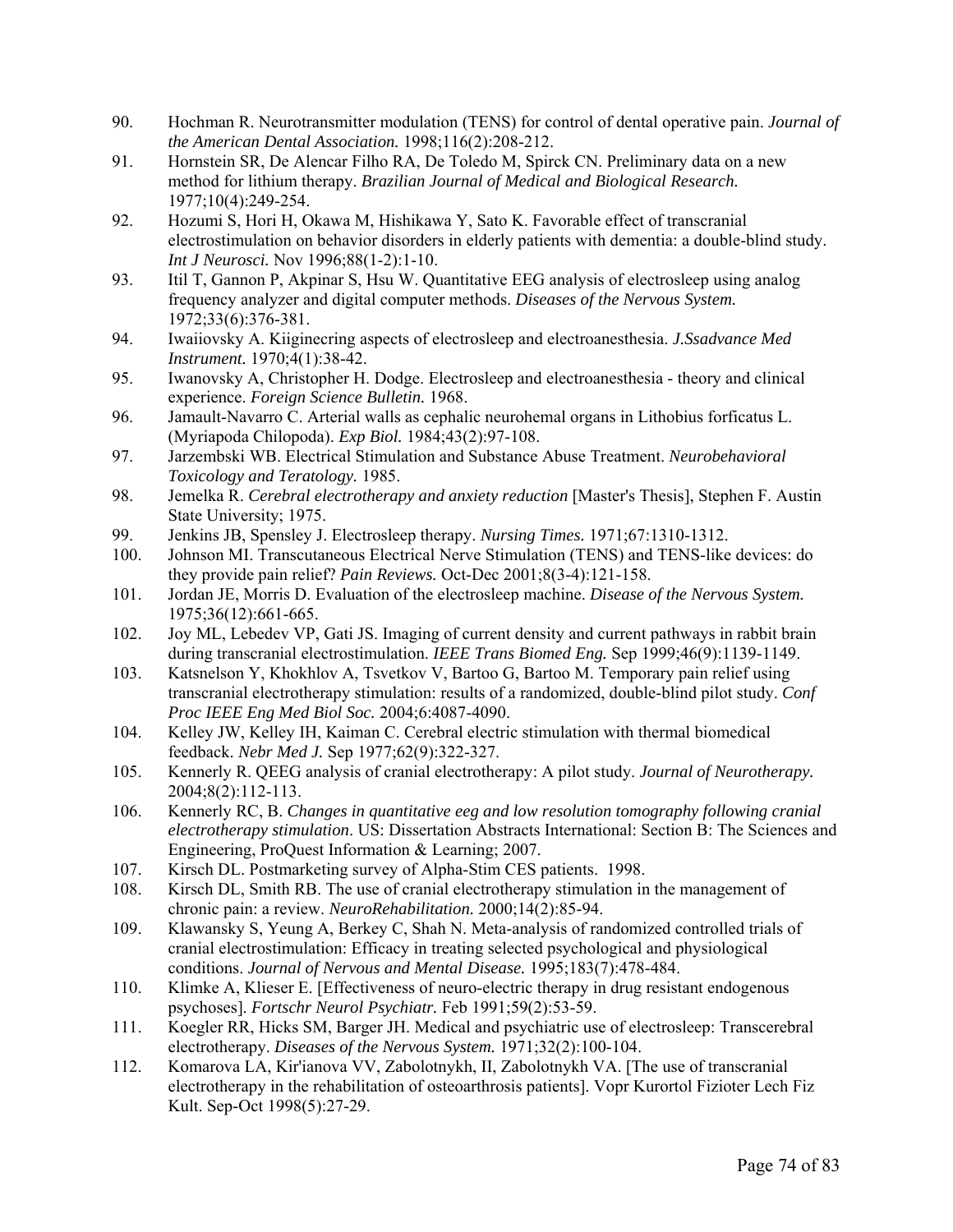- 113. Kotter GS, Henschel EO, Hogan WJ, Kalbfleisch JH. Inhibition of gastric acid secretion in man by the transcranial application of lwo intensity pulsed current. *Gastroenterology.* Aug 1975;69(2):359-363.
- 114. Krippner S, Brown DP. Field independence/dependence and electrosone 50-induced altered states of consciousness. *Journal of Clinical Psychology.* 1973;29(3):316-319.
- 115. Krishnam.Tg. Electrosleep technique Some observations. *Clinician.* 1973;37(11):476-478.
- 116. Krupitsky EM, Burakov AM, Karandashova GF, et al. The administration of transcranial electric treatment for affective disturbances therapy in alcoholic patients. *Drug Alcohol Depend.* Jan 1991;27(1):1-6.
- 117. Kulkarni AD, Smith RB. The use of microcurrent electrical therapy and cranial electrotherapy stimulation in pain control. *Clinical Practice of Alternative Medicine.* 2001;2(2):99-102.
- 118. Kuzin MI, Avrutskii M, Shliuznikov BM, Lakhter MA, Panchenko LF. [Effect of transcutaneous transcerebral electrostimulation as electroanesthesia on the beta-endorphin content of the cerebrospinal fluid and blood plasma]. *Biull Eksp Biol Med.* May 1984;97(5):515-516.
- 119. Lane-Brown A, Tate R. Interventions for apathy after traumatic brain injury. *Cochrane Database of Systematic Reviews.* 2009(2).
- 120. Lebedev VP, Bilichenko SV, Ordyan NÃ, et al. Transcranial electrostimulation activates reparative regeneration and the insulin-producing function of pancreatic B-cells in alloxan diabetes in rats. *Neuroscience and Behavioral Physiology.* 2007;37(4):341-347.
- 121. Lebedev VP, Malygin AV, Kovalevski AV, et al. Devices for noninvasive transcranial electrostimulation of the brain endorphinergic system: application for improvement of human psycho-physiological status. *Artif Organs.* Mar 2002;26(3):248-251.
- 122. Lee BY, Wendell K, Al-Waili N, Butler G. Ultra-low microcurrent therapy: A novel approach for treatment of chronic resistant wounds. *Advances in Therapy.* Nov-Dec 2007;24(6):1202-1209.
- 123. Lett CR, Wilson JO, Gambrell A. Effect of neurotone therapy during methadone detoxification. *Int J Addict.* 1976;11(1):187-189.
- 124. Levin RH, McGuire FL. Electrical Anesthesia.6. Effects of prolonged subconvulsive cerebral electrostimulation on memory intellectual level and subjective report of pain. *Anesthesia and Analgesia Current Researches.* 1966;45(2):222-&.
- 125. Levitt EA, James McI N, Flavell P. A clinical trial of electrosleep therapy with a psychiatric inpatient sample. *Australian and New Zealand Journal of Psychiatry.* 1975;9(4):287-290.
- 126. Lewis JA. Electrosleep. In: Williams RLW, W.B., ed. *Sleep Therapy*1966.
- 127. Lichtbroun AS, Raicer MMC, Smith RB, Katz RS. The treatment of fibromyalgia with cranial electrotherapy stimulation. Journal of Clinical Rheumatology. 2001;7(2):72-78.
- 128. Limoge A, Robert C, Stanley TH. Transcutaneous cranial electrical stimulation (TCES): A review 1998. *Neuroscience and Biobehavioral Reviews.* Mar 1999;23(4):529-538.
- 129. Liss S LB. Physiological and Therapeutic Effects of High Frequency Electrical Pulses. *Integrative Physiological and Behavioral Science.* 1996;32(2):88-95.
- 130. Logan MP. Improved mechanical efficiency in cerebral palsy patients treated with cranial electrotherapy stimulator (CES)1988.
- 131. Lolas F. Brain polarization: Behavioral and therapeutic effects. *Biological Psychiatry.*  1977;12(1):37-47.
- 132. Long RC. Electrosleep therapy. Some results with the use of electrically induced sleep in the treatment of psychiatric patients. *J Kans Med Soc.* Feb 1966;67(2):81-85.
- 133. Longo RE. The use of biofeedback, CES, brain mapping and neurofeedback with youth who have sexual behavior problems. *International Journal of Behavioral Consultation and Therapy.*  2010;6(2):142-159.
- 134. Louis-Coindet J, Debru C. Increase of paradoxical sleep episodes after electrical stimulation of the lateral and third ventricles in the rat. *Neuroscience Letters.* 1988;91(2):165-171.
- 135. Lynch HD, Anderson MH. Atropine coma therapy in psychiatry: Clinical observations over a 20 year period and a review of the literature. *Diseases of the Nervous System.* 1975;36(12):648-652.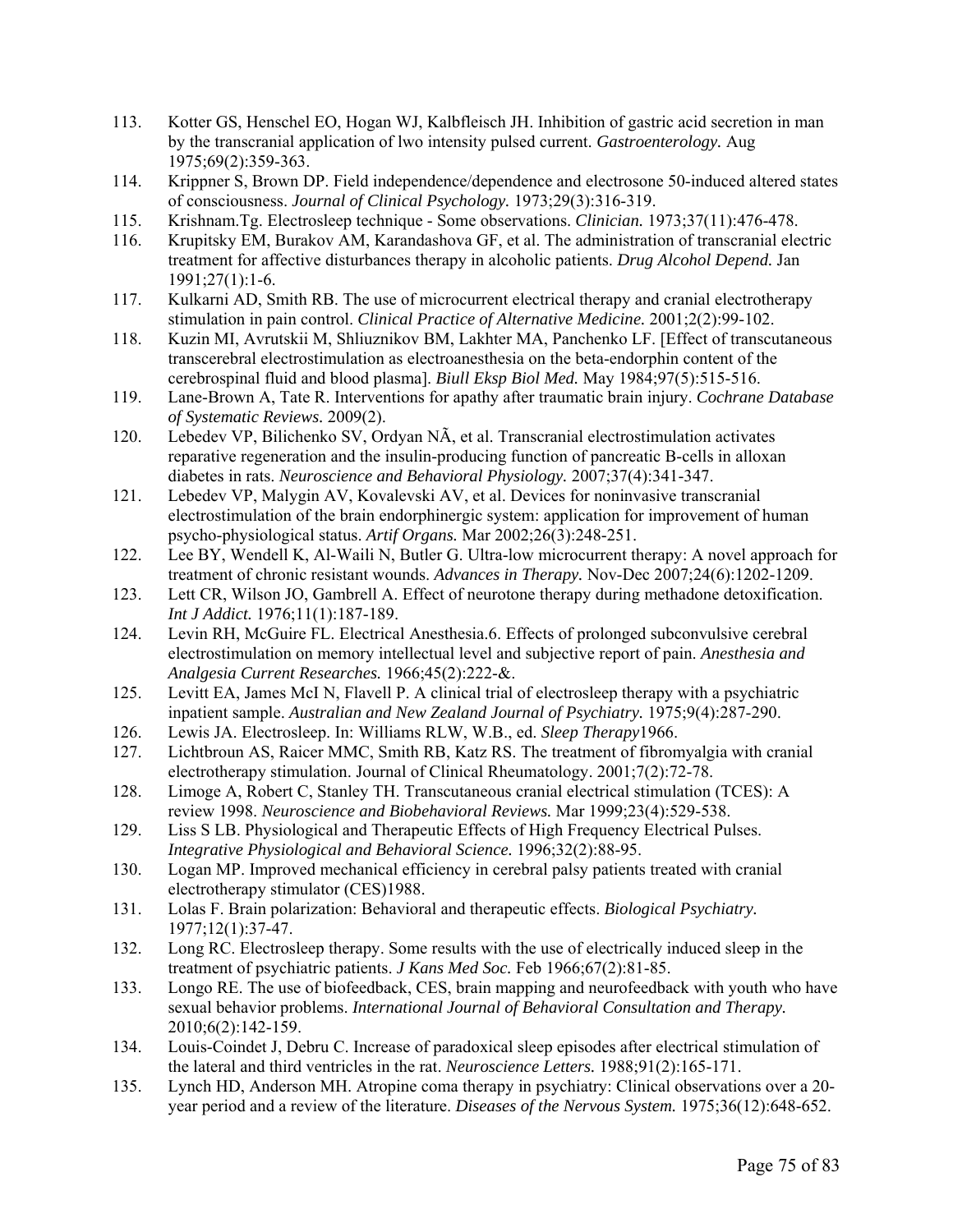- 136. Madden R, Daniel L. Kirsch. Low-intensity electrostimulation improves human learning of a pyschomoter task. *American Journal of Electromedicine.* 1987;4(2):41-45.
- 137. Magora F, A. Beller, M.I. Assael, A. Askenazi. Some aspects of electrical sleep and its therapeutic value. In: Wagender FM, St. Schuy, ed. *Electrotherapeutic Sleep and Electroanesthesia*1967:129-135.
- 138. Magora F, Beller A, Aladjemoff L, Magora A, Tannenbaum J. Observations on electrically induced sleep in man. *Br J Anaesth.* Jul 1965;37(7):480-491.
- 139. Malden J, Leon I. Charsh. Transcranial stimulation for the inhibition of primitive reflexes in children with cerebral palsy. *Neurology Report* 1985;9(2):33-38.
- 140. Malin DH, Lake JR, Hamilton RF, Skolnick MH. Augmented analgesic effects of enkephalinase inhibitors combined with transcranial electrostimulation. *Life Sci.* 1989;44(19):1371-1376.
- 141. Malin DH, Lake JR, Hamilton RF, Skolnick MH. Augmented analgesic effects of L-tryptophan combined with low current transcranial electrostimulation. *Life Sci.* 1990;47(4):263-267.
- 142. Mannu P, Rinaldi S, Fontani V, Castagna A, Margotti ML. Radio electric treatment vs. Es-Citalopram in the treatment of panic disorders associated with major depression: an open-label, naturalistic study. *Acupuncture & Electro-Therapeutics Research.* 2009;34(3-4):135-149.
- 143. Markina LD, Kratinova EA. The effects of transcranial electrostimulation on the adaptive state. *Neurosci Behav Physiol.* Jan 2004;34(1):101-104.
- 144. Marshall AG, Izard CE. Cerebral electrotherapeutic treatment of depressions. Journal of Consulting and Clinical Psychology. 1974;42(1):93-97.
- 145. Matteson MT, John M. Ivancevich. An exploratory investigation of CES as an employee stress management technique. *Journal of Health and Human Resource Administration* 1986;9:93-109.
- 146. Matteson MT, Ivancevich JM. Note on tension discharge rate as an employee health status predictor. *Acad Manage J.* Sep 1983;26(3):540-545.
- 147. May B, Carole May. Pilot project using the Alpha-Stim 100 for drug and alcohol abuse. In: Kirsch D, ed1993.
- 148. McCrory DC. Cranial electrostimulation for headache: meta-analysis. *J Nerv Ment Dis.* Dec 1997;185(12):766-767.
- 149. McKee D. Cranial electrotherapy stimulation: case report and review. *Alternative & Complementary Therapies.* 1995;1(6):393-395.
- 150. McKenzie RE, Saul H. Rosenthal, Jerry S. Driessner. Some psycho-physiologic effects of electrical transcranial stimulation (electrosleep). Paper presented at: American Psychiatric Association, Scientific Proceedings Summary1971.
- 151. McKenzie RE, Costello RM, Buck DC. Electrosleep (electrical transcranial stimulation) in the treatment of anxiety, depression and sleep disturbance in chronic alcoholics. *Journal of Altered States of Consciousness.* 1975;2(2):185-196.
- 152. Meerson FZ, Mashina SY, Manukhina EB, Vorontsova EY, Radzievskii SA. Effect of adaptation to stress-inducing electrical-stimulation on the reactivity of the isolated resistive artery. *Bulletin of Experimental Biology and Medicine.* Nov 1993;116(11):1322-1324.
- 153. Meerson FZ, Pshennikova MG, Kuznetsova BA, et al. Induction of adapation to stress in rats by repeated transcranial electrostimulation. *Bulletin of Experimental Biology and Medicine.* Jan 1994;117(1):12-14.
- 154. Meshavkin VK, Toropov AV, Kost NV, Ilinskii OB, Surkina ID, Zozulya AA. Transcranial electrostimulation augments physical working capacity. *Bulletin of Experimental Biology and Medicine.* Aug 1996;122(8):762-764.
- 155. Michals ML, Crismon ML, Misko JS, Childs A. A double-blind, sham-controlled evaluation of cranial electrotherapy stimulation in posttraumatic memory impairment. *Journal of Head Trauma Rehabilitation.* 1993;8(4):77-86.
- 156. Miller EC, Mathas JL. The use and effectiveness of electrosleep in the treatment of some common psychiatric problems. *Am J Psychiatry.* Oct 1965;122(4):460-462.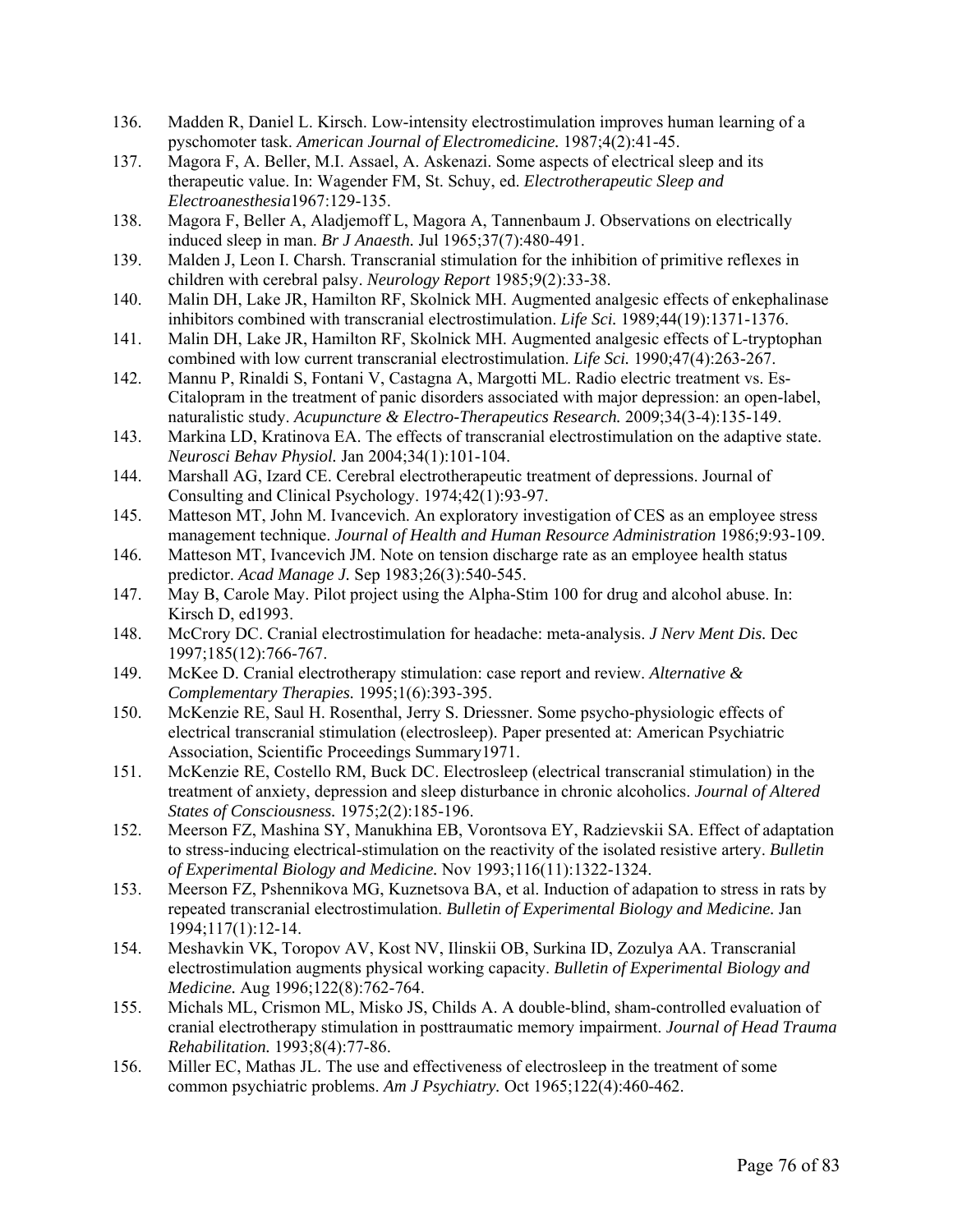- 157. Montagu JD. Differential cerebral electrostimulation. *Journal of Mental Science.*  1955;101(422):110-122.
- 158. Montgomery I, Perkin G, Wise D. A review of behavioral treatments for insomnia. *Journal of Behavior Therapy and Experimental Psychiatry.* 1975;6(2):93-100.
- 159. Moore JA, Mellor CS, Standage KF, Strong H. A double blind study of electrosleep for anxiety and insomnia. *Biological Psychiatry.* 1975;10(1):59-63.
- 160. Nagata K, Morita Y, Seno H, Matsumoto J. Studies of electrosleep on normal adults, insomniacs, and hypertensive patients. *Tokushima Journal of Experimental Medicine.* 1981;28(3-4):69-83.
- 161. National Research Council DoMS. An evaluation of electroanesthesia and electrosleep. FDA Contract 70-22, Task Order No. 20 (NTIS PB 241305) ed. 1974:1-54.
- 162. Naveau S, Barritault L, Zourabichvili O, et al. [Analgesic effect of transcutaneous cranial electrostimulation in patients treated by Nd:YAG laser for cancer of the rectum. A double-blind randomized trial]. *Gastroenterol Clin Biol.* 1992;16(1):8-11.
- 163. Nekhendzy V, Davies MF, Lemmens HJ, Maze M. The role of the craniospinal nerves in mediating the antinociceptive effect of transcranial electrostimulation in the rat. *Anesth Analg.*  Jun 2006;102(6):1775-1780.
- 164. Nekhendzy V, Fender CP, Davies MF, et al. The antinociceptive effect of transcranial electrostimulation with combined direct and alternating current in freely moving rats. *Anesthesia and Analgesia.* Mar 2004;98(3):730-737.
- 165. Nekhendzy V, Lemmens HJ, Tingle M, Nekhendzy M, Angst MS. The analgesic and antihyperalgesic effects of transcranial electrostimulation with combined direct and alternating current in healthy volunteers. *Anesth Analg.* Nov 2010;111(5):1301-1307.
- 166. Ng LKY, Douthitt TC, Thoa NB, Albert CA. Modification of morphine withdrawal syndrome in rats following transauricular electrostimulation: an experimental paradigm for auricular electroacupuncture. *Biological Psychiatry.* 1975;10(5):575.
- 167. Ng LKY, Thoa NB, Douthitt TC, Albert CA. Experimental 'auricular electroacupuncture' in morphine dependent rats: behavioral and biochemical observations. *American Journal of Chinese Medicine.* 1975;3(4):335-341.
- 168. Nias DK. Therapeutic effects of low-level direct electrical currents. *Psychological Bulletin.*  1976;83(5):766-773.
- 169. Nijs J, Meeus M, Van Oosterwijck J, et al. Treatment of central sensitization in patients with 'unexplained' chronic pain: what options do we have? *Expert Opinion on Pharmacotherapy.* May 2011;12(7):1087-1098.
- 170. Nikitina TV. Electric anesthesia in therapeutic stomatology. *Stomatologiya (Mosk.).* 1970;5:66- 68.
- 171. Nikitina TV, Khartulari NI. Electrosleep treatment of patients with glossalgia. *Stomatologiya.*  1971;50(5):63-65.
- 172. Obrosow AN. Electrosleep Therapy. In: Licht S, ed. *Therapeutic electricity and ultraviolet radiation*1969.
- 173. O'Connell NE, Wand BM, Marston L, Spencer S, Desouza LH. Non-invasive brain stimulation techniques for chronic pain. A report of a Cochrane systematic review and meta-analysis. *European Journal of Physical and Rehabilitation Medicine.* Jun 2011;47(2):309-326.
- 174. O'Connor ME, Bianco, Faust & Nicolson, Robert. Meta-analysis of cranial electro-stimulation (CES) in relation to the primary and secondary symptoms of substance with-drawal. Paper presented at: 12th Meeting of the Bioelectromegnetics Society; June 14, 1991, 1991.
- 175. Okoye R, Joan W. Malden. Use of neurotransmitter modulation to facilitate sensory integration. *Neurology Report.* 1986;10(4):67-72.
- 176. Olazaran J, Reisberg B, Clare L, et al. Nonpharmacological Therapies in Alzheimer's Disease: A Systematic Review of Efficacy. Dementia and Geriatric Cognitive Disorders. 2010;30(2):161- 178.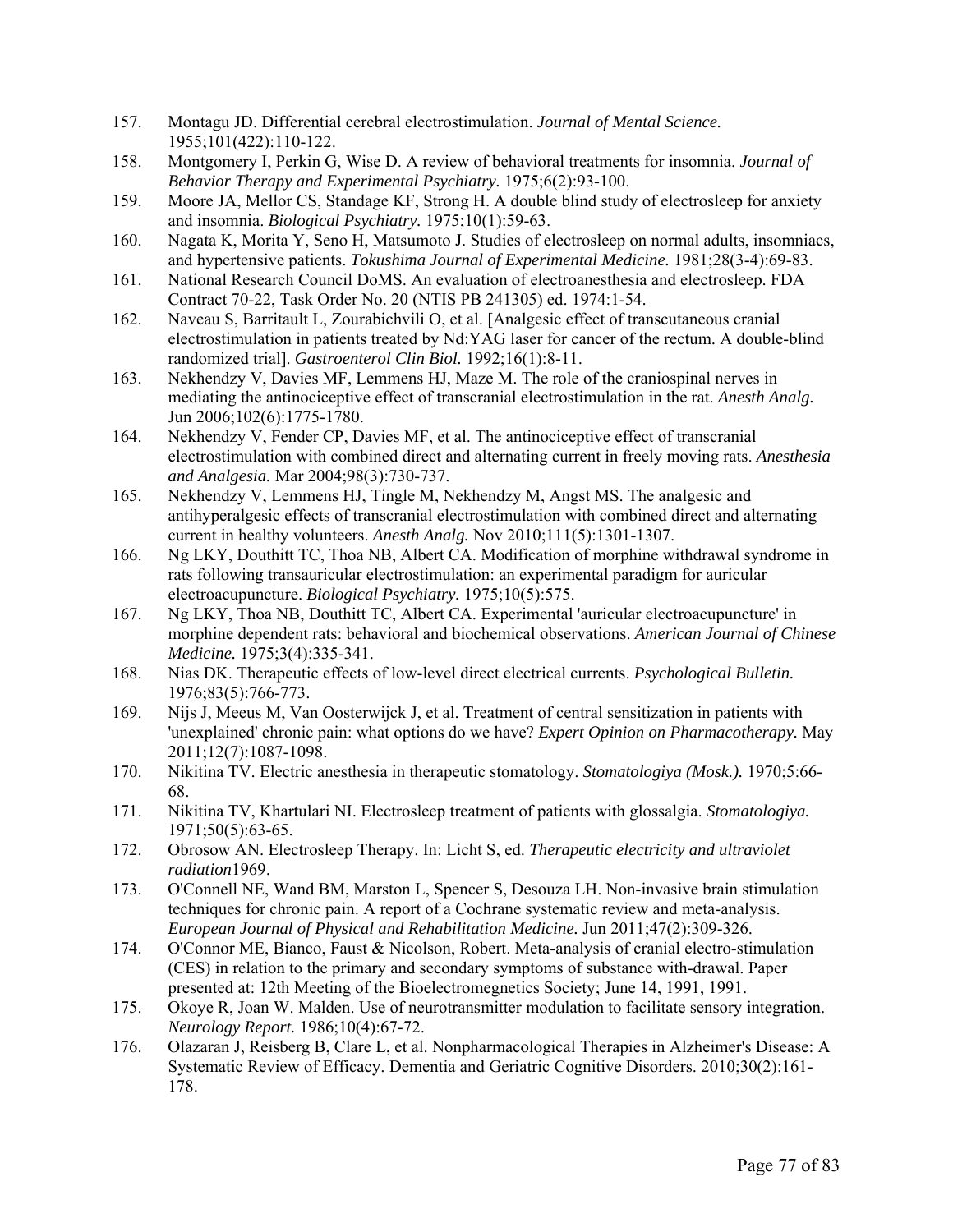- 177. Overcash SJ, A. Siebenthall. The effects of cranial electrotherapy stimulation and multisensory cognitive therapy on the personality and anxiety levels of substance abuse patients. *American Journal of Electromedicin.* 1989;6(2):105-111.
- 178. Overcash SJ. A retrospective study to determine the efficacy of cranial electrotherapy stimulation (CES) on patients suffering from anxiety disorders. *American Journal of Electromedicine.* 1999;16(1):49-51.
- 179. Overcash SJ. The effect of ROSHI Protocol and cranial electrotherapy stimulation on a nine-yearold anxious, dyslexic male with attention deficit disorder: a case study. *Journal of Neurotherapy.*  2005;9(2):63-77.
- 180. Padjen AL, Dongier M, Malec T. Effects of cerebral electrical-stimulation on alcoholism A pilot study. *Alcoholism-Clinical and Experimental Research.* Aug 1995;19(4):1004-1010.
- 181. Paris DE, B. *Cranial electrotherapy stimulation (electrosleep): A psychophysiological evaluation*. US: Dissertation Abstracts International, ProQuest Information & Learning; 1987.
- 182. Passini FG, Watson CG, Herder J. The effects of cerebral electric therapy (electrosleep) on anxiety, depression, and hostility in psychiatric patients. *Journal of Nervous and Mental Disease.*  1976;163(4):263-266.
- 183. Patterson M, Krupitsky E, Flood N, Baker D. Amelioration of stress in chemical dependency detoxification by transcranial electrostimulation. *Stress Medicine.* 1994;10(2):115-126.
- 184. Patterson M, Krupitsky E, Flood N, Baker D, Patterson L. Amelioration of stress in chemical detoxification by transcranial electrostimulation. *Stress Medicine.* 1994;10(2):115-126.
- 185. Patterson MA, Jean Firth, Richard Gardiner. Treatment of Drug, Alcohol, and Nicotine Addiction by Neuroelectric Therapy: Analysis of Results Over Seven Years1984.
- 186. Patterson MA, Patterson L, Patterson SI. Electrostimulation: addiction treatment for the coming millennium. *J Altern Complement Med.* Winter 1996;2(4):485-491.
- 187. Philip P, Demotes-Mainard J, Bourgeois M, Vincent JD. Efficiency of transcranial electrostimulation on anxiety and insomnia symptoms during a washout period in depressed patients. A double-blind study. *Biol Psychiatry.* Mar 1 1991;29(5):451-456.
- 188. Phillips PB. Notes on Russian psychiatry. *Journal of the Florida Medical Association.* 1976.
- 189. Photiades DP. A review of some papers on electrosleep therapy in psychiatry. *African Journal of Psychiatry.* 1980;6(1-2):31-34.
- 190. Pickworth W, Fant R, Goffman A, Henningfield J. Cranial electrostimulation therapy: Response. *Biological Psychiatry.* 1998;43(6):468-469.
- 191. Pickworth WB, Fant RV, Butschky MF, Goffman AL. Evaluation of cranial electrostimulation therapy on short-term smoking cessation. *Biological Psychiatry.* 1997;42(2):116-121.
- 192. Pleitez JA. New Frontier: Electrosleep Therapy. *Nebraska Medical Journal.* 1973.
- 193. Proshina IV. Evaluation of the electrosleep apparatus for postoperative analgesia. Biomedical Engineering. 1975;8(2):116-117.
- 194. Pugh RW. Review of 'Innovative medical-psychiatric therapies'. *PsycCRITIQUES.*  1977;22(2):136-137.
- 195. Ramsay JC, Schlagenhauf G. Treatment of depression with low voltage direct current. *South Med J.* Aug 1966;59(8):932-934.
- 196. Rintala DH, Tan G, Willson P, Bryant MS, H. Feasibility of Using Cranial Electrotherapy Stimulation for Pain in Persons with Parkinson's Disease. *Parkinson's Disease (20420080).*  2011:1-8.
- 197. Rogers DRB, Ei S, Rogers KR, Cross CL. Evaluation of a multi-component approach to cognitive-behavioral therapy (CBT) using guided visualizations, cranial electrotherapy stimulation, and vibroacoustic sound. *Complementary Therapies in Clinical Practice.*  2007;13(2):95-101.
- 198. Roitenburd SR. Effect of electrosleep on adaptive powers of the organism. *Human Physiology.*  1978;4(1):75-79.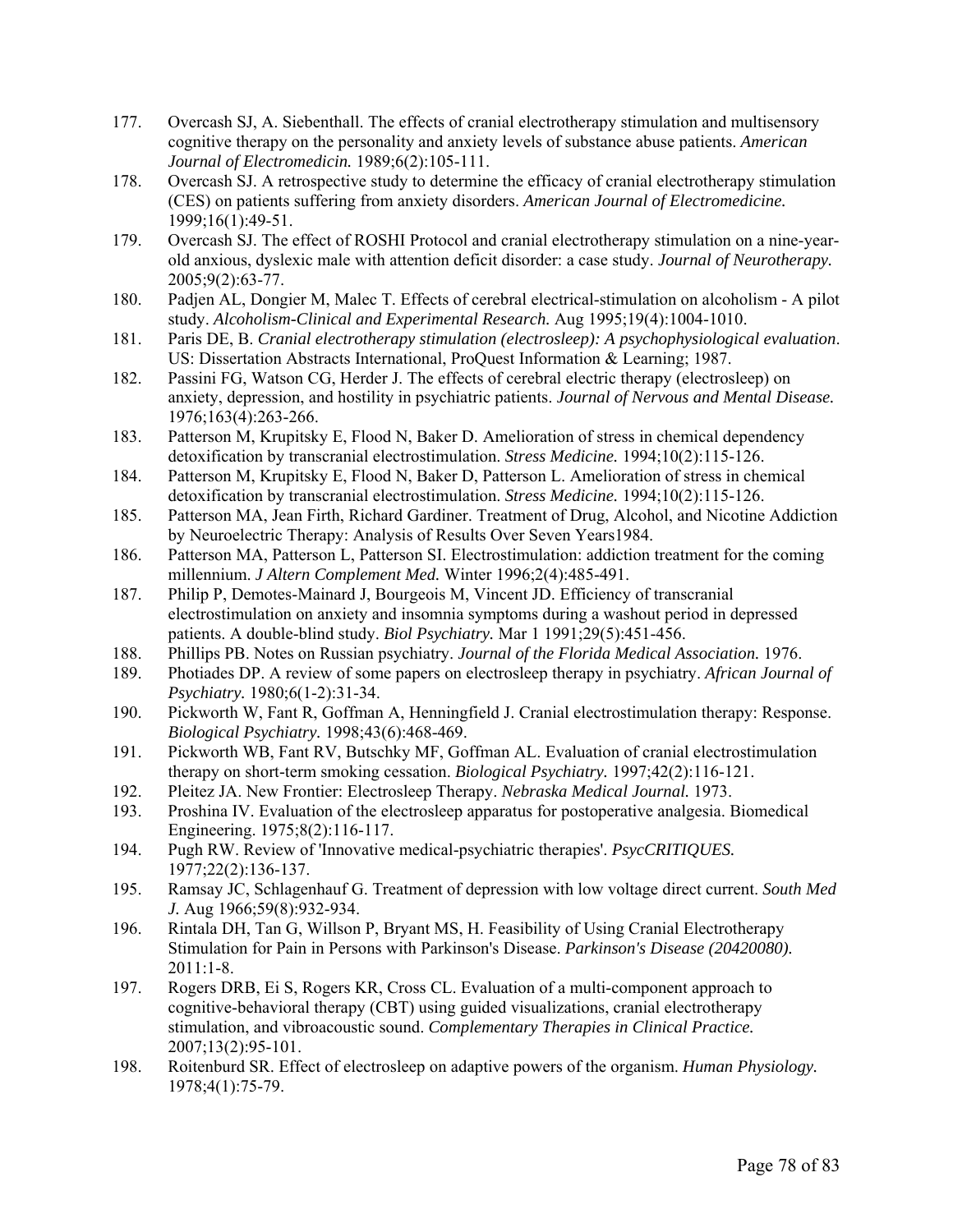- 199. Romano T. The usefulness of cranial electrotherapy in the treatment of headache in fibromyalgia patients. *American Journal of Pain Management*. 1993;3(1):15-19.
- 200. Rosenthal, SH, Wulfsohn NL. Studies of electrosleep with active and simulated treatment. *Current Therapeutic Research-Clinical and Experimental.* 1970;12(3):126-&.
- 201. Rosenthal SH. Electrosleep' as a psychiatric treatment. *Comments on Contemporary Psychiatry.*  1971;1(1):25-33.
- 202. Rosenthal SH. A qualitative description of the electrosleep experience. In: Wulfsohn NLSA, ed. *The nervous system and electric curents*1971.
- 203. Rosenthal SH. Electrosleep: A double-blind clinical study. *Biological Psychiatry.* 1972;4(2):179- 185.
- 204. Rosenthal SH, David F. Briones. Hormonal Studies in Cerebral Electrotherapy. Paper presented at: 3rd International Symposium on Electrosleep and Electroanesthesia1972.
- 205. Rosenthal SH. Electrosleep Therapy. *Current Psychiatric Therapies.* 1972.
- 206. Rosenthal SH. Alterations in serum thyroxine with cerebral electrotherapy (electrosleep). *Arch Gen Psychiatry.* Jan 1973;28(1):28-29.
- 207. Rosenthal SH, Calvert LF. Electrosleep: Personal subjective experiences. *Biological Psychiatry.*  1972;4(2):187-190.
- 208. Rosenthal SH, Wulfsohn NL. Electrosleep: A clinical trial. *The American Journal of Psychiatry.*  1970;127(4):533-534.
- 209. Rosenthal SH, Wulfsohn NL. Electrosleep: A preliminary communication. *Journal of Nervous and Mental Disease.* 1970;151(2):146-151.
- 210. Russell AL, McCarty MF. DL-phenylalanine markedly potentiates opiate analgesia an example of nutrient/pharmaceutical up-regulation of the endogenous analgesia system. *Medical Hypotheses.* Oct 2000;55(4):283-288.
- 211. Ryan JJ, B. *Transcerebral electrotherapy effects on mood disturbance in psychiatric patients according to suggestibility level*. US: Dissertation Abstracts International, ProQuest Information & Learning; 1976.
- 212. Ryan JJ, Souheaver GT. Effects of transcrerebral electrotherapy (electrosleep) on state anxiety according to suggestibility levels. Biol Psychiatry. Apr 1976;11(2):233-237.
- 213. Ryan JJ, Souheaver GT. Role of sleep in electrosleep therapy for anxiety. *Diseases of the Nervous System.* 1977;38(7):515-517.
- 214. Sato K, Kamiya S, Okawa M, Hozumi S, Hori H, Hishikawa Y. Effect of transcranial electrostimulation on eeg component waves of elderly patients with dementia. *Journal of Brain Science.* 1998;24(1-2):65-72.
- 215. Scallet A, Cloninger R, Othmer E. The management of chronic hysteria: A review and doubleblind trial of electrosleep and other relaxation methods. *Diseases of the Nervous System.*  1976;37(6):347-353.
- 216. Scherder E, Knol D, van Someren E, et al. Effects of low-frequency cranial electrostimulation on the rest-activity rhythm and salivary cortisol in Alzheimer's disease. *Neurorehabilitation & Neural Repair.* 2003;17(2):101-108.
- 217. Scherder E, Knol D, van Tol M, et al. Effects of high-frequency cranial electrostimulation on the rest-activity rhythm and salivary cortisol in Alzheimer's disease. A pilot study. *Dementia & Geriatric Cognitive Disorders.* 2006;22(4):267-272.
- 218. Scherder EJ, Deijen JB, Vreeswijk SH, Sergeant JA, Swaab DF. Cranial electrostimulation (CES) in patients with probable Alzheimer's disease. *Behav Brain Res.* Jan 22 2002;128(2):215-217.
- 219. Scherder EJ, van Tol MJ, Swaab DF. High-frequency cranial electrostimulation (CES) in patients with probable Alzheimer's disease. *Am J Phys Med Rehabil.* Jul 2006;85(7):614-618.
- 220. Schlaepfer TE, George MS, Mayberg H. WFSBP Guidelines on Brain Stimulation Treatments in Psychiatry. *World Journal of Biological Psychiatry.* 2010;11(1):2-18.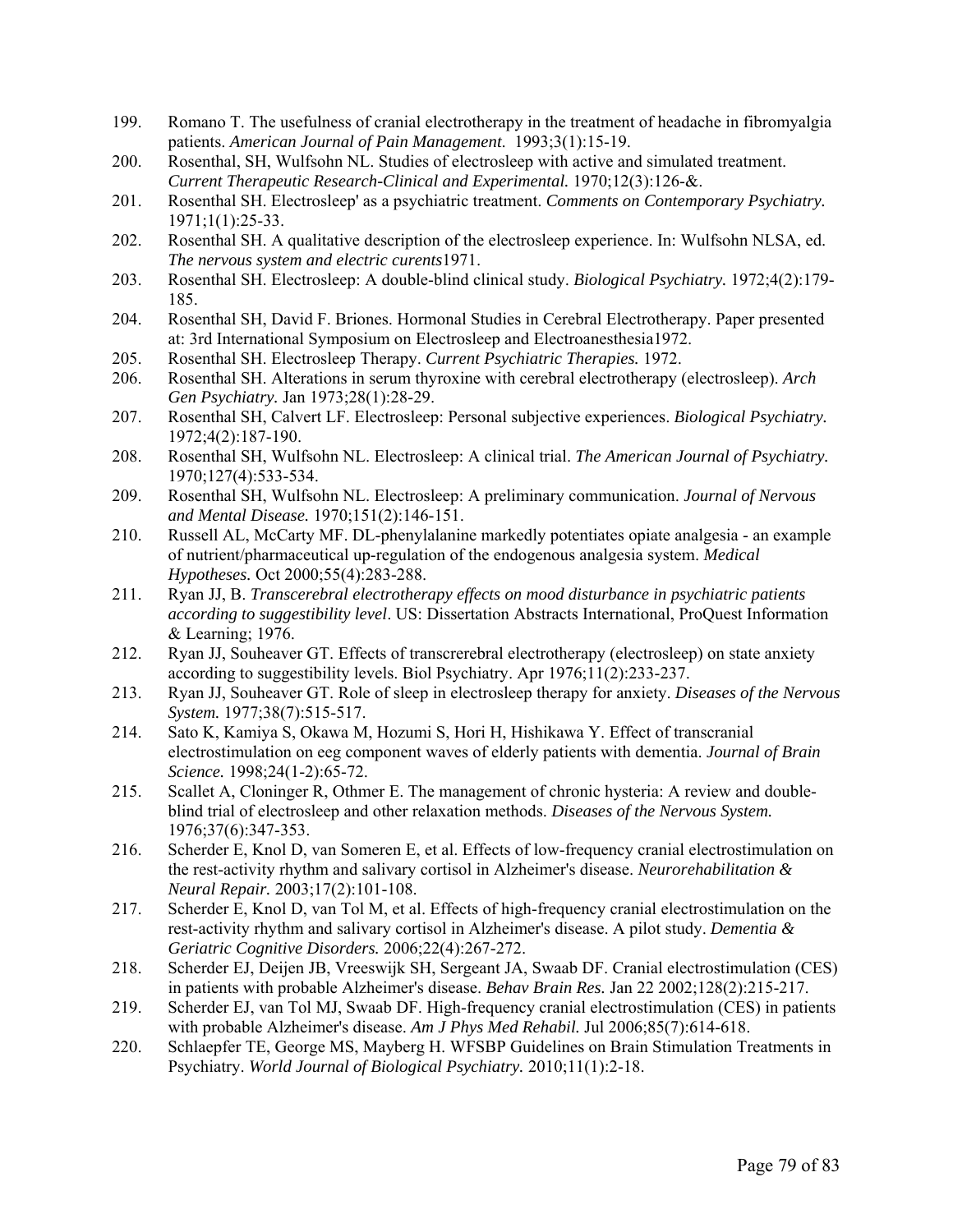- 221. Schmitt R, Capo T, Boyd E. Cranial electrotherapy stimulation as a treatment for anxiety in chemically dependent persons. *Alcoholism-Clinical and Experimental Research.* Apr 1986;10(2):158-160.
- 222. Schmitt R, Capo T, Frazier H, Boren D. Cranial electrotherapy stimulation treatment of cognitive brain dysfunction in chemical dependence. *Journal of Clinical Psychiatry.* 1984;45(2):60-63.
- 223. Schoenfeld LS, Walsh NE, Ramamurthy S. Electrosleep and chronic pain. *Journal of Pain & Symptom Management.* 1986;1(3):151-155.
- 224. Schroeder MJ, Barr RE. Quantitative analysis of the electroencephalogram during cranial electrotherapy stimulation. *Clinical Neurophysiology.* Nov 2001;112(11):2075-2083.
- 225. Sergeev GV. Electrosleep as a method of neurotropic therapy of patients with hypertensive disease. *American Heart Journal.* 1963;66(1):138-&.
- 226. Shealy NC, Roger K. Cady, Robert J. Wilkie, Richard Cox, Saul Liss, William Clossen. Depression: a diagnostic, neurochemical profile and therapy with cranial electrotherapy stimulation (CES). *Journal of Neurological and Orthopaedic Medicine and Surgery.*  1989;10(4):319-321.
- 227. Shealy NC, Roger K. Cady, Diane Culver-Veehof, Richard Cox, Saul Liss, William Clossen. Cerebralspinal fluid and plasma neurochemicals: response to cranial electrical stimulation. *Journal of Neurological and Orthopaedic Medicine and Surgery* 1998; 10(2):94-97.
- 228. Shelton RB, A. *A comparison of cerebral electrotherapy and relaxation as anxiolytics*. US: Dissertation Abstracts International, ProQuest Information & Learning; 1981.
- 229. Shill HA, Obradov S, Katsnelson Y, Pizinger R. A randomized, double-blind trial of transcranial electrostimulation in early Parkinson's disease. *Mov Disord.* Apr 29 2011.
- 230. Shultz JC, B. *The effects of cranial electrotherapy stimulation on attention: A double-blinded, placebo-controlled investigation*. US: Dissertation Abstracts International: Section B: The Sciences and Engineering, ProQuest Information & Learning; 2011.
- 231. Singh B, G.S. Chhina, B.K. Anand, M.S. Bopari, J.S. Neki. Sleep and Consciousness mechanisms with special reference to electrosleep. *Armed Forces Medical Journal India (New Delhi).* 1971;27(3):292-297.
- 232. Singh JM, Hugh A. King, William C. Super. Effects of transcerebral electrotherapy (TCT) in stress related illness. *Pharmacologist.* Vol 16. 1974:264.
- 233. Singh K. Sleep inducing devices: a clinical trial with a Russian machine. *International Journal of Neuropsychiatry.* 1967;3(4):311.
- 234. Skolnick MH, Wilson OB, Hamilton RF, et al. Low current electrostimulation produces naloxone-reversible analgesia in rats. *Stereotact Funct Neurosurg.* 1989;53(2):125-140.
- 235. Smith JR, B P. *An evaluation of electrosleep as an adjunctive therapy with chronic schizophrenic inpatients*. US: Dissertation Abstracts International, ProQuest Information & Learning; 1975.
- 236. Smith R, Tyson R. The use of transcranial electrical stimulation in the treatment of cocaine and/or polysubstance abuse. In: Kirsch DL, ed. *The Science Behind Cranial Electrotherapy Stimulation*. Alberta, Canada: Medical Scope Publishing; 2002:68-69.
- 237. Smith RB, A.E. Burgess, V.J. Guinee, L.C. Reifsnider. A curvilinear relationship between alcohol withdrawal tremor and personality. *Journal of Clinical Psychology.* 1979;35(1):199-203.
- 238. Smith RB. Confirming evidence of an effective treatment for brain dysfunction in alcoholic patients. *Journal of Nervous and Mental Disease.* 1982;170(5):275-278.
- 239. Smith RB. Cranial Electrotherapy Stimulation. In: Mykleburst JB, Joseph F. Cusick, Anthony Sances, Jr., Sanford J. Larson ed. *Neural Stimulation*1985.
- 240. Smith RB. Cranial electrotherapy stimulation in the treatment of stress related cognitive dysfunction with an eighteen month follow-up. *Journal of Cognitive Rehabilitation.*  1999;17(6):14-18.
- 241. Smith RB, Browne-Miller A. Cranial electrotherapy stimulation in the treatment of addictions. *The Praeger international collection on addictions, Vol 3: Characteristics and treatment perspectives.* Santa Barbara, CA US: Praeger/ABC-CLIO; 2009:189-199.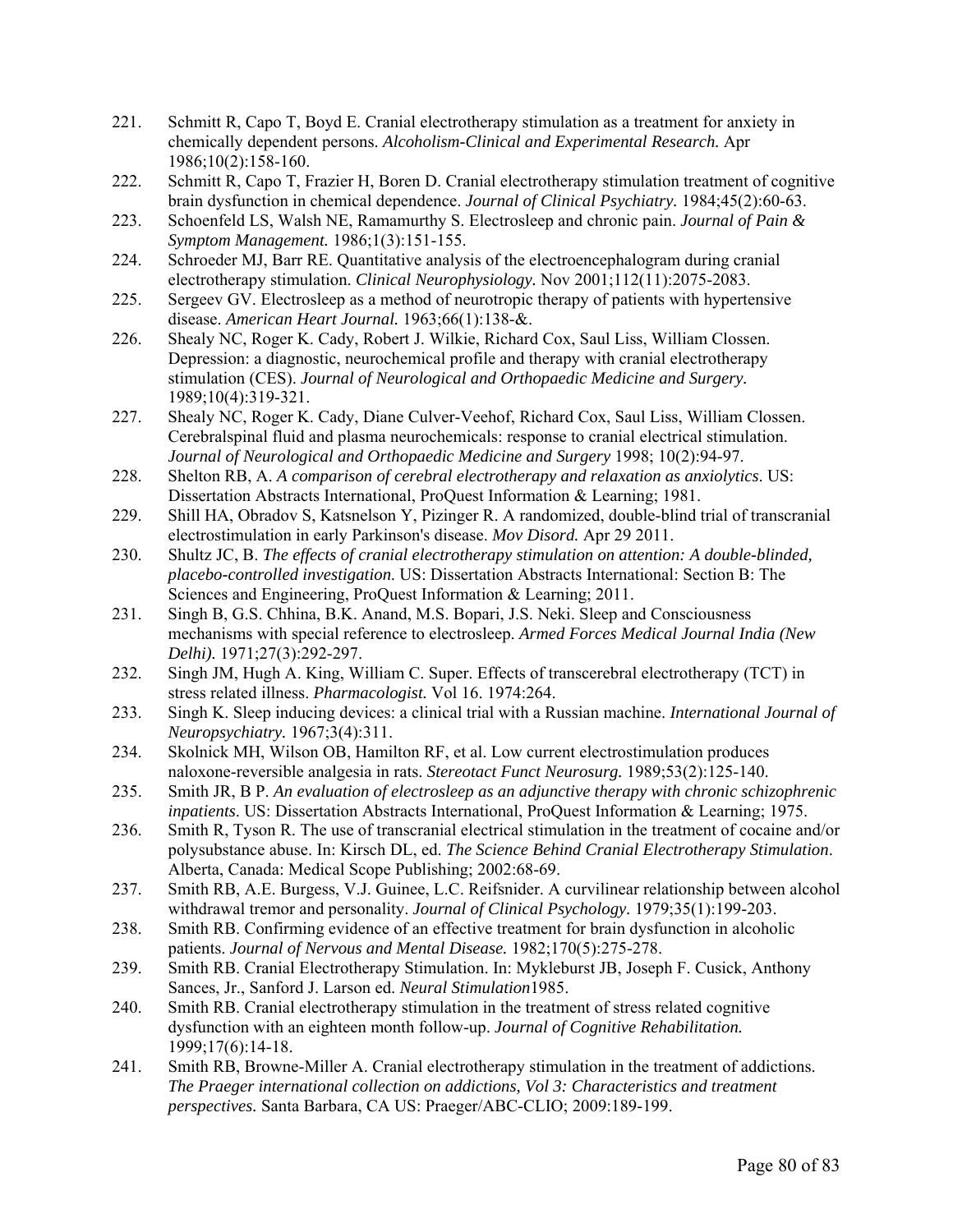- 242. Smith RB, Day E. The effects of cerebral electrotherapy on short-term memory impairment in alcoholic patients. *International Journal of the Addictions.* 1977;12(4):575-582.
- 243. Smith RB, O'Neill L. Electrosleep in the management of alcoholism. *Biological Psychiatry.*  1975;10(6):675-680.
- 244. Smith RB, Shiromoto FN. The use of cranial electrotherapy stimulation to block fear perception in phobic patients. Current Therapeutic Research-Clinical and Experimental. Feb 1992;51(2):249- 253.
- 245. Smith RB, Tiberi A, Marshall J. The use of cranial electrotherapy stimulation in the treatment of closed-head-injured patients. *Brain Injury.* May-Jun 1994;8(4):357-361.
- 246. Snodgrass RW, B P. *Cerebral electrostimulation (electrosleep), alcoholism and personal discomfort*. US: Dissertation Abstracts International, ProQuest Information & Learning; 1977.
- 247. Sokolov EA, Tsvetkov VA, Losev IF. [Hemodynamics during epidural anesthesia in combination with transcranial electroanesthesia in pulmonary surgery]. *Anesteziol Reanimatol.* Jan-Feb 1991(1):10-12.
- 248. Solomon S, Guglielmo, KM. Treatment of Headache by Transcutaneous Electrical Stimulation. *Headache.* 1985;25(1):12-15.
- 249. Solomon S, Elkind A, Freitag F, et al. Safety and effectiveness of cranial electrotherapy in the treatment of tension headache. *Headache.* 1989;29(7):445-450.
- 250. Sornson R, Diane Liverance, George Armstrong, Beverly Zelt. Cerebral electrical stimulation neurotransmitter modulation benefits adolescent cerebral palsy students. *American Journal of Electromedicine.* 1989;6(1):122-125.
- 251. Sousa AD, P.C. Choudhury. A psychometric evaluation of electrosleep. *Indian Journal of Psychiatry.* 1975;17:133-137.
- 252. Southworth S. A study of the effects of cranial electrical stimulation on attention and concentration. *Integrative Physiological and Behavioral Science.* Jan-Mar 1999;34(1):43-53.
- 253. Stanley TH, Jean A. Cazalaa, Alain Atinault, Raymond Coeytaux, Aime Limoge, Yves Louville. Transcutaneous cranial electrical stimulation decreases narcotic requirements during neurolept anesthesia and operation in man. *Anesthesia and Analgesia.* 1982;61(10):863-866.
- 254. Stanley TH, Cazalaa JA, Limoge A, Louville Y. Transcutaneous cranial electrical stimulation increases the potency of nitrous oxide in humans. *Anesthesiology.* Oct 1982;57(4):293-297.
- 255. Steinberg H. Electrotherapeutic disputes: the 'Frankfurt Council' of 1891. *Brain.* Apr 2011;134:1229-1243.
- 256. Straus B, Arthur Elkind, Carol Bodian. Electrical induction of sleep. *The American Journal of Medical Sciences.* 1964;248:514-520.
- 257. Strentzsch JA, A. *An examination of Cranial Electrotherapy Stimulation (CES) on alpha-amylase levels, cortisol levels, and state-trait anxiety scores in the chronically mentally ill*. US: Dissertation Abstracts International Section A: Humanities and Social Sciences, ProQuest Information & Learning; 2009.
- 258. Subbotina TI, Khadartsev AA, Yashin MA, Yashin AA. Effect of Delta-rhythm-modulated extremely high frequency electromagnetic radiation on rats. *Bulletin of Experimental Biology and Medicine.* May 2004;137(5):423-424.
- 259. Suinn RM, Weigel RG. *Innovative medical-psychiatric therapies*. Oxford England: U Park; 1976.
- 260. Taaks H, J. Kugler. Electrosleep and brain function *Electroencephalography and Clinical Neurophysiology.* 1968;24:62-94.
- 261. Tan G, Alvarez JA, Jensen MP. Complementary and alternative medicine approaches to pain management. Journal of Clinical Psychology. Nov 2006;62(11):1419-1431.
- 262. Tan G, Craine MH, Bair MJ, et al. Efficacy of selected complementary and alternative medicine interventions for chronic pain. *Journal of Rehabilitation Research and Development.*  2007;44(2):195-222.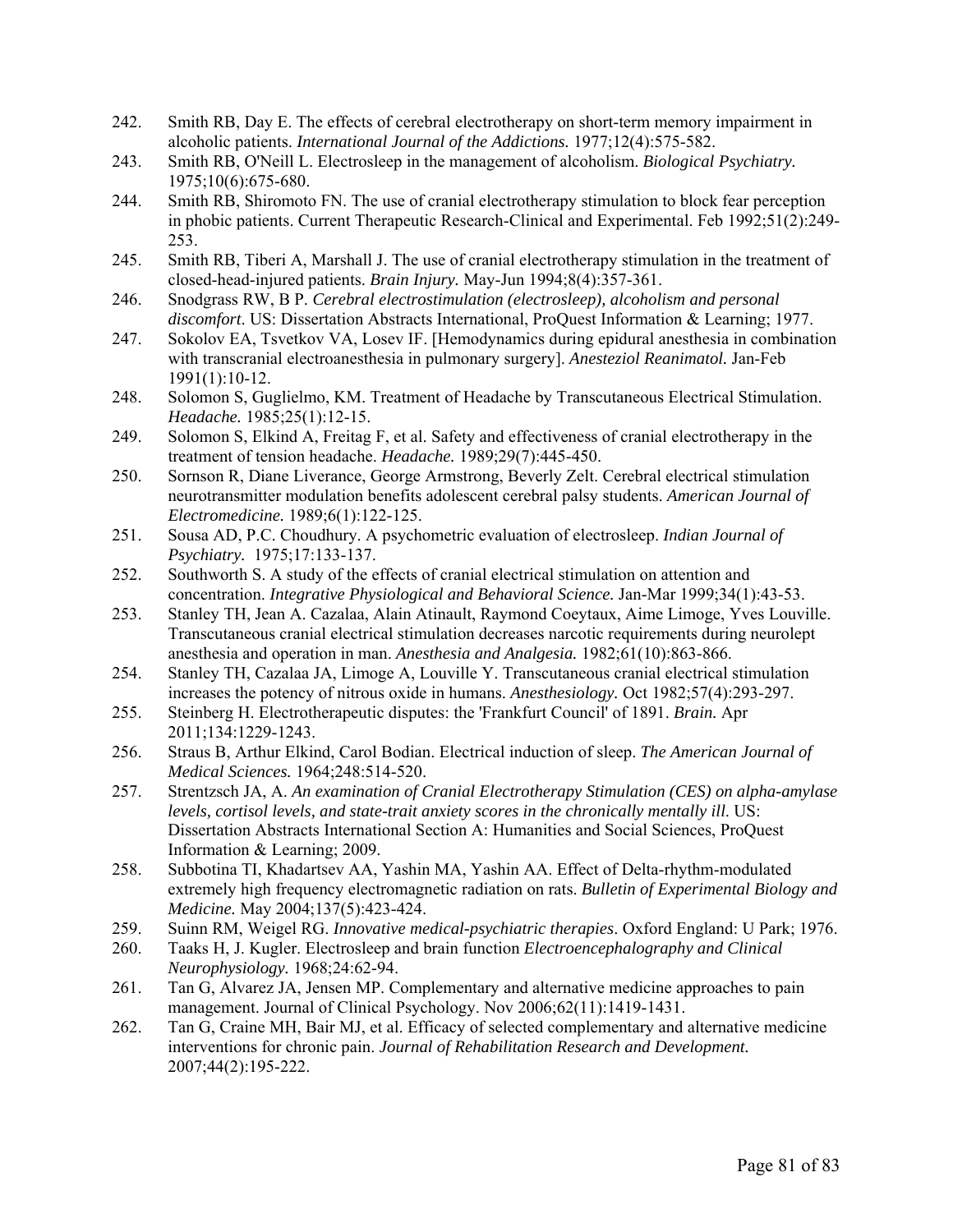- 263. Tan G, Dao TK, Smith DL, Robinson A, Jensen MP. Incorporating Complementary and Alternative Medicine (CAM) Therapies to Expand Psychological Services to Veterans Suffering From Chronic Pain. *Psychological Services.* Aug 2010;7(2):148-161.
- 264. Tan G, Rintala DH, Jensen MP, et al. Efficacy of cranial electrotherapy stimulation for neuropathic pain following spinal cord injury: a multi-site randomized controlled trial with a secondary 6-month open-label phase. *Journal of Spinal Cord Medicine.* 2011;34(3):285-295.
- 265. Tan G, Rintala DH, Thornby JI, Yang J, Wade W, Vasilev C. Using cranial electrotherapy stimulation to treat pain associated with spinal cord injury. *Journal of Rehabilitation Research & Development.* 2006;43(4):461-473.
- 266. Taylor DN. Clinical and experimental evaluation of cranial TENS in the U.S.: A review. *Acupuncture and Electro-Therapeutics Research.* 1995;20(2):117-132.
- 267. Templer DI. Efficacy of electrosleep therapy. *Canadian Psychiatric Association Journal.*  1975;20(8):607-613.
- 268. Tomaszek D, Morehead K. The use of CES in reducing pain in spinal pain patients. 2001.
- 269. Tomsovic M, Edwards RV. Cerebral electrotherapy for tension-related symptoms in alcoholics. *Q J Stud Alcohol.* Dec 1973;34(4):1352-1355.
- 270. Turaeva VA. Treatment of eczema and neurodermatitis by electrosleep. In: Wagender FM, St. Schuy, ed. *Electrotherapeutic Sleep and Electroanesthesia*1967:203-204.
- 271. Tyers S, Ray B. Smith. A comparison of cranial electrotherapy stimulation alone or with chiropractic therapies in the treatment of fibromyalgia. *The American Chiropractor.* Vol 23. 2001:39-41.
- 272. Van Poznak A. Advances in electrosleep and electro-anesthesia during the past decade. *Clinical Anesthesia.* 1969.
- 273. Volkow ND, Tomasi D, Wang GJ, et al. Effects of low-field magnetic stimulation on brain glucose metabolism. *Neuroimage.* Jun 2010;51(2):623-628.
- 274. von Hilsheimer G. Creeping reification: Functional versus symptomatic treatment in the diagnosis 'minimal brain dysfunction.'. *Journal of Learning Disabilities.* 1973;6(3):185-190.
- 275. von Richthofen CL, Mellor CS. Cerebral electrotherapy: methodological problems in assessing its therapeutic effectiveness. *Psychol Bull.* Nov 1979;86(6):1264-1271.
- 276. von Richthofen CL, Mellor CS. Electrosleep therapy: A controlled study of its effects in anxiety neurosis. *The Canadian Journal of Psychiatry / La Revue canadienne de psychiatrie.*  1980;25(3):213-219.
- 277. Voris MD. An investigation of the effectiveness of cranial electrotherapy stimulation in the treatment of anxiety disorders among outpatient psychiatric patients, impulse control parolees and pedophiles. *Delos Mind/Body Institute.* Vol Dallas and Corpus Christi1995:19.
- 278. Voris MD, Shirley Good. Treating sexual offenders using cranial electrotherapy stimulation. *Medical Scope Monthly.* 1996;3(11):14-18.
- 279. Wageneder FM. The application of electrosleep therapy in people of advanced age. American Journal of Proctology. 1969.
- 280. Wageneder FM, Schuy S. Eleclrotherapeutic sleep and electroanesthesia. ii. *Excerpta Med. Amsterdam.* 1970.
- 281. Warner R, Hudson-Howard L, Johnston C, Skolnick M. Serotonin involvement in analgesia induced by transcranial electrostimulation. *Life Sci.* 1990;46(16):1131-1138.
- 282. Warner RL, Johnston C, Hamilton R, Skolnick MH, Wilson OB. Transcranial electrostimulation effects on rat opioid and neurotransmitter levels. *Life Sci.* 1994;54(7):481-490.
- 283. Weinberg A. Clinical observations in the use of electrosleep. *Journal of the American Society of Psychosomatic Dentistry and Medicine.* 1969.
- 284. Weingarten E. The effect of cerebral electrostimulation on the frontalis electromyogram. *Biol Psychiatry.* Jan 1981;16(1):61-63.
- 285. Weiss MF. The treatment of insomnia through the use of electrosleep: An EEG study. *Journal of Nervous and Mental Disease.* 1973;157(2):108-120.